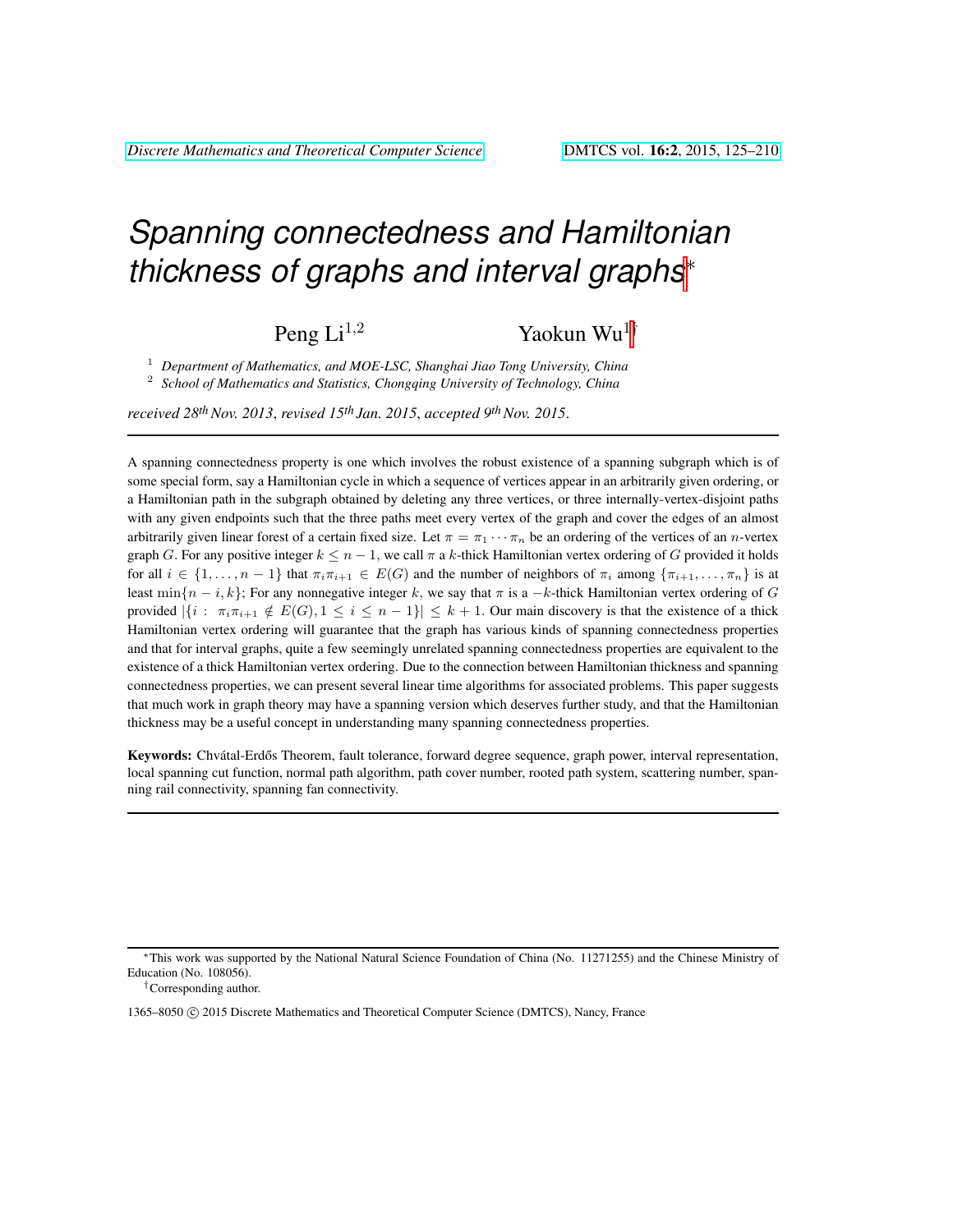## **Contents**

| $\mathbf{1}$               |               | <b>Introduction</b>                                                                                                                                                                                                            | 127 |  |
|----------------------------|---------------|--------------------------------------------------------------------------------------------------------------------------------------------------------------------------------------------------------------------------------|-----|--|
|                            | 1.1           |                                                                                                                                                                                                                                | 127 |  |
|                            | 1.2           |                                                                                                                                                                                                                                | 128 |  |
|                            | 1.3           |                                                                                                                                                                                                                                | 130 |  |
|                            | 1.4           |                                                                                                                                                                                                                                | 132 |  |
| $\overline{2}$             |               | <b>Spanning connectedness properties</b>                                                                                                                                                                                       | 132 |  |
|                            | 2.1           | Endpoint constraints entertainty and the contract of the contract of the contract of the contract of the contract of the contract of the contract of the contract of the contract of the contract of the contract of the contr | 133 |  |
|                            | 2.2           |                                                                                                                                                                                                                                | 134 |  |
|                            | 2.3           |                                                                                                                                                                                                                                | 134 |  |
|                            | 2.4           |                                                                                                                                                                                                                                | 135 |  |
|                            | 2.5           |                                                                                                                                                                                                                                | 136 |  |
|                            | 2.6           |                                                                                                                                                                                                                                | 136 |  |
| 3                          |               | <b>Main results</b>                                                                                                                                                                                                            | 137 |  |
|                            | 3.1           | General graphs (and all contact and all contact and all contact and all contact and all contact and all contact and all contact and all contact and all contact and all contact and all contact and all contact and all contac | 137 |  |
|                            |               | 3.1.1                                                                                                                                                                                                                          | 137 |  |
|                            |               | 3.1.2                                                                                                                                                                                                                          | 139 |  |
|                            | 3.2           |                                                                                                                                                                                                                                | 142 |  |
|                            |               | 3.2.1                                                                                                                                                                                                                          | 142 |  |
|                            |               | 3.2.2                                                                                                                                                                                                                          | 143 |  |
|                            |               | 3.2.3                                                                                                                                                                                                                          | 146 |  |
|                            |               | 3.2.4<br>Equivalences among various connectedness parameters                                                                                                                                                                   | 147 |  |
|                            |               | 3.2.5                                                                                                                                                                                                                          | 148 |  |
|                            |               | 3.2.6                                                                                                                                                                                                                          | 149 |  |
|                            |               | Spanning version of the Chvátal-Erdős Theorem and the Menger's Theorem<br>3.2.7                                                                                                                                                | 151 |  |
|                            |               | 3.2.8                                                                                                                                                                                                                          | 152 |  |
|                            | 3.3           |                                                                                                                                                                                                                                | 154 |  |
| $\boldsymbol{4}$           | <b>Proofs</b> |                                                                                                                                                                                                                                | 158 |  |
|                            | 4.1           | General graphs (and all contact and all contact and all contact and all contact and all contact and all contact and all contact and all contact and all contact and all contact and all contact and all contact and all contac | 158 |  |
|                            | 4.2           | Interval graphs                                                                                                                                                                                                                | 174 |  |
| <b>Bibliography</b><br>203 |               |                                                                                                                                                                                                                                |     |  |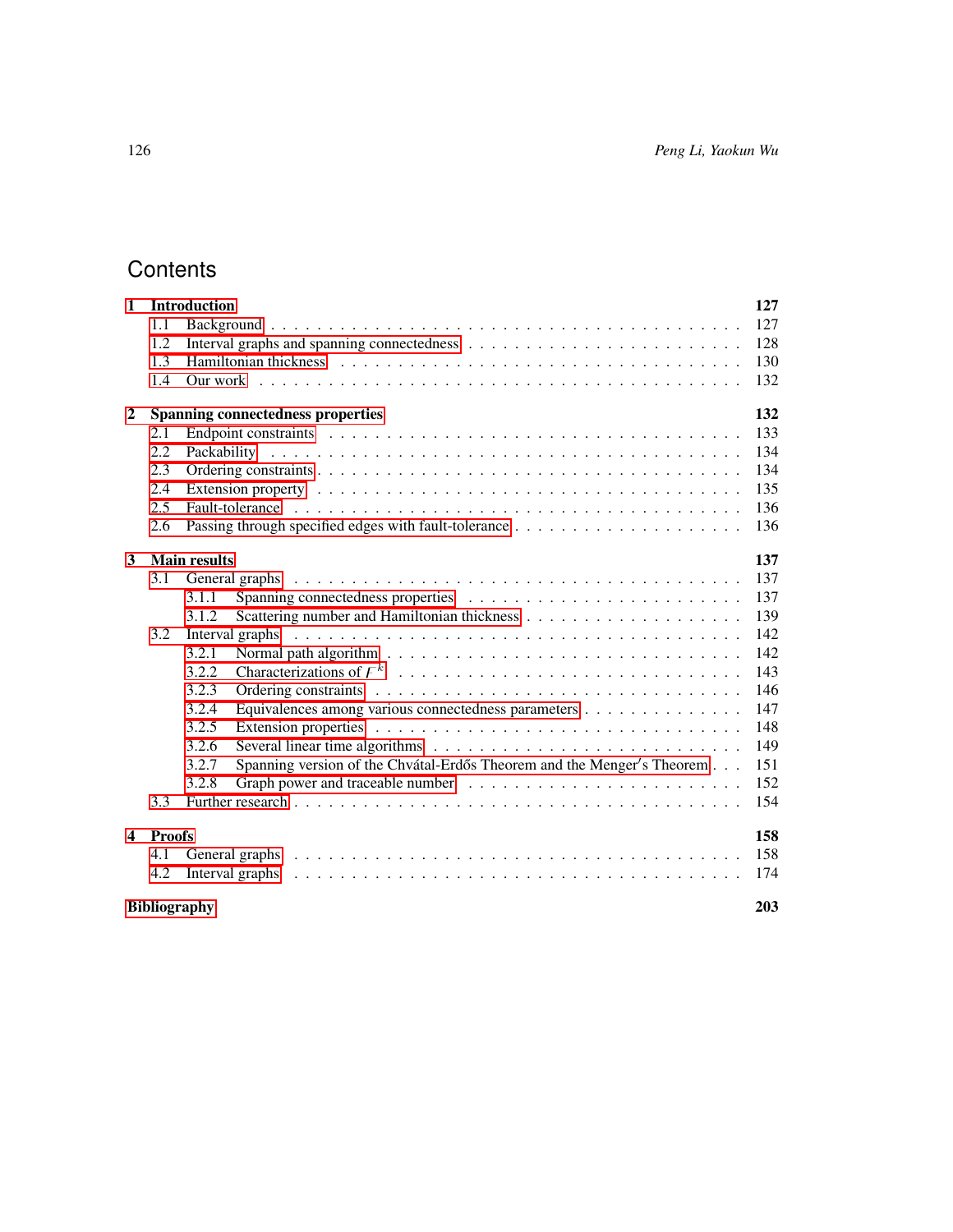## <span id="page-2-0"></span>1 Introduction

#### <span id="page-2-1"></span>*1.1 Background*

A subgraph of a graph is called a **spanning** subgraph if it contains all the vertices of that graph. Spanning paths and spanning cycles are widely known as Hamiltonian paths and Hamiltonian cycles, respectively. They are named in honour of Sir William Rowan Hamilton in view of the fact that Hamilton invented the *Icosian Game*, a game that challenges the players with various mathematical puzzles that relate to spanning subgraphs of the dodecahedral graph. E.g., as reported in Barnett [\(6\)](#page-78-1), Cook [\(25\)](#page-79-0), using his *Icosian calculus*, probably the earliest contribution to what later was to be dubbed *Combinatorial Group Theory*, Hamilton could show that, no matter what (simple) path of length 4 in the dodecahedral graph gets chosen as a starting path, one can always complete that path to a cyclic tour through all the vertices – a fact that he noted already in a letter to his friend John T. Graves on October 17, 1856. That is, Hamilton showed not only the existence of a specific pattern of connectedness, namely that of a spanning cycle, but also the fact that this pattern is *robust* in the sense that any (simple) path of length four in that graph can be extended to such a subgraph. The existence of Hamiltonian cycles/paths has become one of the most studied areas of graph theory since then; See Bondy and Murty [\(9\)](#page-78-2).

Although Hamilton himself was already not just concerned with the existence of a Hamiltonian cycle/path, it is only a relatively recent trend to systematically study various forms and degrees of connectedness of graphs in terms of the existence of certain types of connected spanning subgraphs under various kinds of robustness requirements – an endeavor that may actually be quite useful for various applications, e.g., for providing *combinatorial Gray codes* as discussed in Savage [\(99\)](#page-85-0), as supplying a *spanning structure* yields in general a good way of displaying/generating/connecting all objects under consideration in a more or less systematic way.

Here, we will concentrate our efforts on **rooted path systems**, that is, certain natural generalizations of paths and cycles. To this end, we write  $[k]$  for the set  $\{1, \ldots, k\}$  for any positive integer k and we assume that  $G = (V(G), E(G))$  is a graph with vertex set  $V(G)$  and edge set  $E(G) \subseteq {V(G) \choose 2}$ . A path P in G – i.e., a finite sequence  $x_0, \ldots, x_\ell$  of pairwise distinct vertices of G with  $x_{i-1}x_i \in \overline{E}(G)$  for all  $i \in [\ell]$  – will also be called an  $x_0, x_\ell$ -path (of length  $\ell > 0$ ) and denoted by  $P = (x_0, \ldots, x_\ell)$ , the vertices  $x_0$  and  $x_{\ell}$  will be called the **endpoints** of this path P, and the set  $\{x_0, \ldots, x_{\ell}\}$  of vertices visited by this path P will be denoted by  $V(P)$ . For any vertex  $v \in V(G)$ , we will think of v itself as a path in G of length 0 and with a single endpoint, namely v itself. For a positive integer k, if  $(x_0, x_1, \ldots, x_{k+1})$  is a path and  $x_0x_{k+1}$  belongs to  $E(G)$ , then we say that the cyclic sequence  $x_0, x_1, \ldots, x_{k+1}$  forms a **cycle** C of length  $k + 2$ ; We adopt the notation  $\langle x_0, x_1, \ldots, x_{k+1} \rangle$  for this cycle and write  $V (C)$  for the set of vertices on C. A Hamiltonian cycle of a graph is a spanning cycle in it, i.e., a cycle through every vertex, and a **Hamiltonian path** is a spanning path. We refer to any cycle passing through a vertex x as an  $x, x$ -**path**. For any family  $R = R_k$  consisting of k pairs of vertices  $(s_1, t_1), \ldots, (s_k, t_k) \in V(G) \times V(G)$ , a **path** system of G rooted at R is a family  $P_1, \ldots, P_k$  of k paths/cycles such that  $P_i$  is an  $s_i, t_i$ -path for each  $i \in [k]$  and  $V(P_i) \cap V(P_j) = \{s_i, t_i\} \cap \{s_j, t_j\}$  holds for every two distinct indices  $i, j \in [k]$ . In contrast to path systems as considered in the context of some classical graph connectivity theorems, say Menger's Theorem, we are not merely asking for disjoint paths between two vertex sets: We specify a pairing of these endpoints and view the family consisting of these endpoint pairs as the root of the path system.

If a graph has at least  $2k$  vertices and has a path system rooted at  $R_k$  for every family  $R_k = ((s_i, t_i))_{i \in [k]}$ of k vertex pairs with  $\{s_i, t_i : i \in [k]\}$  being a 2k-element subset of the graph vertex set, the graph is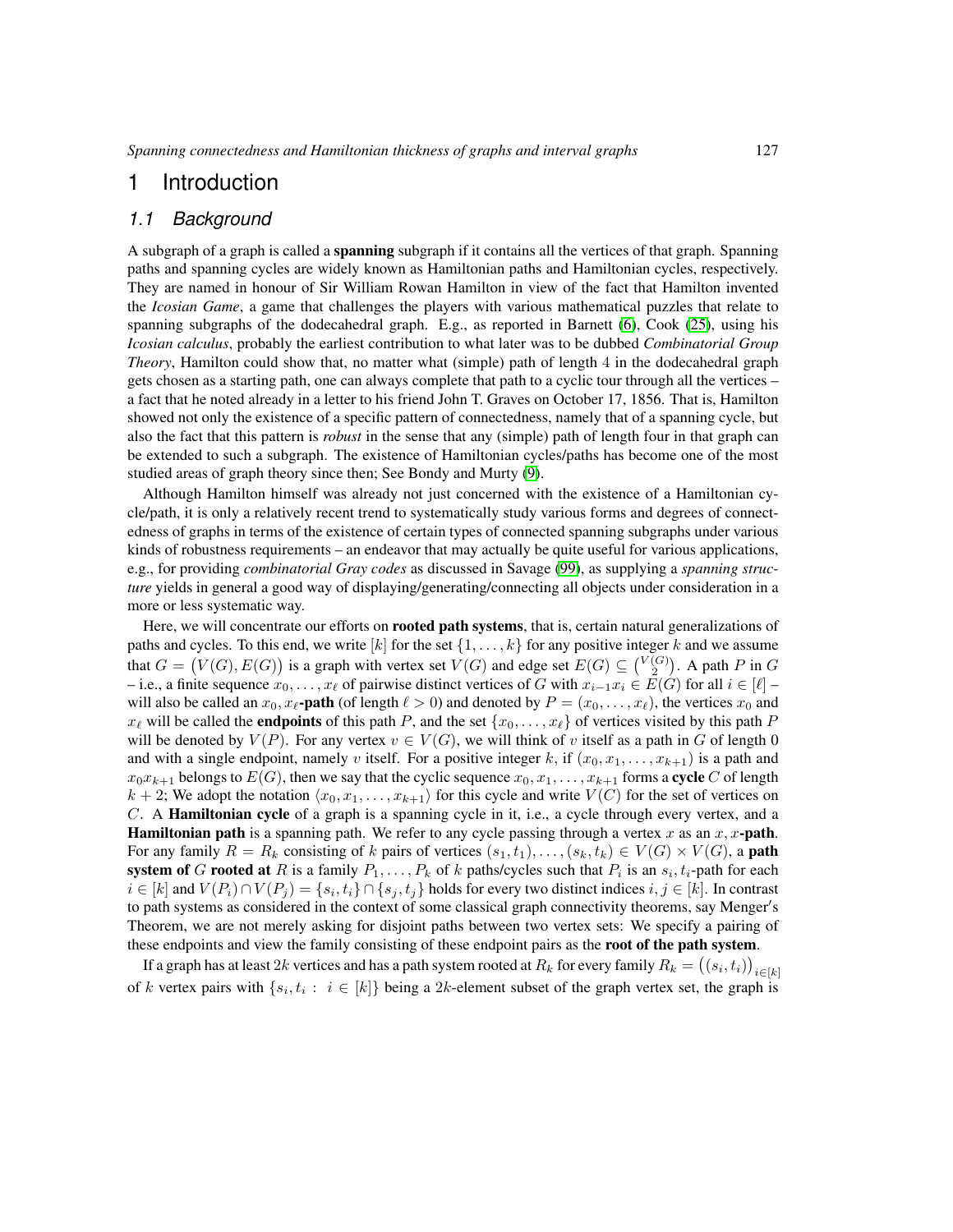said to be k*-linked*; The property of being k-linked was addressed by Larman and Mani [\(70\)](#page-83-0), Mader [\(79\)](#page-83-1), Robertson and Seymour [\(95\)](#page-84-0). If  $\{s, t_1, \ldots, t_k\}$  is a set of  $k + 1$  distinct vertices, any path system rooted at  $R = ((s, t_i))_{i \in [k]}$  is called an  $(s; U)$ -fan, or simply a k-fan, where  $U := \{t_1, \ldots, t_k\}$ ; Lin et al. [\(78\)](#page-83-2) established some results about k-fans. When the family R consists of the fixed pair  $(s, t)$  with multiplicity k and  $s \neq t$ , a path system rooted at R is called a k-rail between s and t in Sørensen and Thomassen [\(102\)](#page-85-1) while a spanning k-rail is termed a k-*container* in Hsu [\(49\)](#page-81-0) and a *spanning* k*-stave* in Broersma et al. [\(11\)](#page-78-3). A Hamiltonian path P is nothing but a spanning 1-fan (1-rail) rooted at the endpoints of P; Forgetting its root, a spanning 2-rail yields just a Hamiltonian cycle. When  $\{s_1, \ldots, s_k, t_1, \ldots, t_k\}$  has cardinality 2k, a spanning path system rooted at  $R = ((s_i, t_i))_{i \in [k]}$  is a **path cover** of G of size k, namely a set of k paths such that every vertex  $v \in V(G)$  belongs to exactly one path; See Arikati and Pandu Rangan [\(3\)](#page-78-4) for some related work. The "k-DPC problem" is the problem of characterizing those graphs in which there exists, for any family  $R = ((s_i, t_i))_{i \in [k]}$  of k vertex pairs with  $\{s_1, \ldots, s_k, t_1, \ldots, t_k\} = 2k$ , a spanning path system rooted at  $R$ . It originated from the study of interconnection networks by Jo et al. [\(59\)](#page-82-0), Park et al. [\(91\)](#page-84-1) and can be viewed as a "spanning version" of the problem of checking the property of being  $k$ -linked.

In line with the Icosian paradigm, we care about not only the mere existence of connected spanning subgraphs that belong to certain isomorphisms classes of graphs, but also to which extent the existence of such subgraphs is rich and robust and can hold various pieces of the graph tightly with flexibility. Correspondingly, we shall propose a bunch of measures/properties that reflect various forms and degrees of connectedness of graphs in such terms. We postpone a detailed description of these requirements to §[2.](#page-7-1)

#### <span id="page-3-0"></span>*1.2 Interval graphs and spanning connectedness*

An **interval representation**  $\mathcal I$  of a graph G associates, to every  $v \in V(G)$ , a nonempty interval  $\mathcal I(v)$  =  $[\ell_{\mathcal{I}}(v), r_{\mathcal{I}}(v)]$  on the real line such that, for all  $u, v \in V(G)$ , one has  $uv \in E(G)$  if and only if  $u \neq v$  and  $\mathcal{I}(u) \cap \mathcal{I}(v) \neq \emptyset$  holds. If  $\mathcal{I}$  is an interval representation of a graph G such that the length of the intervals  $\mathcal{I}(v)$  is a constant value for  $v \in V(G)$ , then we say that  $\mathcal I$  is a **unit interval representation**. A graph for which an interval representation exists is called an **interval graph** and a graph having a unit interval representation is a **unit interval graph**. The combinatorics of interval graphs has both rich mathematical theory and important practical applications. Due to their simple geometric representation, many problems regarding the path and/or cycle structure of a graph can be solved much more easily for interval graphs than for arbitrary graphs. Nonetheless, there are still many interesting open problems and conjectures relating to interval graphs or even unit interval graphs.

A cocomparability graph is a graph for which one can define a partial order " $\preceq$ " on its vertex set such that, for all  $u, v \in V(G)$ , one has  $uv \in E(G)$  if and only if neither  $u \preceq v$  nor  $v \preceq u$  holds. For any graph G and any  $v \in V(G)$ , the **open neighborhood** of v in G is the set  $\{w \in V(G): vw \in E(G)\}\)$ , which is denoted by  $N_G(v)$ , while the **closed neighborhood** of v in G is  $\{v\} \cup N_G(v)$  and denoted by  $N_G[v]$ . A simplicial vertex in a graph G is a vertex such that  $N_G(v)$  (or, equivalently,  $N_G[v]$ ) is a clique in G. A graph G with n vertices is **chordal** provided it has a vertex ordering  $\pi_1 \cdots \pi_n$  such that  $\pi_i$  is simplicial in  $G[\pi_1, \ldots, \pi_i]$  for every  $i \in [n]$ . Equivalently, we define a graph G to be **chordal** if every chord-free cycle in  $G$  (if any) has exactly three vertices. Three vertices of a graph form an **asteroidal triple** if every two of them are connected by a path avoiding the neighbourhood of the third one. Accordingly, a graph without asteroidal triples is called **AT-free**. Recall that a graph is an interval graph if and only if it is both chordal and AT-free, if and only if it is both a chordal graph and a cocomparability graph, and if and only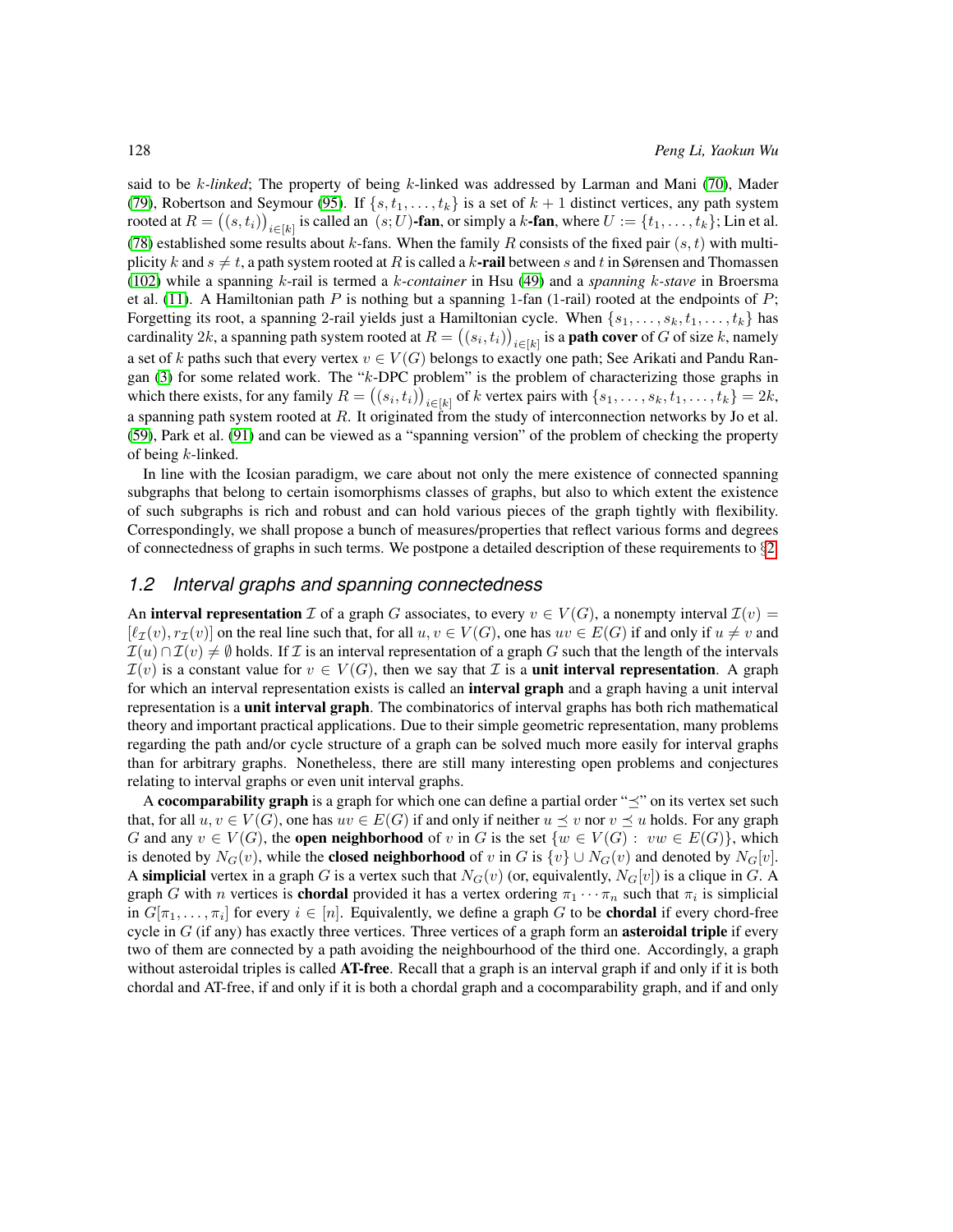if it is a cocomparability graph which does not contain a 4-cycle as an induced subgraph; Many properties of these graph classes can be found in Golumbic [\(40\)](#page-81-1). The bulk of this paper is devoted to a systematic discussion of various connectedness properties of interval graphs and some related graph classes.

Intuitively, a *dense* graph should be "highly connected" in whichever way this might be defined. Our main interest here is to design *sparse* (interval) graphs that exhibit a high degree of connectedness in terms of connected spanning subgraphs, to expose some structural aspects of the (interval) graphs that enforce a high degree of connectedness (as measured in these terms), and to elucidate the connection between various possible spanning connectedness properties of (interval) graphs.

Various parameters for measuring the "spanning connectedness" of graphs, especially their *vulnerability*, have been proposed in the literature. For any nonnegative integer  $k$ , a graph  $G$  is called  $k$ -connected if it has at least  $k + 1$  vertices and the removal of no  $S \in \binom{V(G)}{k-1}$  renders G disconnected. The vertex con**nectivity**  $\kappa(G)$  of a graph G is the maximum value of k for which G is k-connected. We call  $S \subseteq V(G)$ a **minimum vertex separator** of G provided  $G - S$  is disconnected and  $|S| = \kappa(G)$ . For any graph G, let  $c(G)$  denote the number of connected components of G. For any subset S of  $V(G)$ , denote by  $G[S] := (S, V(G) \cap {S \choose 2})$  the **induced subgraph** of G with vertex set S and put  $G - S := G[V(G) \setminus S]$ . For each  $v \in V(G)$ , we often use  $G - v$  as a shorthand for  $G - \{v\}$  and call it a **vertex-deleted subgraph** of  $G$ . The toughness of a graph  $G$ , which was first considered by Chvátal [\(23\)](#page-79-1), is

$$
t(G) := \min\{\frac{|S|}{c(G-S)} : S \subseteq V(G), c(G-S) > 1\}
$$

if  $G$  is not a complete graph and

$$
\mathrm{t}(G):=\infty
$$

if G is a complete graph, while a **toughness determining set** of G is any subset S of  $V(G)$  with  $t(G)$  =  $\frac{|S|}{|S|}$  $\frac{|S|}{c(G-S)}$ . Further, a graph G is called t-tough for any real number t satisfying  $0 \le t \le t(G)$ . As an additive dual of the toughness parameter, the **scattering number** of a graph  $G$ , denoted by  $\text{sc}(G)$  and studied by Jamrozik et al. [\(58\)](#page-82-1), Jung [\(60\)](#page-82-2), is

$$
\max\{c(G-S) - |S| : S \subseteq V(G), c(G-S) > 1\}
$$

if  $G$  is not a complete graph, and is

$$
3-|V(G)|
$$

otherwise. Every subset S of  $V(G)$  satisfying  $\operatorname{sc}(G) = \operatorname{c}(G - S) - |S|$  and  $\operatorname{c}(G - S) > 1$  is called a scattering set of  $G$ ; See Broersma et al. [\(11\)](#page-78-3). Excepting complete graphs, all graphs  $G$  satisfy

<span id="page-4-0"></span>
$$
sc(G) \ge 2 - (|V(G)| - 2) = 4 - |V(G)|.
$$

Broersma et al. [\(11\)](#page-78-3) found that the scattering number determines quite a few seemingly unrelated connectedness properties of interval graphs. The **path cover number** of a graph G, denoted by  $\pi(G)$ , is the minimum integer k such that G has a path cover of size k. An easy observation of Shih et al. [\(101,](#page-85-2) Proposition 2.2) is that

$$
sc(G) \le \pi(G). \tag{1}
$$

must hold for every graph G.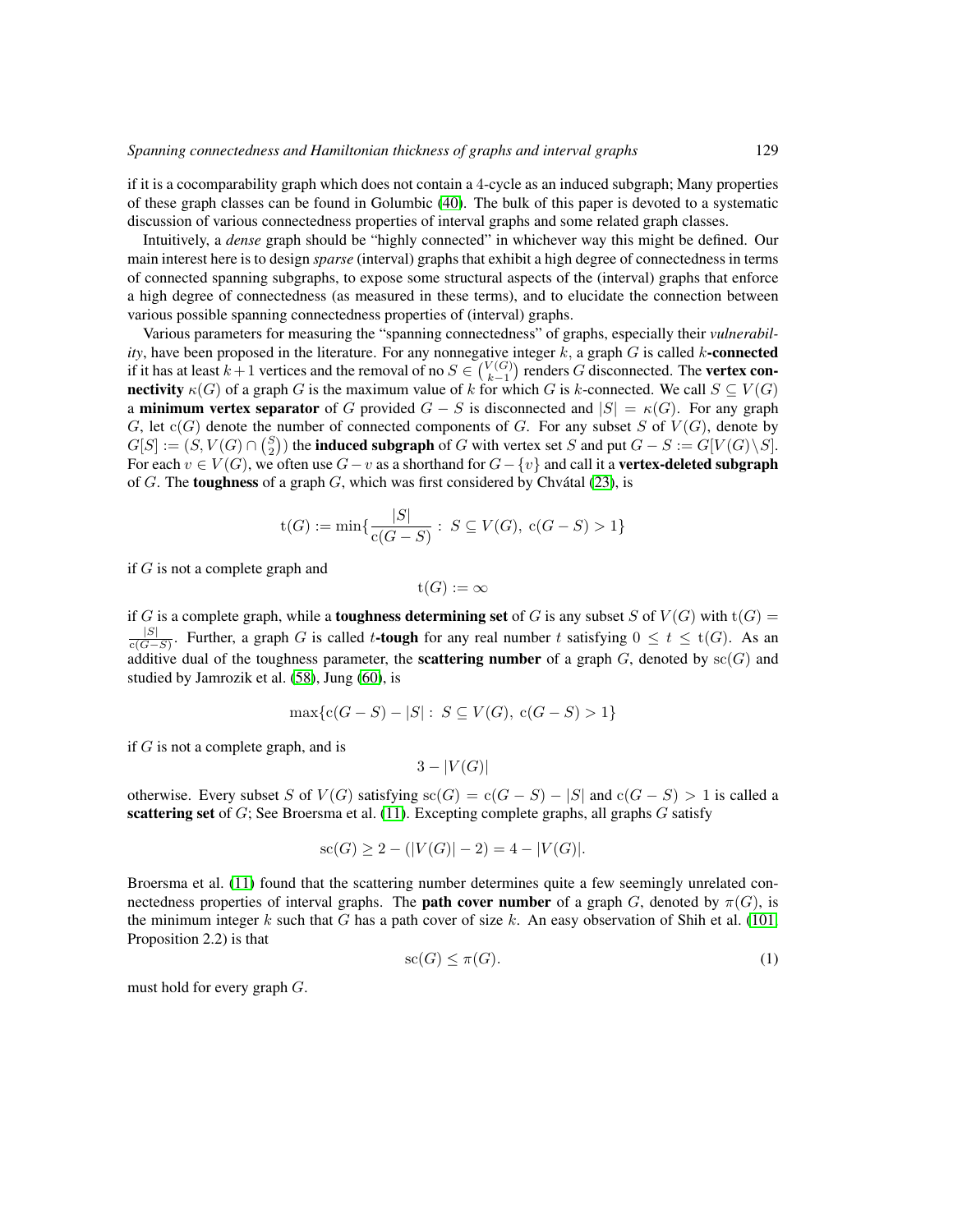#### <span id="page-5-0"></span>*1.3 Hamiltonian thickness*

This subsection is to identify a graph parameter that we call "Hamiltonian thickness" which will allow us to present a unified approach for establishing various connectednesss properties of graphs and interval graphs. Hamilton was actually not the first person to study the spanning connectedness of graphs. Indeed, in 1759, Euler already solved the *knight's tour problem* on a chessboard of sixty-four squares Cook [\(25,](#page-79-0) Fig. 2.11) while Kirkman investigated Hamiltonian cycles in polyhedra one year before Hamilton. Yet, Hamilton's Icosian game exhibits many more aspects of connectedness, and so we try to honor him with the choice of the name *Hamiltonian thickness*.

The parameters vertex connectivity, scattering number and path cover number have minimum vertex separator, scattering set and minimal path cover, respectively, as the positive certifying structures. For the Hamiltonian thickness parameter, the positive certifying structure is some kind of vertex orderings. So, let us first of all introduce some concepts relating to such orderings. For any set  $S$  and any nonnegative integer  $k \leq |S|$ , we denote by

$$
S^{\underline{k}} := \{(\pi_1, \ldots, \pi_k) \in S^k : |\{\pi_1, \ldots, \pi_k\}| = k\}
$$

the set of all sequences or words  $\pi = \pi_1 \pi_2 \cdots \pi_k$  in  $S^k$  without repetition, also known as the set of all **partial** k-**permutations** over S. If S is finite and k coincides with the cardinality |S| of S, the set  $S^{\underline{k}}$  is just the set of all **permutations** or **orderings** of S that we also denote by S!. For any positive integer  $k$ , any word  $\pi \in S^k$ , and any two indices  $p, q \in [k]$  with  $1 \le p \le q \le k$ , we denote by  $\pi[p, q]$  the word  $\pi_p \cdots \pi_q$ . And for any two words  $\pi = \pi_1 \pi_2 \cdots \pi_k \in S^k$  and  $\tau = \tau_1 \tau_2 \cdots \tau_j \in S^j$ , we denote by  $\pi \tau$  the word  $\pi_1 \cdots \pi_k \tau_1 \cdots \tau_j$  of length  $k + j$  obtained by concatenating the two words  $\pi$  and  $\tau$ . Note that, given two sets S and T and two partial permutations  $\pi \in S^{\underline{k}}$  and  $\tau \in T^{\underline{j}}$ , their concatenation  $\pi \tau \in (S \cup T)^{k+j}$ is actually a partial permutation of  $S \cup T$  in case S and T are disjoint.

Next, given a graph G on n vertices, a permutation  $\pi = \pi_1 \cdots \pi_n \in V(G)!$  and an index  $i \in [n]$ , we define the forward degree  $d_{G,\pi}(i)$  of the vertex  $\pi_i$  with respect to the graph G and the vertex ordering  $\pi$ by putting

$$
d_{G,\pi}(i) := |\{j : \pi_j \in N_G(\pi_i), i < j \le n\}|,
$$

and we dubb the resulting sequence  $(d_{G,\pi}(1),...,d_{G,\pi}(n))$  of all forward degrees of the vertices in G the forward degree sequence of G with respect to  $\pi$ . Further, given any  $k \in [n-1]$ , we say that  $\pi$  is a k-thick ordering of G provided  $d_{G,\pi}(i) \ge \min\{k, n - i\}$  holds for all  $i \in [n]$ , that is, if and only if the last  $k + 1$  vertices (relative to  $\pi$ )  $\{\pi_{n-k}, \dots, \pi_n\}$  form a clique and  $d_{G,\pi}(i) \geq k$ holds for all  $i \in [n - k - 1]$ . An ordering  $\pi = (\pi_1, \dots, \pi_n) \in V(G)!$  will be called a **Hamiltonian vertex ordering of** G if the sequence  $(\pi_1, \ldots, \pi_n)$  is a Hamiltonian path of G. For any positive integer k, a k-thick Hamiltonian vertex ordering is an ordering which is both  $k$ -thick and Hamiltonian. To simplify induction later on and to tackle algorithmic problems on general graphs, say finding a minimum path cover, we will also say that  $\pi$  is a  $-k$ -thick Hamiltonian vertex ordering for some nonnegative integer k provided  $|\{i \in [n-1]: \pi_i \pi_{i+1} \notin E(G)\}| \leq k+1$  holds. For any  $\pi \in V(G)!$ , the Hamiltonian thickness  $\mathcal{H}_G(\pi)$  of  $\pi$  with respect to G is the maximum integer k such that  $\pi$  is a kthick Hamiltonian vertex ordering of G. Note that  $\mathcal{H}_G(\pi) \leq 0$  if and only if either  $|V(G)| = n = 1$  or  $\mathcal{H}_G(\pi) = 1 - |\{i \in [n-1]: \pi_i \pi_{i+1} \notin E(G)\}|.$  For every  $v \in V(G)$ , the **height** of v in G, denoted by  $\mathcal{H}_G(v)$ , is defined by putting

$$
\mathcal{H}_G(v) := \max\{\mathcal{H}_G(\pi) : \pi \text{ is an ordering of } V(G) \text{ starting at } v\}.
$$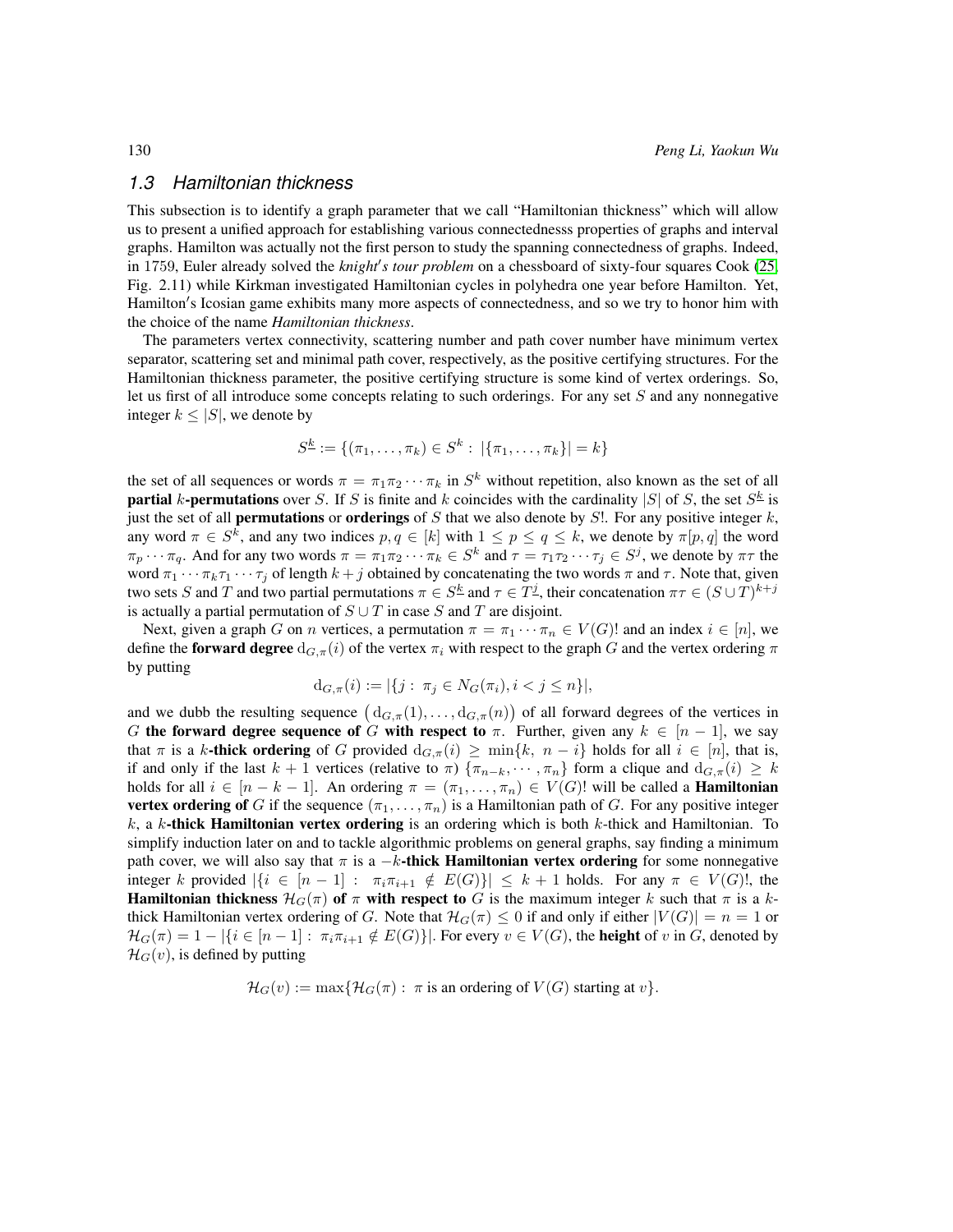For any integer k, denote by  $F^k$  the class of all graphs which possess a k-thick Hamiltonian vertex ordering. Note that  $F^k \supseteq F^{\ell}$  holds for all integers k,  $\ell$  with  $k \leq \ell$ . For every graph G, the thickness of G is the largest integer k such that G has a k-thick ordering and the **Hamiltonian thickness** of G is

$$
\mathcal{H}(G) := \max\{k : G \in F^k\} = \max_{v \in V(G)} \mathcal{H}_G(v).
$$

We write  $K_n$  for the complete graph on n vertices and  $\overline{K_n}$  for the complement of  $K_n$ , namely the graph consisting of  $n$  isolated vertices. Note that

$$
\mathcal{H}(\overline{K_n}) = \begin{cases} 0, & \text{if } n = 1, \\ 2 - n, & \text{else,} \end{cases}
$$

and

$$
\mathcal{H}(K_n) = n - 1 = \kappa(K_n)
$$

<span id="page-6-1"></span>for every positive integer n. If G has at least two vertices and  $\mathcal{H}(G) \leq 1$ ,  $2 - \mathcal{H}(G)$  is the minimum size of a path cover of G, while  $1 - \mathcal{H}(G)$  coincides with the so-called **Hamiltonian path completion number** of  $G$  as discussed by Damaschke et al.  $(30)$ , namely the minimum number of additional edges whose addition will turn  $G$  into a graph with a Hamiltonian path. We can write this observation simply as

$$
\pi(G) = \begin{cases}\n1, & \text{if } G = K_1, \\
\max\{1, 2 - \mathcal{H}(G)\}, & \text{else.} \n\end{cases}
$$
\n(2)

If G is not a complete graph, it is clear that  $2 - |V(G)| \leq \mathcal{H}(G) \leq |V(G)| - 2$  holds. We call a vertex v of G universal provided  $N_G[v] = V(G)$  holds. The Hamiltonian thickness of G is not less than a nonpositive integer k if and only if adding  $1 - k$  universal vertices to G will cause the existence of a Hamiltonian path.

The concept of forward degree sequence already arises in the study of the chip firing game (divisors on graphs), say Baker and Norine [\(5,](#page-78-5) Remark 1.10, Lemma 3.2, Theorem 3.3), and in the study of the offer rejection problem, say Chen et al. [\(20\)](#page-79-2). The concept of thick ordering also appears implicitly in the literature. Indeed, Bondy and Murty [\(9,](#page-78-2) Lemma 9.3) claims that a graph  $G$  can have a  $k$ -thick ordering only if  $k \leq \kappa(G)$  holds, that is,

<span id="page-6-0"></span>
$$
\mathcal{H}(G) \le \kappa(G) \tag{3}
$$

must hold – this also follows both from Theorem [15](#page-15-0) and from Theorem [22](#page-19-0) g)  $\Rightarrow$  c) in this paper. It is worth mentioning that the thickness of a graph may be viewed as a concept that is somehow dual to the degeneracy parameter, which are studied in Chrobak and Eppstein [\(22\)](#page-79-3), Erdős and Hajnal [\(34\)](#page-80-1), Kirousis and Thilikos [\(64\)](#page-82-3), Lick and White [\(75\)](#page-83-3): The **degeneracy** of a graph  $G$ , denoted by  $\text{dgn}(G)$ , is the least integer k for which there exists an ordering of the vertices of G in which each vertex has k or fewer neighbors that occur earlier than it in the ordering. For each graph G, it is clear that  $\text{dgm}(G)$  is no smaller than the minimum degree of  $G$  and hence

<span id="page-6-2"></span>
$$
dgn(G) \ge \kappa(G) \tag{4}
$$

follows. If G is an interval graph, Bondy and Murty  $(9, \text{Exercise } 14.5.10)$  $(9, \text{Exercise } 14.5.10)$  and Woodall  $(106, \S6.2)$  $(106, \S6.2)$  showed that a  $\text{dgm}(G) + 1$  is equal to the clique number of G.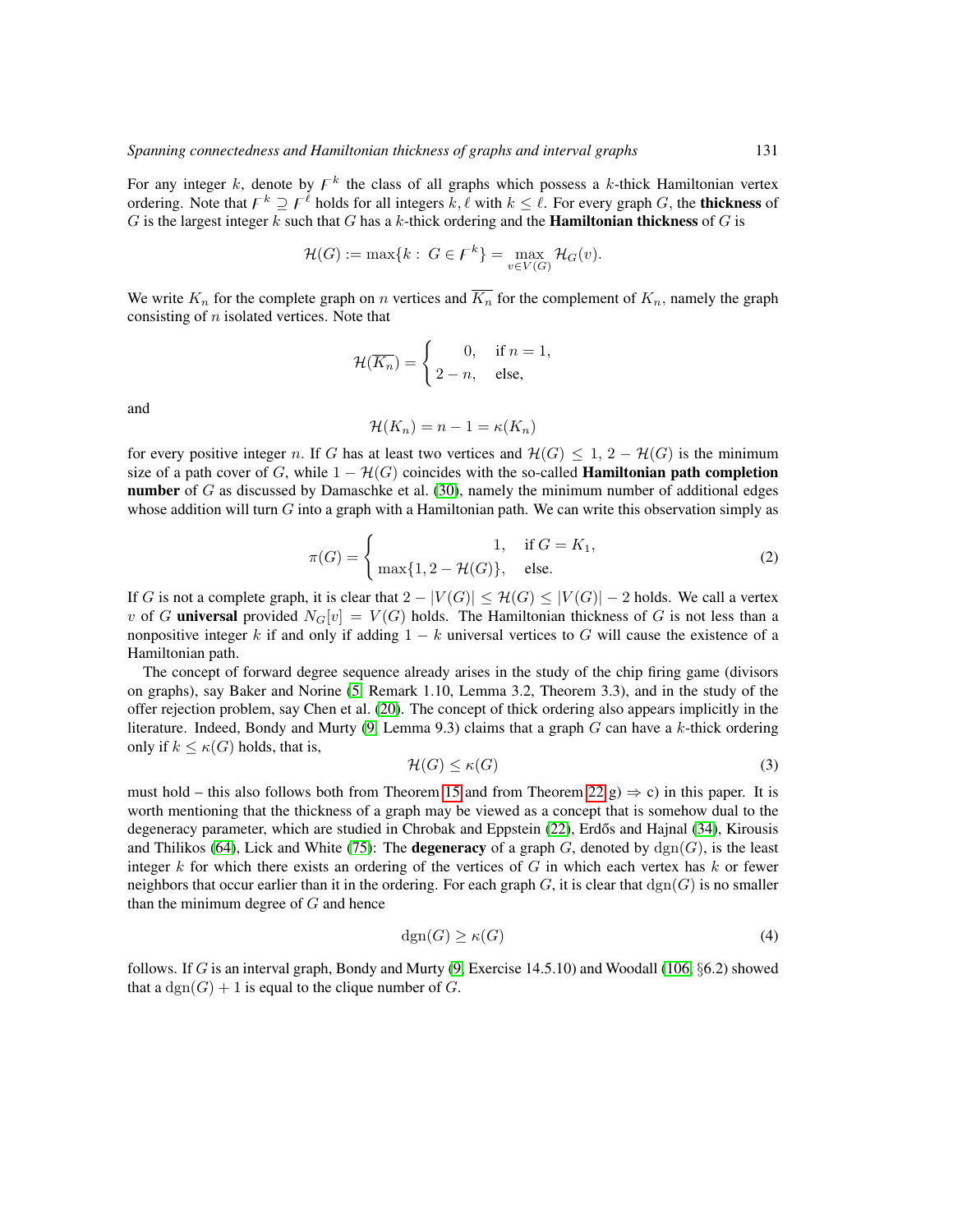#### <span id="page-7-0"></span>*1.4 Our work*

Let us now summarize the main contribution of this paper. We find that a graph with Hamiltonian thickness  $O(k)$  exhibits a high degree of connectedness in terms of rooted k-path systems (§[3.1.1\)](#page-12-2) which will enable us to construct sparse graphs with good "spanning connectedness". We will discuss the interesting relationship between the scattering number of a graph and its Hamiltonian thickness as well as the behavior of the Hamiltonian thickness upon vertex deletion (§[3.1.2\)](#page-14-0). For interval graphs, we will show that almost all spanning connectedness properties introduced in this section and in  $\S$ [2](#page-7-1) are equivalent and are characterized by the Hamiltonian thickness parameter  $(\S3.2.2, \S3.2.3, \S3.2.4, \S3.2.5)$  $(\S3.2.2, \S3.2.3, \S3.2.4, \S3.2.5)$  $(\S3.2.2, \S3.2.3, \S3.2.4, \S3.2.5)$  $(\S3.2.2, \S3.2.3, \S3.2.4, \S3.2.5)$  $(\S3.2.2, \S3.2.3, \S3.2.4, \S3.2.5)$  $(\S3.2.2, \S3.2.3, \S3.2.4, \S3.2.5)$  $(\S3.2.2, \S3.2.3, \S3.2.4, \S3.2.5)$  $(\S3.2.2, \S3.2.3, \S3.2.4, \S3.2.5)$ . This includes the useful observation that, for interval graphs, Hamiltonian thickness gives the same information as the scattering number (Theorem [33\)](#page-21-1). It is known that an interval graph is "cycle extendable" if and only if it is Hamiltonian; See Abueida and Srithran [\(1\)](#page-78-6), Chen et al. [\(19\)](#page-79-4). With the help of the equivalence of various spanning connectedness properties for interval graphs, this extension result about spanning 2-rails (Hamiltonian cycles) can be extended to general spanning k-rails (Theorem [46\)](#page-24-1). Almost all proofs of our results are constructive and so correspond to some efficient algorithms. In §[3.2.6,](#page-24-0) we demonstrate the usefulness of our work on Hamiltonian thickness in algorithm design. We develop a linear-time algorithm to determine the spanning rail connectivity of an interval graph, thus answering an open problem from Broersma et al. [\(11\)](#page-78-3); We also get a linear-time algorithm to calculate a scattering set of an interval graph that is not complete – another linear-time algorithm for this task has recently been provided in Broersma et al. [\(11,](#page-78-3) Corollary 1). Using the concept of Hamiltonian thickness, we will suggest two spanning ver-sions of the Chvátal-Erdős Theorem and a spanning version of Menger's Theorem (§[3.2.7\)](#page-26-0). It is clear that higher powers of a graph will usually have better spanning connectedness. We try to give a quantitative description on how the operation of taking powers will improve the spanning connectedness from the viewpoint of the Hamiltonian thickness (§[3.2.8\)](#page-27-0). In contrast to Eq. [\(3\)](#page-6-0), the results in §[3.2.7](#page-26-0) and §[3.2.8](#page-27-0) provide lower bounds for Hamiltonian thickness in terms of graph connectivity. Hopefully, the work in §[3.1](#page-12-1) and §[3.2,](#page-17-0) as well as many open questions gleaned in §[3.3,](#page-29-0) which are motivated by these work, can justify the effort to find, describe, and understand the vertex orderings with high Hamiltonian thickness and may cast new light on some apparently complex situations regarding various spanning connectedness properties.

The rest of this paper is organized as follows. In  $\S2$ , we discuss various kinds of spanning connectedness properties of graphs as well as the necessary terminology around them. Next we display all our main results and conjectures in §[3,](#page-12-0) where we only supply some short easy proofs of a few facts. Especially, the Normal Path Algorithm, a major tool for us in exposing the structures of interval graphs in this paper and a closely related one [\(74\)](#page-83-4), is introduced in  $\S 3.2.1$ . In  $\S 4$ , we provide all missing proofs for our results reported in §[3.](#page-12-0)

## <span id="page-7-1"></span>2 Spanning connectedness properties

In this paper, all graphs are assumed to be finite, simple, undirected and loopless. Let  $G$  be a graph with vertex set  $V(G)$  and edge set  $E(G)$ . Let  $\mathcal E$  be a subset of  ${V(G) \choose 2}$ . We denote the graph  $(V(G), E(G) \setminus \mathcal E)$ by  $G - \mathcal{E}$  and denote the graph  $(V(G), E(G) \cup \mathcal{E})$  by  $G + \mathcal{E}$ . If  $\mathcal{E}$  consists of one element xy, we will often write  $G - xy$  and  $G + xy$  in place of  $G - \mathcal{E}$  and  $G + \mathcal{E}$ , respectively. For  $\mathcal{E} \subseteq E(G)$ ,  $G[\mathcal{E}]$  stands for the graph  $G - (E(G) \setminus \mathcal{E})$ .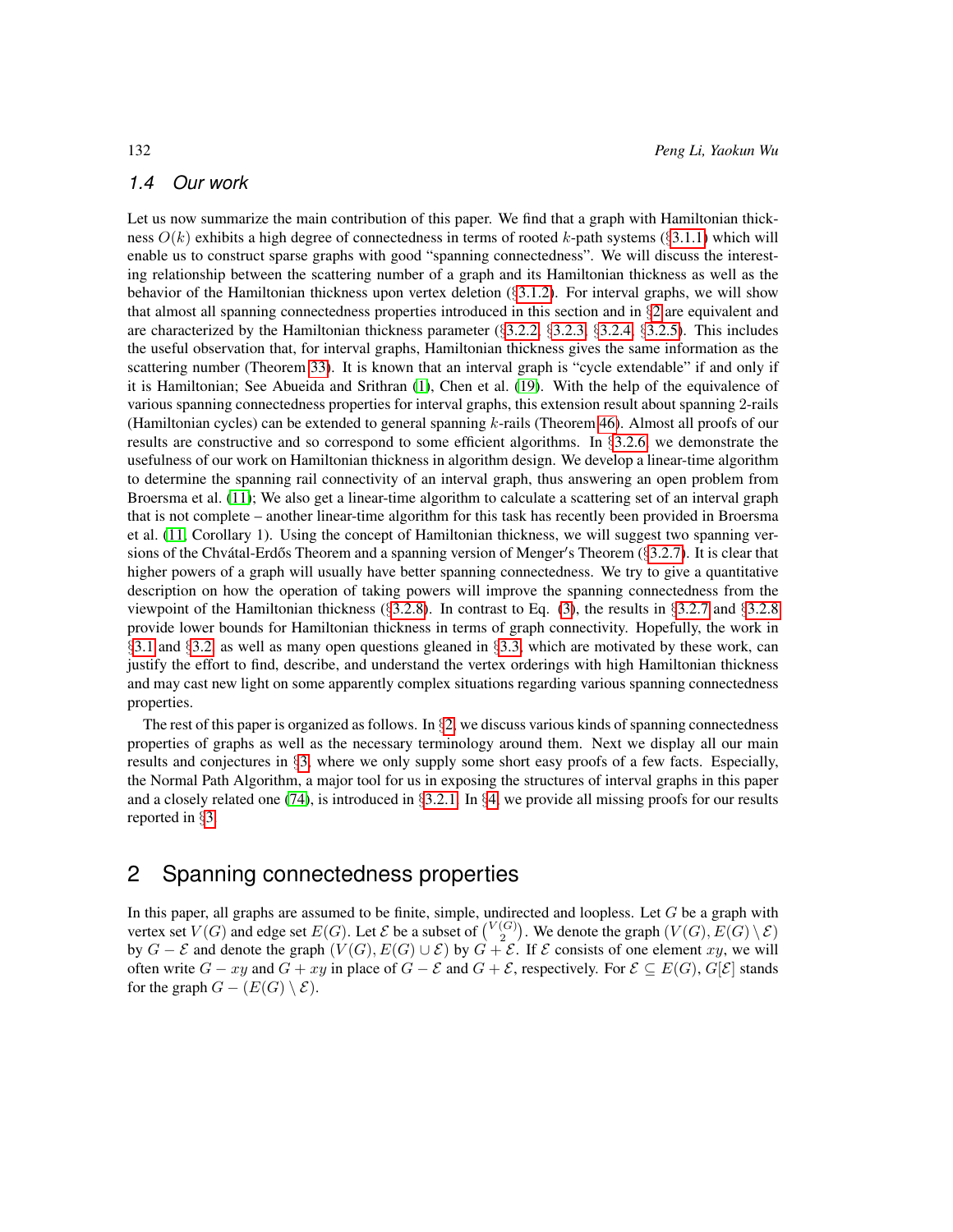#### <span id="page-8-0"></span>*2.1 Endpoint constraints*

A graph that contains a Hamiltonian path is called a traceable graph. A graph is Hamiltonian provided it has a Hamiltonian cycle. A **Hamiltonian-connected graph** is a graph with at least two vertices in which every two distinct vertices are the endpoints of a Hamiltonian path. A graph is **Hamiltonian**connected from a vertex  $v \in V(G)$  if there is a Hamiltonian path from v to every other vertex of G; See Dean et al. [\(31\)](#page-80-2). A **semi-Hamiltonian-connected graph** is a graph in which every vertex is an endpoint of a Hamiltonian path. Let k be a positive integer. A graph  $G$  is spanning k-fan-connected if it has at least  $k + 1$  vertices and contains a spanning  $k-(x, U)$ -fan for every choice of  $x \in V(G)$ and  $U \in \binom{V(G)\setminus \{x\}}{k}$ ; See Lin et al. [\(78\)](#page-83-2). The **local rail connectivity** between distinct vertices x and y in a graph G is the maximum number of pairwise internally disjoint x, y-paths, denoted  $p_G(x, y)$ ; See Bondy and Murty [\(9,](#page-78-2) p. 206). For  $\{x, y\} \in \binom{V(G)}{2}$ , define the local spanning rail connectivity between x and y to be  $\hat{p}_G(x, y) = \max\{k : \text{ there exists a spanning } t\text{-tail between } x \text{ and } y \text{ in } G \text{ for } t\}$ every  $t \in [k]$  if there exists a spanning rail between x and y in G and let  $\hat{p}_G(x, y) = 0$  otherwise. A graph is **spanning** k-rail-connected if it has at least two vertices and there exists a spanning k-rail between every two different vertices of the graph; See Albert et al. [\(2\)](#page-78-7), Lin et al. [\(76,](#page-83-5) [77,](#page-83-6) [78\)](#page-83-2). Note that a spanning k-rail-connected graph G must satisfy  $\min_{\{x,y\}\in \binom{V(G)}{2}} p_G(x,y) \geq k$ . Lin et al. [\(78\)](#page-83-2) considered the so-called spanning pipeline-connectivity of a graph. As a rooted version of this concept, we call a graph G with  $|V(G)| \geq k+1$  rooted k-connected provided for any given set of k vertex pairs  $R = \{(s_i, t_i) \in V(G) \times V(G) : i \in [k]\}$  there exists a spanning k-path system rooted at R. A graph G with  $|V(G)| \geq k+1$  is **weakly rooted** k-connected provided for any given set of k vertex pairs  $R = \{(s_i, t_i) \in \binom{V(G)}{2} : i \in [k]\}$  there exists a spanning k-path system rooted at R.

Let H be a multigraph, possibly with loops, and let G be a graph. For any map f from  $V(H)$  to  $V(G)$ , a spanning H-subdivision in G with root f is a set  $\mathscr S$  of internally disjoint paths  $g_{ab}$  in G where ab runs through all multiple edges of H and  $g_{ab}$  is an  $f(a)$ ,  $f(b)$ -path such that every vertex of G appears in at least one path from  $\mathscr S$  and it holds for all  $v \in V(H)$  that  $f(v)$  never appears as an interior vertex of any path from  $\mathscr{S}$ . Gould and Whalen [\(41\)](#page-81-2) observed that many spanning connectedness problems can be unified as the problem of showing the existence of a spanning subdivision of a given multigraph H. For example, when H is a multigraph with two vertices and several edges between the two vertices then a spanning  $H$ -subdivision is basically a spanning rail with given endpoints, and when  $H$  is a star graph the spanning  $H$ -subdivision is basically a spanning fan with given endpoints. If the graph H has in total k multiple edges, it is not hard to see that the existence of a spanning  $H$ -subdivision in a graph G amounts to the existence of a corresponding spanning  $k$ -path system. Moreover, depending on whether or not H has loops and whether or not the root map  $f$  is required to be injective, the existence of spanning H-subdivisions in G with all "possible" root maps is equivalent to the requirement that G is rooted k-connected or weakly rooted k-connected with corresponding "freely" chosen root set.

The spanning rail connectivity of a graph G, which we denote by  $src(G)$ , is the largest integer q such that G is spanning k-rail-connected for all integers  $k \in [q]$ . Note that  $\text{src}(G) = 0$  means that G is not Hamiltonian-connected. The **spanning fan connectivity** of a graph  $G$ , denoted sfc( $G$ ), is the largest integer q such that G is spanning k-fan-connected for all integers  $k \in [q]$ . For  $\text{src}(G)$ , we refer the reader to Chen et al. [\(21\)](#page-79-5), Hsu and Lin [\(50\)](#page-81-3), Huang and Hsu [\(52\)](#page-81-4), Lin et al. [\(78\)](#page-83-2) while for  $sfc(G)$  we refer the reader to Lin et al. [\(78\)](#page-83-2). For a Hamiltonian-connected graph  $G$ , it is not hard to see the following claim of Lin et al. [\(78,](#page-83-2) Theorem 1):

<span id="page-8-1"></span>
$$
\kappa(G) \ge \text{src}(G) \ge \text{sfc}(G). \tag{5}
$$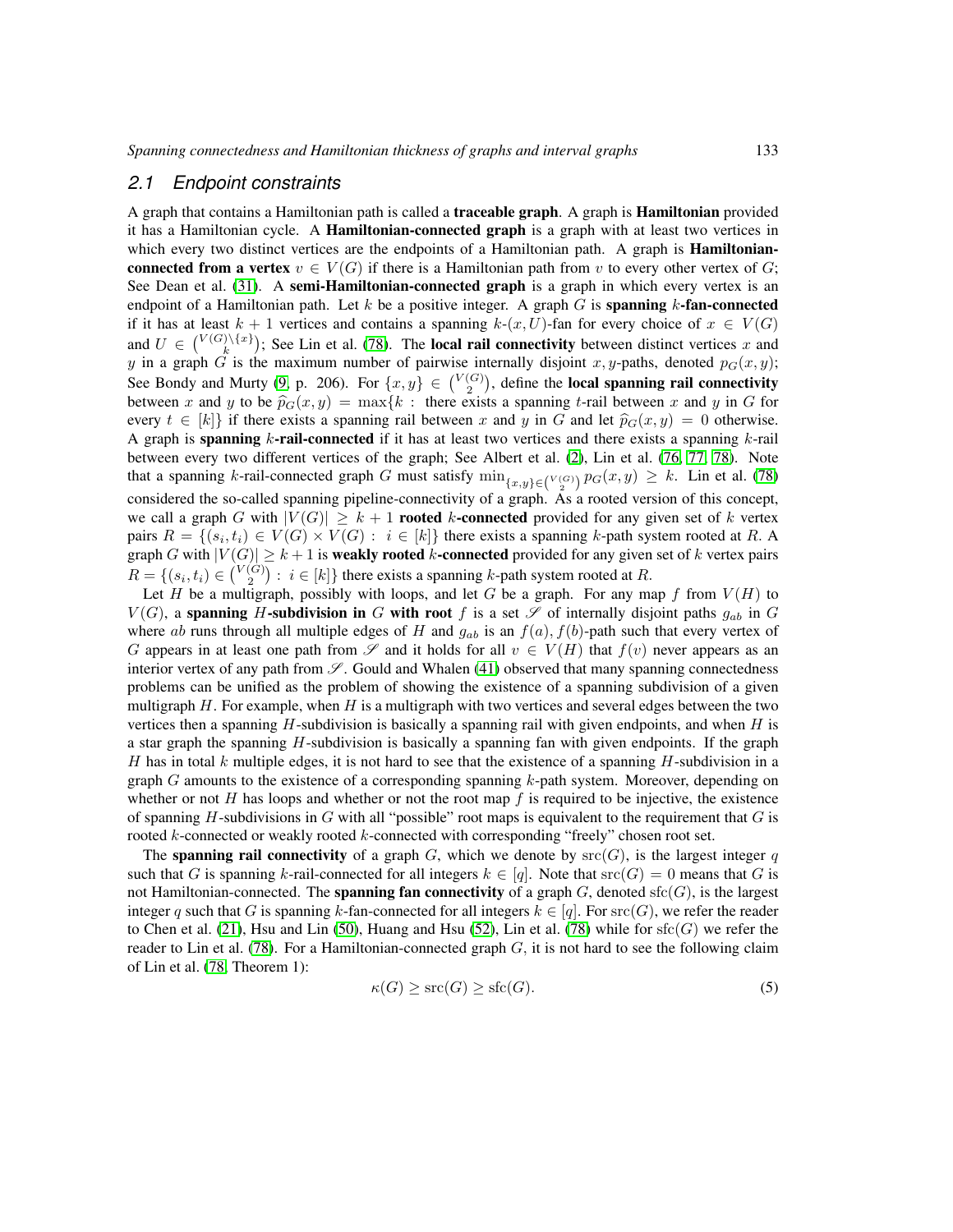Given a graph G and a vertex set  $S \in \binom{V(G)}{k}$ , a k-fixed-endpoint path cover of the graph G with respect to S is a path cover of G such that the vertices from S all appear as endpoints of the paths in the path cover. The k-fixed-endpoint path cover problem, namely the kPC problem, for a graph  $G$ is to determine a k-fixed-endpoint path cover of G of minimum size for any input  $S \in \binom{V(G)}{k}$ . The  $k$ -fixed-endpoint Hamiltonian path problem, namely the  $k$ HP problem, for a graph  $G$  is to determine whether or not a k-fixed-endpoint path cover of G of size one exists for any specific input  $S \in \binom{V(G)}{k}$  and output such a Hamiltonian path if it does exist. Note that kHP can have a positive solution only if  $k \leq 2$ . Damaschke [\(29\)](#page-80-3) indicated in 1993 that no polynomial algorithm is known for the 1HP problem or 2HP problem on interval graphs. Asdre and Nikolopoulos [\(4\)](#page-78-8) discovered an  $O(|V(G)|^3)$  time algorithm for the 1PC problem on any interval graph  $G$ , thus also solving the 1HP problem posed by Damaschke about 20 years ago. Li and Wu [\(74\)](#page-83-4) recently improve the work of Asdre and Nikolopoulos [\(4\)](#page-78-8) by designing an  $O(|V(G)| + |E(G)|)$  time algorithm for the 1PC problem on any interval graph G. We remark that many concepts and results in this paper are motivated by the analysis and the design of this linear-time algorithm as reported in Li and Wu [\(74\)](#page-83-4).

#### <span id="page-9-0"></span>*2.2 Packability*

A linear forest is a forest of which every component is a path. The size of a linear forest is the sum of its number of edges and its number of length-zero paths (isolated vertices). For any graph  $G$ ,  $\partial(G)$  and  $\Im(G)$  stand for the set of degree 1 vertices in G and the set of vertices in G whose degrees are at least two, respectively. Given  $\mathcal{E} \subseteq E(G)$ , we often write  $\partial(\mathcal{E})$  for  $\partial(G[\mathcal{E}])$  and write  $\Im(\mathcal{E})$  for  $\Im(G[\mathcal{E}])$  if no confusion will arise.

For a graph  $G$  on  $n$  vertices, the spanning connectedness problem is to find a sandwich graph  $H$  between  $K_n$  and G, namely  $K_n \subseteq H \subseteq G$ , which is of certain basic connection pattern, say a cycle or a path. It is natural to consider the more constrained problem obtained by replacing  $K_n$  by a subgraph of G which is of some specific form, say being a linear forest. That is to say, we are interested in those graphs which possess a spanning graph of some connection pattern into which a given subgraph of some specific form can be packed.

A graph G is  $k$ -packable Hamiltonian if for each linear forest F in G of size k or less, there is a Hamiltonian cycle containing all the edges of  $F$ ; See Pósa [\(92\)](#page-84-2). A graph  $G$  is k-**packable traceable** if for every subgraph F of G which is a linear forest of size at most  $k$ , there is a Hamiltonian path in  $G$ containing all the edges of F. A graph G is k-**packable Hamiltonian-connected** if for every subgraph  $F$ of G which is a linear forest of size at most k and for any two vertices  $u, v \in V(G) \setminus \Im(F)$  which do not fall into the same component of F, there is a spanning  $u, v$ -path in G containing all the edges of F.

#### <span id="page-9-1"></span>*2.3 Ordering constraints*

Let k be a positive integer and let  $G$  be a graph with at least k vertices.

- The graph G is k-vertex-ordered Hamiltonian if G has at least  $k$  vertices and for every sequence  $v_1, \ldots, v_k$  of distinct vertices of G there is a Hamiltonian cycle which encounters  $v_1, \ldots, v_k$  cyclically in this order. Relevant discussions can be found in Chen et al. [\(18\)](#page-79-6), Kierstead et al. [\(63\)](#page-82-4), Ng and Schultz [\(85\)](#page-84-3).
- The graph G is k-vertex-ordered Hamiltonian-connected provided G has at least  $k + 2$  vertices and for every sequence of k distinct vertices  $v_1, \ldots, v_k$ , and every two distinct vertices u and u'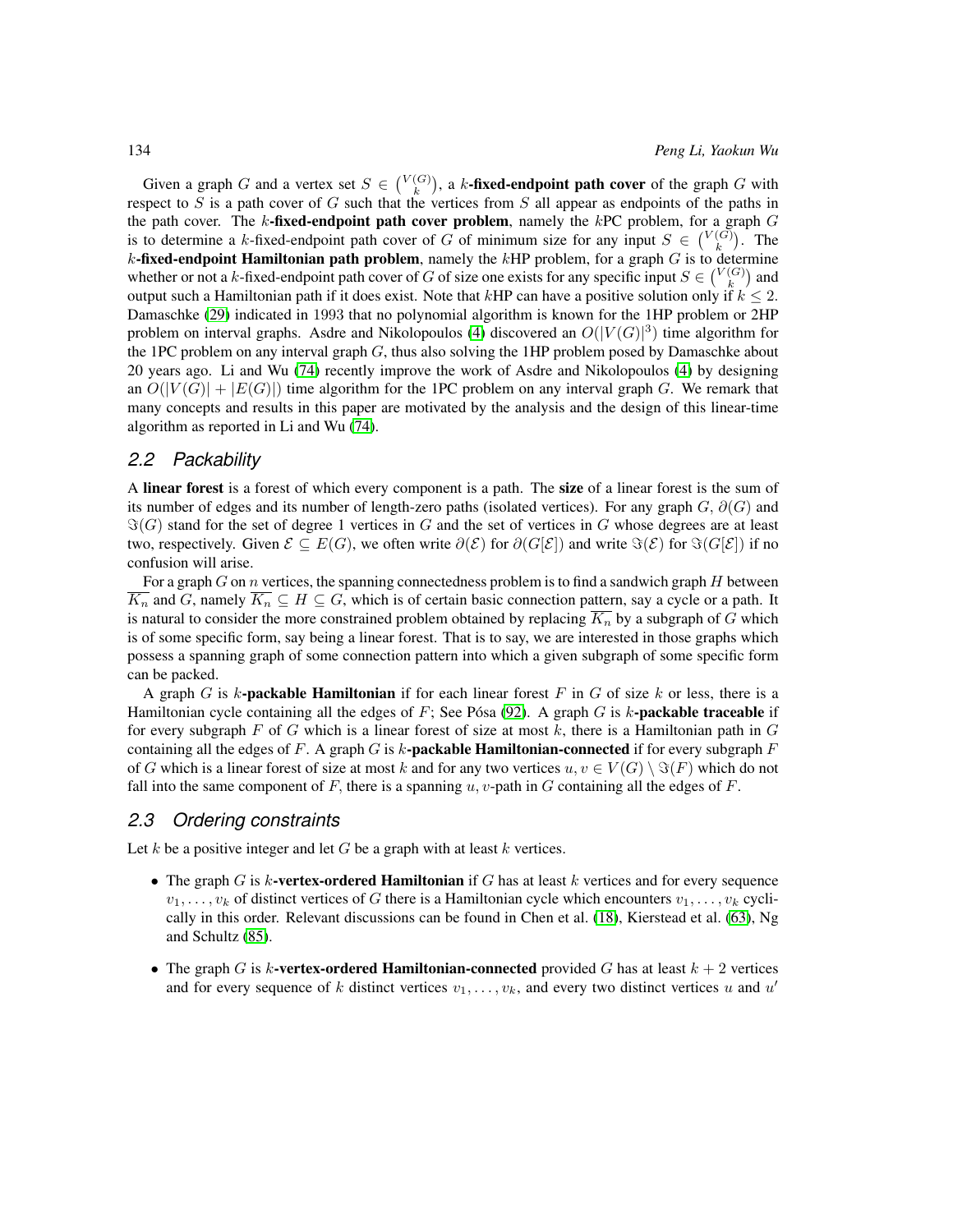such that  $u \notin \{v_2, \ldots, v_k\}$  and  $u' \notin \{v_1, \ldots, v_{k-1}\}$ , G contains a Hamiltonian path that starts at u, ends at  $u'$ , and encounters the vertices  $v_1, \ldots, v_k$  in this order. See Ng and Schultz [\(85\)](#page-84-3) for some results about this property.

For any  $k \geq 3$ , according to Ng and Schultz [\(85,](#page-84-3) Proposition 1), a k-vertex-ordered Hamiltonian graph must be  $(k - 1)$ -connected. Ng and Schultz [\(85,](#page-84-3) Theorem 10) also claimed that every Hamiltonian graph is 3-vertex-ordered Hamiltonian and for any  $k \geq 3$ , every  $(k-1)$ -vertex-ordered Hamiltonianconnected graph is a k-vertex-ordered Hamiltonian graph. Moreover, for each integer  $k \geq 4$ , there exists a  $(k-2)$ -vertex-ordered Hamiltonian-connected graph that is not k-vertex-ordered Hamiltonian; See Ng and Schultz [\(85,](#page-84-3) Theorem 12).

Besides passing through a sequence of vertices in order, we are also interested in the existence of a Hamiltonian cycle/path which passes through the components of a linear forest in arbitrarily prescribed order. Let us introduce the relevant spanning connectedness properties as below. To this end, we first prepare some terminology. Let G be a graph and  $F$  be a subgraph of G which is a linear forest. Assume that  $\mathcal O$  gives an ordering of the components of F, say  $\mathcal O_1,\ldots,\mathcal O_\ell$ . We assert that a path (cycle) P of G passes through F according to  $\mathcal O$  provided  $F \subseteq P$  and along P you will meet the components  $\mathcal O_1,\ldots,\mathcal O_\ell$ in this order from one endpoint to the other endpoint (cyclically). We may think of the graph  $F$  along with the ordering  $\mathcal O$  of its components as an ordered structure and directly say a path/cycle passes through the ordered linear forest F with the ordering  $\mathcal O$  in mind. Note that a path passes through the ordered linear forest  $\mathscr{O}_1, \ldots, \mathscr{O}_\ell$  if and only if it passes through its reversal  $\mathscr{O}_\ell, \ldots, \mathscr{O}_1$ .

Fix a positive integer  $k$  and let  $G$  be a graph with at least  $k$  vertices.

- The graph G is k-ordered Hamiltonian if it has at least k vertices and for every linear forest F in G of size at most k and any ordering of the components of F, there is a Hamiltonian cycle of  $G$ which is a supergraph of  $F$  and encounters the components of  $F$  in that specified order, namely the Hamiltonian cycle traverses  $F$  in the given ordering.
- The graph G is k-ordered traceable if it has at least k vertices and for every linear forest F in G of size at most  $k$  and any ordering of the components of  $F$ , there is a Hamiltonian path of  $G$  which passes through  $F$  in that specified ordering.
- The graph G is k-ordered Hamiltonian-connected provided it has at least  $k + 2$  vertices and for every linear forest F of size at most k contained in G as well as an ordering  $\mathcal{O}_1, \ldots, \mathcal{O}_\ell$  of its components, for every two vertices x and y such that  $x \in (V(G) \setminus V(F)) \cup (V(\mathscr{O}_1) \setminus \Im(\mathscr{O}_1)),$  $y\in \big(V(G)\setminus V(F)\big)\cup \big(V(\mathscr{O}_\ell)\setminus \Im(\mathscr{O}_\ell)\big)$  and no component of  $F$  contains both  $x$  and  $y,$  we can find a Hamiltonian path of G which leads from x to y and traverses through the ordered linear forest  $F$ .

To go one step further, for each path of positive length in the linear forest  $F$ , we may not only request the existence of an interconnection structure which passes through the components of  $F$  in a given ordering but may even impose the direction of passing through each component of F.

#### <span id="page-10-0"></span>*2.4 Extension property*

A graph G is  $k$ -HC-extendable if it contains a path of length k and if every such path is contained in some Hamiltonian cycle of G; A graph G is **strongly-k-HP-extendable** if it contains a path of length k and if every such path  $P$  can be extended into a Hamiltonian path of  $G$  that starts with  $P$ . Both of these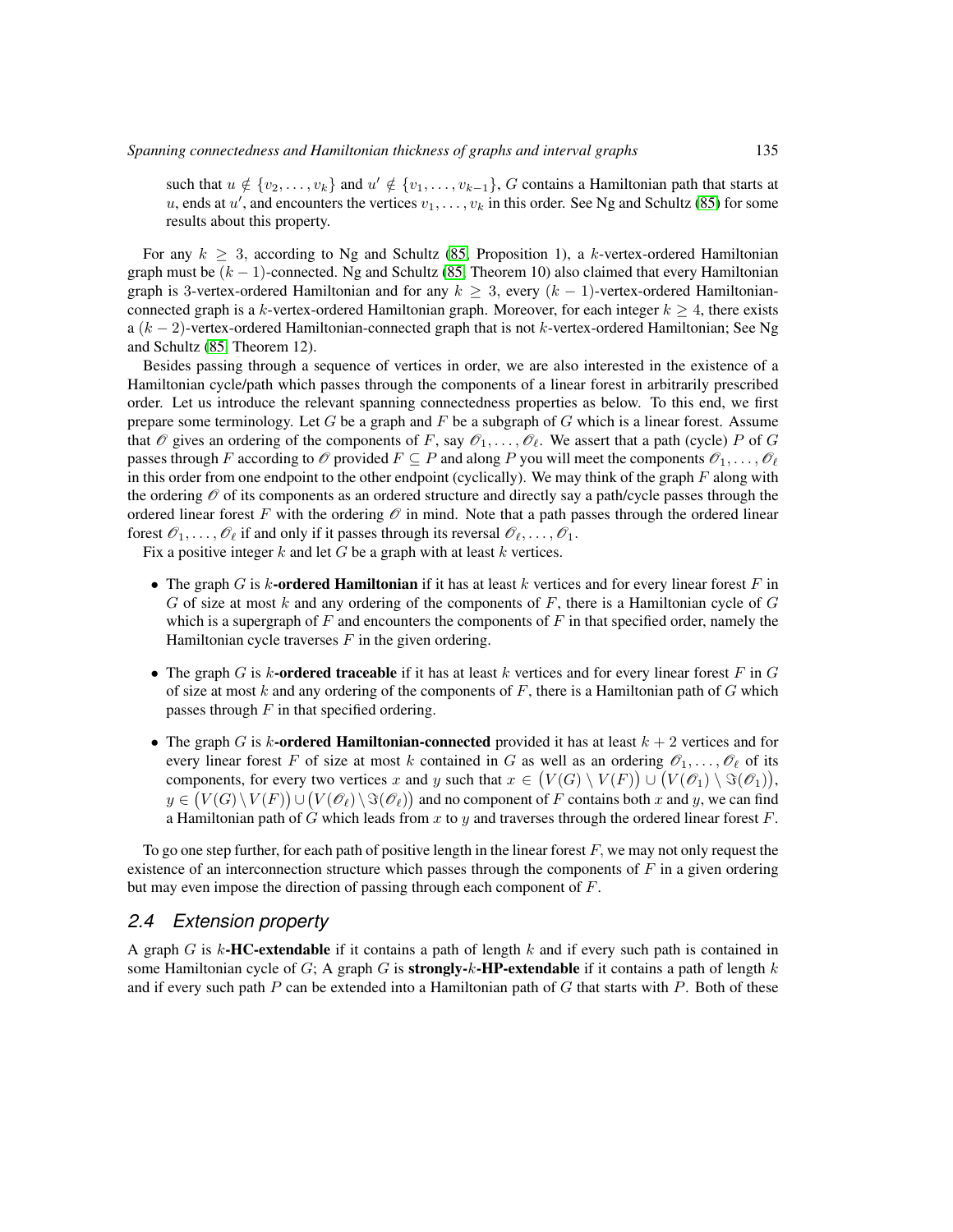properties are considered by Miklavič and Šparl [\(83\)](#page-84-4). A graph on  $n$  vertices is **cycle extendable** (**path extendable**) if for every cycle (path) C of less than n vertices there is another cycle (path) containing all vertices of C plus a single new vertex. A graph on n vertices is k-rail extendable if for every k-rail C of less than n vertices there is another k-rail which has the same root as  $C$  and contains all vertices of  $C$ plus a single new vertex.

To display the existence of some spanning pattern, a common two-step approach, as suggested by Gould and Whalen [\(41\)](#page-81-2), consists of firstly showing that given conditions are sufficient to imply the existence of a particular subgraph and then demonstrating that the existing subgraph can be extended till it becomes a spanning subgraph. In this sense, we can view those extension properties as spanning connectedness properties.

#### <span id="page-11-0"></span>*2.5 Fault-tolerance*

Let G be a graph and let k be a nonnegative integer. A graph G is k-edge-fault-tolerant Hamiltonian if  $G - \mathcal{E}$  is Hamiltonian for every set  $\mathcal{E} \in {E(G) \choose \leq k}$ ; See Harary and Hayes [\(43\)](#page-81-5), Hsieh et al. [\(48\)](#page-81-6), Huang et al. [\(53\)](#page-82-5). A graph G is k-vertex-fault-tolerant Hamiltonian if  $G - V$  is Hamiltonian for every set  $V \in \binom{V(G)}{\leq k}$ ; Related research includes Chartrand et al. [\(14\)](#page-79-7), Lai and Shao [\(68\)](#page-83-7). A graph G is k-fault**tolerant Hamiltonian** if  $G - F$  is Hamiltonian for every set  $F \in \binom{V(G) \cup E(G)}{\leq k}$ ; See Su et al. [\(103\)](#page-85-4). A graph G is k-vertex-fault-tolerant Hamiltonian-connected if the deletion of every set of at most  $k$ vertices from G results in a Hamiltonian-connected graph; See Chen and Quimpo [\(16\)](#page-79-8), Hu et al. [\(51\)](#page-81-7), Lai et al. [\(69\)](#page-83-8), Ore [\(87\)](#page-84-5). A graph G is **exact-k-edge-fault-tolerant Hamiltonian** if  $G - \mathcal{E}$  is Hamiltonian for every set  $\mathcal{E} \in {E(G) \choose k}$ . A graph G is **exact-k-vertex-fault-tolerant traceable** if  $G - V$  is traceable for every set  $\mathcal{V} \subseteq \binom{V(G)}{k}$  – such a graph is called  $(|V(G)| - k)$ -traceable in Bullock et al. [\(12\)](#page-78-9). Similarly, we can define  $k$ -edge-fault-tolerant traceable graphs,  $k$ -fault-tolerant spanning  $t$ -rail-connected graphs,  $k$ -fault-tolerant spanning  $t$ -fan-connected graphs, etc.

For any two vertices x and y of a graph G, an x, y-vertex-cut in G is a subset S of  $V(G) \setminus \{x, y\}$  such that x and y belong to different components of  $G-S$ . The minimum size of a vertex cut separating x and y is denoted by  $c_G(x, y)$ . We make the convention that  $c_G(x, y) = \infty$  whenever  $xy \in E(G)$ . This function c is called the local cut function on G. For any pair of distinct vertices x and y in G and any positive integer k, the k**th local spanning cut function**  $\hat{c}_G^k(x, y)$  is the minimum size of a set  $S \subseteq V(G) \setminus \{x, y\}$ <br>such that  $G = S$  does not have a spanning k rail connecting x and u. We understand that  $\hat{c}_L^1(x, y) = \infty$ such that  $G - S$  does not have a spanning k-rail connecting x and y. We understand that  $\hat{c}_G^1(x, y) = \infty$ <br>when C is a complete graph and we can see that  $\hat{c}_G^1(x, y) \leq \infty$  when C is not a complete graph. In when G is a complete graph and we can see that  $\hat{c}_G^1(x, y) < \infty$  when G is not a complete graph. In addition, let us define the **local spanning cut function** for any pair of distinct vertices x and u in G to be addition, let us define the **local spanning cut function** for any pair of distinct vertices x and y in  $G$  to be  $\widehat{c}_G(x, y) = \max_k \widehat{c}_G^k(x, y)$ , which is the minimum size of a set  $S \subseteq V(G) \setminus \{x, y\}$  such that  $G - S$  does not have any spanning rail between  $x$  and  $y$ .

Note that if G is k-vertex-fault-tolerant traceable, then it holds  $\pi(G - S) \le \max\{1, 1 + |S| - k\}$  for every  $S \subseteq V(G)$ . It is also easy to see that a graph must be  $(k + 2)$ -connected if it is k-vertex-faulttolerant Hamiltonian. The converse is not true, as there exist arbitrarily highly connected nonhamiltonian graphs, say  $K_{n,n+1}$  (also see Example [59\)](#page-27-1).

#### <span id="page-11-1"></span>*2.6 Passing through specified edges with fault-tolerance*

Let G be a graph. The graph G is k-vertex-super-Hamiltonian provided, for all nonnegative integers  $t_1$ and  $t_2$  such that  $t_1 + t_2 \leq k$ , the removal of every  $t_1$  vertices from G results in a  $t_2$ -packable Hamiltonian graph. The graph G is k-vertex-super-traceable provided, for all nonnegative integers  $t_1$  and  $t_2$  such that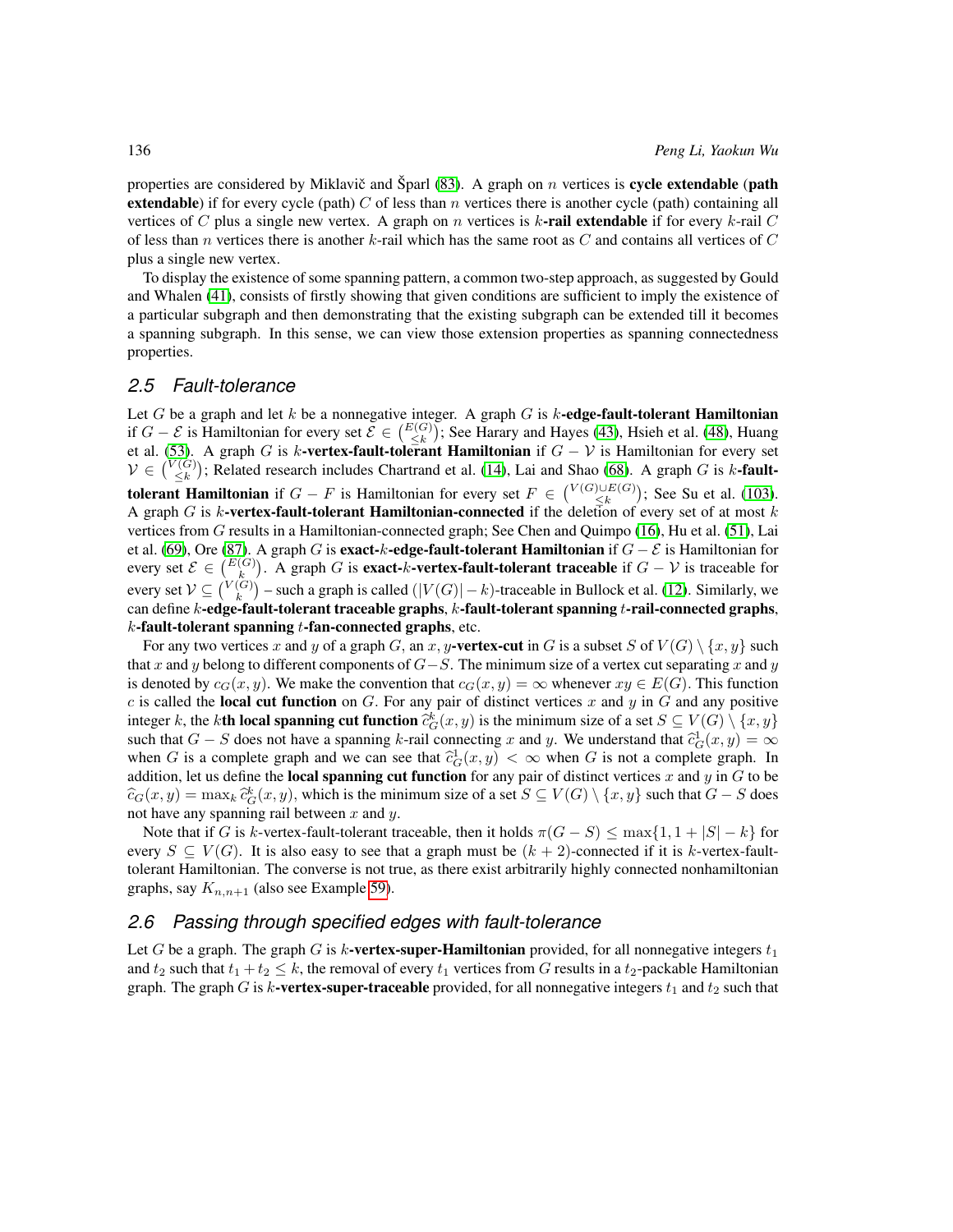$t_1 + t_2 \leq k$ , the removal of arbitrarily given  $t_1$  vertices from G results in a  $t_2$ -packable traceable graph. The graph G is k-vertex-super-Hamiltonian-connected provided, for all nonnegative integers  $t_1$  and  $t_2$ such that  $t_1 + t_2 \leq k$ , for each subset  $V \subseteq V(G)$  of size  $t_1$  and each set  $\mathcal{E} \subseteq E(G - V)$  such that  $G[\mathcal{E}]$ is a linear forest of totally  $t_2$  edges and for every two vertices u and v which lie in  $V(G - V) \setminus \Im(\mathcal{E})$ and do not appear in the same component of  $G[\mathcal{E}]$ ,  $G - \mathcal{V}$  contains a spanning u, v-path passing through all edges in  $\mathcal E$ . The graph G is k-super-Hamiltonian provided for all nonnegative integers  $t_1$ ,  $t_2$  and  $t_3$  such that  $t_1 + t_2 + t_3 \leq k$ , for every set  $\mathcal{V} \subseteq V(G)$  of size  $t_1$ , every set  $\mathcal{F} \subseteq E(G - \mathcal{V})$  of size  $t_2$  and every set  $\mathcal{E} \subseteq E(G - \mathcal{V}) \setminus \mathcal{F}$  such that  $G[\mathcal{E}]$  is a linear forest of totally  $t_3$  edges,  $G - \mathcal{V} - \mathcal{F}$ contains a Hamiltonian cycle passing through all edges in  $\mathcal E$ . In similar fashion, we can define a graph to be  $k$ -super-Hamiltonian-connected,  $k$ -super-traceable, and so on.

## <span id="page-12-0"></span>3 Main results

#### <span id="page-12-1"></span>*3.1 General graphs*

#### <span id="page-12-2"></span>*3.1.1 Spanning connectedness properties*

<span id="page-12-3"></span>Theorem 1 *Let* k *be a positive integer and let* G *be an* n*-vertex graph possessing a* k*-thick Hamiltonian vertex ordering* π*. Then* G *has a spanning* k*-rail between* π<sup>1</sup> *and* πn*. What is more, we can require that*  $\pi_{n-1}$  *is adjacent to*  $\pi_n$  *on one of the k paths in this spanning k-rail.* 

We mention that a generalization of Theorem [1](#page-12-3) has been proved in Wu et al. [\(107\)](#page-85-5): For any integers  $k \ge t \ge 2$ , if a graph G has a k-thick Hamiltonian vertex ordering  $\pi$ , then  $\tilde{c}_G^t(\pi_1, \pi_{|V(G)|}) \ge k - t + 1$ .<br>The next result is immediate from Theorem 1. An elternative proof without using Theorem 1 will be

The next result is immediate from Theorem [1.](#page-12-3) An alternative proof without using Theorem [1](#page-12-3) will be presented in §[4.1.1](#page-33-2) and that proof is closer to the idea used in the linear-time algorithm of Li and Wu [\(74\)](#page-83-4) for solving the 1PC problem on interval graphs.

<span id="page-12-6"></span>**Corollary 2** Suppose that G is a graph from  $F^2$ . Then, for any  $v \in V(G)$ , the graph G has a Hamiltonian *path with* v *as an endpoint, namely 1HP is always solvable on* G*.*

<span id="page-12-5"></span><span id="page-12-4"></span>Example 3 *Let* G *be the graph on eight vertices as depicted in Fig. [1.](#page-12-4) It is a routine matter to derive that*  $G[i, \ldots, 7]$  *is Hamiltonian for each*  $i \in [5]$ *. Furthermore, one can check that* G *has no* 2*-thick Hamiltonian vertex ordering. This means that the converse of Theorem [1](#page-12-3) is not true when* k = 2. *Note that* G *is neither a chordal graph nor an AT-free graph (and so not a cocomparability graph by Lemma [106\)](#page-50-0).*



Fig. 1: The graph  $G$  in Example [3.](#page-12-5)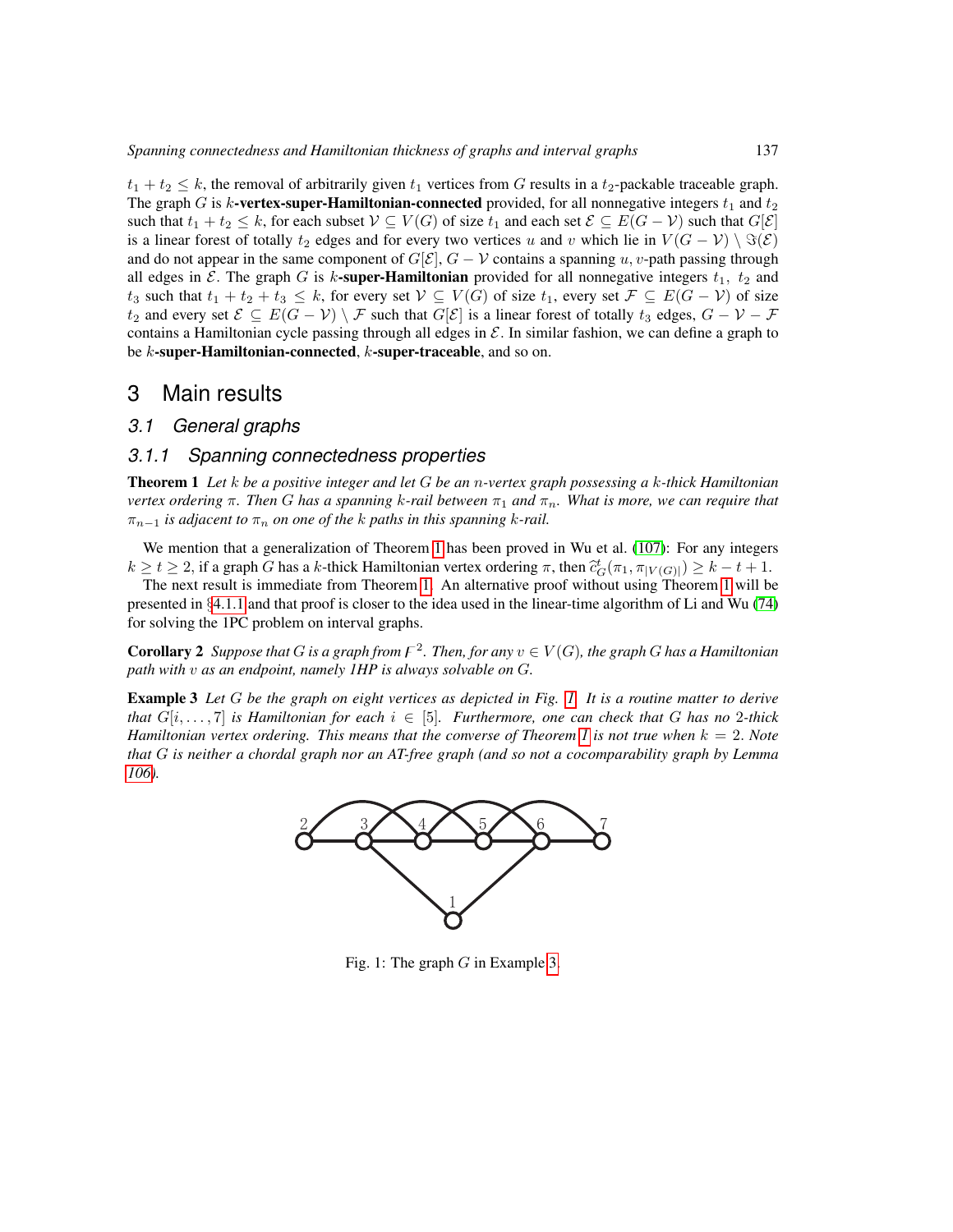For any graph G and any  $W \subseteq V(G)$ , write  $N_G(W)$  for  $(\cup_{v \in W} N_G(v)) \setminus W$  and write  $N_G[W]$ for  $N_G(W) \cup W$ . If a graph G with n vertices has a k-thick vertex ordering  $\pi$ , surely the size of  $N_G({\{\pi_1,\ldots,\pi_i\}})$  is greater than or equal to k for each  $i \in [n-k]$ , but not vice versa. The next example says that we could not replace the  $k$ -thickness condition by the latter weaker condition in Theorem [1.](#page-12-3)

**Example 4** Take an integer  $n \geq 5$  and let G be the graph with  $V(G) = \{\pi_i : i \in [n]\}$  and  $E(G) =$  ${\lbrace \pi_1 \pi_{n-1}, \pi_2 \pi_n \rbrace \cup {\lbrace \pi_i \pi_{i+1} : i \in [n-1] \rbrace}}$ *. For every*  $i \in [n-2]$ *, it holds*  $|N_G(\lbrace \pi_1, \ldots, \pi_i \rbrace)| \geq 2$  *and*  $|N_G(\{\pi_n,\ldots,\pi_{n+1-i}\})| \geq 2$ . But G has no Hamiltonian cycle, namely no spanning 2-rail between  $\pi_1$ *and*  $\pi_n$ *.* 

Based on the concept of degree sequence, many sufficient conditions for the existence of a Hamiltonian cycle or a Hamiltonian path with two arbitrarily fixed endpoints have been developed. See Ozeki and Yamashita [\(88\)](#page-84-6) and its references. Theorems [5,](#page-13-0) [7](#page-13-1) and [9](#page-13-2) shed a little light on establishing corresponding results in terms of forward degree sequence.

<span id="page-13-0"></span>**Theorem 5** Let *k* be an integer not less than 2. If  $G \in F^k$  holds, then G is  $(k-2)$ -vertex-super-*Hamiltonian.*

Theorem [5](#page-13-0) has the following direct consequence.

**Corollary 6** Let  $k \geq 2$  be an integer and let  $G \in F^k$ . Take  $V \subseteq V(G)$  and  $\mathcal{E} \subseteq E(G - V)$  such that  $G[\mathcal{E}]$  *is a linear forest and*  $|\mathcal{E}| + |\mathcal{V}| \leq k - 2$ . Then, for any vertex  $v \in V(G - \mathcal{V}) \setminus \mathcal{F}(\mathcal{E})$ ,  $G - \mathcal{V}$  contains *a Hamiltonian path starting from* v *and passing through all the edges in* E*. (See* §*[2.2](#page-9-0) for the definition of*  $\Im(\mathcal{E})$ *)*.

<span id="page-13-1"></span>**Theorem 7** *For any positive integer* k, all graphs  $G \in \mathcal{F}^k$  are  $(k-1)$ *-vertex-super-traceable.* 

<span id="page-13-4"></span>**Example 8** Take two integers t and n such that  $t > 1$  and  $n \geq 3$ . Consider the complete multipartite *graph*  $K_{t:n}$  whose vertex set is the union of n disjoint t-sets  $V_1, \ldots, V_n$  and there is an edge between u *and* v if and only if there exit  $i \neq j$  such that  $u \in V_i$  and  $v \in V_j$ . We can check that deleting any vertex *subset of size at most*  $t + 1$  *from*  $K_{t:n}$  *yields a traceable graph while the Hamiltonian thickness of*  $K_{t:n}$  *is*  $n-1$ .

<span id="page-13-2"></span>**Theorem 9** If k is an integer greater than 2, then every graph  $G \in F^k$  is  $(k-3)$ -vertex-super-Hamiltonian*connected.*

Ng and Schultz  $(85,$  Problem 4) suggested to study the existence of small degree  $k$ -vertex-ordered Hamiltonian-connected graphs. The next result provides a method to construct such graphs.

**Theorem 10** Let *k* be a positive integer. If  $G \in F^{2k+2}$ , then G is *k*-ordered Hamiltonian-connected.

**Corollary 11** Let *k* be a positive integer. If  $G \in F^{2k}$ , then G is *k*-ordered traceable.

**Theorem 12** Let *k* be a positive integer. If  $G \in F^{2k+1}$ , then G is *k*-ordered Hamiltonian.

The following result shows a link between Hamiltonian thickness and the general spanning multigraph subdivision problem as discussed in §[2.1.](#page-8-0)

<span id="page-13-3"></span>**Theorem 13** Let *k* be a positive integer and pick  $G \in F^{2k+1}$ . Then G is weakly rooted *k*-connected.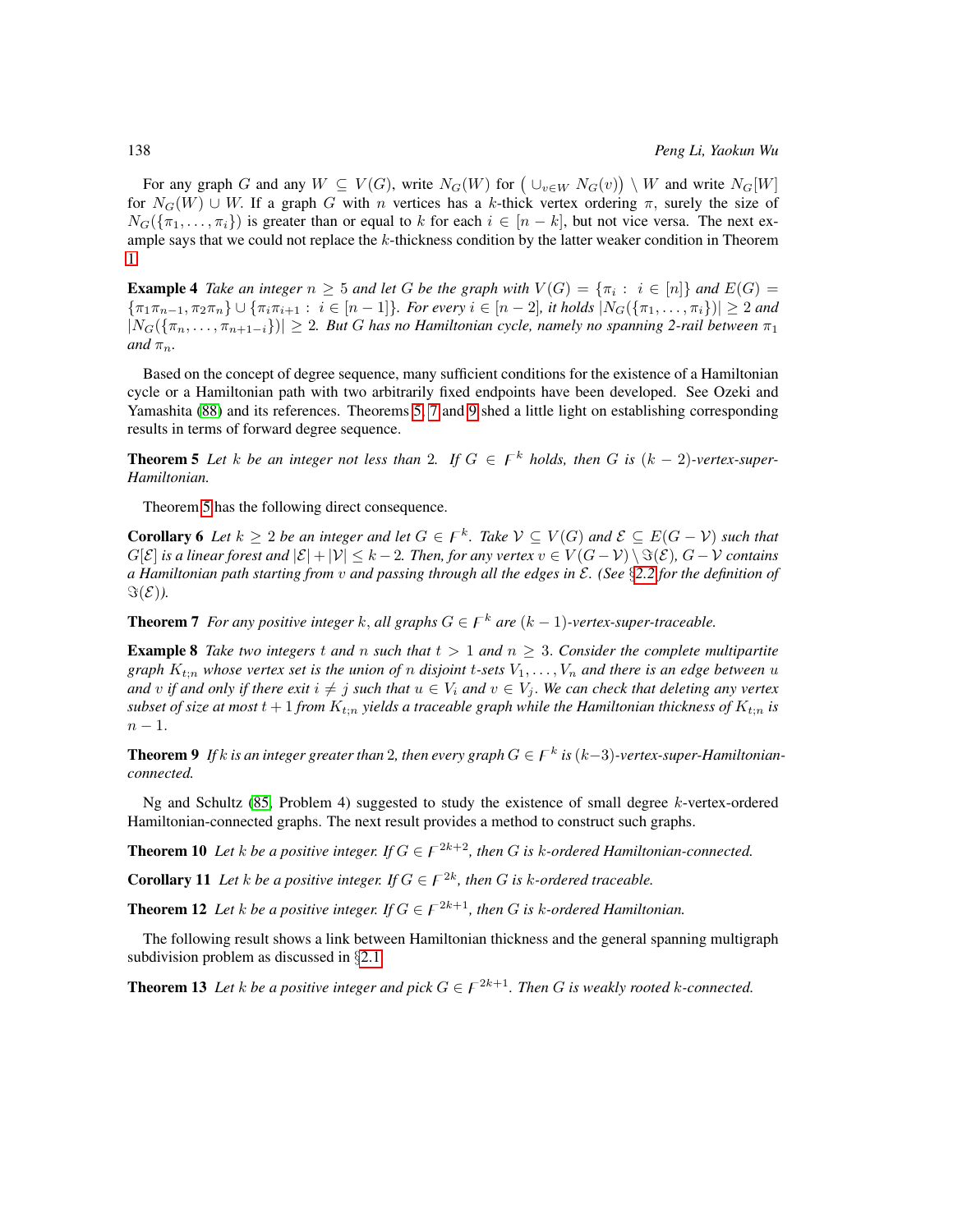Let k be an integer not less than 3 and pick  $G \in \mathcal{F}^k$ . An immediate consequence of Theorem [13](#page-13-3) is that

$$
\min\{\text{sfc}(G), \text{src}(G)\} \geq \lfloor\frac{k-1}{2}\rfloor.
$$

Incorporating some new idea, Wu et al. [\(107\)](#page-85-5) deduced the stronger results that sfc(G)  $\geq k - 1$  and  $\text{src}(G) \ge k$ . When G is specified to be an interval graph, Theorem [37](#page-22-1) iii) to be presented in §[3.2.4](#page-22-0) will give even more exact information on  $sfc(G)$  and  $src(G)$ .

**Corollary 14** Let G be a graph and let k be a positive integer. If  $G \in F^{2k-1}$ , then G is k-vertex-ordered *traceable.*

#### <span id="page-14-0"></span>*3.1.2 Scattering number and Hamiltonian thickness*

A graph G is **mottling** if either  $G = K_1$  or

$$
\pi(G) = \max\{1, \operatorname{sc}(G)\}.
$$

By Eq. [\(2\)](#page-6-1) and the definition of Hamiltonian thickness, we know that  $G$  is mottling if and only if  $G$  is either traceable or fulfils  $2 = sc(G) + H(G)$ .

We are ready to define several graph classes. Note that in the definitions of the first three graph classes given below we could replace "if and only if" by merely "if", since the "only if" part holds always for every graph. Let  $\mathcal C$  be a graph class.

- The graph class C is **path-tough** if, for every  $G \in \mathcal{C}$ , G is traceable if and only if sc(G)  $\leq 1$ . See Kratsch et al. [\(67,](#page-83-9) Definition 2.1).
- We call C cycle-tough if, for every  $G \in \mathcal{C}$  with  $|V(G)| \geq 3$ , G is Hamiltonian if and only if sc(G)  $\leq$  0 (or equivalently,  $t(G) \geq 1$ ). See Kratsch et al. [\(67,](#page-83-9) Definition 2.1).
- The graph class C has the **Deogun-Kratsch-Steiner property** if, for every  $G \in \mathcal{C}$  with  $|V(G)| >$ 3, G is Hamiltonian if and only if  $G - v$  is traceable for every  $v \in V(G)$ . See Deogun et al. [\(32\)](#page-80-4), Kratsch et al. [\(67\)](#page-83-9).
- The graph class C is a **Jung's family** if every graph  $G \in \mathcal{C}$  is mottling, is Hamiltonian when  $\operatorname{sc}(G) = 0$ , and is Hamiltonian-connected when  $\operatorname{sc}(G) \leq -1$ ; See Giakoumakis et al. [\(38\)](#page-80-5), Jung [\(60\)](#page-82-2). Giakoumakis et al. [\(38,](#page-80-5) Definition 1) called every graph from a Jung's family a Jung graph.

The graph classes specified by the above-mentioned spanning connectedness properties may support quite well the design of polynomial-time certifying recognition algorithms as they possess good positive certificate and negative certificate, as argued by Deogun et al. [\(32,](#page-80-4) p. 100).

Cocomparability graphs are path-tough by Lehel [\(72\)](#page-83-10), are cycle-tough by Deogun et al. [\(32,](#page-80-4) Theorem 10), and have the Deogun-Kratsch-Steiner property by Deogun et al. [\(32,](#page-80-4) Theorem 9). Hochstattler and ¨ Tinhofer [\(47,](#page-81-8) Theorem 2) showed that  $P_4$ -extendible graphs are mottling. In addition, Jung graphs include  $P_4$ -free graphs (cographs) according to Jung [\(60\)](#page-82-2) and cocomparability graphs according to Deogun et al. [\(32,](#page-80-4) Theorem 8). For every  $P_4$ -tidy graph, a good discussion on when it is a Jung graph is given in Giakoumakis et al. [\(39\)](#page-80-6). In the process of giving a linear-time certifying algorithm for the minimum path cover problem on interval graphs, Hung and Chang [\(54,](#page-82-6) Corollary 3.3) again confirmed that interval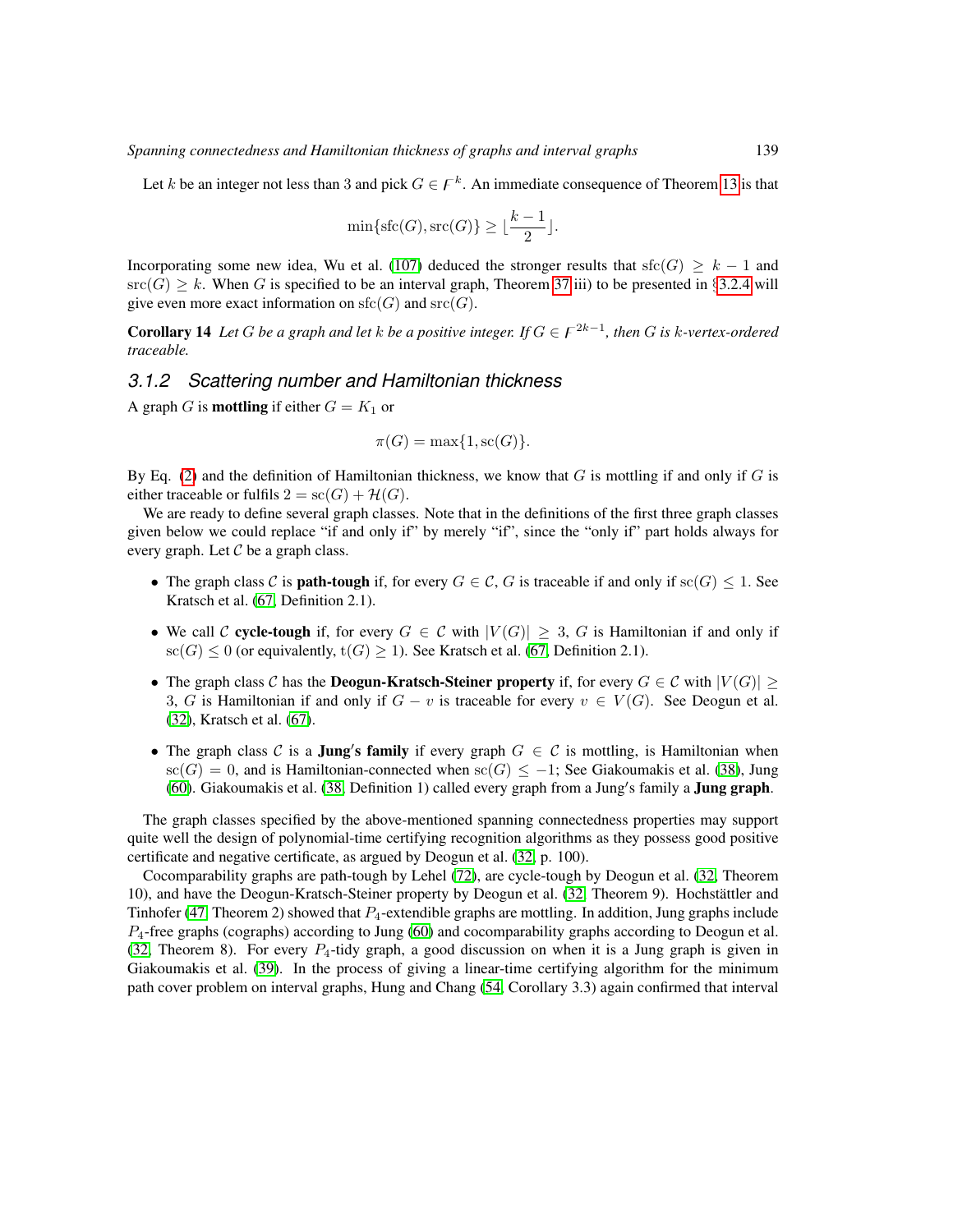graphs, a special class of cocomparability graphs, are mottling. Note that our Theorem [33](#page-21-1) will be a strengthening of this fact.

In §[3.1.1,](#page-12-2) we suggested that a thickest Hamiltonian vertex ordering of a graph may serve as a positive certificate of its various spanning connectedness. We now propose that, as already hinted by the previous discussion in this subsection, a scattering set may often play the role of a negative certificate for several spanning connectedness properties for some graph classes, especially those graphs  $G$  for which we know  $\operatorname{sc}(G) + \mathcal{H}(G)$  in advance from their structural properties.

In light of Eq. [\(2\)](#page-6-1), the first inequality in the next proposition is a small improvement of Eq. [\(1\)](#page-4-0). The second inequality in Theorem [15](#page-15-0) should be in the folklore.

<span id="page-15-0"></span>**Theorem 15** *For every graph G*, *it holds*  $\operatorname{sc}(G) + \mathcal{H}(G) \leq 2 \leq \operatorname{sc}(G) + \kappa(G)$ .

<span id="page-15-2"></span>Deogun et al. [\(32\)](#page-80-4) defined the scattering number of a graph in a way that is a bit different with ours. However, it can be checked that the proof of Deogun et al. [\(32,](#page-80-4) Proposition 7) can be adapted a little to give

$$
\mathrm{sc}(G) = \begin{cases} \max_{\substack{v \in V(G) \\ G - v \text{ is not a complete graph,}}} \mathrm{sc}(G - v) - 1, & \text{if } G \text{ is not a complete graph,} \\ \max_{v \in V(G)} \mathrm{sc}(G - v) - 1, & \text{if } G \text{ is a complete graph,} \end{cases} \tag{6}
$$

where  $G$  is any connected graph with at least two vertices. This fact will be used in our proof of Theorem [16.](#page-15-1) Note that, thanks to Theorem [15,](#page-15-0) a graph G for which equality in Eq. [\(3\)](#page-6-0) holds, i.e.,  $\mathcal{H}(G) = \kappa(G)$ , must satisfy  $\operatorname{sc}(G) + \mathcal{H}(G) = 2$ .

<span id="page-15-1"></span>**Theorem 16** Let C be a graph class such that  $\operatorname{sc}(G) + \mathcal{H}(G) = 2$  holds for all  $G \in \mathcal{C}$ .

- *i) The graph class* C *is path-tough;*
- *ii) The graph class* C *is cycle-tough;*
- *iii*) The graph class C is a Jung's family;
- *iv) The graph class* C *has the Deogun-Kratsch-Steiner property.*

**Theorem 17** *If* G *is a forest, then*  $\operatorname{sc}(G) + \mathcal{H}(G) = 2$ .

Let k be a positive integer and let G be a graph with  $n \geq k+1$  vertices. An ordering  $\pi \in V(G)!$  is said to be an exact-k-thick Hamiltonian vertex ordering of G provided  $\pi$  is a Hamiltonian vertex ordering and  $d_{G,\pi}(i) = \min\{k, n - i\}$  holds for all  $i \in [n]$ . We call G an **exact-k-thick Hamiltonian graph** if it has an exact-k-thick Hamiltonian vertex ordering. An exact-k-thick Hamiltonian graph is also called a maximal  $k$ -degenerate graph in Lick and White  $(75)$ .

<span id="page-15-3"></span>**Theorem 18** Let *k* be a positive integer and let G be a graph. Then  $\text{dgn}(G) = \mathcal{H}(G) = k$  if and only if G *is an exact-*k*-thick Hamiltonian graph. In addition, every exact-*k*-thick Hamiltonian graph* G *satisfies*  $2 - \text{sc}(G) = \mathcal{H}(G) = \kappa(G) = \text{dgn}(G)$ .

Recall that any graph obtained from a graph  $G$  by deleting one vertex from it is called a **vertex-deleted** subgraph of  $G$ . A graph is a hypotraceable if it is not traceable but every vertex-deleted subgraph of it is traceable; A graph is **hypohamiltonian** if it is nonhamiltonian but every vertex-deleted subgraph of it is Hamiltonian. We point out that there do exist hypotraceable/hypohamiltonian graphs of many vertices;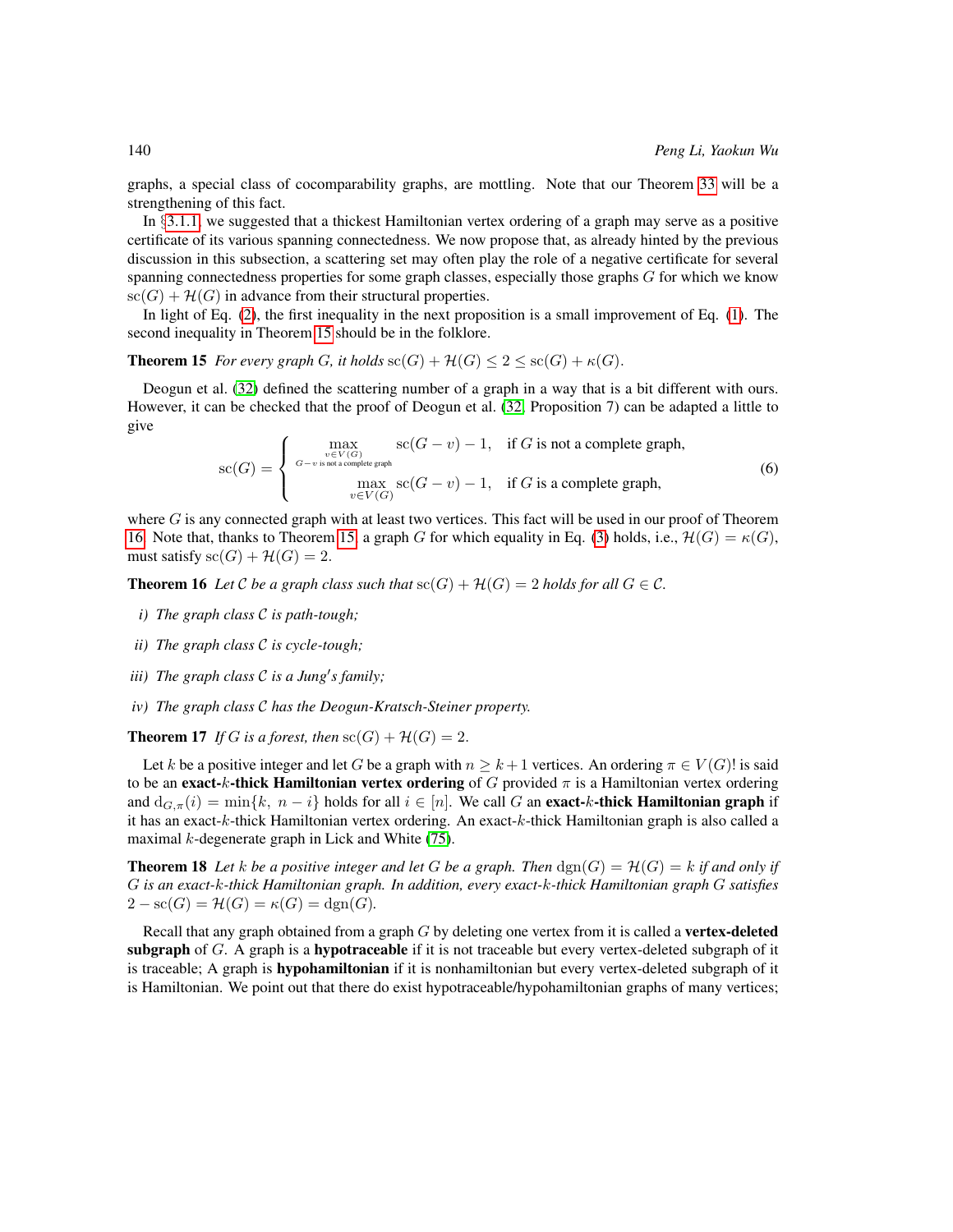See Thomassen [\(104\)](#page-85-6), Wiener and Araya [\(105\)](#page-85-7). A graph is hypo-Hamiltonian-connected if it is not Hamiltonian-connected but every vertex-deleted subgraph of it is Hamiltonian-connected.

<span id="page-16-0"></span>Theorem 19 *Let* G *be a chordal graph with more than two vertices. Then* G *is not hypotraceable, not hypohamiltonian and not hypo-Hamiltonian-connected.*

- <span id="page-16-1"></span>**Example 20** *a)* Let G be a graph which is the disjoint union of two traceable graphs. Then  $\operatorname{sc}(G) = 2$ *and*  $\mathcal{H}(G) = 0$ .
- *b)* For any positive integer m, the graph  $K_{2,m}$  is a cocomparability graph. When  $m \geq 3$ , we have  $\operatorname{sc}(K_{2,m}) = m - 2$  and  $\mathcal{H}(K_{2,m}) = 4 - m$  and so  $\operatorname{sc}(K_{2,m}) + \mathcal{H}(K_{2,m}) = 2$ . When  $m = 2$ ,  $\text{sc}(K_{2,2}) = 0$ ,  $\mathcal{H}(K_{2,2}) = 1$  *and so*  $\text{sc}(K_{2,2}) + \mathcal{H}(K_{2,2}) = 1$ . *Note that*  $K_{2,m}$  *is traceable if and only if*  $m$  ≤ 2. Also recall that, as shown in Deogun et al. [\(32,](#page-80-4) Theorem 8), every cocomparability graph is *mottling.*
- *c) The Petersen graph* G*, also known as the Kneser graph* KG(5, 2) *or the Odd graph* O2*, has vertex set*  $\binom{[5]}{2}$  and  $S, T \in \binom{[5]}{2}$  are adjacent in G if and only if  $S \cap T = \emptyset$ . It holds  $\operatorname{sc}(G) = -1$  and  $\mathcal{H}(G) = 1$ .  $For \{S, T\} \in \binom{V(G)}{2}$ , there is a spanning  $S, T$ -path in G if and only if  $|S \cap T| = 1$ . The Petersen *graph is the only hypohamiltonian graph with at most ten vertices; See Gaudin et al. [\(37\)](#page-80-7), Thomassen [\(104\)](#page-85-6).*
- *d) Deleting any vertex subset of size at most* 2 *from the Petersen graph results in a traceable graph. But the Petersen graph does not have a* 2*-thick Hamiltonian path, not mentioning a Hamiltonian cycle. This means that the Petersen graph does not have the Deogun-Kratch-Steiner property.*
- *e)* (Ziqing Xiang) *There are exactly three graphs* G *with at most* 9 *vertices satisfying both*

$$
\max_{v \in V(G)} \mathcal{H}_G(v) > \min_{v \in V(G)} \mathcal{H}_G(v)
$$

*and*

$$
\mathrm{sc}(G) + \mathcal{H}(G) < 0.
$$

*We enumerate them as*  $G_1, G_2$  *and*  $G_3$  *in Fig.* [2.](#page-17-2) One can check the following:  $\{H_{G_1}(v) : v \in G_1\}$  $V(G_1) = \{2, 1\}, \operatorname{sc}(G_1) = -3; \{ \mathcal{H}_{G_2}(v) : v \in V(G_2) \} = \{3, 2\}, \operatorname{sc}(G_2) = -4; \{ \mathcal{H}_{G_3}(v) : v \in V(G_1) \}$  $V(G_3) = \{4,3\}, \text{sc}(G_3) = -5.$ 

- *f*) Let k be a positive integer and let  $G_k$  be the disjoint union of k copies of the graph H with  $V(H) = [6]$ *and*  $E(H) = \{12, 23, 31, 14, 25, 36\}$ *. It holds*  $\operatorname{sc}(G_k) = k$ ,  $\mathcal{H}(G_k) = 2 - 2k$  *and so*  $\operatorname{sc}(G_k)$  +  $\mathcal{H}(G_k) = 2 - k.$
- *g*) For the graph G in Fig. [1](#page-12-4) (Example [3\)](#page-12-5), it holds  $\operatorname{sc}(G) = 0$  and  $\mathcal{H}_G(v) = 1$  for all  $v \in V(G)$ .
- *h)* For the graph G in Fig. [3,](#page-17-3) it holds  $\operatorname{sc}(G) = -2$  and  $\mathcal{H}_G(v) = 1$  for all  $v \in V(G)$ .

Let us close this section with a result about the influence on the Hamiltonian thickness parameter by some graph modifications.

<span id="page-16-2"></span>**Theorem 21** Let G be a graph with  $H(G) \leq 2 \leq |V(G)|$ .

- *a)* For every  $v \in V(G)$ , it holds  $\mathcal{H}_G(v) \in \{ \mathcal{H}(G), \mathcal{H}(G) 1 \}$  and hence  $\mathcal{H}(G v) \geq \mathcal{H}(G) 1$ .
- *b)* For every  $e \in E(G)$ , it holds  $\mathcal{H}(G e) \in \{ \mathcal{H}(G), \mathcal{H}(G) 1 \}.$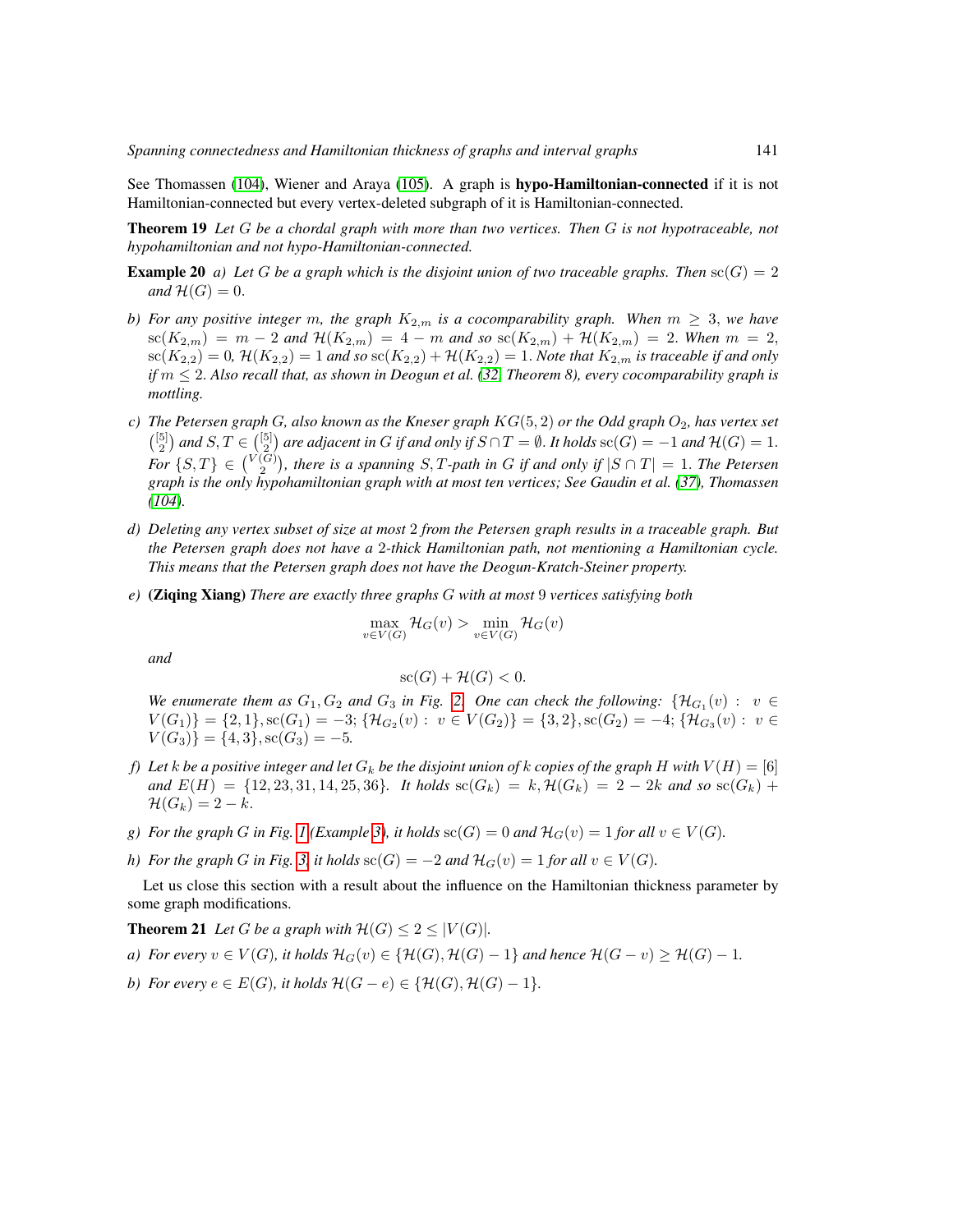<span id="page-17-2"></span>

<span id="page-17-3"></span>Fig. 2: Three graphs G satisfying both  $\max_v \mathcal{H}_G(v) > \min_v \mathcal{H}_G(v)$  and  $\operatorname{sc}(G) + \mathcal{H}(G) < 0$ .



Fig. 3:  $\max_{v \in V(G)} \mathcal{H}_G(v) = \min_{v \in V(G)} \mathcal{H}_G(v) = 1$ , sc $(G) = -2$ .

#### <span id="page-17-0"></span>*3.2 Interval graphs*

According to Gould [\(42,](#page-81-9) §3), little has been done in developing existence of cycles in graph classes defined by forbidden subgraphs. We move on now to some discussions about interval graphs, which may form a very surprising exceptional graph class regarding the preceding statement. In §[3.2.1](#page-17-1) we introduce a basic algorithm, which not only appears in the statement of some of our results but also plays an important role in our mathematical analysis of relevant problems. In the ensuing seven subsections we present our main work on interval graphs.

#### <span id="page-17-1"></span>*3.2.1 Normal path algorithm*

We start with the following Normal Path Algorithm (Algorithm [3.1\)](#page-18-1) for graph search, which is very similar to the rightmost neighbour algorithm proposed in Corneil et al. [\(27\)](#page-80-8), Mertzios and Corneil [\(82\)](#page-84-7). Roughly speaking, the algorithm greedily chooses the neighbor which appears earliest in a given vertex ordering at each step and grows a path that eventually snakes around the whole graph.

If the graph G is from some structured graph class, the ordering  $\xi$  is usually chosen to be a one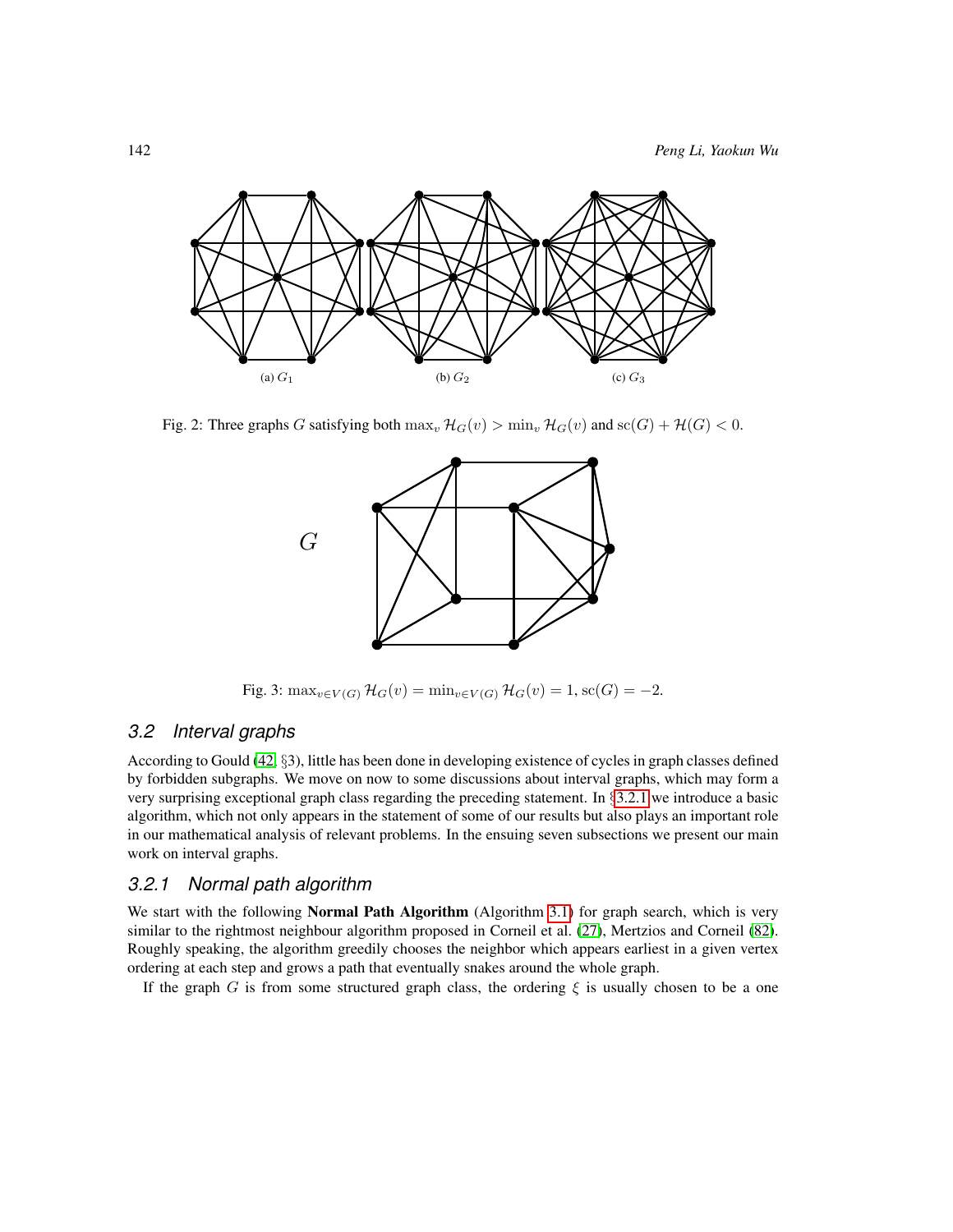<span id="page-18-1"></span>

| ranking | Algorithm 3.1 Find a special vertex ordering with a given starting point according to a given vertex |
|---------|------------------------------------------------------------------------------------------------------|
|         | <b>Input:</b> Graph $G, \xi \in V(G)!$ , $a \in V(G)$                                                |
|         | <b>Output:</b> An ordering $\pi \in V(G)!$                                                           |
|         | 1: <b>function</b> NP( $G, \xi, a$ )                                                                 |
| 2:      | $\pi_1 \leftarrow a$                                                                                 |
| 3:      | <b>for</b> $i \leftarrow 1$ to $ V(G)  - 1$ <b>do</b>                                                |
| 4:      | <b>if</b> There exists an unvisited vertex of $N_G(\pi_i)$ then                                      |
| 5:      | $\pi_{i+1}$ $\leftarrow$ an unvisited vertex of $N_G(\pi_i)$ which appears earliest in $\xi$         |
| 6:      | else                                                                                                 |
| 7:      | $\pi_{i+1} \leftarrow$ an unvisited vertex which appears earliest in $\xi$                           |
| 8:      | return $\pi$                                                                                         |

with some characteristic property, say a cocomparability ordering (umbrella-free ordering) suggested by Kratsch and Stewart [\(65,](#page-82-7) p. 402), a perfect elimination ordering defined by Dirac [\(33\)](#page-80-9) or an interval order-ing proposed by Raychaudhuri [\(93\)](#page-84-8), respectively, if  $G$  is a cocomparability graph, a chordal graph or an interval graph. We call an output of  $NP(G, \xi, a)$  a normal vertex ordering with respect to  $\xi$  if  $a = \xi(1)$ . The normal path algorithm is very powerful in detecting the spanning connectedness of cocomparability graphs. For example, if a cocomparability graph has a Hamiltonian path, then it has a normal Hamiltonian vertex ordering with respect to an LDFS cocomp ordering as claimed by Mertzios and Corneil [\(82,](#page-84-7) Theorem 2), and every normal vertex ordering of  $G$  with respect to an LDFS cocomp ordering is Hamiltonian by Corneil et al. [\(27,](#page-80-8) Theorem 4.14).

Let  $\mathcal I$  be an interval representation of a graph  $G$ . With respect to the interval representation  $\mathcal I$ , we say that a maximal clique Q of G is to the left of another maximal clique Q' whenever  $\cap_{v \in Q} \mathcal{I}(v)$  is an interval to the left of the interval  $\bigcap_{v\in Q'}\mathcal{I}(v)$ , namely,  $\min_{v\in Q}r_{\mathcal{I}}(v) < \max_{v\in Q'}\ell_{\mathcal{I}}(v)$ . Moreover, it is well-known that all maximal cliques of the interval graph G can be listed as  $Q_1, \ldots, Q_r$  such that  $Q_i$  is to the left of  $Q_j$  with respect to  $\mathcal I$  if and only if  $i < j$ . We say  $a \in V(G)$  is a **leftmost** vertex for I if  $r_{\mathcal{I}}(a) = \min\{r_{\mathcal{I}}(v) : v \in V(G)\}\$  and we say  $b \in V(G)$  is a **rightmost** vertex for I if  $\ell_{\mathcal{I}}(b) = \max{\{\ell_{\mathcal{I}}(v) : v \in V(G)\}}$ . The **right-endpoint ordering of** G **according to** *I* is an ordering  $\pi$  of  $V(G)$  such that  $r_{\mathcal{I}}(\pi_p) \leq r_{\mathcal{I}}(\pi_q)$  whenever  $p < q$ . We will refer to this ordering  $\pi$  as  $\xi^{\mathcal{I}}$ . If a is a vertex belonging to the leftmost clique of G with respect to  $\mathcal{I}, NP(G, \xi^{\mathcal{I}}, a)$  is the so-called Straight Path (Normal Path) Algorithm for interval graphs studied in Arikati and Pandu Rangan [\(3\)](#page-78-4) and we will often write it as

#### $NP(G, \mathcal{I}, a)$ .

Note that the basic ideas of this algorithm also appear in Damaschke [\(29\)](#page-80-3), Ioannidou et al. [\(56\)](#page-82-8), Keil [\(62\)](#page-82-9), Manacher et al. [\(80\)](#page-83-11). An ordering of the vertex set of an interval graph generated by the normal path algorithm is called an **almost normal vertex ordering**. If we further require that  $a$  is a leftmost vertex for I in the procedure  $NP(G, \mathcal{I}, a)$ , then Damaschke [\(29\)](#page-80-3) called the output ordering of  $NP(G, \mathcal{I}, a)$  a normal vertex ordering of  $G$  with respect to  $\mathcal{I}$ .

### <span id="page-18-0"></span>3.2.2 Characterizations of  $F^k$

We need some more terminology before we can state our first main result on interval graphs. Two (notnecessarily distinct) vertices u and v of an interval graph  $G$  form an **opposite pair** if one is a rightmost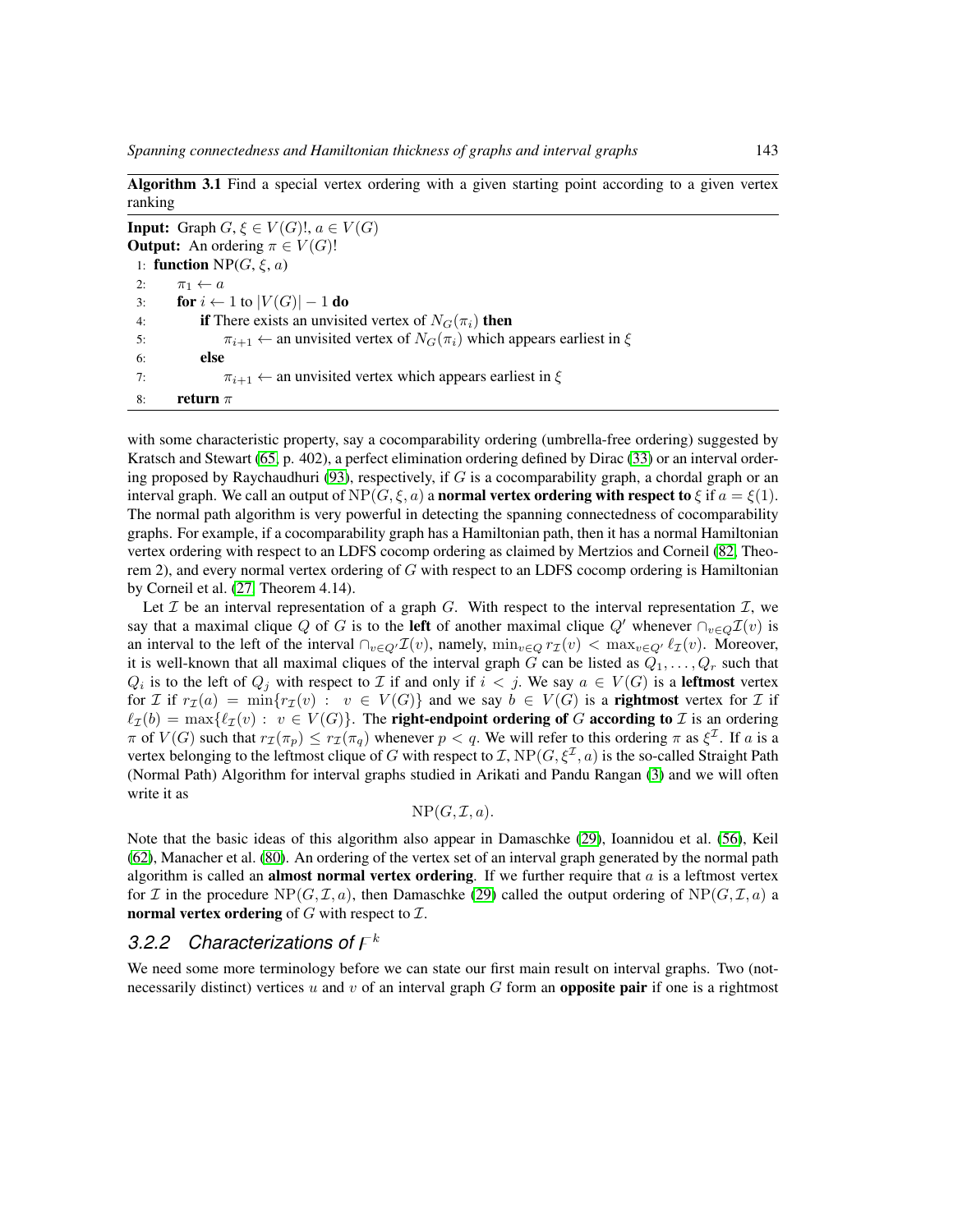vertex and the other is a leftmost vertex of G with respect to one of its interval representations. A typical k-rail of an interval graph is a spanning  $k$ -rail between opposite vertices. A typical  $k$ -fan of an interval graph with respect to an interval representation  $\mathcal I$  of G is a spanning  $k$ - $(x;U)$ -fan where x is a leftmost vertex and U is a  $k$ -set lying inside the rightmost clique with respect to  $\mathcal{I}$ .

<span id="page-19-0"></span>**Theorem 22** *For every interval graph* G *and every positive integer*  $k < |V(G)|$ *, the following statements are equivalent.*

- *a) For every interval representation* I *of* G *and every opposite pair* a *and* b *of* G *with respect to* I*, there exists a spanning* k*-rail of* G *between* a *and* b*.*
- *b) The graph* G *possesses a typical* k*-rail.*
- *c*) The graph G is  $(k 1)$ -vertex-fault-tolerant traceable.
- *d)* The graph G is exact- $(k 1)$ -vertex-fault-tolerant traceable.
- *e) All normal vertex orderings of* G *are* k*-thick Hamiltonian vertex orderings.*
- *f) The graph* G *has a* k*-thick normal vertex ordering, which, surely, is a Hamiltonian vertex ordering.*
- g) The graph G has a k-thick Hamiltonian vertex ordering, namely the graph G lies in  $\digamma^k$ .
- *h) The graph* G *possesses a typical* k*-fan.*

Theorem [22](#page-19-0) b)  $\Leftrightarrow$  c) for  $k = 2$  just says that interval graphs have the Deogun-Kratsch-Steiner property. Recall that, more generally, by Deogun et al. [\(32,](#page-80-4) Theorem 9), all cocomparability graphs have the Deogun-Kratsch-Steiner property.

<span id="page-19-1"></span>**Theorem 23** Let G be a graph and let  $\mathcal I$  be an interval representation of G. Let  $C_1, \ldots, C_s$  be the  $s$ equence of all maximal cliques of  $G$  listed from left to right according to  ${\cal I}.$  Let  $L_i = C_1 \cup \cdots \cup C_i$  for  $e$ ach  $i \in [s]$ . For any positive integer  $k$ , the graph  $G$  has a spanning  $k$ -rail if and only if  $G[L_i]$  has a *typical*  $k$ *-fan with respect to*  $\mathcal I$  *for every*  $i \in [s]$ *.* 

When  $k = 2$ , Theorem [23](#page-19-1) is already known by Keil and is useful in designing an efficient algorithm for deciding the Hamiltonicity of interval graphs; See Chen et al. [\(19,](#page-79-4) Lemma 2.3) and Keil [\(62\)](#page-82-9).

<span id="page-19-2"></span>**Theorem 24** If G is an interval graph, then  $|\mathcal{H}_G(v) - \mathcal{H}_G(w)| \leq 1$  holds for all  $v, w \in V(G)$ .

**Corollary 25** Let G be an interval graph with  $\mathcal{H}(G) = k$  and  $|V(G)| \geq 2$ . For every  $v \in V(G)$ , it holds  $\mathcal{H}_G(v) \geq k - 1$  and  $G - v \in F^{k-1}$ .

**Proof:** It is a trivial consequence of Theorem [24.](#page-19-2)  $\Box$ 

<span id="page-19-4"></span><span id="page-19-3"></span>**Lemma 26** *Let* G *be an interval graph with at least two vertices. Then*  $\min_{v \in V(G)} \mathcal{H}(G-v) \geq \mathcal{H}(G)-1$ .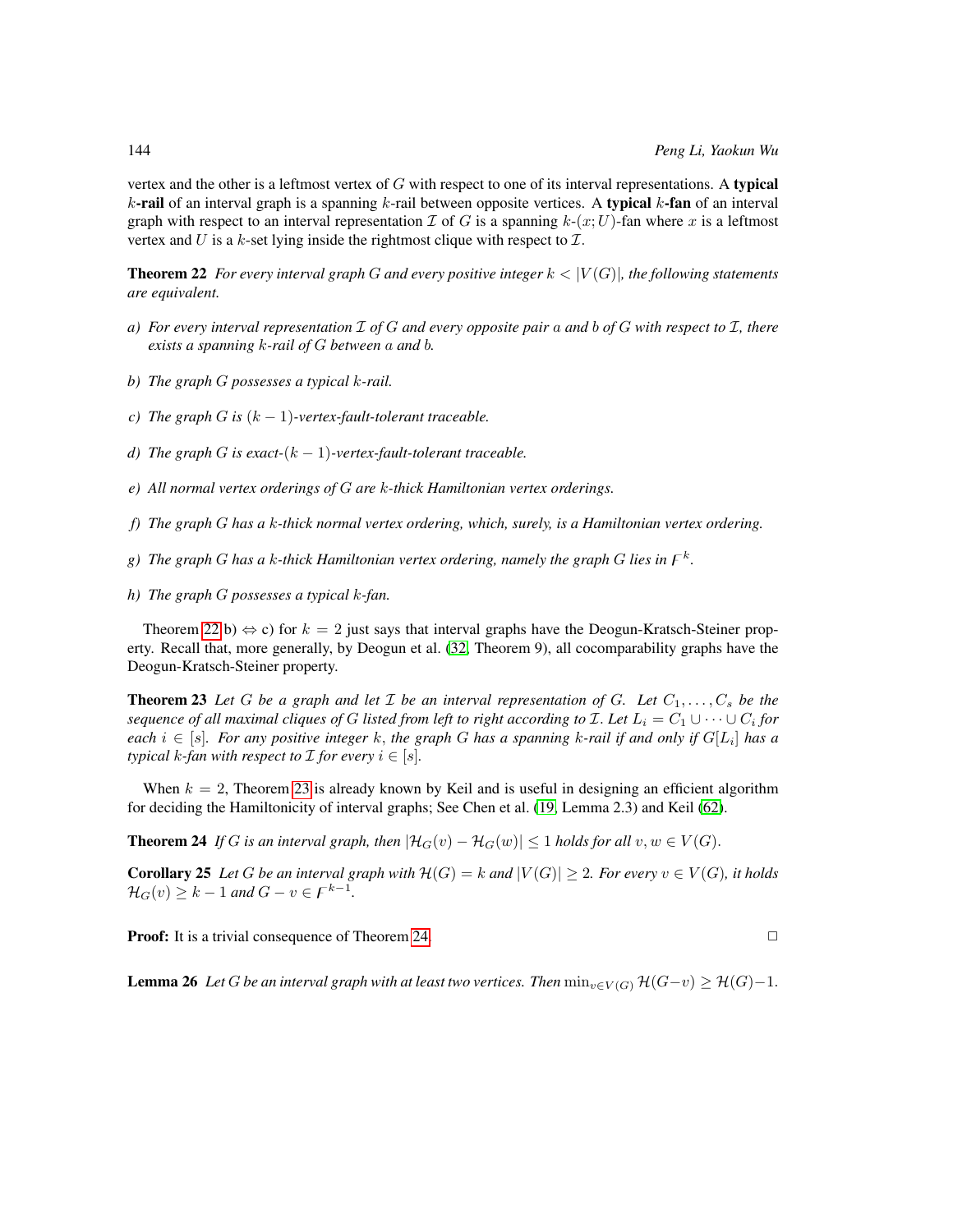Theorem 27 *Let* G *be a traceable interval graph with at least two vertices, namely an interval graph with Hamiltonian thickness at least* 1*. Then*

<span id="page-20-4"></span>
$$
\mathcal{H}(G) = \min_{v \in V(G)} \mathcal{H}(G - v) + 1.
$$
 (7)

*It also holds*

$$
\mathcal{H}(G) = \min_{v \in V(G)} \mathcal{H}_G(v) + 1 \tag{8}
$$

*unless* G *is a complete graph.*

<span id="page-20-0"></span>**Theorem 28** Let G be an interval graph with at least two vertices. For every integer  $k \geq 2$ , the following *hold.*

- *a*) The graph G is a member of  $F^k$  if and only if  $\mathcal{H}(G v) \geq k 1$  for every  $v \in V(G)$ .
- *b*) If G is not a complete graph, then  $G \in F^k$  if and only if  $\mathcal{H}_G(v) \geq k 1$  for every  $v \in V(G)$ .

For the graph  $G = \overline{K_3}$  or  $\overline{K_2}$ ,  $\mathcal{H}_G(v) = \mathcal{H}(G)$  and  $G - v \in \mathcal{F}^0$  for all  $v \in V(G)$  but  $G \notin \mathcal{F}^1$ . This means that the condition of  $\mathcal{H}(G) \geq 1$  in Theorem [27](#page-19-3) and the condition of  $k \geq 2$  in Theorem [28](#page-20-0) are both necessary.

**Theorem 29** Let G be an interval graph. For any integer k satisfying  $|V(G)| > k > 3$ , the following *statements are equivalent.*

- *i*) The graph G lies in  $F^k$ .
- *ii)* For every nonnegative integer  $s \leq k-3$  and every  $S \in {V(G) \choose s}$ , it holds sfc $(G-S) \geq k-s-1$ .
- *iii*) The graph G is spanning  $(k 1)$ -fan-connected.
- <span id="page-20-5"></span>*iv) The graph* G *is* (k − 3)*-vertex-fault-tolerant Hamiltonian-connected.*

For  $k = 2$ , the next result on interval graphs basically follows from Theorem [5.](#page-13-0)

<span id="page-20-3"></span>**Theorem 30** Let G be an interval graph. For any given integers k and t such that  $k \ge t \ge 2$ , it holds  $G \in F^k$  if and only if G is  $(k - t)$ -vertex-fault-tolerant spanning t-rail-connected. Especially, for any  $k \geq 2, G \in F^k$  if and only if G is  $(k-2)$ -vertex-fault-tolerant Hamiltonian.

It looks much harder to obtain edge-fault-tolerance results based on an induction on the number of vertices. We mention that Lee and Park provided a good understanding of the vertex-fault-tolerant unpaired k-DPC problem on unit interval graphs but left its edge-fault-tolerant version as an open problem; See Lee and Park [\(71,](#page-83-12) p. 616). Luckily, we can get an edge version of Lemma [26,](#page-19-4) namely Theorem [31,](#page-20-1) from which Theorem [32,](#page-20-2) a result on the fault-tolerant Hamiltonian property, is only a few strides away.

<span id="page-20-1"></span>**Theorem 31** *For every interval graph* G and  $\mathcal{E} \subseteq E(G)$ *, it holds*  $\mathcal{H}(G - \mathcal{E}) \geq \mathcal{H}(G) - |\mathcal{E}|$ *.* 

<span id="page-20-2"></span>**Theorem 32** Let G be an interval graph and let  $k \geq 2$  be an integer. The graph G lies in  $F^k$  if and only *if it is* (k − 2)*-fault-tolerant Hamiltonian.*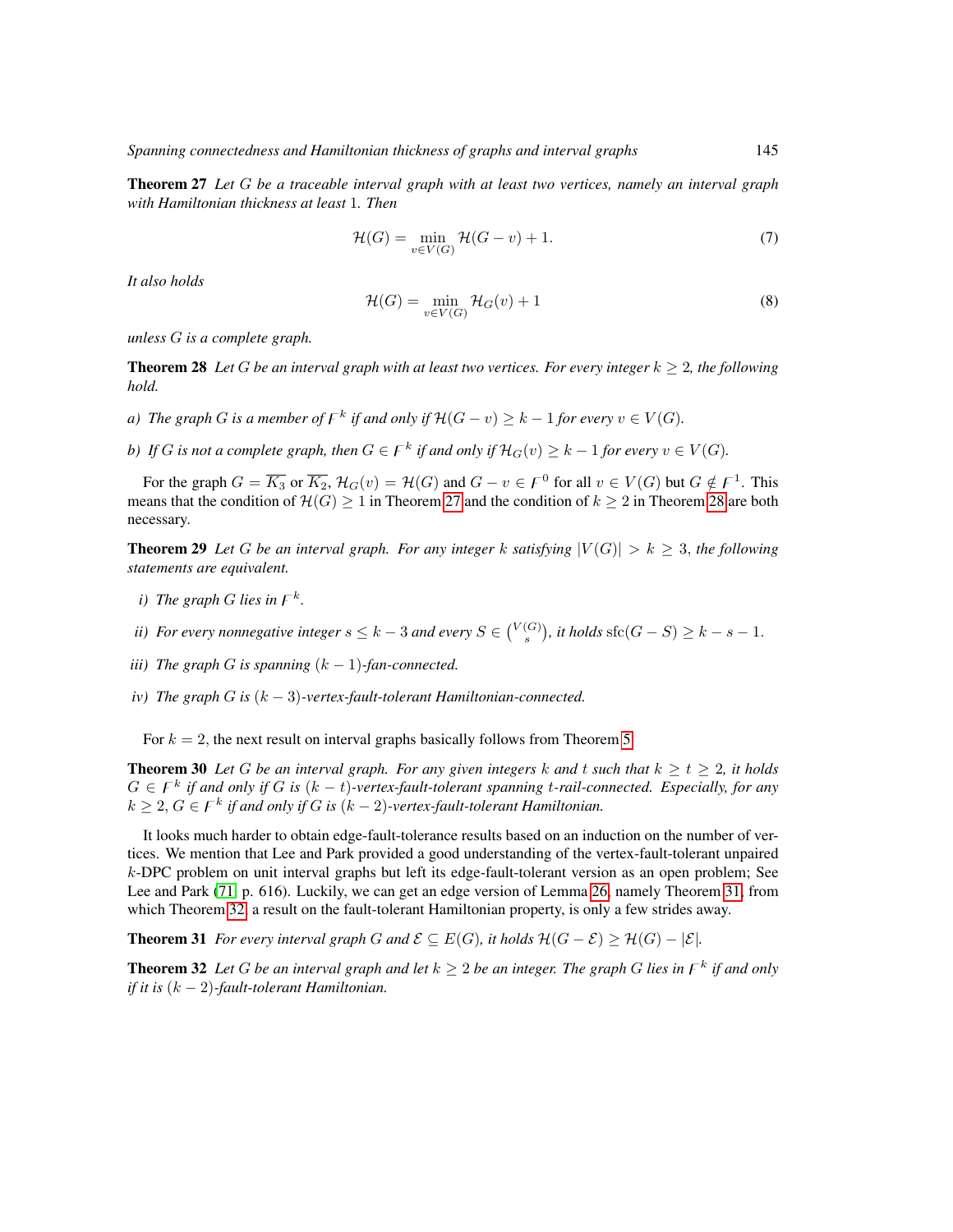Given any nonnegative integer k, Theorems [30](#page-20-3) and [32](#page-20-2) imply that, for an interval graph, being k-faulttolerant Hamiltonian is equivalent to being  $k$ -vertex-fault-tolerant Hamiltonian. Its edge version is not correct. For example, we can consider the graph G with vertex set  $\{u, u', v_1, \ldots, v_{4k+1}, w_1, \ldots, w_{4k+1}\}\$ and the interval representation  $\mathcal I$  such that  $\mathcal I(u)=\mathcal I(u')=[-1,1],$   $\mathcal I(v_1)=\cdots=\mathcal I(v_{4k+1})=[-2,-1],$ and  $\mathcal{I}(w_1) = \cdots = \mathcal{I}(w_{4k+1}) = [1, 2]$ . Note that  $G - u$  is not Hamiltonian but G is k-edge-fault-tolerant Hamiltonian.

In some sense, Eq. [\(7\)](#page-20-4) can be viewed as a dual of Eq. [\(6\)](#page-15-2). Together, they strongly suggest the following result.

<span id="page-21-1"></span>**Theorem 33** *For every interval graph G*, *it holds*  $\operatorname{sc}(G) + \mathcal{H}(G) = 2$ *.* 

As an immediate application of Theorem [33,](#page-21-1) we can derive the following result of Broersma et al. [\(11\)](#page-78-3).

Corollary 34 *Let* G *be an interval graph.*

- *I) Broersma et al. [\(11,](#page-78-3) Theorem 2) For any positive integer* k, G *has a typical* k*-rail if and only if*  $\operatorname{sc}(G) \leq 2 - k$ .
- *II)* Broersma et al. [\(11,](#page-78-3) Theorem 3) For any integers  $k < 0$ , sc(G) = k if and only if G is  $-(k+1)$ *vertex-fault-tolerant Hamiltonian-connected but not* −k*-vertex-fault-tolerant Hamiltonian-connected.*

**Proof:** I) Theorem [22](#page-19-0) b)  $\Leftrightarrow$  g) and Theorem [33.](#page-21-1) II) Theorems [29](#page-20-5) i)  $\Leftrightarrow$  iv) and Theorem [33.](#page-21-1)

The **join** of two graphs  $G_1$  and  $G_2$ , denoted by  $G_1 \setminus G_2$ , is the graph obtained from the disjoint union of  $G_1$  and  $G_2$ , denoted by  $G_1 \cup G_2$ , by adding all possible edges joining  $V(G_1)$  and  $V(G_2)$ . Theorem [33](#page-21-1) allows us obtain the following characterization of  $\digamma^k$  for any nonpositive integer k.

<span id="page-21-2"></span>**Theorem 35** Let G be an interval graph. For every integer  $k \leq 0$ , the following statements are equiva*lent.*

- *a*) The graph G lies in  $\digamma^k$ .
- *b*)  $\pi(G) < 2 k$ .
- *c*) The graph  $G \bigvee K_{1-k}$  lies in  $F^1$ .
- *d) All normal vertex orderings of* G *are* k*-thick Hamiltonian vertex orderings.*
- *e) The graph* G *has a normal* k*-thick Hamiltonian vertex ordering.*
- *f) It holds* sc( $G$ ) < 2 k.

#### <span id="page-21-0"></span>*3.2.3 Ordering constraints*

<span id="page-21-3"></span>Let  $G$  be a graph on  $n$  vertices satisfying Ore's condition that  $\deg_G(x)+\deg_G(y)\geq n$  for any nonadjacent pair of vertices x and y. Chen et al. [\(18\)](#page-79-6) found that such a graph is  $k$ -vertex-ordered Hamiltonian if either  $k < \frac{n}{12}$  and G is  $\lceil \frac{k+1}{2} \rceil$ -connected or  $k \leq \frac{n}{176}$  and G is  $\lceil \frac{3k}{2} \rceil$ -connected. Eq. [\(3\)](#page-6-0) suggests that there might be a counterpart of this result in terms of Hamiltonian thickness. The next result confirms this anticipation.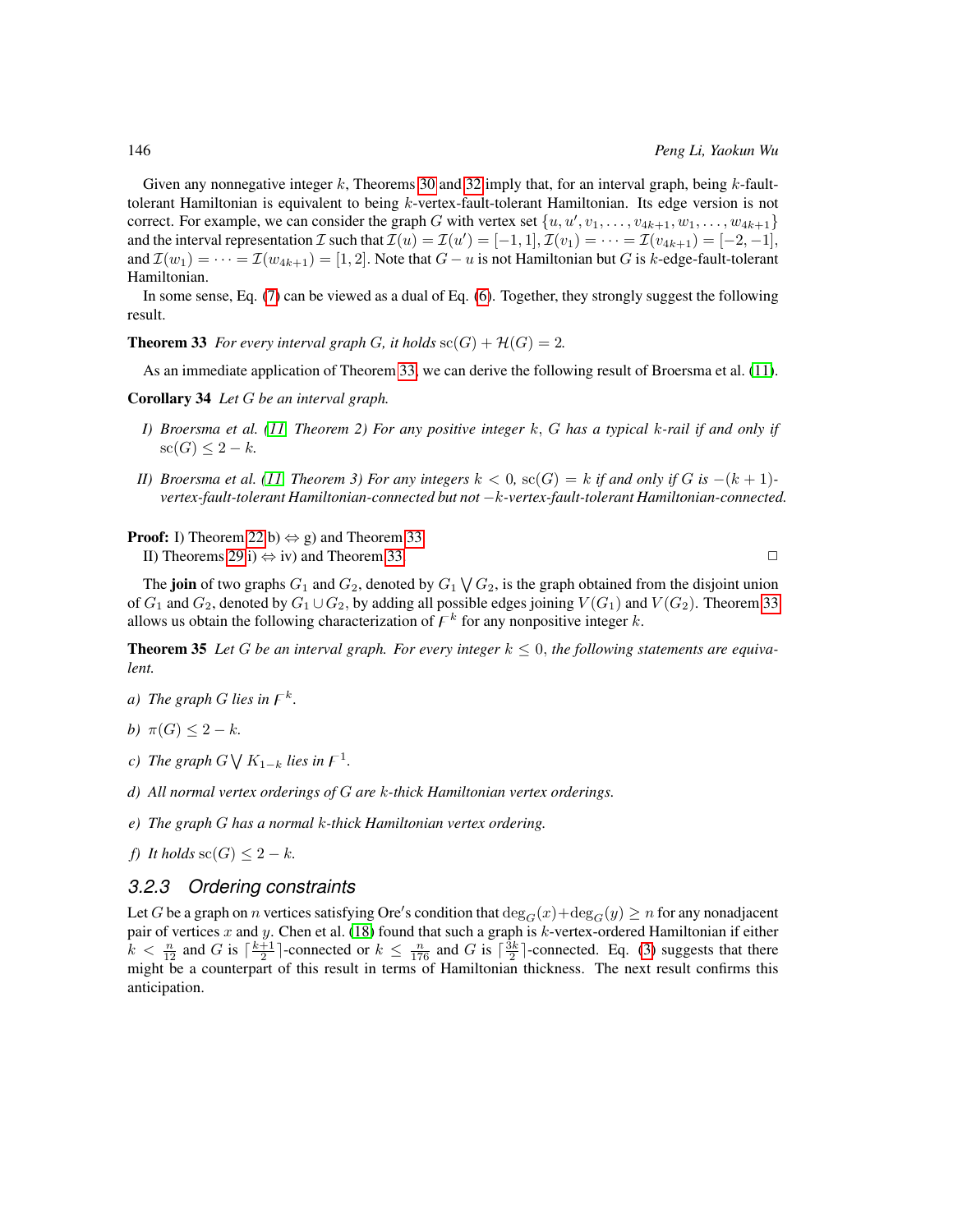Theorem 36 *Let* k *be a positive integer and let* G *be an interval graph.*

*1)* If G has a  $(\frac{3k}{2} + 2)$ -thick Hamiltonian vertex ordering, then G is k-ordered traceable.

2) If G has a  $(\lfloor \frac{3k}{2} \rfloor + 3)$ -thick Hamiltonian vertex ordering, then G is k-ordered Hamiltonian.

#### <span id="page-22-0"></span>*3.2.4 Equivalences among various connectedness parameters*

Our first result is about the spanning rail connectivity and the spanning fan connectivity of interval graphs. Note that it is consistent with Eq. [\(5\)](#page-8-1).

<span id="page-22-1"></span>Theorem 37 *Let* G *be an interval graph.*

- *i*) If  $|V(G)| \leq 3$ , *then*  $\operatorname{src}(G) = \operatorname{sfc}(G)$ .
- *ii)* If  $H(G) \leq 2$  *and*  $|V(G)| \geq 4$ *, then*  $src(G) = src(G) = 0$ *.*
- *iii)* If  $\mathcal{H}(G) \geq 3$ *, then*  $src(G) = \mathcal{H}(G) = \text{sfc}(G) + 1$ .

A graph class is **hereditary** if it is closed under taking induced subgraphs. A hereditary graph class  $C$ is **maroon** provided, for every  $G \in \mathcal{C}$ , G is connected if and only if G is traceable.

**Lemma 38** Let C be a maroon class of interval graphs. For every  $G \in \mathcal{C}$ , it holds

<span id="page-22-2"></span>
$$
\mathcal{H}(G) = \begin{cases}\n\kappa(G), & \text{if } c(G) = 1, \\
2 - c(G), & \text{if } c(G) > 1.\n\end{cases}
$$
\n(9)

A rigid chordal graph is a graph possessing a unique clique tree; See Ibarra [\(55\)](#page-82-10), Li and Wu [\(73\)](#page-83-13). A rigid chordal graph must be connected unless it is the disjoint union of two complete graphs. A rigid chordal graph is a rigid interval graph if it is also an interval graph; Li and Wu [\(73\)](#page-83-13) studied rigid interval graphs with the help of graph search algorithms.

#### Lemma 39 *A rigid interval graph is connected if and only if it is traceable.*

Concerning the previous lemma, we remark that a connected interval graph is not necessarily traceable as can be seen from the claw graph  $K_{1,3}$ .

#### <span id="page-22-3"></span>Theorem 40 *Eq.* [\(9\)](#page-22-2) *holds for every unit interval graph* G.

Theorem [40](#page-22-3) is a refinement of the known fact of Bertossi [\(8\)](#page-78-10) that every connected unit interval graph is traceable. We can also read from Theorems [29,](#page-20-5) [30](#page-20-3) and [40](#page-22-3) the known result of Chen and Chang [\(15\)](#page-79-9), Chen et al. [\(17\)](#page-79-10) that a unit interval graph is Hamiltonian if and only if it is 2-connected and a unit interval graph is Hamiltonian-connected if and only if it is 3-connected. The Matthews-Sumner Conjecture, as discussed in Broersma et al. [\(10\)](#page-78-11), Matthews and Sumner [\(81\)](#page-84-9), asserts that every 4-connected claw-free graph is Hamiltonian. Note that claw-free interval graphs are just unit interval graphs; See Roberts [\(94\)](#page-84-10). Therefore, the fact that every 2-connected unit interval graph is Hamiltonian verifies the Matthews-Sumner Conjecture for interval graphs.

Let G be a chordal graph which is not complete. Taking any clique tree T of G, it is known that a set  $S \subseteq V(G)$  is a minimal vertex separator of G if and only if  $S = C \cap C'$  for two maximal cliques C and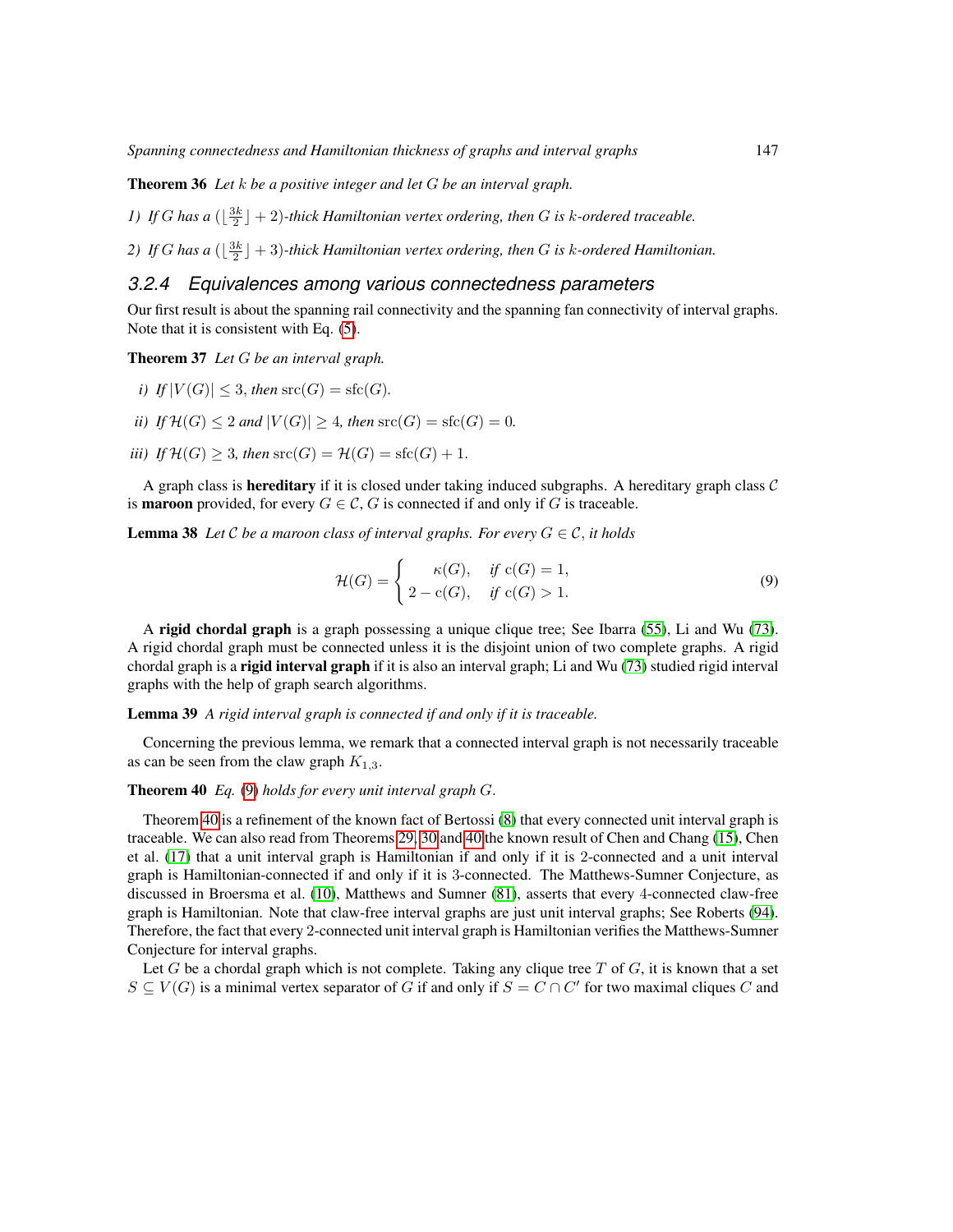C' of G such that  $CC' \in E(T)$ ; See Ho and Lee [\(45\)](#page-81-10). Especially, on the condition that the chordal graph G is connected, we can derive that

$$
\kappa(G) = \min_{CC' \in E(T)} |C \cap C'|.
$$
\n(10)

Chen and Chang [\(15,](#page-79-9) Theorem 3) asserted without proof that  $\kappa(G) = 2 - \kappa(G)$  holds for every connected unit interval graph. The next result confirms that  $\kappa(G), \operatorname{sc}(G)$  and several other parameters give the same information about a unit interval graph  $G$ .

<span id="page-23-1"></span>**Theorem 41** Let G be a connected unit interval graph. Then  $\kappa(G) = \mathcal{H}(G) = 2 - \text{sc}(G)$ . If G has *a clique tree* T *with at least two vertices, it even holds*  $2 t(G) = \kappa(G) = \mathcal{H}(G) = 2 - \text{sc}(G) =$  $\min_{CC'\in E(T)} |C\cap C'|.$ 

Theorem [41](#page-23-1) tells us that equality in Eq.  $(3)$  holds for all connected unit interval graphs  $G$ . We mention that equality in Eq.  $(4)$  does not necessarily hold for unit interval graphs G. To see this, we pick an integer  $n > 1$  and think of the graph  $D_n$  obtained from two disjoint copies of  $K_n$  by adding a universal vertex. It is easy to check that  $D_n$  is a unit interval graph while  $\text{dgn}(D_n) = n > 1 = \kappa(D_n)$ .

It is a well-established research direction to study the minimum number of edges to guarantee a Hamiltonian-connected graph. A classical result of Moon [\(84\)](#page-84-11) says that the minimal number of edges in a Hamiltonian-connected graph with  $n \geq 4$  vertices is  $\lfloor \frac{3n+1}{2} \rfloor$ . Some recent studies can be found in Ho et al. [\(46\)](#page-81-11).

**Theorem 42** *The minimum number of edges in a Hamiltonian-connected interval graph on*  $n \geq 3$  *vertices*  $is$  3n  $-$  6, which is attained if and only if the interval graph is  $K_3$  or an exact-3*-thick Hamiltonian graph*.

<span id="page-23-4"></span>Theorem 43 *Let* P *be an interval poset and* G *the cocomparability graph of* P. *The maximum Hamiltonian thickness of an ordering of*  $V(G)$  *that is a linear extension of* P *is equal to*  $\mathcal{H}(G)$ *.* 

#### <span id="page-23-0"></span>*3.2.5 Extension properties*

For any graph G with at least two vertices and  $\pi \in V(G)!$ , we define

$$
f_G(\pi) = \begin{cases} \min\{i : \ d_{G,\pi}(i) = \mathcal{H}_G(\pi)\}, \text{if } \mathcal{H}_G(\pi) > 0; \\ \max\{i : i < n, \ d_{G,\pi}(i) = 0\}, \text{if } \mathcal{H}_G(\pi) \le 0. \end{cases} \tag{11}
$$

For a graph G with  $\mathcal{H}(G) \geq 1$ , Theorem [27](#page-19-3) asserts the existence of a vertex v such that  $\mathcal{H}(G)$  =  $H(G - v) + 1$ . The next result beefs up this observation by pointing out how to get such a vertex v.

<span id="page-23-3"></span>**Theorem 44** Let G be an interval graph with  $H(G) > 0$ . Let  $\pi$  be any normal vertex ordering of G and *let*  $T = {\pi_j : \pi_j \in N_G(\pi_{f_G(\pi)}), j > f_G(\pi)}$ *. Then it holds*  $H(G - S) = H(G) - |S|$  *for every*  $S \subseteq T$ *.* 

<span id="page-23-2"></span>Theorem 45 *For every integer*  $k \geq 2$  *and every interval graph G, the following statements are equivalent.* 

- *i*) The graph G lies in  $F^k$ .
- *ii*) The graph G is  $(k-2)$ -packable Hamiltonian.
- *iii*) The graph G is  $(k 2)$ -HC-extendable.
- *iv*) The graph G is strongly  $(k-2)$ -HP-extendable.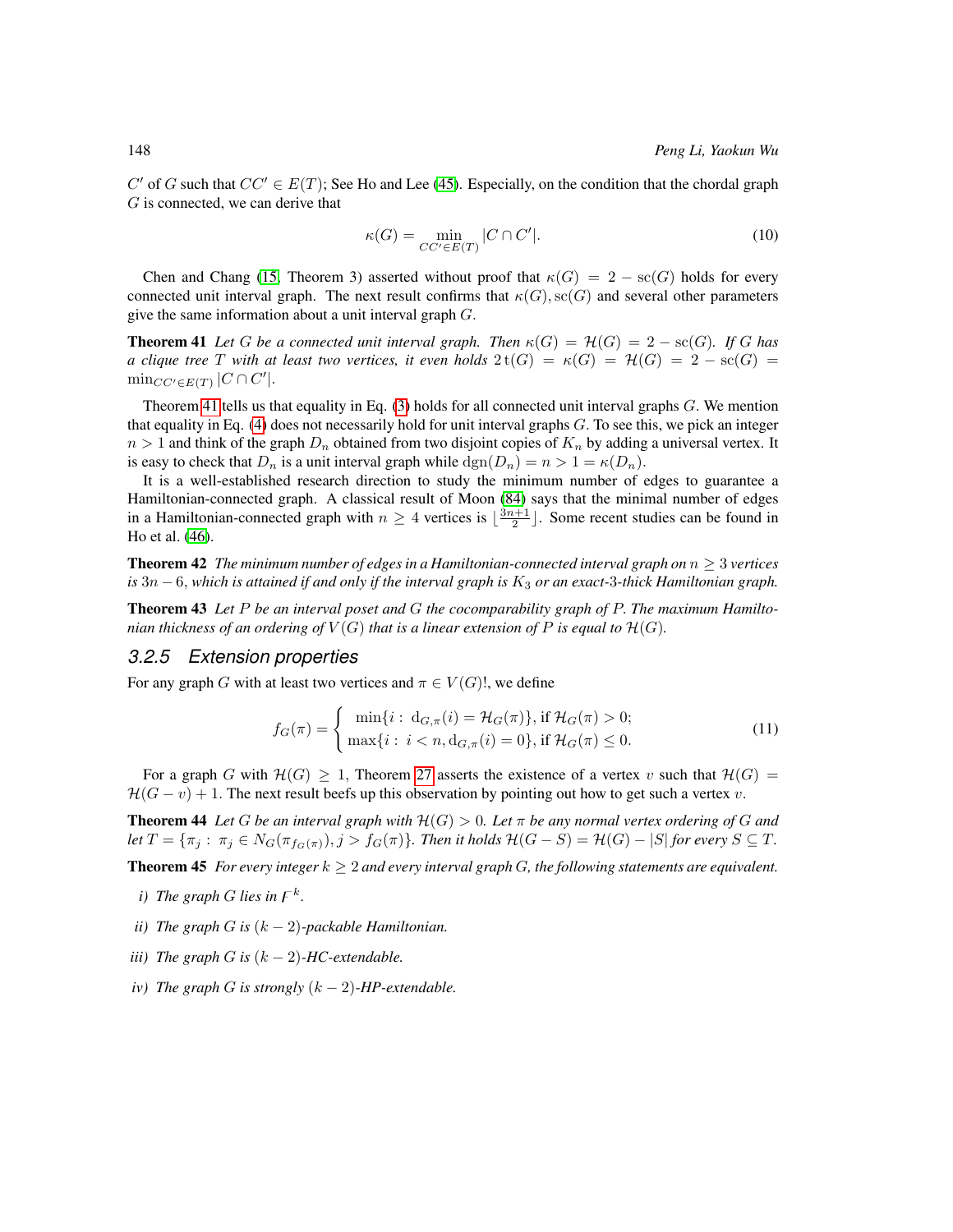*Spanning connectedness and Hamiltonian thickness of graphs and interval graphs* 149

*v*) The graph  $G - S$  is traceable for every  $S \in \binom{V(G)}{\leq k-1}$  such that  $G[S]$  is a complete graph.

Observe that for  $k = 2$ , Theorem [22](#page-19-0) c)  $\Leftrightarrow$  g) becomes Theorem [45](#page-23-2) i)  $\Leftrightarrow$  v).

<span id="page-24-1"></span>**Theorem 46** Let *k* be a positive integer, let G be an interval graph and let S be a proper subset of  $V(G)$ . *If both* G and G[S] have typical k-rails, then there exists  $x \in V(G) \setminus S$  such that  $G[S \cup \{x\}]$  also has a *typical* k*-rail.*

In 1990, Hendry [\(44\)](#page-81-12) conjectured that all chordal Hamiltonian graphs are cycle extendable, that is, the vertices of each non-Hamiltonian cycle are contained in a cycle of length one greater. Setting  $k = 1$  and 2 in Theorem [46,](#page-24-1) we derive the following two results from Theorem [22.](#page-19-0)

<span id="page-24-4"></span>Corollary 47 *An interval graph is path extendable if and only if it is traceable.*

Corollary 48 *Abueida and Srithran [\(1,](#page-78-6) Theorem 4.2) Chen et al. [\(19,](#page-79-4) Theorem 1.2) An interval graph is cycle extendable if and only if it is Hamiltonian.*

#### <span id="page-24-0"></span>*3.2.6 Several linear time algorithms*

<span id="page-24-2"></span>Theorem 49 *Let* G *be an interval graph. Then,* H(G) *equals to the Hamiltonian thickness of any normal vertex ordering of* G *and hence can be computed in linear time.*

**Proof:** Theorem [22](#page-19-0) e)  $\Leftrightarrow$  g) and Theorem [35](#page-21-2) a)  $\Leftrightarrow$  d).

Broersma et al. [\(11\)](#page-78-3) posed the open problem of determining the computational complexity of calculating the spanning rail connectivity for interval graphs or even proper interval graphs. Our next result gives an answer to this problem.

**Corollary 50** For every interval graph  $G$ , we can determine the parameters  $src(G)$  and  $stc(G)$  in linear *time.*

**Proof:** According to Theorem [37,](#page-22-1) to determine  $src(G)$  and  $sfc(G)$ , it suffices to compute  $\mathcal{H}(G)$ . It then follows from Theorem [49](#page-24-2) that the computation of  $src(G)$  and  $sf(c)$  can be done in linear time.  $\Box$ 

Very simple linear-time algorithm for computing the path cover number of an interval graph has been known; See Arikati and Pandu Rangan [\(3,](#page-78-4) Theorem 7) and Damaschke [\(29,](#page-80-3) Corollary 2). Recently, it is improved to be a certifying algorithm by Hung and Chang [\(54\)](#page-82-6). Let us show that one can develop a linear time algorithm based on the concept of Hamiltonian thickness.

<span id="page-24-3"></span>**Corollary 51** Let G be an interval graph and let  $\pi$  be any normal vertex ordering of G. Then

$$
(\pi(G), \text{sc}(G)) = (2 - \mathcal{H}_G(\pi), 2 - \mathcal{H}_G(\pi))
$$

*if and only if*  $\mathcal{H}_G(\pi) \leq 0$ *, while* 

$$
(\pi(G), \text{sc}(G)) = (1, 2 - \mathcal{H}_G(\pi))
$$

if and only if  $\mathcal{H}_G(\pi) > 0$ . Therefore,  $\big(\pi(G), \mathrm{sc}(G)\big)$  can be determined in linear time.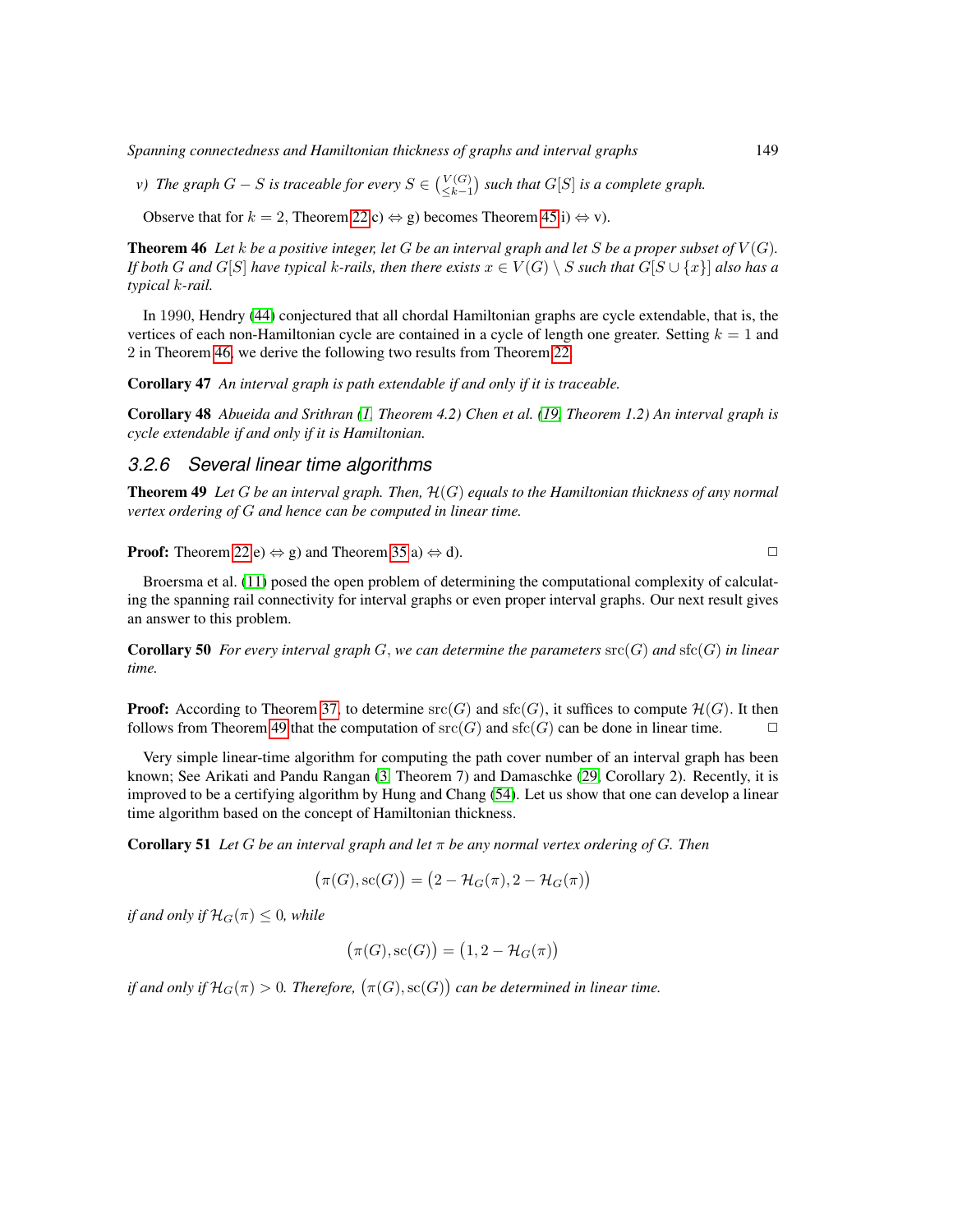**Proof:** Eq. [\(2\)](#page-6-1), Theorem [33](#page-21-1) and Theorem [49.](#page-24-2)  $\Box$ 

An  $O(|V(G)|^4)$  time algorithm for calculating the scattering number of an interval graph G was re-ported by Kratsch et al. [\(66\)](#page-83-14) in 1994. In 2011, Hung and Chang [\(54\)](#page-82-6) devised an  $O(|E(G)| + |V(G)|)$ time algorithm to determine the scattering number of an interval graph  $G$ , on the condition that this scattering number is positive. In 2013, a linear time algorithm for getting both the scattering number and a scattering set of an interval graph was finally discovered by Broersma et al. [\(11,](#page-78-3) Corollary 2). Observe that our Corollary [51](#page-24-3) already confirms that the scattering number of an interval graph can be calculated in linear time. Based on the concept of Hamiltonian thickness, the remainder of the present section will establish the correctness of the following algorithm (Algorithm [3.2\)](#page-25-0) to determine a scattering set of an interval graph. Examining Algorithm [3.1,](#page-18-1) Algorithm [3.2](#page-25-0) and Algorithm [3.3,](#page-25-1) we see easily that Algorithm [3.2](#page-25-0) ( $SC(G, \mathcal{I}, \pi)$ ) can be executed in  $O(|V(G)| + |E(G)|)$  time.

#### <span id="page-25-0"></span>Algorithm 3.2 A scattering set of an interval graph

**Input:** Interval graph  $G$  which is not a complete graph, interval representation  $\mathcal{I}$  of  $G$ , normal vertex ordering  $\pi$  of G with respect to  $\mathcal I$ 

**Output:** A scattering set of  $G$ 1: function  $SC(G, \mathcal{I}, \pi)$ 2: if  $\mathcal{H}_G(\pi) > 0$  then 3:  $f_G(\pi) \leftarrow \min\{i : d_{G,\pi}(\pi_i) = \mathcal{H}_G(\pi)\}\$ 4:  $S \leftarrow \{\pi_i : \pi_j \in N_G(\pi_{f_G(\pi)}), j > f_G(\pi)\}\$ 5:  $a \leftarrow$  vertex such that  $r_{\mathcal{I}}(a) = \min\{r_{\mathcal{I}}(v) : v \in V(G - S)\}\$ 6:  $\tau \leftarrow$  normal vertex ordering NP( $G - S$ ,  $\mathcal{I}|_{V(G)\setminus S}$ ,  $a$ )<br>7: **return**  $S \cup SC'(G - S, \tau, 0)$ return  $S \cup$  SC'( $G - S$ ,  $\tau$ , 0) 8: else 9: **return** SC'(G,  $\pi$ ,  $\mathcal{H}_G(\pi)$ )

#### <span id="page-25-1"></span>Algorithm 3.3 A scattering set of an interval graph with nonpositive Hamiltonian thickness

**Input:** Interval graph G which is not a complete graph, normal vertex ordering  $\pi$  of G satisfying  $\mathcal{H}_G(\pi) \leq 0$ 

**Output:** A scattering set of  $G$ 1: function SC'(G,  $\pi$ ,  $\mathcal{H}_G(\pi)$ ) 2:  $n \leftarrow |V(G)|$ 3:  $m \leftarrow \max\{i \in [n]: \pi_{i-1}\pi_i \notin E(G)\}$ <br>4:  $Q \leftarrow \{\pi_m, \dots, \pi_n\}$  $Q \leftarrow {\lbrace \pi_m, \ldots, \pi_n \rbrace}$ 5: if  $N_G(Q) = \emptyset$  and  $\mathcal{H}_G(\pi) = 0$  then 6: return ∅ 7: else 8: **return**  $N_G(Q) \cup SC'(G - N_G[Q], \pi - N_G[Q], \mathcal{H}_G(\pi) - |N_G(Q)| + 1)$ 

<span id="page-25-2"></span>Let S be a proper subset of V. For any permutation  $\pi \in V!$ , let  $\pi - S$  denote the element of  $(V \setminus S)!$ such that x appears earlier than y in  $\pi$  if and only if x appears earlier than y in  $\pi - S$  for every two elements  $x, y \in V \setminus S$ .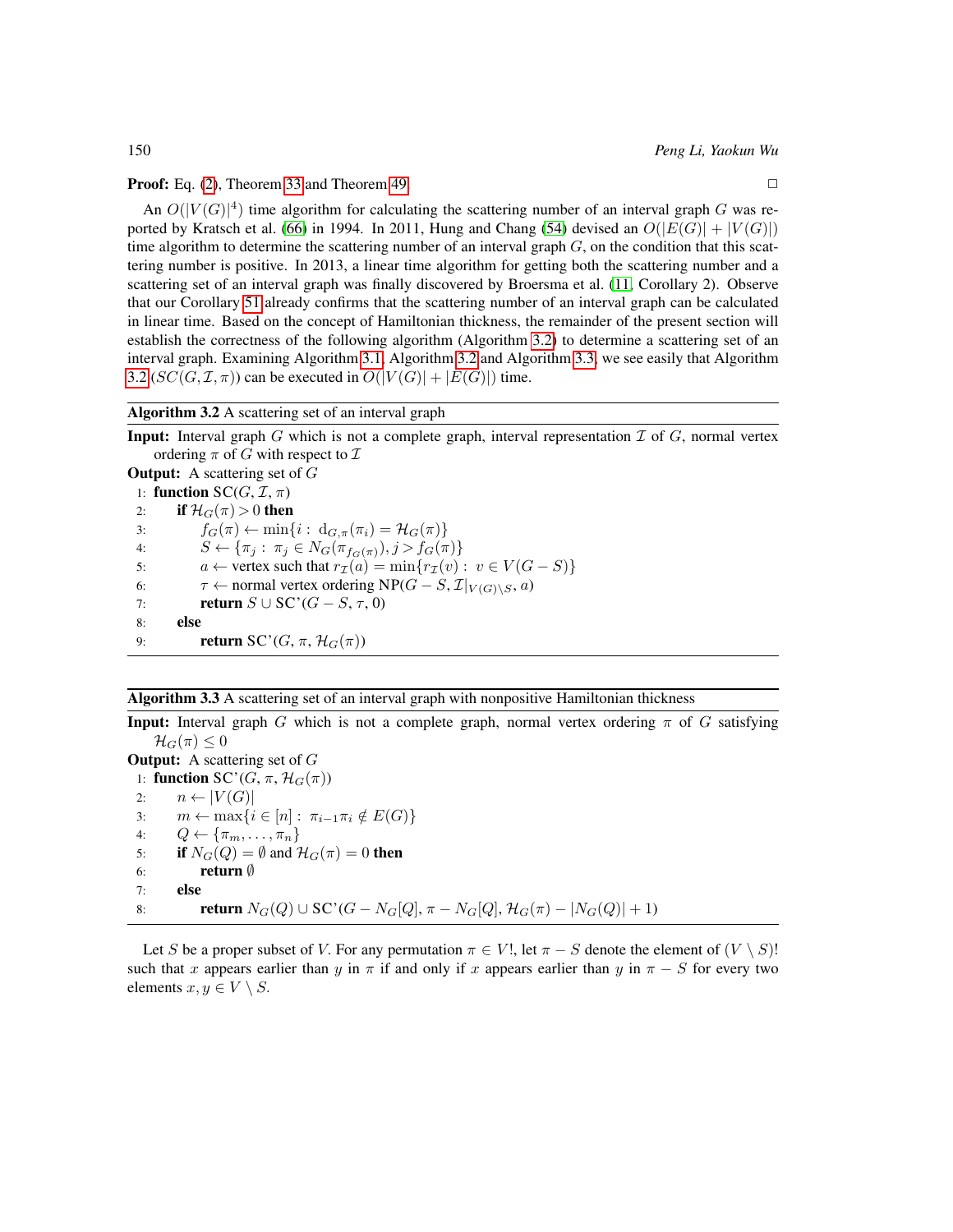**Theorem 52** Let G be an interval graph with  $n \geq 2$  vertices and let  $\pi$  be a normal vertex ordering of G. *Let*  $m \in \{2, \ldots, n\}$  *be an integer such that*  $\pi_{m-1}\pi_m \notin E(G)$  *and let*  $Q = {\pi_m, \ldots, \pi_n}$ *.* 

- (I) The ordering  $\pi N_G(Q)$  is a normal vertex ordering of  $G N_G(Q)$  and it holds  $\mathcal H\big(G N_G(Q)\big) = 0$  $\mathcal{H}(G) - |N_G(Q)|;$
- *(II) It holds*  $\pi_{m-1} \in V(G) \setminus N_G[Q]$ *. Moreover, the ordering*  $\pi N_G[Q]$  *is a normal vertex ordering of*  $G - N_G[Q]$  and  $\mathcal{H}(G - N_G[Q]) = \mathcal{H}(G) - |N_G(Q)| + 1 + |\{t \in [m, n-1]: \pi_t \pi_{t+1} \notin E(G)\}|.$

**Theorem 53** *The algorithm*  $SC(G, \mathcal{I}, \pi)$  *(Algorithm [3.2\)](#page-25-0) is correct.* 

## <span id="page-26-0"></span>3.2.7 Spanning version of the Chvátal-Erdős Theorem and the Menger's The*orem*

For a graph G, we use the notation  $\alpha(G)$  for its independence number, namely the maximum size of an independent set of G. Chvátal and Erdős  $(24)$  opened a new vista for the study of Hamiltonian-type properties in 1972 by establishing the so-called Chvatal-Erdős Theorem: If  $\alpha(G) \leq \kappa(G) - 1$ , then G is Hamiltonian-connected; If  $\alpha(G) \leq \kappa(G)$ , then G is Hamiltonian; If  $\alpha(G) \leq \kappa(G) + 1$ , then G is traceable. We try to give one possible spanning version of the Chvátal-Erdős Theorem for interval graphs.

<span id="page-26-1"></span>**Theorem 54** Let G be an interval graph. Then  $\mathcal{H}(G) \ge \kappa(G) - \alpha(G) + 2$  if G is not a complete graph *and*  $\mathcal{H}(G) = \kappa(G) - \alpha(G) + 1$  *otherwise.* 

Let G be a graph and let  $v \in V(G)$ . We write  $\alpha_G(v)$  and  $\kappa_G(v)$  for the independence number and the vertex connectivity, respectively, of the graph  $G[N_G[v]]$ . Aiming to get a localization version of the Chvátal-Erdős Theorem, Saito [\(98,](#page-85-8) Conjecture 5) conjectured that a connected graph  $G$  with at least three vertices is Hamiltonian provided  $\alpha_G(v) \leq \kappa_G(v)$  holds for each  $v \in V(G)$ . This conjecture was proved true by Oberly and Sumner [\(86\)](#page-84-12) when  $\alpha_G(v) \leq 2 \leq \kappa_G(v)$  for each  $v \in V(G)$ . As implied by the next theorem, this conjecture also holds true for interval graphs.

<span id="page-26-2"></span>**Theorem 55** *Let* G *be a connected interval graph and* k *be any nonnegative integer.* If  $\alpha_G(v) \leq \kappa_G(v)$ k holds for all  $v \in V(G)$ , then  $G \in F^{k+2}$  unless  $G$  is a complete graph in which case we have  $G \in F^{k+1}$ .

For a graph G, we have introduced the functions  $p_G$ ,  $c_G$  and  $\hat{c}_G^1$  in §[2.1](#page-8-0) and §[2.5.](#page-11-0) The well-known Menger's Theorem, namely Bondy and Murty [\(9,](#page-78-2) Theorem 9.1), asserts that  $c_G(u, v) = p_G(u, v)$  for any two nonadjacent vertices  $u$  and  $v$  in a graph  $G$ . Let us report below our effort of trying to deduce a spanning version of this Menger's Theorem for interval graphs.

**Theorem 56** Let G be an interval graph with  $|V(G)| - 1 > H(G) \ge 0$ . For any two distinct vertices u and v in G, it holds  $\widehat{c}_G^1(u, v) \leq \mathcal{H}(G)$ .

<span id="page-26-3"></span>Theorem 57 *Let* G *be an interval graph which is not any complete graph. For any two distinct vertices* u *and* v *in* G*, it holds*

$$
\hat{c}_G^1(u,v) \le \hat{p}_G(u,v). \tag{12}
$$

**Example 58** Let G be a graph with vertex set  $\{v_i : i \in [7]\}$  and with an interval representation  $\mathcal I$  such *that*  $\mathcal{I}(v_1) = [1, 3], \mathcal{I}(v_2) = [2, 5], \mathcal{I}(v_3) = \mathcal{I}(v_4) = [4, 7], \mathcal{I}(v_5) = [6, 9], \mathcal{I}(v_6) = [8, 10], \mathcal{I}(v_7) = [6, 10], \mathcal{I}(v_8) = [8, 10], \mathcal{I}(v_9) = [8, 10], \mathcal{I}(v_9) = [8, 10], \mathcal{I}(v_9) = [8, 10], \mathcal{I}(v_9) = [8, 10], \mathcal{I}(v_$ [1, 10]*. Then we see that*

 $(v_2, v_1, v_7, v_6, v_5), (v_2, v_3, v_5), (v_2, v_4, v_5)$ 

*form a spanning* 3-rail between  $v_2$  *and*  $v_5$  *in G. But it is clear that*  $G - v_7$  *does not have any spanning rail between*  $v_2$  *and*  $v_5$ *, hence*  $1 = \hat{c}_G^1(v_2, v_5) < \hat{p}_G(v_2, v_5) = 3$ *.*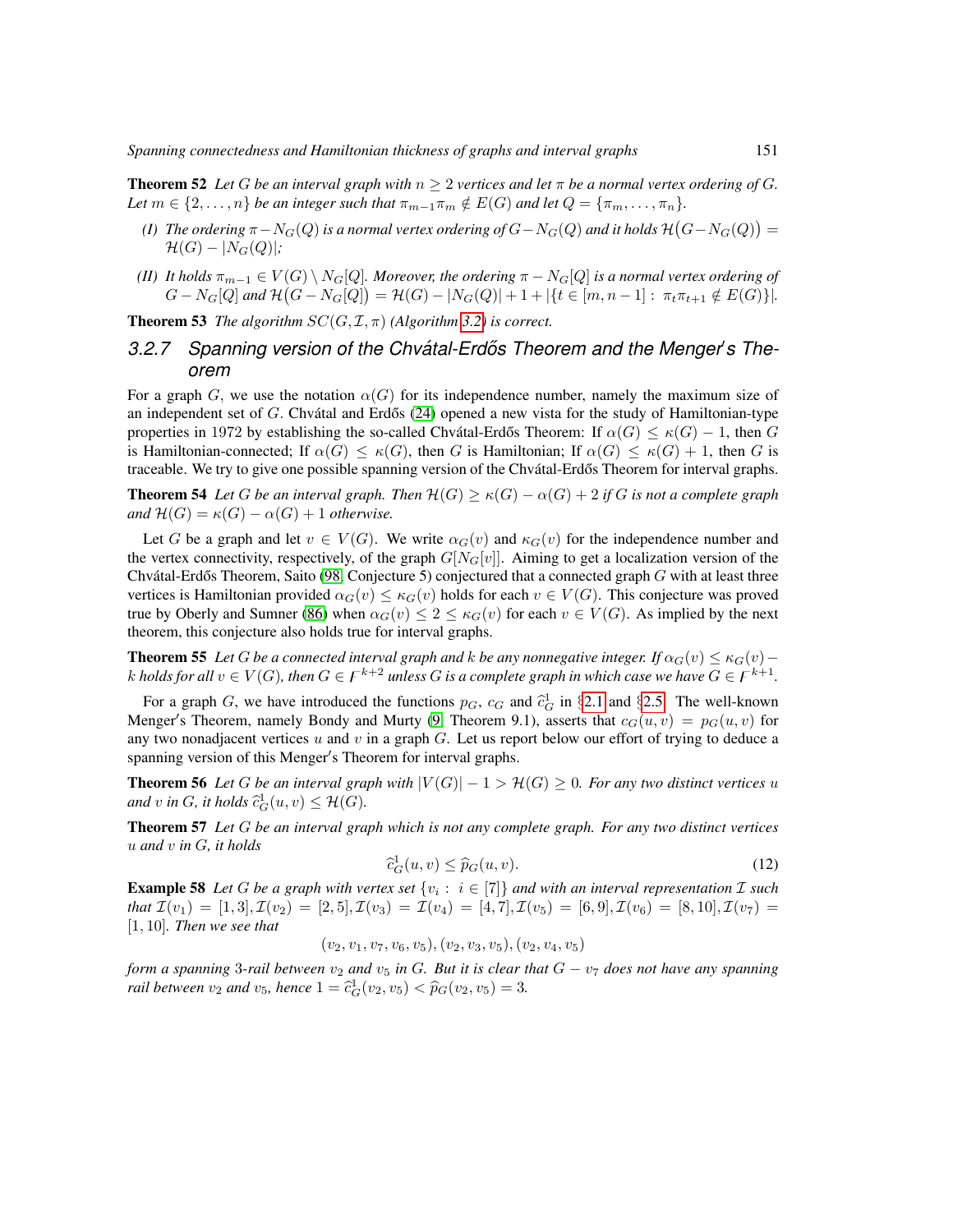<span id="page-27-1"></span>Example 59 Take an integer  $n \geq 4$ . Let  $G = (K_{1,n} \cup K_{1,n}) \bigvee K_n$  and let  $u$  and  $v$  be the only two vertices *whose degree is* 2n *in* G. *Then* G *is an interval graph which is not traceable and has local spanning rail connectivity*  $\widehat{p}_G(u, v) = n$ . This example also says that there exist nontraceable graphs with arbitrarily *high vertex connectivity and arbitrarily high local spanning rail connectivity.*

Example 60 (Xuding Zhu) *Let* G *be the Coxeter graph as defined in Bondy and Murty [\(9\)](#page-78-2), Coxeter [\(28\)](#page-80-10).* Let u and v be two vertices whose distance in G is 3 or 4. Then  $\widehat{c}_G^1(u, v) \geq 2 > \widehat{p}_G(u, v)$ .

#### <span id="page-27-0"></span>*3.2.8 Graph power and traceable number*

Let G be a connected graph. For any  $u, v \in V(G)$ ,  $dist_G(u, v)$  denotes the distance between u and v in G. For any positive integer k, we define the kth power of G, denoted by  $G^k$ , to be the graph with  $V(G^k) = V(G)$  and  $E(G^k) = \{uv : 1 \leq \text{dist}_G(u, v) \leq k\}$ . For any word  $\pi = \pi_1 \cdots \pi_n$  over  $V(G)$ , let  $\text{dist}_G(\pi) = \sum_{i \in [n-1]} \text{dist}_G(\pi_i, \pi_{i+1})$ . Following Saenpholphat et al. [\(97\)](#page-85-9), the **traceable number** of G, denoted as  $trn(G)$ , is defined to be

 $\min\{\text{dist}_G(\pi): \pi \text{ is an ordering of } V(G)\}.$ 

A trivial observation is that  $\text{trn}(G) \leq (|V(G)| - 1)k$  provided  $G^k$  is traceable.

It is natural to expect that sufficiently large power of a graph will have strong spanning connectedness property. A classical result says that the cube of every connected graph is Hamiltonian-connected; See Karaganis [\(61\)](#page-82-11), Sekanina [\(100\)](#page-85-10). In 2013, Park and Ihm [\(90,](#page-84-13) Theorem 2) showed that the cube of a connected graph with at least four vertices is spanning 3-rail-connected; More generally, Sabir and Vumar [\(96,](#page-85-11) Theorem 5) proved that if a connected graph G has at least  $k + 1 \ge 4$  vertices then  $G<sup>k</sup>$  is spanning k-rail-connected. It is also noteworthy that Park and Ihm [\(90,](#page-84-13) Theorem 1) characterized those connected graphs  $G$  for which  $G<sup>3</sup>$  are spanning 3-fan-connected. Recall that the powers of an interval graph are still interval graphs; See Raychaudhuri [\(93\)](#page-84-8). Thus, when restricting to interval graphs, an application of Theorem [30](#page-20-3) gives the interpretation of the Sabir-Vumar Theorem [\(96,](#page-85-11) Theorem 5) that  $G^k \in \mathcal{F}^k$  for any connected interval graph G with at least  $k + 1 \geq 4$  vertices. Since we have shown that high Hamiltonian thickness will guarantee various spanning connectedness properties, we will follow this line of research by developing lower bounds of the Hamiltonian thickness of graph powers, including a generalization of the aforementioned interpretation of the Sabir-Vumar Theorem for interval graphs (Corollary [67\)](#page-28-0).

Following Corneil et al. [\(26,](#page-80-11) Definition 1.2), for any graph G, we call an element  $\pi \in V(G)!$  a **path** ordering of G provided for every three vertices  $\pi_i$ ,  $\pi_j$  and  $\pi_k$  with  $1 \leq i < j < k \leq |V(G)|$ , it holds either  $\pi_i \pi_k \in E(G)$  or  $\pi_i$  and  $\pi_k$  fall in different components of  $G-N_G[\pi_i]$ . Corneil et al. [\(26,](#page-80-11) Definition 1.2) named a graph possessing a path ordering a path orderable graph. Corneil et al. [\(26,](#page-80-11) p. 106) pointed out that all cocomparability graphs are path orderable.

Theorem 61 *Let* G *be a connected graph with a path ordering* π*. Then* π *is a Hamiltonian vertex ordering*  $of G<sup>3</sup>$ .

<span id="page-27-2"></span>Theorem 62 *Let* k *and* p *be two positive integers and let* G *be a* p*-connected path orderable graph. If*  $k \geq 4$  and G has at least  $(k-1)p + 1$  vertices, then it holds  $G^k \in F^{(k-1)p}$ . If  $k = 3$  and G has at least  $(k-2)p + 1 = p + 1$  *vertices, then it holds*  $G<sup>k</sup> = G<sup>3</sup> \in F<sup>p</sup>$ .

Let G be a graph with n vertices and let  $\pi = \pi_1 \cdots \pi_n$  be an ordering of all the vertices of G. We call this ordering  $\pi$  a k-good vertex ordering of G provided the following hold: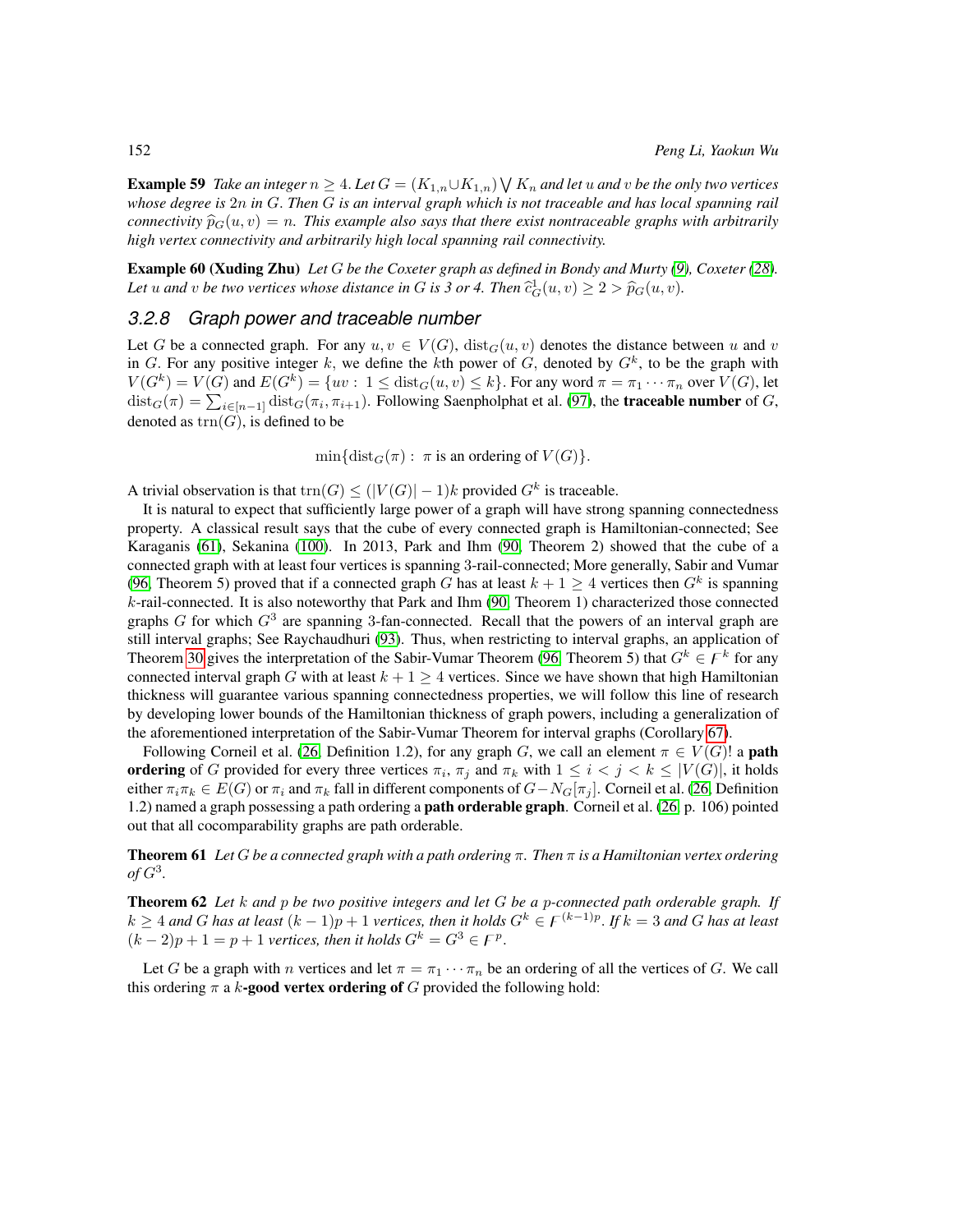*Spanning connectedness and Hamiltonian thickness of graphs and interval graphs* 153

- $n > k + 1$ ;
- dist $_G(\pi_i, \pi_{i+1}) \leq k$  and  $G[\pi_i, \ldots, \pi_n]$  is connected for each  $i \in [n-k]$ .

Let  $(P, \leq)$  be a poset. For any  $x \in P$ , let  $x \uparrow_P$  denote the set  $\{y \in P : x \leq y\}$ . An element  $x \in P$  is called a **bottom element** of P if the set  $x \uparrow_P$  has the maximum possible size. Note that a bottom element must be a minimal element but the converse may not be true. Let  $\pi = \pi_1 \cdots \pi_n$  be an ordering of the elements of P. We call  $\pi$  an **ordinary** ordering provided  $\pi_i$  is a bottom element in the subposet induced by  $\{\pi_i, \ldots, \pi_n\}$  for every  $i \in [n-1]$ .

<span id="page-28-2"></span>**Theorem 63** Let  $\pi$  be an ordinary ordering of a poset P with n elements. Let G be the cocomparability *graph of* P. If G *is connected and*  $n \geq 3$ *, then*  $\pi$  *is a* 2*-good vertex ordering of* G.

<span id="page-28-1"></span>**Theorem 64** Let *k* and *p* be two positive integers. If  $k \geq 2$ , then for every *p*-connected cocomparability *graph* G with at least  $(k-1)p + 1$  *vertices, it holds*  $G^k \in F^{(k-1)p}$ .

For any connected graph G on n vertices and any  $s \in [n-1]$ , we define the s-thickness exponent of G, denoted by  $\exp_{\mathcal{H}}(G, s)$ , to be the minimum positive integer  $k$  such that  $G^k \in F^s$ .

<span id="page-28-6"></span>**Example 65** Let m be an integer greater than 4. Let G be the graph with  $V(G) = \{x, s_1, t_1, \ldots, s_m, t_m\}$ and  $E(G) = \{xs_i, s_it_i:~i\in [m]\}$ . It is not hard to check that  $G^2 \notin F^1$  and  $G^3 \in F^1$ . This means that  $\exp_{\mathcal{H}}(G, 1) = 3$ . *This also illustrates that Theorem* [64](#page-28-1) *cannot be extended to all graphs.* 

<span id="page-28-3"></span>**Theorem 66** Let G be a graph and k a positive integer. It holds  $G^k \in F^k$  as long as G has a k-good *vertex ordering.*

<span id="page-28-0"></span>Corollary 67 *Let* k *be an integer not less than* 2. *Let* G *be a connected cocomparability graph with at least*  $k + 1$  *vertices. Then*  $G^k \in F^k$ .

**Proof:** Follows from Theorems [63](#page-28-2) and [66.](#page-28-3) ◯

<span id="page-28-4"></span>**Theorem 68** Let k and p be two positive integers. If  $k \geq 2$ , then for every p-connected interval graph G with at least  $kp + 1$  *vertices, it holds*  $G^k \in F^{\overline{k}p}$ .

<span id="page-28-5"></span>Corollary 69 *Let* k *and* p *be two positive integers. For every* p*-connected unit interval graph* G *with at least*  $kp + 1$  *vertices, it holds*  $G^k \in F^{kp}$ .

**Proof:** Theorems [40](#page-22-3) and [68.](#page-28-4)  $\Box$ 

Corneil et al. [\(26\)](#page-80-11) showed that

<span id="page-28-7"></span>{cocomparability graphs} 
$$
\subsetneq
$$
 {path orderable graphs }  $\subsetneq$  {AT-free graphs}. (13)

When restricted to cocomparability graphs, Theorem [64](#page-28-1) says that the Hamiltonian thickness bound  $(k -$ 1)p in Theorem [62](#page-27-2) applies not only for  $k > 4$  but for all  $k > 2$ . When restricted to cocomparability graphs and  $p = 1$ , Corollary [67](#page-28-0) strengthens Theorem [62](#page-27-2) by replacing  $F^{k-1}$  with  $F^k$ . When further restricted to interval graphs and  $k \ge 2$ , Theorem [68](#page-28-4) improves Theorem [62](#page-27-2) by substituting  $\digamma^{(k-1)p}$  by  $\digamma^{kp}$ . Finally, when considering merely unit interval graphs, Corollary [69](#page-28-5) goes one step ahead from Theorem [68](#page-28-4) by including the case of  $k = 1$ .

Let us present an estimate of  $trn(G)$  in terms of  $\mathcal{H}(G)$ .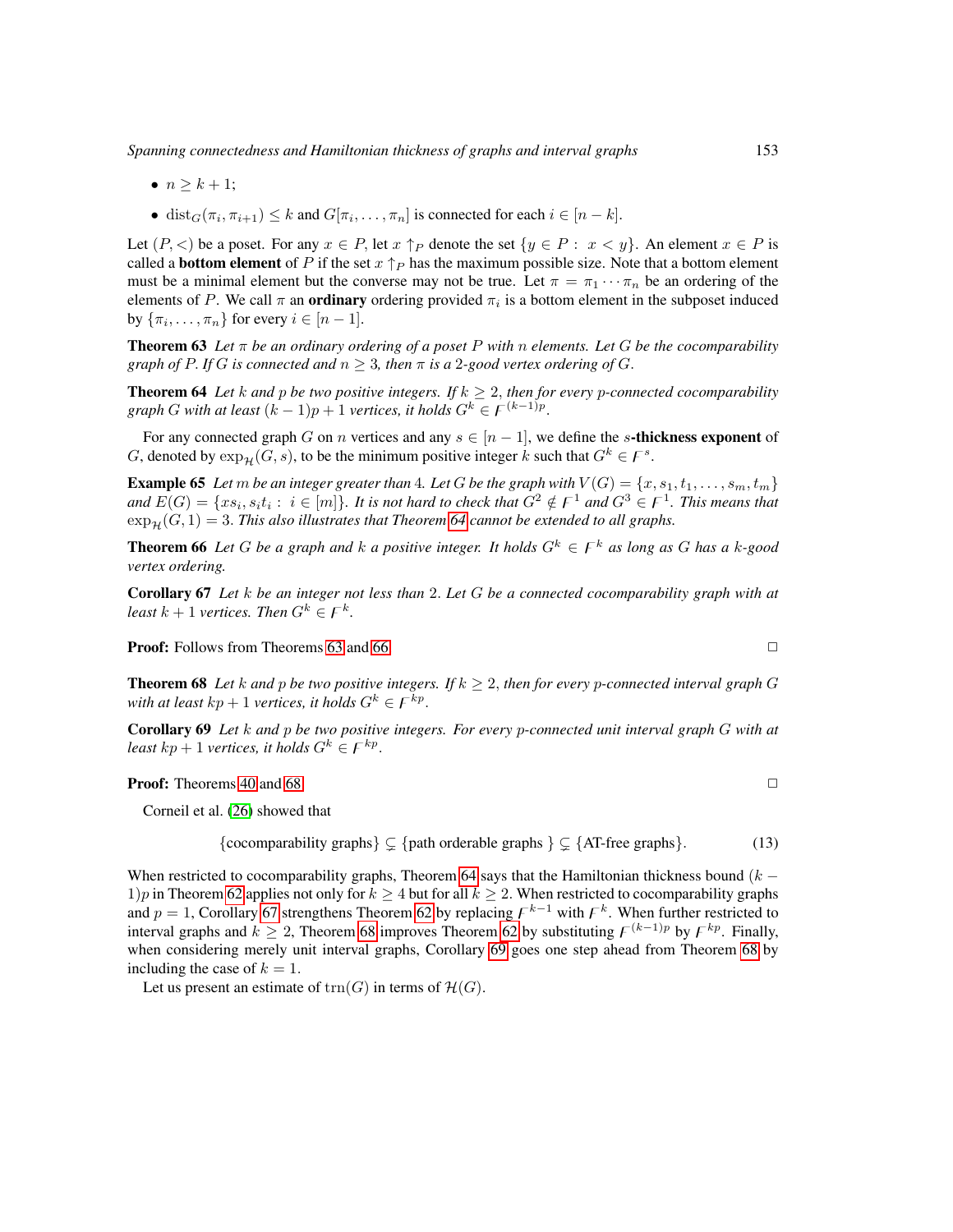**Theorem 70** Let G be a connected interval graph with  $n \geq 2$  vertices. Then it holds  $n - 1 + \beta \leq 1$  $trn(G) \leq n - 1 + 2\beta$  where  $\beta = \max\{0, 1 - \mathcal{H}(G)\}.$ 

**Example 71** *Consider the following set of intervals on the real line:*  $\mathcal{I}(1) = [1, 2]$ ,  $\mathcal{I}(2) = [1, 6]$ ,  $\mathcal{I}(3) =$  $[3, 4]$ ,  $\mathcal{I}(4) = [7, 9]$ ,  $\mathcal{I}(5) = [8, 11]$ ,  $\mathcal{I}(6) = [10, 12]$ ,  $\mathcal{I}(7) = [5, 12]$ . They correspond to the interval *graph G with*  $V(G) = [7]$  *and*  $E(G) = \{12, 23, 27, 45, 47, 56, 57, 67\}$ *. It is easy to see that both* 1234567 and 6547231 *are normal vertex orderings of G, for which we have*  $\text{trn}(G) = \text{dist}_G(6547231) = 7$  <  $8 = dist_G(1234567)$ .

#### <span id="page-29-0"></span>*3.3 Further research*

Question 72 *Theorems [5,](#page-13-0) [7](#page-13-1) and [9](#page-13-2) are three results on "vertex-super" properties. Will the results still hold true when we replace "vertex-super" by "super"? To tackle this question requires us consider not only the vertex constraints but also the edge constraints. It may bring us up to an entirely new difficulty level, as can be seen from our proof of Theorem [32.](#page-20-2)*

**Question 73** It is well-known that the chromatic number  $\chi(G)$  of a graph G is at most  $\text{dgn}(G) + 1$ . What *are those graphs* G *satisfying* χ(G) ≤ H(G) + 1*? By Theorem [18,](#page-15-3) exact-*k*-thick Hamiltonian graphs are among those graphs.*

When restricted to interval graphs, the next conjecture is confirmed by the equivalence of a) and d) in Theorem [22](#page-19-0) (also by Theorems [16](#page-15-1) and [33\)](#page-21-1). Theorem [19](#page-16-0) may be counted as another minor step towards a possible proof of Conjecture [74.](#page-29-1) Note that the graph  $G_k$  in Example [20](#page-16-1) f) is chordal and so we could not expect a proof of Conjecture [74](#page-29-1) via a straightforward application of Theorem [16.](#page-15-1)

<span id="page-29-1"></span>Conjecture 74 *The class of chordal graphs have the Deogun-Kratsch-Steiner property.*

Theorem [19](#page-16-0) and the c)  $\Leftrightarrow$  d) implication in Theorem [22](#page-19-0) suggest the next question.

**Question 75** For which natural graph class  $\mathscr G$  is the following statement true? Take any  $G \in \mathscr G$  and *any positive integer* k *smaller than*  $|V(G)| - 1$ *, the deletion of any* k *vertices from* G *always results in a traceable graph if and only if the deletion of at most* k *vertices from* G *always results in a traceable graph. Will it hold when* G *is the class of cocomparability graphs?*

Results like Theorems [21,](#page-16-2) [27,](#page-19-3) [31,](#page-20-1) [44](#page-23-3) and [52](#page-25-2) should be useful for an induction approach to establish various spanning connectedness properties of graphs with sufficiently high Hamiltonian thickness. With this in mind, we put forward the following sequence of conjectures in Conjecture [76.](#page-29-2) In  $\S 3.1.2$ , we indicate that there may exist close relationship between Hamiltonian thickness and scattering number and so our next conjecture is also a pursuit of some counterpart for Eq. [\(6\)](#page-15-2).

<span id="page-29-2"></span>Conjecture 76 *Let* G *be a graph.*

- *a)* For every  $v \in V(G)$ , it holds  $\mathcal{H}(G) \leq \mathcal{H}(G v) + 1$ .
- *b)* The set  $\{H_G(v): v \in V(G)\}$  consists of a set of consecutive integers.
- *c)* For every  $uv \in E(G)$ , it holds  $\mathcal{H}_G(v) \leq \mathcal{H}_G(u) + 1$ .
- *d)* For every  $\{u, v\} \in {V(G) \choose 2}$ , it holds  $\mathcal{H}_G(u) \leq \mathcal{H}_{G-v}(u) + 1$ .

For the four statements in Conjecture [76,](#page-29-2) we can easily see the following implications: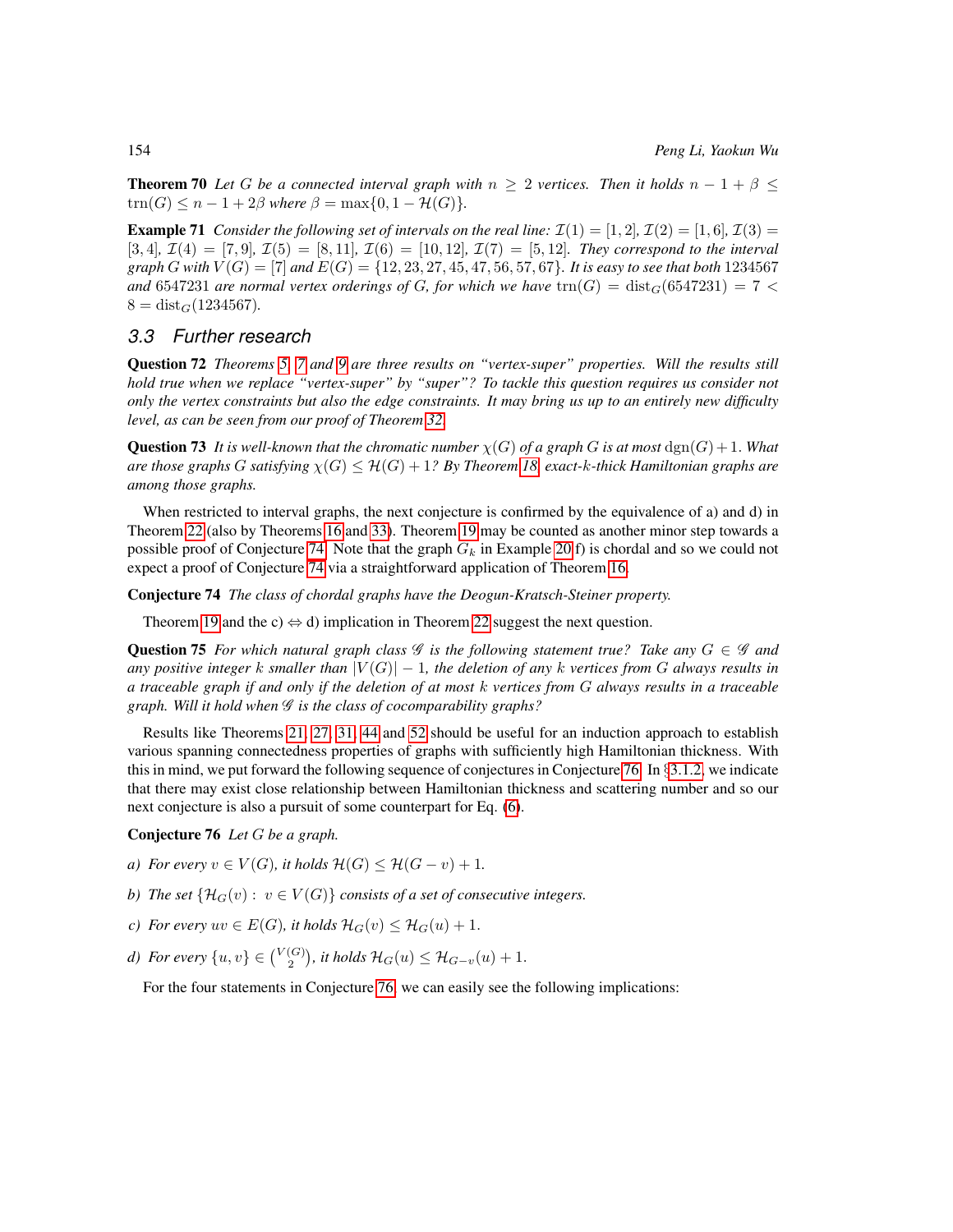*Spanning connectedness and Hamiltonian thickness of graphs and interval graphs* 155

a) 
$$
\Leftarrow
$$
 d)  $\Rightarrow$  c)  $\Rightarrow$  b)

Ziqing Xiang verified Conjecture [76](#page-29-2) d) with computer for all graphs with at most nine vertices.

We call a graph G **flat** provided  $\mathcal{H}_G(v) \in \{\mathcal{H}(G), \mathcal{H}(G) - 1\}$  for every  $v \in V(G)$ . Observe that all flat graphs satisfy Conjecture [76](#page-29-2) a). Theorem [21](#page-16-2) a) says that all graphs G with  $\mathcal{H}(G) \leq 2$  are flat. In addition, Theorem [24](#page-19-2) says that all interval graphs are flat. Ziqing Xiang checked via computer experiment that all graphs with at most eight vertices are all flat. However, he also found that there are exactly thirteen graphs on nine vertices which are not flat and even constructed an infinite family of graphs which are not flat (Example [77\)](#page-30-0).

**Example 77 (Ziqing Xiang)** *Let*  $n \geq 8$ . *Let*  $H_n$  *be the graph with*  $V(H_n) = \{v_i : i \in [n-1] \cup \{0\}\}\$ *and*  $E(H_n) = E_1 \cup E_2 \cup E_3 \cup E_4$  *where*  $E_1 = \{v_0v_1, \ldots, v_{n-2}v_{n-1}, v_{n-1}v_0\}$ *,*  $E_2 = \{v_2v_4, v_3v_5,$ ...,  $v_{n-5}v_{n-3}$ },  $E_3 = \{v_{n-3}v_{n-1}, v_{n-1}v_1\}$  and  $E_4 = \{v_{n-4}v_{n-1}, v_{n-3}v_0\}$ . Then  $\mathcal{H}_{H_n}(v_0) = 2$  and  $\mathcal{H}_{H_n}(v_i) = 1$  *for*  $i \in [n-1]$ *. Let*  $H_{n+1}$  *be the graph obtained from*  $H_n$  *by adding a new vertex*  $v_n$  *and*  $\mathcal{H}_n$ *the set of new edges*  $\{v_n v_i : i \in [n-1]\}$ . *Then*  $\mathcal{H}_{\widehat{H}_{n+1}}(v_0) = 3$ ,  $\mathcal{H}_{\widehat{H}_{n+1}}(v_n) = 1$  and  $\mathcal{H}_{\widehat{H}_{n+1}}(v_i) = 2$ *for*  $i \in [n-1]$ *. See Fig. [4](#page-30-0) for the graphs*  $H_8$  *and*  $\widehat{H_9}$ *.* 

<span id="page-30-0"></span>

Fig. 4: The graph  $H_8$  is flat while the graph  $\hat{H}_9$  is not flat.

<span id="page-30-1"></span>Question 78 *Provide sufficient or necessary conditions for a (non-vertex-transitive) graph to be flat.*

Let G be an n-vertex graph, let S and T be two disjoint subsets of  $V(G)$ , and let  $w \in V(G) \setminus (S \cup T)$ . For any  $\mu \in S!$  and  $\tau \in T!$ , let  $\mathcal{H}_G(\mu; \tau)$  denote

$$
\max\{\mathcal{H}_G(\pi): \ \pi \in V(G)!, \pi[1, |S|] = \mu, \pi[n - |T| + 1, n] = \tau\}.
$$

Let  $\epsilon$  denote the empty word, namely the word of length 0. Observe that  $\mathcal{H}_G(\mu; \epsilon) = \mathcal{H}_G(\mu_1)$  whenever  $\mu = \mu_1$  is a length one word. To tackle Conjecture [76](#page-29-2) or Question [78,](#page-30-1) and more generally to understand the Hamiltonian thickness of graphs, it may be of interest to examine the relationship between  $\mathcal{H}_G(\mu;\tau)$ and  $\mathcal{H}_{G-w}(\mu;\tau)$ .

Example 79 *Let* G *be the diamond graph depicted in Fig. [5.](#page-31-0) Unlike those statements in Conjecture [76,](#page-29-2) it does not hold*  $H_G(v_1; v_4)$  ≤  $H_{G-v_2}(v_1; v_4) + 1$ , *as it occurs*  $H_G(v_1; v_4) = 2$  *and*  $H_{G-v_2}(v_1; v_4) = 0$ .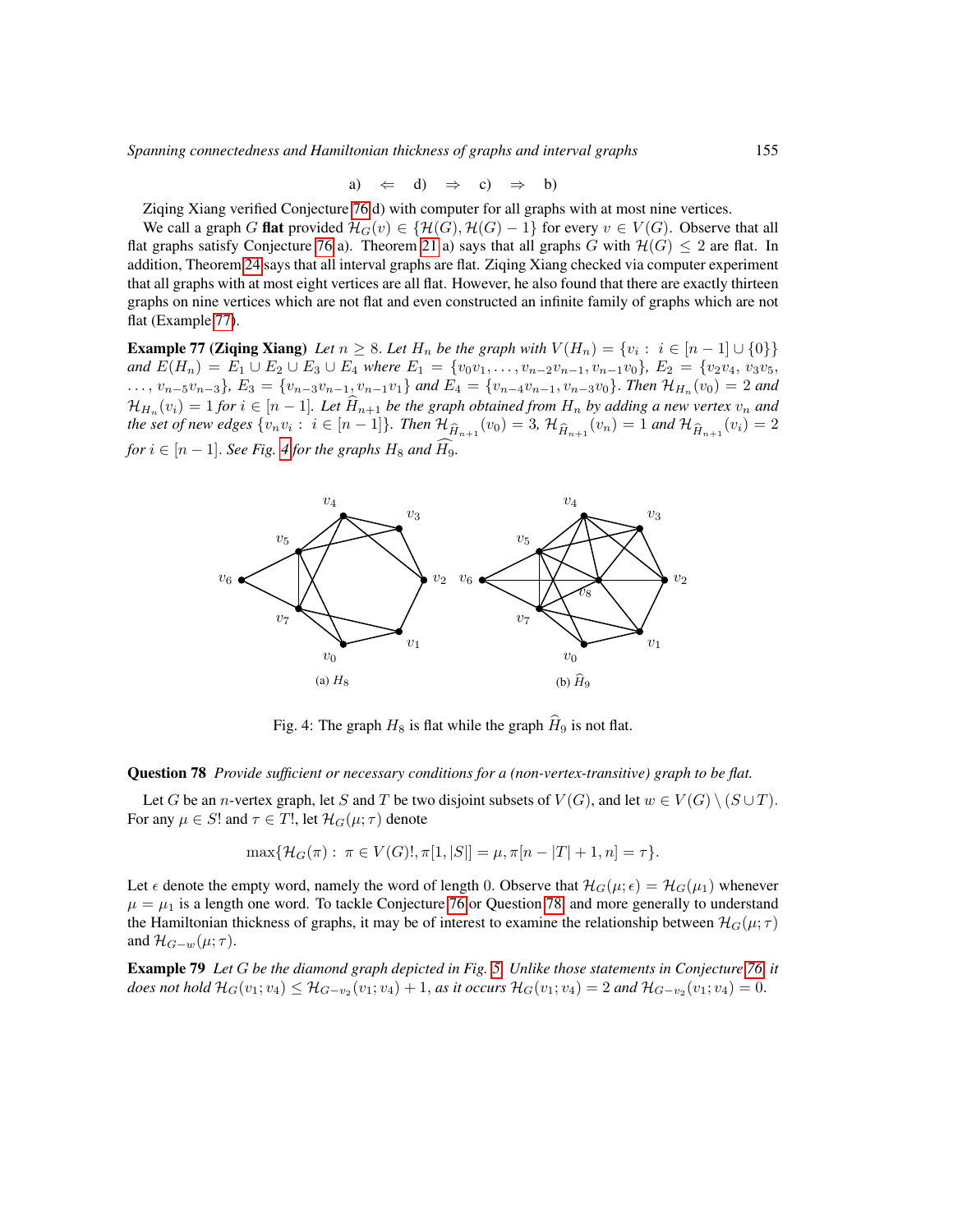<span id="page-31-0"></span>

Fig. 5: The diamond.

Question 80 *Are there counterparts of Theorems [22,](#page-19-0) [29,](#page-20-5) [30](#page-20-3) or [35](#page-21-2) for strongly chordal graphs?*

Theorem [36](#page-21-3) may be strengthened as follows.

Conjecture 81 *Let* G *be a chordal graph and let* k *be a positive integer. If* G *has a* k*-thick Hamiltonian vertex ordering, then* G *is* k*-ordered Hamiltonian.*

It is an easy observation of Lin et al. [\(78,](#page-83-2) Lemma 1) that a graph with at least three vertices is spanning 1-fan-connected if and only if it is spanning 2-fan-connected. More generally, we have the next conjecture, whose truth for interval graphs is guaranteed by Theorem [37.](#page-22-1)

**Conjecture 82** Let *k* be a positive integer. i) If G is spanning  $(k + 1)$ -fan-connected, then it must be *spanning* k-fan-connected. ii) If G is spanning  $(k + 2)$ -rail-connected, then it must be spanning  $(k + 1)$ *rail-connected.*

The bump number of a poset  $P$  is an invariant of its cocomparability graph; Indeed, Damaschke et al. [\(30,](#page-80-0) Theorem 2, Theorem 3) proved that it is equal to the path cover number of its cocomparability graph. This fact together with Theorem [43](#page-23-4) suggests the next question.

Question 83 *For a poset* P *and its cocomparability graph* G, *is the maximum thickness of a linear extension of*  $P$  *a graph invariant? What is its relationship with*  $\mathcal{H}(G)$ *?* 

The following conjecture is a strengthening of Theorem [46.](#page-24-1)

**Conjecture 84** Given any positive integer k, every interval graph  $G \in F^k$  is k-rail extendable.

In §[3.2.5,](#page-23-0) we mention a conjecture of Hendry [\(44\)](#page-81-12) on chordal Hamiltonian graphs. Corollary [47](#page-24-4) there hints at the following variant of that conjecture.

Conjecture 85 *All chordal traceable graphs are path extendable.*

**Conjecture 86** Let G be a connected graph such that  $G^2$  is Hamiltonian. Then it holds  $G^2 \in F^2$ .

For any graph G, Chvátal [\(23\)](#page-79-1) found that  $t(G) \ge \frac{\kappa(G)}{\alpha(G)}$  $\frac{\kappa(G)}{\alpha(G)}$  and equality holds when G is a complete bipartite graph. Combined with Theorems [1](#page-12-3) and [54,](#page-26-1) this leads to the classical result that an interval graph with at least three vertices is Hamiltonian if and only if it is 1-tough; See Keil [\(62\)](#page-82-9) and Chen et al. [\(19,](#page-79-4) Lemma 2.4). Deogun et al. [\(32,](#page-80-4) Theorem 10) strengthened this classical result by proving that a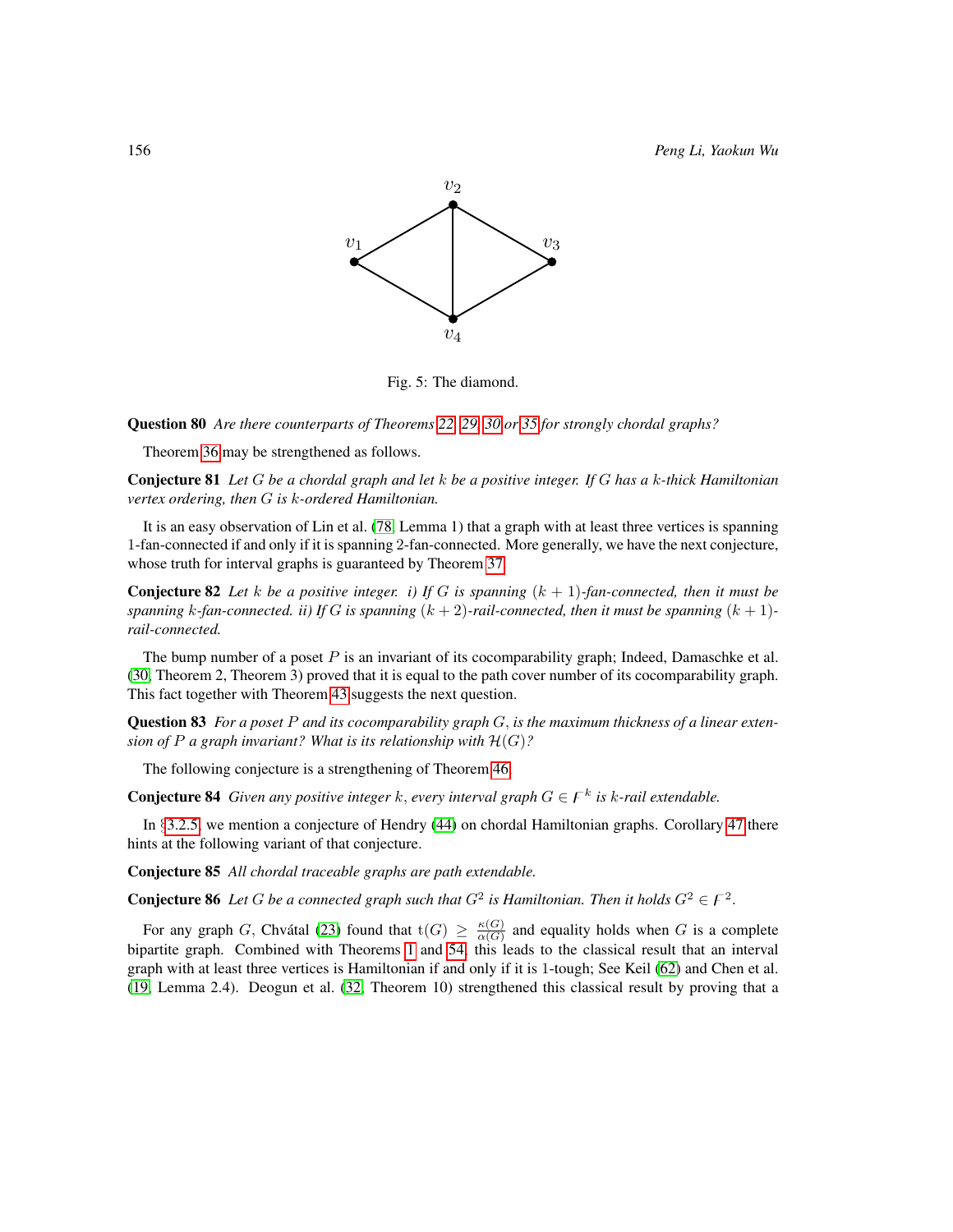cocomparability graph with at least three vertices is 1-tough if and only if it is Hamiltonian. The next conjecture, if proved true, can provide a new proof of this result of Deogun et al.

Conjecture 87 *Theorem [54](#page-26-1) remains true if we allow the graph* G *to be a general cocomparability graph.*

Question 88 *Is Theorem [55](#page-26-2) still true when the parameter* k *takes negative value?*

Theorem [55](#page-26-2) says that the following conjecture holds for interval graphs.

**Conjecture 89** Let G be a connected graph and k be a nonnegative integer. If  $\alpha_G(v) \leq \kappa_G(v) - k$  holds *for each*  $v \in V(G)$ , then  $G \in F^{k+2}$  unless G is a complete graph in which case we have  $G \in F^{k+1}$ .

The next conjecture is motivated by Theorem [57.](#page-26-3)

Conjecture 90 *Let* G *be an interval graph. For any two nonadjacent vertices* u *and* v *in* G*, it holds*  $\widehat{c}_G(u, v) \leq \widehat{p}_G(u, v).$ 

Question 91 *Bauer et al. [\(7\)](#page-78-12) studied sufficient conditions on the vertex degrees for guaranteeing a* t*tough graph. Can we replace degree sequences by forward degree sequences and deduce corresponding results? Especially, for claw-free graphs, is there any relationship between the Hamiltonian thickness and the toughness?*

Theorem [64](#page-28-1) and Example [65](#page-28-6) together leads us to the next question.

Question 92 *Let* p *be a positive integer, let* k *be an integer not less than* 3 *and let* n *be an integer not less than*  $(k-1)p+1$ *. Let* G *be a* p-connected graph on n *vertices. Is it always true that*  $G^k \in F^{(k-1)p}$ *? For*  $p = 1$ , we can establish this inequality and will report it among other results elsewhere.

In view of Theorem [66,](#page-28-3) to deduce the spanning connectedness of graph powers in terms of the Hamiltonian thickness parameter, it may be useful if the following conjecture can be proved true.

Conjecture 93 *Every* 2*-connected graph has a* 2*-good vertex ordering.*

For every integer  $p \geq 2$  and every AT-free graph G, Chang et al. [\(13,](#page-78-13) Theorem 4) found that  $G^p$  is a cocomparability graph. As a consequence of Corollary [67,](#page-28-0) we then see that for any integers k and p greater than or equal to 2, it holds  $G^{kp} \in F^k$  for every connected AT-free graph G with at least  $k+1$ vertices. Recall Eq. [\(13\)](#page-28-7).

Question 94 *Can we deduce lower bounds of the Hamiltonian thickness of powers of AT-free graphs which, when restricted to path orderable graphs, is no worse than the bound in Theorem [62?](#page-27-2)*

**Conjecture 95** Let G be an interval graph with  $\mathcal{H}(G) \geq 4$ . Let x and y be two different vertices in G *which are of distance d apart. For each integer*  $i \in [d, \frac{|V(G)|}{2}]$ , there is a Hamiltonian cycle of G such *that the distance between* x *and* y *along* C *is exactly* i.

**Question 96** Let G be a graph which is not complete and let  $\lambda(G) = \min_{\{u,v\} \in {V(G) \choose 2}} (\deg_G(u) +$ 

 $deg_G(v) - |V(G)| + 2$ *). When* G is an interval graph or when  $\lambda(G) \leq 1$ , one can check that  $G \in F^{\lambda(G)}$ *holds. For integers*  $n \geq 2$  *and*  $t \geq 1$ *, if* G *is the complete multipartite graph*  $K_{t:n}$  (*Example* [8\)](#page-13-4)*, we know that*  $H(G) = n-1 < (n-2)t+2 = \lambda(G)$ . *Can we characterize those graphs* G *for which*  $H(G) \geq \lambda(G)$ *holds?*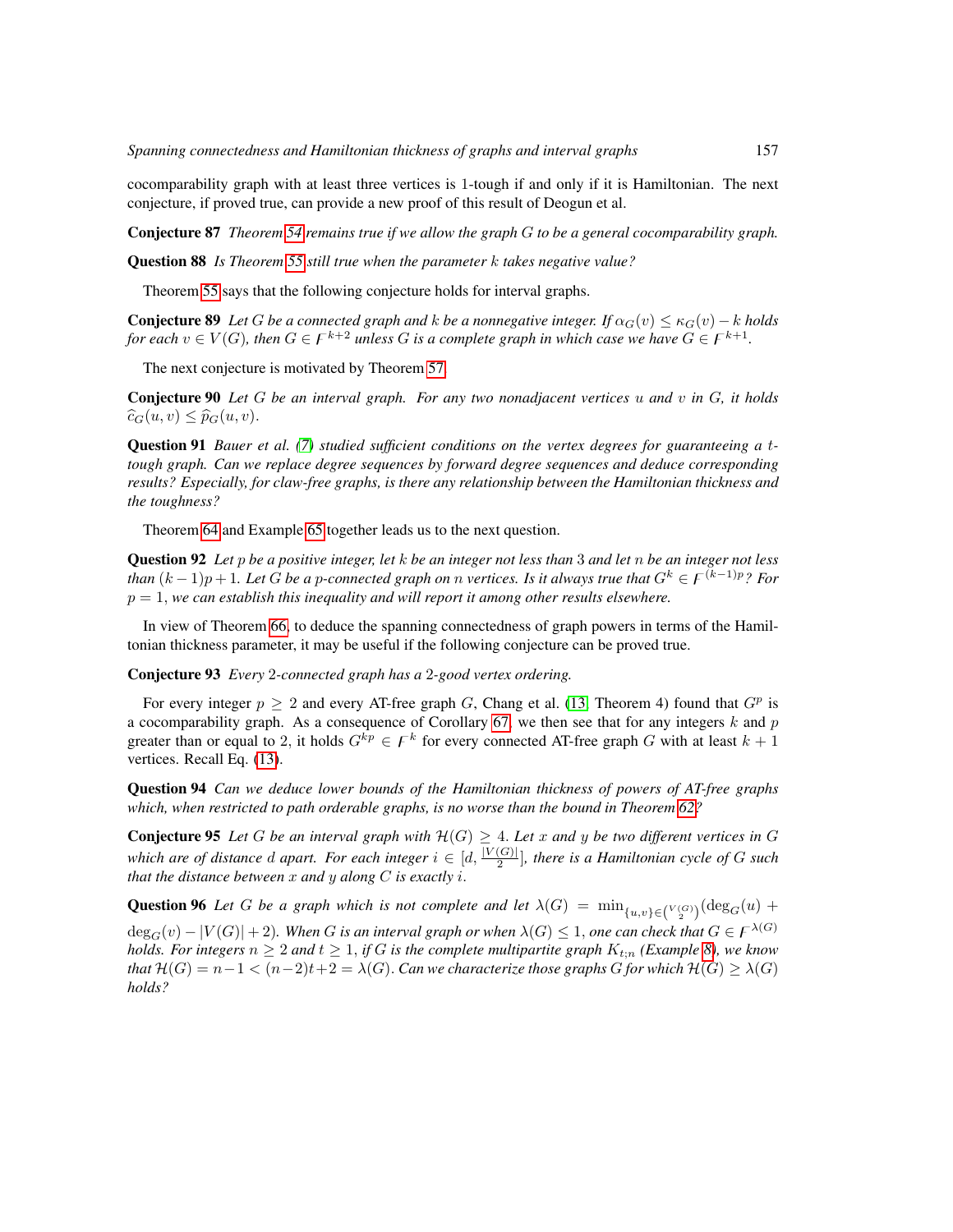We have seen as above the usefulness of the concept of Hamiltonian thickness in getting new results and motivating new problems on spanning connectedness. We believe that much work lies ahead along this direction and the concept of Hamiltonian thickness will continue to intrigue and inspire. Especially, degree sequence appears in much wider research field and we wonder if one can try to replace degree sequence by forward degree sequence with the aid of a good search (vertex ordering) strategy and thus open up some hidden doors to more mathematical surprises.

## <span id="page-33-0"></span>4 Proofs

Let G be a graph,  $P = (x_1, \ldots, x_s)$  and  $Q = (y_1, \ldots, y_t)$  be two vertex-disjoint paths of G. If  $x_1x_s \in$  $E(G)$ , we write  $\langle P \rangle$  for the cycle  $\langle x_1, \ldots, x_s \rangle$ . If P and Q are vertex disjoint and  $x_s y_1 \in E(G)$ , we call  $(x_1, \ldots, x_s, y_1, \ldots, y_t)$  the path obtained from P and Q by connecting  $x_s$  and  $y_1$  and denote it by  $Px_3y_1Q$ . If  $x_s = y_1 = a$  and  $V(P) \cap V(Q) = \{a\}$ , we designate the path  $(x_1, \ldots, x_s, y_2, \ldots, y_t)$  by  $P \alpha Q$  and refer to it as the path obtained by connecting P and Q at a. We sometimes simply put PQ to represent either  $Px_sy_1Q$  or  $P_1Q$  if it is clear from the context.

#### <span id="page-33-1"></span>*4.1 General graphs*

#### <span id="page-33-2"></span>*4.1.1 Proofs of Theorems [1,](#page-12-3) [5,](#page-13-0) [7](#page-13-1) and [9](#page-13-2)*

**Proof of Theorem [1:](#page-12-3)** We may assume that  $V(G) = |n|$  and  $\pi_i = i$  for all  $i \in |n|$ . For any number sequence P we use  $\max P$  to denote the largest element in the sequence. We will define k increasing sequences  $P_1(t), \ldots, P_k(t)$  inductively from  $t = 1$  till step  $t = s$  so that, for all  $j \in [k]$ , the last term in the increasing sequence  $P_j(s)$  equals n, namely max  $P_j(s) = n$ . Indeed, we can think that we have k paths  $P_1, \ldots, P_k$  which are growing as time t evolves. We start from  $P_1(1) = \cdots = P_k(1) = 1$ . Suppose that  $P_1(t), \ldots, P_k(t)$  have been defined, min{max  $P_j(t)$  :  $j \in [k]$ } < n and i is the smallest number such that  $\max P_i(t) = \min\{\max P_j(t) : j \in [k]\}\)$ . We put  $P_j(t+1) = P_j(t)$  for  $j \neq i$ . If there exists  $q \in [n] \setminus (\cup_{j=1}^k P_j)$  such that  $q \max P_i(t) \in E(G)$  and  $\max P_i(t) < q$ , we take the smallest such  $q$  and add it to the end of the sequence  $P_i(t)$  to produce a new increasing sequence  $P_i(t+1)$ . If no such q exists, we add n to the end of the sequence  $P_i(t)$  to construct  $P_i(t+1)$ . We continue this process of growing the sequences  $P_1, \ldots, P_k$  and finally arrive at  $P_1(s), \ldots, P_k(s)$  for some s such that  $\max P_j(s) = n$  for all  $j \in [k]$ .

To complete the proof, it is enough to verify that  $P_1(s), \ldots, P_k(s)$  form a spanning k-rail between  $1 = \pi_1$  and  $n = \pi_n$ . Indeed, since every path in this spanning k-rail is an increasing sequence,  $\pi_{n-1}$  must be adjacent to  $\pi_n$  on one of the k paths in the asserted spanning k-rail.

Note that a consequence of  $\mathcal{H}(G) \geq k > 0$  is that  $n \geq k + 1$ . This means that the set of second vertices on  $P_1(s), \ldots, P_k(s)$  are exactly the smallest k neighbors of 1 in G and so  $P_1(s), \ldots, P_k(s)$  must be k different sequences.

We continue to show that  $P_1(s), \ldots, P_k(s)$  form a k-rail between  $1 = \pi_1$  and  $n = \pi_n$ . For this purpose, we arbitrarily pick  $j \in [k]$  and suppose that  $P_j(s) = (v_1, \ldots, v_m)$  where  $v_1 = 1$  and  $v_m = n$ . Our task is to prove that  $P_j(s)$  is a path, or, equivalently,  $v_{m-1}v_m = v_{m-1}n \in E(G)$ . If  $v_{m-1} \geq n - k$ , it follows from  $\mathcal{H}_G(\pi) \geq k$  that  $v_{m-1} \in E(G)$ . Now consider the case that  $v_{m-1} < n-k$ , for which, in view of  $\mathcal{H}_G(\pi) \geq k$ , we have  $d_{G,\pi}(v_{m-1}) \geq k$ . Take the integer t such that  $n \in P_j(t) \setminus P_j(t-1)$ ; Surely we have  $t \leq s$ . If  $v_{m-1}$   $n \notin E(G)$ , the pigeonhole principle implies that there exists  $\ell \in [k] \setminus \{j\}$  such that  $N_G(v_{m-1}) \cap \{v_{m-1}+1, \ldots, n\} \cap P_\ell(t)$  contains two different vertices x and y. We assume that  $x < y$  and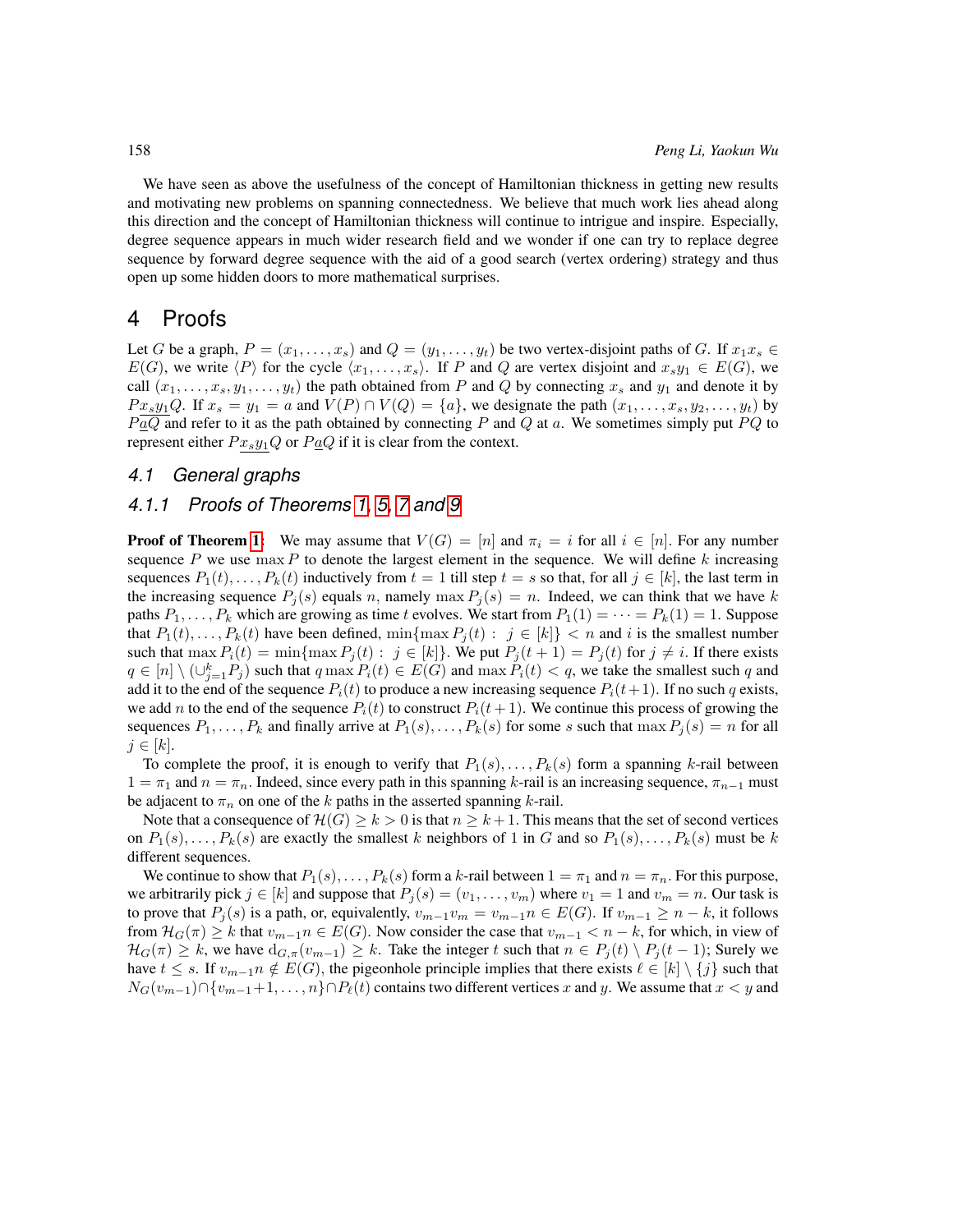let  $r_1 < r_2$  be the two integers less than t such that  $x \in P_\ell(r_1) \setminus P_\ell(r_1-1)$  and  $y \in P_\ell(r_2) \setminus P_\ell(r_2-1)$ . By virtue of  $x > v_{m-1}$ , we know from the rule of growing paths that  $P_\ell$  will stand still from time  $r_1$  till the time t when  $P_i$  will grow in next step from  $v_{m-1}$  to n. This contradicts the fact that  $y \in P_\ell(r_2) \setminus P_\ell(r_1)$ and  $r_1 < r_2 < t$ .

We are left with the task of demonstrating that every  $q \in [n]$  appears in one of the paths  $P_1(s), \ldots, P_k(s)$ . If this were not true, let q be the minimum integer in [n] which does not belong to  $\cup_{j=1}^k P_j(s)$ . Clearly,  $q > 1$ . This means that there is an  $\ell$  such that  $q - 1 \in P_{\ell}(s)$  and then we can infer from  $q \notin \bigcup_{j \neq \ell} P_j(s)$  that the next number in the increasing sequence  $P_{\ell}(s)$  must be q which violates our assumption that the next number in the increasing sequence  $P_{\ell}(s)$  must be q, which violates our assumption.

<span id="page-34-0"></span>**Lemma 97** Let G be a graph with a 2-thick Hamiltonian vertex ordering  $\pi_1 \cdots \pi_n$ . For any  $i \in [n-1]$ , *there are a*  $j \in [i]$  *and a spanning*  $\pi_i$ ,  $\pi_j$ -path of  $G[\pi_1, \ldots, \pi_i]$  *such that*  $[i] \cap \{k : k > j + 1, \pi_k \pi_j \in$  $E(G)\} = \emptyset.$ 

**Proof:** If  $i = 1$ , then we can surely pick  $j = 1$ . We then assume that  $1 < i < n$ . Because  $\pi$  is 2-thick, there is a sequence  $\alpha_0 - 1 = 1 < \alpha_0 = 2 \le \alpha_1 - 1 < \alpha_1 \le \alpha_2 - 1 < \alpha_2 \le \alpha_3 - 1 < \alpha_3 < \cdots \le$  $\alpha_k - 1 < \alpha_k \le n$  satisfying  $\alpha_{k-1} \le i < \alpha_k$  and  $\alpha_t = \min\{\alpha : \alpha > \alpha_{t-1}, \pi_{\alpha_{t-1}-1}\pi_{\alpha} \in E(G)\}\$  for  $t \in [k]$ .

We write  $P(p,q)$  for the sequence  $\pi_p \pi_{p+1} \cdots \pi_q$  when  $p \leq q$  and for the sequence  $\pi_p \pi_{p-1} \cdots \pi_q$ when  $p \ge q$ . Let  $j = \alpha_{k-1} - 1$ . If  $k - 1$  is even, say  $k - 1 = 2t$ , then the required spanning  $\pi_i$ ,  $\pi_j$ -path can be chosen as  $P(\alpha_{2t}-1, \alpha_{2t-1})P(\alpha_{2t-2}-1, \alpha_{2t-3})\cdots P(\alpha_2-1, \alpha_1)P(\alpha_0-1, \alpha_1-1)$  $1)P(\alpha_2, \alpha_3 - 1)\cdots P(\alpha_{2t-2}, \alpha_{2t-1} - 1)P(\alpha_{2t}, i)$ ; If  $k - 1$  is odd, say  $k - 1 = 2t + 1$ , then the path can be chosen to be  $P(\alpha_{2t+1} - 1, \alpha_{2t})P(\alpha_{2t-1} - 1, \alpha_{2t-2})\cdots P(\alpha_1 - 1, \alpha_0 - 1)P(\alpha_1, \alpha_2 - 1)P(\alpha_3, \alpha_4 - 1)\cdots P(\alpha_{2t-1}, \alpha_{2t-2})$ .  $1)\cdots P(\alpha_{2t-1}, \alpha_{2t}-1)P(\alpha_{2t+1}, i)$ . This finishes the proof.

**Proof of Corollary [2:](#page-12-6)** We apply induction on the number n of vertices of  $G$ . The result is obvious when  $n \leq 3$ . Now assume that  $n \geq 4$  and the assertion holds for smaller n.

Let  $\pi_1 \cdots \pi_n$  be a 2-thick Hamiltonian vertex ordering of G. Take arbitrarily an  $i \in [n]$ . We intend to show that G has a Hamiltonian path with  $\pi_i$  as an endpoint. When  $i \in \{1, n\}, (\pi_1, \ldots, \pi_n)$  is a required path. We thus turn to the case of  $1 < i < n$ . Because  $\pi$  is 2-thick, Lemma [97](#page-34-0) implies that there is  $j \in [i-1]$  such that  $G[\pi_1,\ldots,\pi_i]$  has a spanning  $\pi_i,\pi_j$ -path, say P, and that  $\pi_j\pi_k \in E(G)$  for some  $k > i$ . By the induction assumption,  $G[\pi_{i+1}, \ldots, \pi_n]$  has a Hamiltonian path Q starting from  $\pi_k$ . In light of  $\pi_j \pi_k \in E(G)$ , we can combine P and Q to obtain a Hamiltonian path of G starting at  $\pi_i$ , completing the proof.  $\Box$ 

<span id="page-34-1"></span>**Lemma 98** Let *G* be a graph and let  $V ⊆ V(G)$ *. Take*  $\mathcal{E} ⊆ E(G - V)$  such that  $G[\mathcal{E}]$  is a linear forest *with one of its components being a* u, v-path P. If  $V(G-V)\backslash V(P)\neq \emptyset$  and  $\{u,v\}\cup (V(G-V)\backslash V(P))$ *is a clique in*  $G$ , *then*  $G - V$  *has a Hamiltonian cycle containing all edges in*  $\mathcal{E}$ *.* 

**Proof:** It is apparent that we can extend the path P to arrive at a required Hamiltonian cycle.  $\Box$ 

**Proof of Theorem [5:](#page-13-0)** We prove the claim by an induction on  $n = |V(G)|$ . For the base step, namely when  $n = k + 1$ , the graph G is the complete graph  $K_{k+1}$  and so the result is trivially true. We now assume  $n > k + 1$  and the result holds for smaller *n*.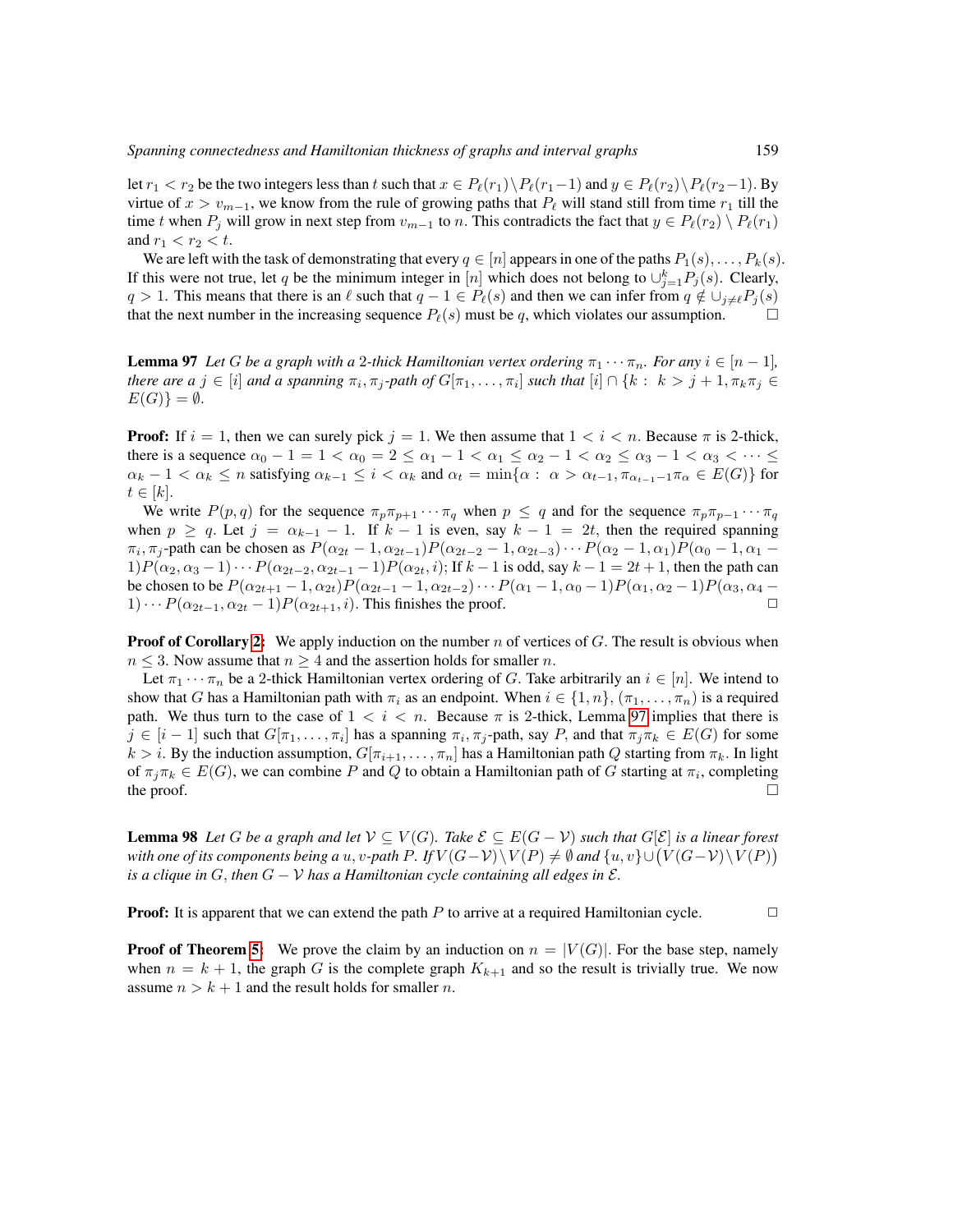Let  $\pi = \pi_1 \cdots \pi_n$  be a k-thick Hamiltonian vertex ordering of G. Take any  $\mathcal{V} \subseteq V(G)$  and  $\mathcal{E} \subseteq$  $E(G - V)$  such that  $G[\mathcal{E}]$  is a linear forest. We assume that  $|\mathcal{E}| + |\mathcal{V}| \leq k - 2$  and we intend to show that  $G - V$  contains a Hamiltonian cycle which passes through all the edges in  $\mathcal{E}$ .

If  $\mathcal{E} \cup \mathcal{V} = \emptyset$ , the result is implied by Theorem [1,](#page-12-3) and also follows from Lemma [97](#page-34-0) by setting  $i = n-1$ . It remains to consider the case of  $\mathcal{E} \cup \mathcal{V} \neq \emptyset$ .

CASE 1.  $\Im(\mathcal{E}) = \emptyset$ , namely  $\mathcal E$  is a matching.

Let  $\alpha = \min\{i : \pi_i \in \partial(\mathcal{E}) \cup \mathcal{V}\}\$  and  $\mathcal{W} = \{\pi_i : \alpha < i \leq n\}$ . Pick one endpoint from each edge in  $\mathcal E$  and add them into  $\mathcal V$  to form a new set  $\overline{\mathcal V}$ . Note that  $|\overline{\mathcal V}| = |\mathcal V| + |\mathcal E| \leq k - 2$ .

CASE 1.1.  $\pi_{\alpha} \in \mathcal{V}$ .

CASE 1.1.1.  $\alpha = 1$ .

The result follows from the induction assumption on the graph  $G[W]$ .

CASE 1.1.2.  $\alpha = 2$ .

It holds  $|N_G(\pi_1)| \ge k > k - 2 \ge |\overline{\mathcal{V}}|$ . Henceforth,  $\pi_1$  has two neighbors outside of  $\overline{\mathcal{V}}$ , say  $\pi_\beta$  and  $\pi_\gamma$ . Note that  $\pi_{\beta}\pi_{\gamma} \in \mathcal{E}$  will never occur due to our choice of  $\overline{\mathcal{V}}$ .

CASE 1.1.2.1.  $n \leq k+3$ .

In this case,  $G[W]$  is a complete graph. Taking  $P = (\pi_\beta, \pi_1, \pi_\gamma)$  and applying Lemma [98](#page-34-1) gives the result.

CASE 1.1.2.2.  $n > k + 3$ .

In this case,  $\pi_3 \cdots \pi_n$  is a k-thick Hamiltonian vertex ordering of  $G[W]$ . Let H be the graph  $G[W]$  +  $\pi_\beta \pi_\gamma$ . The induction assumption on the graph H says that there is a Hamiltonian cycle C of  $H-(\mathcal{V}\backslash {\pi_\alpha})$ which contains  $\mathcal{E} \cup \{\pi_{\beta} \pi_{\gamma}\}\.$  Replacing the edge  $\pi_{\beta} \pi_{\gamma}$  by the path  $(\pi_{\beta}, \pi_{1}, \pi_{\gamma})$  on C, we yield the required Hamiltonian cycle of  $G - V$  which passes through  $\mathcal{E}$ .

CASE 1.1.3.  $\alpha - 1 > 1$ .

On account of Lemma [97,](#page-34-0) there exist  $\beta \in [\alpha - 2]$  and a spanning  $\pi_{\alpha-1}, \pi_{\beta}$ -path  $Q$  of  $G[\pi_1, \ldots, \pi_{\alpha-1}]$ such that  $\{\gamma: \gamma > \beta + 1, \pi_{\beta} \pi_{\gamma} \in E(G)\}\subseteq \{\alpha, \ldots, n\}$ . Recall that the ordering  $\pi$  is k-thick. So, we know that either  $G[\pi_\beta,\ldots,\pi_n]$  is a complete graph or  $d_{G,\pi}(\beta) \geq k$ . For the former case, we can appeal to Lemma [98](#page-34-1) and obtain the result. Henceforth, we can assume that  $d_{G,\pi}(\beta) \geq k$ , which implies that  $\pi_{\beta}$ has one neighbor  $v \in \{\pi_\alpha, \dots, \pi_n\} \setminus \overline{\mathcal{V}} = \mathcal{W} \setminus \overline{\mathcal{V}}$ . Likewise, we further distinguish two subcases, either  $G[\pi_{\alpha-1}, \ldots, \pi_n]$  is a complete graph or  $d_{G,\pi}(\alpha-1) \geq k$ .

CASE 1.1.3.1.  $G[\pi_{\alpha-1}, \ldots, \pi_n]$  is a complete graph.

By considering the  $v, \pi_{\alpha-1}$ -path  $(v, \pi_{\beta})\pi_{\beta}Q$ , we can use Lemma [98](#page-34-1) again to find a desired Hamiltonian cycle of  $G - V$  passing through  $\mathcal{E}$ .

CASE 1.1.3.2.  $d_{G,\pi}(\alpha-1) \geq k$  and hence  $\pi_{\alpha-1}$  has one neighbor  $u \in \mathcal{W} \setminus (\overline{\mathcal{V}} \cup \{v\})$ .

Let  $H = G[W] + uv$ . We utilize the induction assumption on the graph H to find that  $H - (V \setminus {\{\pi_{\alpha}\}})$ has a Hamiltonian cycle C passing through all edges from  $\mathcal E$  as well as uv. Substituting the edge uv by  $(u, \pi_{\alpha-1})\pi_{\alpha-1}Q\pi_{\beta}(\pi_{\beta}, v)$  in C results in a Hamiltonian cycle for  $G - V$  containing all edges from  $\mathcal{E}$ .

CASE 1.2.  $\pi_{\alpha} \in \partial(\mathcal{E})$ . Let us assume that  $\pi_{\alpha} \pi_{\alpha'} \in \mathcal{E}$  and  $\overline{\mathcal{V}}$  is chosen in a way so that  $\pi_{\alpha'} \in \overline{\mathcal{V}}$ .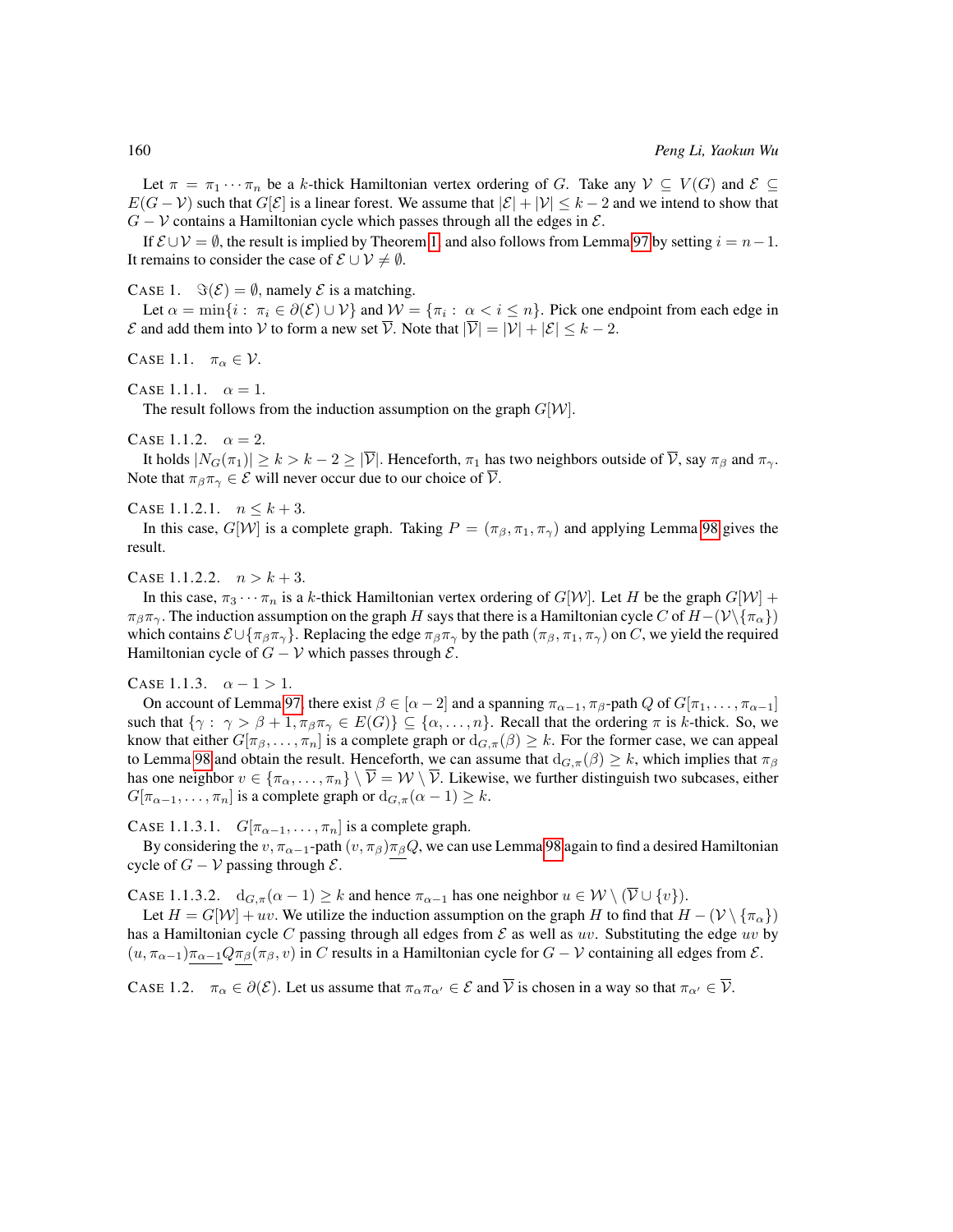CASE 1.2.1.  $\alpha = 1$ .

Since the ordering  $\pi$  is k-thick, either G is a complete graph or  $\pi_1$  has a neighbor  $v \notin \overline{\mathcal{V}}$ . We need only address the latter case.

Consider the graph H with  $V(H) = V(G) \setminus {\pi_1}$  and  $E(H) = E(G - \pi_1) \cup {\pi_{\alpha'}} v$ . We use the induction assumption on the graph H and find that  $H - V$  has a Hamiltonian cycle C passing through  $(\mathcal{E} \setminus {\{\pi_1 \pi_{\alpha'}\}} \cup {\{\pi_{\alpha'} v\}}$ . Substituting the edge  $\pi_{\alpha'} v$  by the path  $(\pi_{\alpha'}, \pi_1, v)$ , we obtain from C a required Hamiltonian cycle of  $G - V$  passing through  $\mathcal{E}$ .

CASE 1.2.2.  $\alpha > 1$ .

In light of Lemma [97,](#page-34-0) there exist  $\beta \in [\alpha - 1]$  and a spanning  $\pi_\alpha$ ,  $\pi_\beta$ -path Q of  $G[\pi_1, \dots, \pi_\alpha]$  such that  $\{\gamma: \gamma > \beta + 1, \pi_{\beta}\pi_{\gamma} \in E(G)\}\subseteq \{\alpha+1,\ldots,n\}.$ 

Because  $\pi$  is a k-thick ordering of G, we see that  $G[\pi_\beta, \ldots, \pi_n]$  is either complete or has Hamiltonian thickness at least  $k$ . The first case is easily dealt with by Lemma [98](#page-34-1) and so we focus attention on the second case. In this case, we can choose  $\beta' > \alpha$  so that  $\pi_{\beta}\pi_{\beta'} \in E(G)$  and  $\pi_{\beta'} \notin \overline{\mathcal{V}}$ . Note that G has a  $\pi_{\alpha}$ ,  $\pi_{\beta}$ , path  $R = (\pi_{\alpha}$ ,  $Q_1, \ldots, Q_{\alpha}, \pi_{\beta}$ , where  $(\pi_{\alpha} = Q_1, \ldots, Q_{\alpha} = \pi_{\beta}) = Q$ . Define H to be the graph  $G[W] + \pi_{\alpha'} \pi_{\beta'}$ . The graph H is either complete or has Hamiltonian thickness at least k. By the induction assumption,  $H - V$  has a Hamiltonian cycle passing through  $(\mathcal{E} \setminus {\pi_{\alpha} \pi_{\alpha'}}) \cup {\pi_{\alpha'} \pi_{\beta'}}$ . Replacing the edge  $\pi_{\alpha'}\pi_{\beta'}$  on this cycle by the path R creates a Hamiltonian cycle of  $G - V$  containing all edges from  $\mathcal{E}$ , as wanted.

CASE 2.  $\Im(\mathcal{E}) \neq \emptyset$ .

We may assume that  $P_1, \ldots, P_t$  are all components of  $G[\mathcal{E}]$  that contain degree 2 vertices. For each  $i \in [t]$ , let the two endpoints of  $P_i$  be  $a_i$  and  $b_i$  and let  $Q_i$  denote the set of remaining vertices on  $P_i$ . Let H be the graph with vertex set  $V(H) = V(G)$  and edge set  $E(H) = E(G) \cup \{a_i b_i : i \in [t]\}.$ It is clear that  $\pi$  is also a k-thick Hamiltonian vertex ordering of H. Let  $\mathcal{V}' = \mathcal{V} \cup (\cup_{i \in [t]} Q_i)$  and let  $\mathcal{E}' = \{a_i b_i : i \in [t] \} \cup (\mathcal{E} \setminus \cup_{i \in [t]} E(P_i)).$ 

According to the analysis for Case 1,  $H - V'$  has a Hamiltonian cycle C containing  $\mathcal{E}'$ . By replacing the edge  $a_i b_i$  by  $P_i$  for each  $i \in [t]$ , we derive from C a required Hamiltonian cycle of  $G - V$  containing  $\mathcal{E}$ . This is what we wanted to show.

**Proof of Theorem [7:](#page-13-0)** The result is trivial when  $k = 1$ . We now assume  $k \ge 2$  and so, by Theorem [5,](#page-13-1) G is  $(k-2)$ -vertex-super-Hamiltonian. Take any nonnegative integers  $t_1$  and  $t_2$  such that  $t_1 + t_2 \leq k - 1$ . For any  $V \in \binom{V(G)}{t_1}$  and  $\mathcal{E} \in \binom{E(G-V)}{t_2}$  such that  $\mathcal{E}$  is the edge set of a linear forest F, we need to find a Hamiltonian path of  $G - V$  passing through  $\mathcal{E}$ . If  $t_1 \geq 1$ , we let  $\mathcal{V}' = V \setminus \{v\}$  for one element  $v \in V$ and then, as G is  $(k-2)$ -vertex-super-Hamiltonian, we can find a Hamiltonian cycle C of  $G-V'$  passing through  $\mathcal{E}$ , and then clearly the path obtained from C by removing the vertex v is a required Hamiltonian path of  $G-V$ . We next consider  $t_1 = 0$ . If  $t_2 \le k-2$ , we still get the result directly from the fact that G is  $(k-2)$ -vertex-super-Hamiltonian. We can thus suppose  $t_2 = k-1 \geq 1$ . Pick  $ab \in \mathcal{E}$  such that a is a degree 1 vertex in the linear forest F. Since G is  $(k - 2)$ -vertex-super-Hamiltonian, there exist a Hamiltonian cycle C of  $G - V = G$  passing through  $E \setminus \{ab\}$ , say  $\langle v_0, \ldots, v_m \rangle$ , where  $v_0 = b$  and  $v_i = a$  for  $i \in [m]$ . If  $i = 1$ , the required Hamiltonian path can be chosen as  $(v_1, v_0, v_m, v_{m-1}, \ldots, v_2)$ ; If  $i = m$ , we will instead find the Hamiltonian path  $(v_m, v_0, v_1, v_2, \ldots, v_{m-1})$ . Now assume that  $i \in \{2, \ldots, m-1\}$ . As F is a linear forest and  $v_0v_i \in \mathcal{E}$ , it is impossible that both  $v_0v_1$  and  $v_0v_m$  fall into  $\mathcal{E}$ . By symmetry, we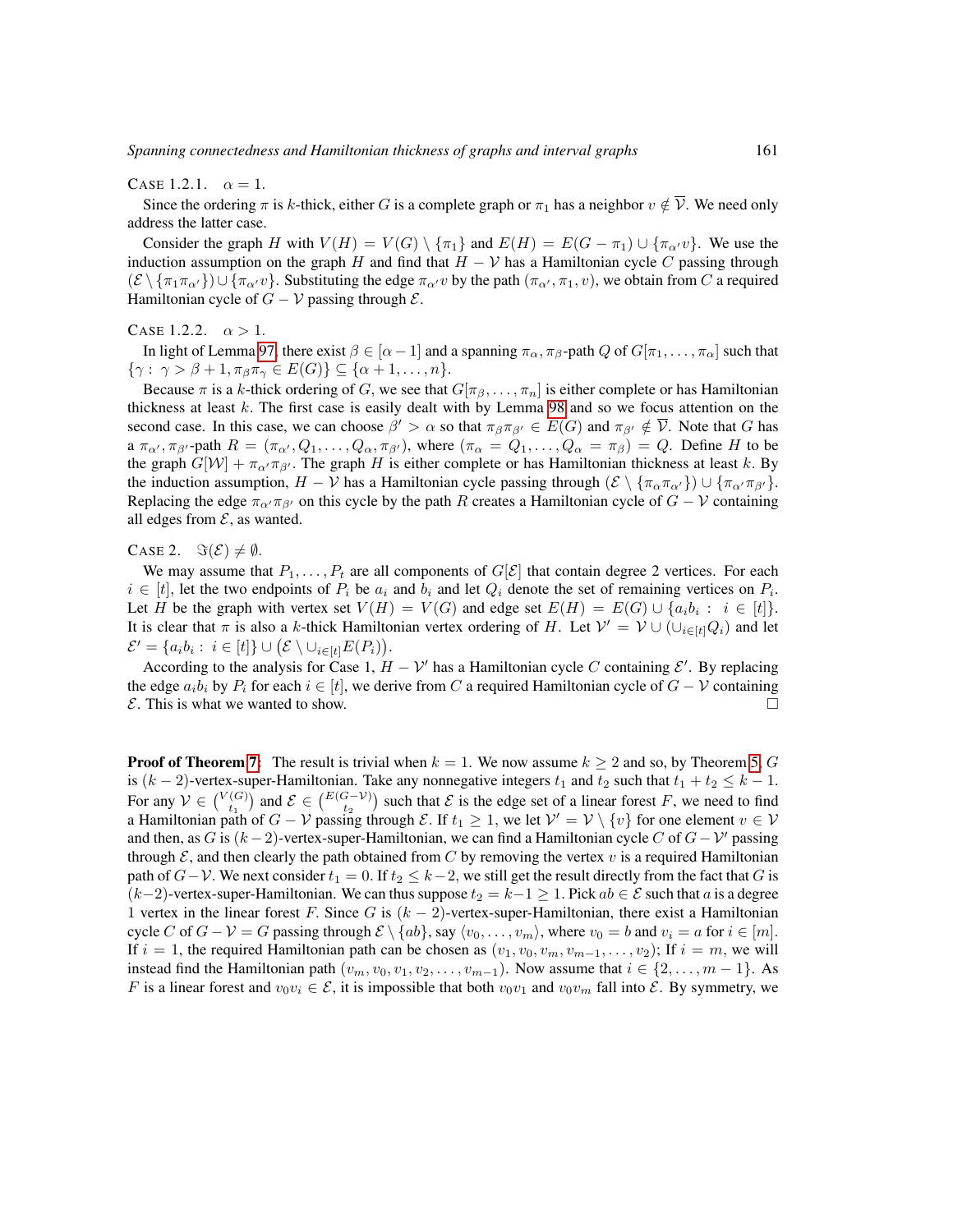assume that  $v_0v_1 \notin \mathcal{E}$ . It is not hard to check that we can set the required Hamiltonian path of  $G - \mathcal{V} = G$ that passes through  $\mathcal E$  to be  $(v_1,\ldots,v_i=a,b=v_0,v_m,v_{m-1},\ldots,v_{i+1})$ , finishing the proof.

**Proof of Theorem [9:](#page-13-2)** We induct on  $n = |V(G)|$ . If  $n = k + 1$ , we have  $G = K_{k+1}$  and so the result is straightforward. We now assume  $n > k + 1$  and the result holds for smaller n. We may assume that G is not a complete graph.

Choose  $\pi_1 \cdots \pi_n$  to be a k-thick Hamiltonian vertex ordering of G. Fix  $\mathcal{V} \subseteq V(G)$  and  $\mathcal{E} \subseteq E(G-\mathcal{V})$ such that the edge induced graph  $G[\mathcal{E}]$  is a linear forest. Take integers s and t such that  $1 \leq s < t \leq n$ and  $\pi_s$  and  $\pi_t$  fall into  $V(G) \setminus (\mathcal{V} \cup \Im(\mathcal{E}))$  and do not lie in a common component of  $G[\mathcal{E}]$ . We assume that  $|\mathcal{E}| + |\mathcal{V}| \leq k - 3$  and we aim to show that  $G - \mathcal{V}$  contains a spanning  $\pi_s$ ,  $\pi_t$ -path passing through all the edges in  $\mathcal{E}$ .

Let  $\alpha = \min\{i : \pi_i \in \{\pi_s\} \cup \mathcal{V} \cup \partial(\mathcal{E})\}, \mathcal{W} = \{\pi_i : \alpha < i \leq n\}$  and  $H = G[\mathcal{W}].$ 

CASE 1.  $\Im(\mathcal{E}) = \emptyset$ , namely  $\mathcal{E}$ , which may be empty, consists of a set of independent edges.

Pick one endpoint from each edge in  $\mathcal E$  and add them into  $\mathcal V$  to form a new set  $\overline{\mathcal V} \in \binom{V(G)}{\leq k-3}$ . In many cases, we can arbitrarily choose one point between the two endpoints of an edge in  $\mathcal E$  as a member of  $\mathcal V$ . But in some cases, we need to be more careful with our choice in order to make the induction proof work. That is, in different subcases we encounter below, we may construct different  $\mathcal V$ .

CASE 1.1.  $\alpha = s$ .

CASE 1.1.1.  $\pi_s \notin \partial(\mathcal{E})$ .

According to Lemma [97,](#page-34-0) there exist  $r \in [s]$  such that  $[s] \cap \{q : q > r + 1, \pi_q \pi_r \in E(G)\} = \emptyset$  and a Hamiltonian path Q of  $G[\pi_1,\ldots,\pi_s]$  leading from  $\pi_s$  to  $\pi_r$ . It remains to find a neighbor  $\pi_{s'}$  of  $\pi_r$  in  $\mathcal W$ as well as a spanning  $\pi_{s'}$ ,  $\pi_t$ -path of  $H - V$  passing through all the edges in  $\mathcal{E}$ .

If  $G[\pi_r, \ldots, \pi_n]$  is a complete graph, the existence of such a path is self-evident. Otherwise,  $\pi_r$  has at least  $k-1$  neighbors inside W and so we can choose one of its neighbors from them, say  $\pi_{s'}$ , such that  $\pi_{s'} \notin \overline{\mathcal{V}} \cup \{\pi_t\}.$  Let us assume that  $\pi_t \notin \overline{\mathcal{V}}$ . Noting  $\Im(\mathcal{E}) = \emptyset$ , we see that  $\pi_{s'}$  and  $\pi_t$  do not appear in the same component of  $G[\mathcal{E}]$ . Either H is a complete graph or we are allowed to apply the induction assumption on H, guaranteeing the existence of the wanted  $\pi_{s'}$ ,  $\pi_t$ -path of  $H - V$ .

CASE 1.1.2.  $\pi_s \in \partial(\mathcal{E})$ .

Let s' be the unique number such that  $\pi_s \pi_{s'} \in \mathcal{E}$ .

CASE 1.1.2.1.  $s = 1$ .

Clearly, our task is now to find a spanning  $\pi_{s'}$ ,  $\pi_t$ -path of  $H - V$  which passes through all edges in  $\mathcal{E} \setminus {\{\pi_1}{\pi_{s'}}\}$  and this simply follows from the induction assumption.

CASE 1.1.2.2.  $s \geq 2$ .

By Lemma [97,](#page-34-0) there exist  $r \in [s-1]$  such that  $[s-1] \cap \{q : q > r+1, \pi_q \pi_r \in E(G)\} = \emptyset$  and a Hamiltonian path Q of  $G[\pi_1, \ldots, \pi_{s-1}]$  leading from  $\pi_{s-1}$  to  $\pi_r$ .

If  $G[\pi_{s-1}, \ldots, \pi_n]$  is a complete graph, by distinguishing whether or not  $G[\pi_r, \ldots, \pi_n]$  is a complete graph, it is routine to confirm the existence of a spanning  $\pi_s$ ,  $\pi_t$ -path of  $G - V$  which passes through all the edges in  $\mathcal{E}$ .

Suppose for the moment that  $G[\pi_{s-1}, \ldots, \pi_n]$  is not a complete graph. Since  $\pi$  is k-thick, both  $\pi_{s-1}$ and  $\pi_r$  have at least  $k-1$  neighbors in W. Considering that  $|\overline{\mathcal{V}}| \leq k-3$ , we can pick  $\{u, w\} \in \binom{\mathcal{W} \mathcal{V}}{2}$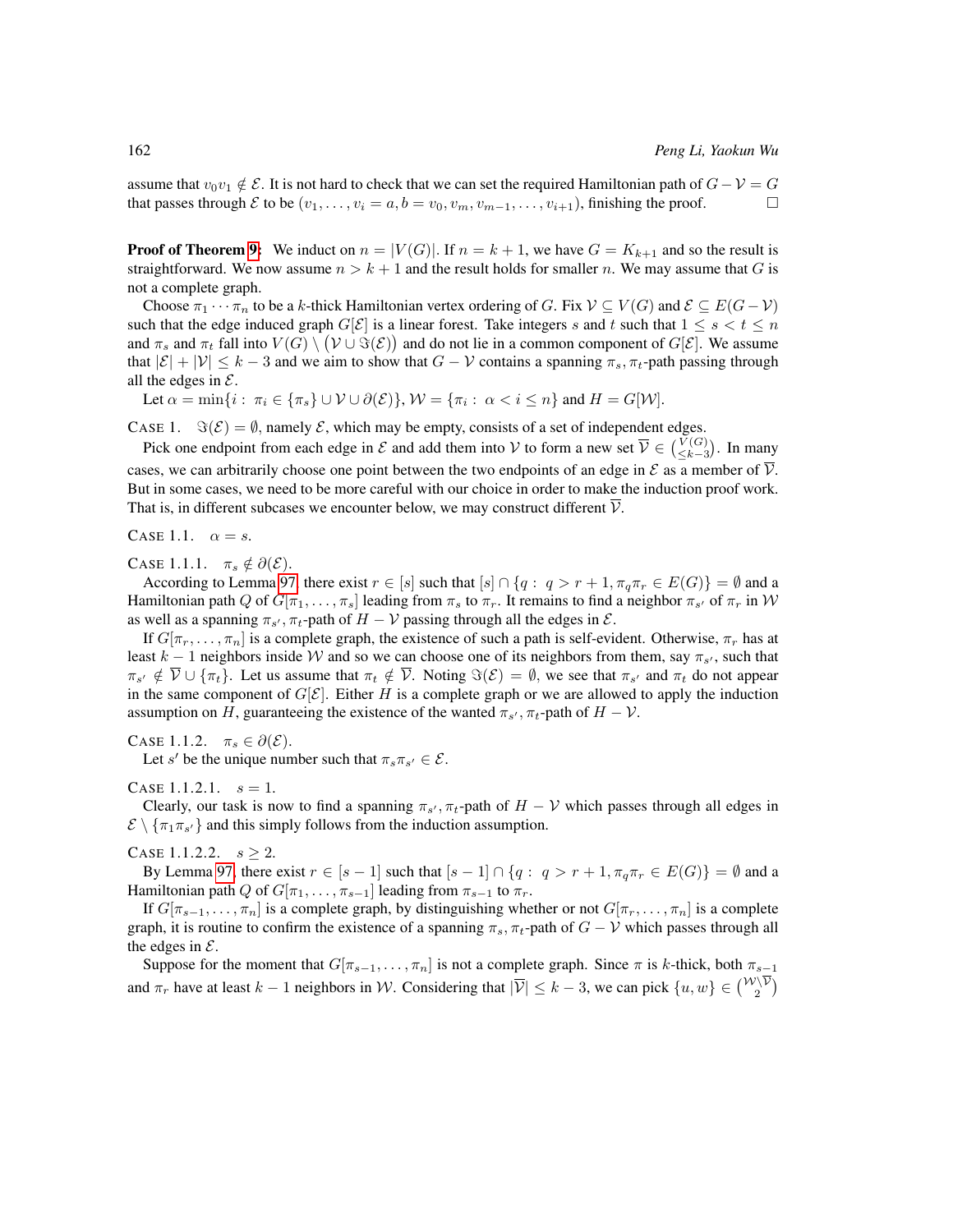so that  $u\pi_r$ ,  $w\pi_{s-1} \in E(G)$ . Note that H is either a complete graph or has a k-thick Hamiltonian vertex ordering. We choose the set  $\overline{V}$  in a way to guarantee  $\{\pi_s, \pi_t\} \cap \overline{V} = \emptyset$ , which then tells us that  $(\mathcal{E} \setminus {\{\pi_s\pi_{s'}\}}) \cup \{uw\}$  induces a linear forest in H of which no component contains both  $\pi_t$  and  $\pi_{s'}$ . So, the induction assumption ensures that we can find a spanning  $\pi_{s'}$ ,  $\pi_t$ -path of  $H - V$  which traverses through all edges in  $(\mathcal{E} \setminus {\{\pi_s\pi_{s'}\}}) \cup \{uw\}$ . Replacing uw in this path with the u, w-path  $(u, \pi_r) \frac{\pi_r Q \pi_{s-1}(\pi_{s-1}, w)}{\pi_{s-1}(\pi_{s-1}, w)}$ and then adjoining it to  $\pi_s \pi_{s'}$  at  $\pi_{s'}$  gives the desired Hamiltonian path of  $G - V$ .

CASE 1.2.  $\pi_{\alpha} \in \mathcal{V}$ .

In this case, we require that  $\overline{V}$  is chosen so that the following hold: If  $\pi_s \in \partial(\mathcal{E})$ , then  $\pi_s \notin \overline{V}$ ; If  $\pi_t \in \partial(\mathcal{E})$ , then  $\pi_t \in \overline{\mathcal{V}}$ .

CASE 1.2.1.  $\alpha = 1$ .

The result is trivially true since  $\pi_2 \cdots \pi_n$  is a k-thick Hamiltonian vertex ordering of  $G - \pi_1$ .

CASE 1.2.2.  $\alpha \geq 2$ .

By Lemma [97,](#page-34-0) we can find a number  $\beta \in [\alpha - 1]$  such that  $[\alpha - 1] \cap \{q : q > \beta + 1, \pi_q \pi_\beta \in E(G)\} = \emptyset$ as well as a spanning  $\pi_{\alpha-1}, \pi_{\beta}$ -path  $Q$  of  $G[\pi_1, \ldots, \pi_{\alpha-1}].$ 

By further dividing into two subcases, depending on whether or not  $G[\pi_\beta, \ldots, \pi_n]$  is a complete graph, the case that  $G[\pi_{\alpha-1}, \ldots, \pi_n]$  is a complete graph can be easily disposed of.

We now turn to the case that  $G[\pi_{\alpha-1}, \ldots, \pi_n]$  is not a complete graph. Recall that  $\pi$  is a k-thick Hamiltonian vertex ordering of G while  $|W \cap \overline{V}| = |\overline{V} \setminus {\{\pi_{\alpha}\}}| \leq k - 4$ . Accordingly, we can choose  $\{u, w\} \in \binom{\mathcal{W} \setminus (\mathcal{V} \cup \{\pi_s\})}{2}$  so that  $u\pi_\beta, w\pi_{\alpha-1} \in E(G)$ .

It is not hard to check that  $uw \notin \mathcal{E}$ ,  $H[\mathcal{E} \cup \{uw\}]$  is a linear forest, and more importantly, due to the requirement on  $\overline{\mathcal{V}}$ , the two vertices  $\pi_s$  and  $\pi_t$  from  $V(H)\setminus \big(\mathcal{V}\cup\Im(\mathcal{E}\cup\{uw\})\big)$  cannot fall into the same component of  $H[\mathcal{E} \cup \{uw\}]$ . We can now conclude from our induction assumption that there exists a spanning  $\pi_s$ ,  $\pi_t$ -path in  $(H + uw) - (\mathcal{V} \setminus {\pi_\alpha})$  passing through  $\mathcal{E} \cup \{uw\}$ . Replacing the edge uw by  $(u, \pi_\beta)\pi_\beta Q\pi_{\alpha-1}(\pi_{\alpha-1}, w)$  then gives rise to the required spanning  $\pi_s$ ,  $\pi_t$ -path in  $G - V$ .

CASE 1.3.  $\alpha \neq s$  and  $\pi_{\alpha} \in \partial(\mathcal{E})$ . We suppose that  $\alpha'$  is the index such that  $\pi_{\alpha}\pi_{\alpha'} \in \mathcal{E}$ .

It follows from Lemma [97](#page-34-0) that there is  $\beta \in [\alpha]$  such that  $G[\pi_1, \ldots, \pi_\alpha]$  has a spanning  $\pi_\alpha, \pi_\beta$ -path Q and that either  $\pi_\beta$  has at least  $k - 1$  neighbors in W or  $G[\pi_\beta, \ldots, \pi_n]$  is a complete graph. There is nothing to prove when  $G[\pi_\beta, \ldots, \pi_n]$  is a complete graph and so we assume that  $\pi_\beta$  has at least  $k - 1$ neighbors in  $W$ .

### CASE 1.3.1.  $\alpha' = s$ .

We require  $\pi_s \in \overline{\mathcal{V}}$  and  $\pi_t \notin \overline{\mathcal{V}}$ . Choose a neighbor v of  $\pi_\beta$  in  $\mathcal{W} \setminus (\overline{\mathcal{V}} \cup \{\pi_t\})$ . Let  $H' = H + \pi_s v$ . The induction assumption now dictates that  $H' - V$  has a spanning  $\pi_s$ ,  $\pi_t$ -path R passing through ( $\mathcal{E} \setminus$  ${\pi_{\alpha}\pi_s}$ ) $\cup \pi_s v$ . Replacing the edge  $\pi_s v$  by the  $\pi_s v$ -path  $(\pi_s, \pi_\alpha)$  $\pi_\alpha Q \pi_\beta(\pi_\beta, v)$ , we turn the path R into a required spanning  $\pi_s$ ,  $\pi_t$ -path of  $G - V$  covering all edges in  $\mathcal{E}$ .

CASE 1.3.2.  $\alpha' = t$ .

Swapping the role of  $\pi_s$  and  $\pi_t$ , we can proceed as in Case 1.3.1 and draw the required conclusion.

CASE 1.3.3.  $\alpha' \notin \{s, t\}.$ 

When choosing the set  $\overline{V}$ , we ensure that  $\{\pi_s, \pi_t\} \cap (\partial \mathcal{E} \setminus \overline{V}) = \emptyset$ . Take a neighbor v of  $\pi_\beta$  in  $W \setminus \overline{V}$ . Let H' stand for  $H + \pi_{\alpha'}v$ . An application of the induction assumption on H' yields a spanning  $\pi_s, \pi_t$ -path R of  $H'-\mathcal{V}$  passing through all edges of  $(\mathcal{E} \setminus {\{\pi_{\alpha}\pi_{\alpha'}\}}) \cup {\{\pi_{\alpha'}\nu\}}$ . To go from this path R to a required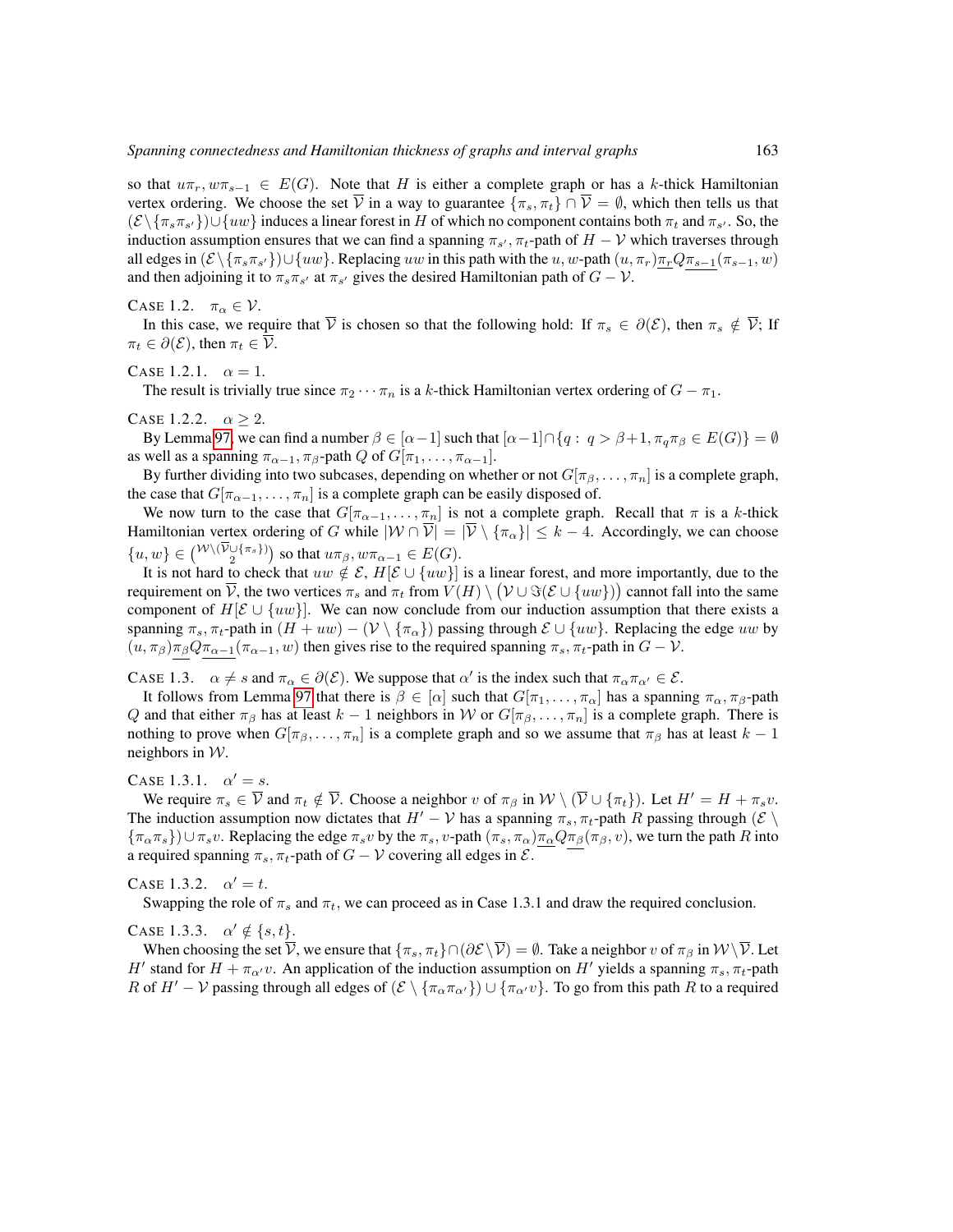spanning  $\pi_s$ ,  $\pi_t$ -path of  $G - V$  containing all edges of  $\mathcal{E}$ , what is to be done is just to replace the edge  $\pi_{\alpha'} v$  by the path  $(\pi_{\alpha'}, \pi_{\alpha}) \frac{\pi_{\alpha}}{Q} \pi_{\beta}(\pi_{\beta}, v)$ , finishing the proof.

CASE 2.  $\Im(\mathcal{E}) \neq \emptyset$ .

Analogous to the proof of Theorem [5,](#page-13-1) this case follows from Case 1.  $\Box$ 

### *4.1.2 Proofs of Theorems [10,](#page-13-3) [12](#page-13-4) and [13](#page-13-5)*

**Proof of Theorem [10:](#page-13-3)** Let  $n = |V(G)|$  and let  $\pi = \pi_1 \cdots \pi_n$  be a  $(2k + 2)$ -thick Hamiltonian vertex ordering of  $G$ . Fix a subgraph  $F$  of  $G$  which is a linear forest of size not greater than  $k$ . We enumerate the components of F as  $\mathcal{O}_1, \ldots, \mathcal{O}_\ell$ . Let  $\mathcal{E} = E(F)$  and  $\mathcal{V} = V(F) \setminus (\partial(\mathcal{E}) \cup \Im(\mathcal{E}))$ . Take arbitrarily  $\{s, t\} \in$  $\binom{[n]}{2}$  such that  $\pi_s \in (V(G) \setminus V(F)) \cup (V(\mathscr{O}_1) \setminus \Im(\mathscr{O}_1))$  and  $\pi_t \in (V(G) \setminus V(F)) \cup (V(\mathscr{O}_\ell) \setminus \Im(\mathscr{O}_\ell))$ . We require that  $\pi_s$  and  $\pi_t$  do not fall into the same component of F. We aim to find a spanning  $\pi_s$ ,  $\pi_t$ -path of G which has F as a subgraph and traverses its components  $\mathcal{O}_1, \ldots$ , and  $\mathcal{O}_\ell$  in this order. Note that, without loss of generality, we may assume that  $\pi_s$ ,  $\pi_t \notin \mathcal{V}$ . Besides that, we can even assume that  $s < t$ Otherwise, consider  $s' = t, t' = s, O'_i = O_{\ell+1-i}$  for  $i \in [\ell]$  and continue the proof for the new parameters  $s', t'$ , and  $\mathcal{O}'_i$  for  $i \in [\ell]$ .

We carry out an induction on n. When  $n \leq 2k + 3$ , the graph G is a complete graph and so the result is trivially true. We now assume that  $n > 2k + 3$  and the result holds for smaller n.

If  $|\mathcal{E}|+|\mathcal{V}| \leq 1$ , the result is straightforward from Theorem [9.](#page-13-2) We hereafter assume that  $2 \leq |\mathcal{E}|+|\mathcal{V}| \leq 1$ k. Let  $\alpha = \min\{i : \pi_i \in V(F)\}$ , let  $\mathcal{W} = \{\pi_i : \alpha + 1 \le i \le n\}$  and let  $j \in [\ell]$  be the index such that  $\pi_{\alpha} \in V(\mathscr{O}_j).$ 

CASE 1.  $\alpha < s$ .

CASE 1.1.  $\pi_{\alpha} \in \mathcal{V}$ .

<span id="page-39-0"></span>In this case,

$$
|V(F)| = |\{\pi_{\alpha}\}| + |\mathcal{V} \setminus {\{\pi_{\alpha}\}}| + 2|\mathcal{E}| - |\Im(\mathcal{E})|
$$
  
\n
$$
\leq 1 + 2(|\mathcal{V}| - 1) + 2|\mathcal{E}|
$$
  
\n
$$
= 1 + 2(|\mathcal{V}| + |\mathcal{E}| - 1)
$$
  
\n
$$
\leq 2k - 1.
$$
 (14)

CASE 1.1.1.  $\alpha = 1$ .

Since  $\pi$  is  $(2k + 2)$ -thick,  $\pi_1$  has two neighbors, say  $\pi_\beta$  and  $\pi_\gamma$ , which are outside of  $V(F) \cup {\pi_s, \pi_t}$ . Let H denote the graph  $G[W] + \pi_{\beta} \pi_{\gamma}$ . Let F' be the ordered linear forest obtained from the ordered linear forest  $(F, \mathcal{O})$  by replacing  $\mathcal{O}_i$  with  $(\pi_\beta, \pi_\gamma)$ .

Applying the induction assumption on H yields a spanning  $\pi_s$ ,  $\pi_t$ -path P of H passing through the ordered linear forest F'. Replacing the edge  $\pi_\beta \pi_\gamma$  by the path  $(\pi_\beta, \pi_1, \pi_\gamma)$  on P, we yield the required spanning  $\pi_s$ ,  $\pi_t$ -path of G which traverses the ordered linear forest F, as required.

CASE 1.1.2.  $\alpha > 1$ .

On account of Lemma [97,](#page-34-0) we can take a  $\beta \in [\alpha - 1]$  and a spanning  $\pi_{\alpha}, \pi_{\beta}$ -path Q of  $G[\pi_1, \ldots, \pi_{\alpha}]$ such that  $\{\gamma: \gamma > \beta + 1, \pi_{\beta}\pi_{\gamma} \in E(G)\}\subseteq \{\alpha+1,\ldots,n\}.$  Recall that the ordering  $\pi$  is  $(2k+2)$ -thick. So, we know from Eq. [\(14\)](#page-39-0) that either  $G[\pi_{\beta}, \ldots, \pi_n]$  is a complete graph or  $\pi_{\beta}$  has one neighbor  $v \in \mathcal{W} \setminus \{V(F) \cup \{\pi_s, \pi_t\}\}.$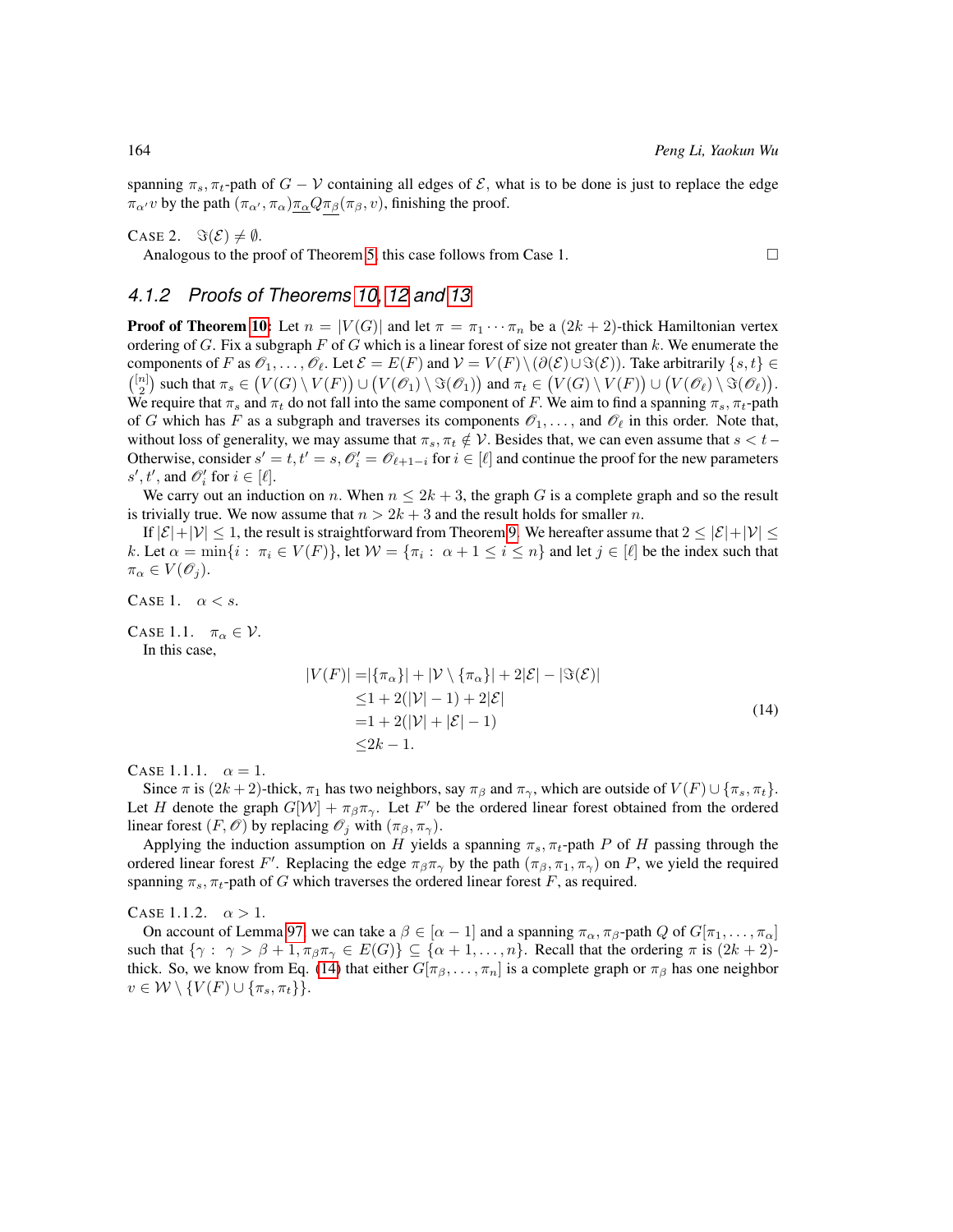The former case is quite trivial. For the latter case, letting  $F'$  be the ordered linear forest obtained from  $(F, \mathcal{O})$  by replacing  $\mathcal{O}_i$  with a new component  $(\pi_\alpha, v)$ , an application of the induction assumption on the graph  $H = G[\pi_{\alpha}, \dots, \pi_n] + \pi_{\alpha} v$  shows that H has a spanning  $\pi_s, \pi_t$ -path P passing through F'. Replacing the edge  $\pi_{\alpha}v$  by  $Q\pi_{\beta}(\pi_{\beta}, v)$  in P results in a spanning  $\pi_{s}, \pi_{t}$ -path of G passing through the ordered linear forest F.

CASE 1.2.  $\pi_{\alpha} \in \partial(\mathcal{E}).$ 

By Lemma [97,](#page-34-0) there exist  $\beta \in [\alpha]$  and a spanning  $\pi_{\alpha}, \pi_{\beta}$ -path Q of  $G - W$  such that  $\{\pi_{\gamma}: \gamma >$  $\beta + 1, \pi_{\beta}\pi_{\gamma} \in E(G)$   $\subseteq \mathcal{W}$ . Suppose that  $\alpha' \in [n]$  is the index such that  $\pi_{\alpha}\pi_{\alpha'} \in \mathcal{E}$ .

CASE 1.2.1.  $(N_G(\pi_\beta) \cap W) \setminus \{V(F) \cup \{\pi_s, \pi_t\}\}\neq \emptyset$ .

Pick  $u \in (N_G(\pi_\beta) \cap W) \setminus \{V(F) \cup \{\pi_s, \pi_t\}\}\$  and let  $H = G[W] + \pi_{\alpha'}u$ . Note that H is either a complete graph or contains a  $(2k + 2)$ -thick Hamiltonian vertex ordering  $\pi_{\alpha+1} \cdots \pi_n$ . In the graph H we connect the path  $\mathcal{O}_j - \pi_\alpha$  and the path  $(\pi_{\alpha'}, u)$  at their common endpoint  $\pi_{\alpha'}$  to form a new path which we denote by  $\mathcal{O}'_j$ . Consider the ordered linear forest F' that is obtained from  $(F, \mathcal{O})$  by replacing the component  $\mathcal{O}_j$  by  $\mathcal{O}'_j$ . We can find a spanning  $\pi_s$ ,  $\pi_t$ -path R of H passing through the ordered linear forest  $F'$ , which follows from the induction assumption on H when H is not a complete graph and is quite trivial when H is complete. Substituting the path  $(\pi_{\alpha'}, \pi_{\alpha})\pi_{\alpha}Q\pi_{\beta}(\pi_{\beta}, u)$  for the edge  $(\pi_{\alpha'}, u)$  in R, we turn R into a new path which is a spanning  $\pi_s$ ,  $\pi_t$ -path of G passing through the ordered linear forest F.

CASE 1.2.2.  $(N_G(\pi_\beta) \cap W) \setminus \{V(F) \cup \{\pi_s, \pi_t\}\} = \emptyset.$ 

CASE 1.2.2.1.  $|W| \ge 2k + 2$ .

Since  $|\mathcal{W}| \geq 2k + 2$ ,  $\pi_{\beta} \cdots \pi_n$  is a  $(2k + 2)$ -thick Hamiltonian vertex ordering of  $G[\pi_{\beta}, \ldots, \pi_n]$ . Our assumption on  $\pi_\beta$  then implies that

<span id="page-40-0"></span>
$$
|N_G(\pi_\beta) \cap \mathcal{W}| \ge d_{G,\pi}(\beta) - 1 \ge 2k + 1. \tag{15}
$$

Further observe that

<span id="page-40-1"></span>
$$
N_G(\pi_\beta) \cap \mathcal{W} \subseteq (V(F) \setminus \{\pi_\alpha\}) \cup \{\pi_s, \pi_t\} \tag{16}
$$

<span id="page-40-2"></span>and that

$$
|V(F)| = |\mathcal{V}| + 2|\mathcal{E}| - |\mathfrak{F}(\mathcal{E})| \le 2(|\mathcal{V}| + |\mathcal{E}|) \le 2k. \tag{17}
$$

Putting together Eqs. [\(15\)](#page-40-0), [\(16\)](#page-40-1) and [\(17\)](#page-40-2), we now find that  $N_G(\pi_\beta) \cap \mathcal{W} = (V(F) \setminus {\{\pi_\alpha\}}) \cup {\{\pi_s, \pi_t\}}$ ,  $|V(F)| = 2k$ ,  $|\Im(\mathcal{E})| = |\mathcal{V}| = 0$ ,  $k = \ell$  and each  $\mathcal{O}_i$ ,  $i \in [\ell]$ , is a length 1 path, say  $(a_i, b_i)$ , and  $\{\pi_s, \pi_t\} \cap V(F) = \emptyset$ . We assume that  $\pi_\alpha = a_j$  and  $\pi_{\alpha'} = b_j$  for an index  $j \in [\ell] = [k]$ .

If  $j < \ell$ , let  $u = a_{j+1} \in N_G(\pi_{\beta})$ , let  $H = G[W] + b_j u$  and let F' be the linear forest whose components are  $\mathscr{O}_1, \ldots, \mathscr{O}_{j-1}, \mathscr{O}'_j, \mathscr{O}_{j+2}, \ldots, \mathscr{O}_{\ell}$  in this order where  $\mathscr{O}'_j = (b_j, u, b_{j+1})$ ; If  $j = \ell$ , let  $u = \pi_t \in N_G(\pi_\beta)$ , let  $H = G[W] + b_j u$  and let  $F'$  be the linear forest whose components are  $\mathscr{O}_1,\ldots,\mathscr{O}_{\ell-1},\mathscr{O}'_{\ell}$  in this order where  $\mathscr{O}'_{\ell} = (b_j, u)$ . By the induction hypothesis, H has a spanning  $\pi_s$ ,  $\pi_t$ -path R which traverses the ordered linear forest F'. Replacing the edge  $b_j u$  in the path R by the subpath  $(b_j, a_j)a_jQ\pi_\beta(\pi_\beta, u)$  yields a new path which is a spanning  $\pi_s, \pi_t$ -path of G passing through the ordered linear forest  $\overline{F}$ , as desired.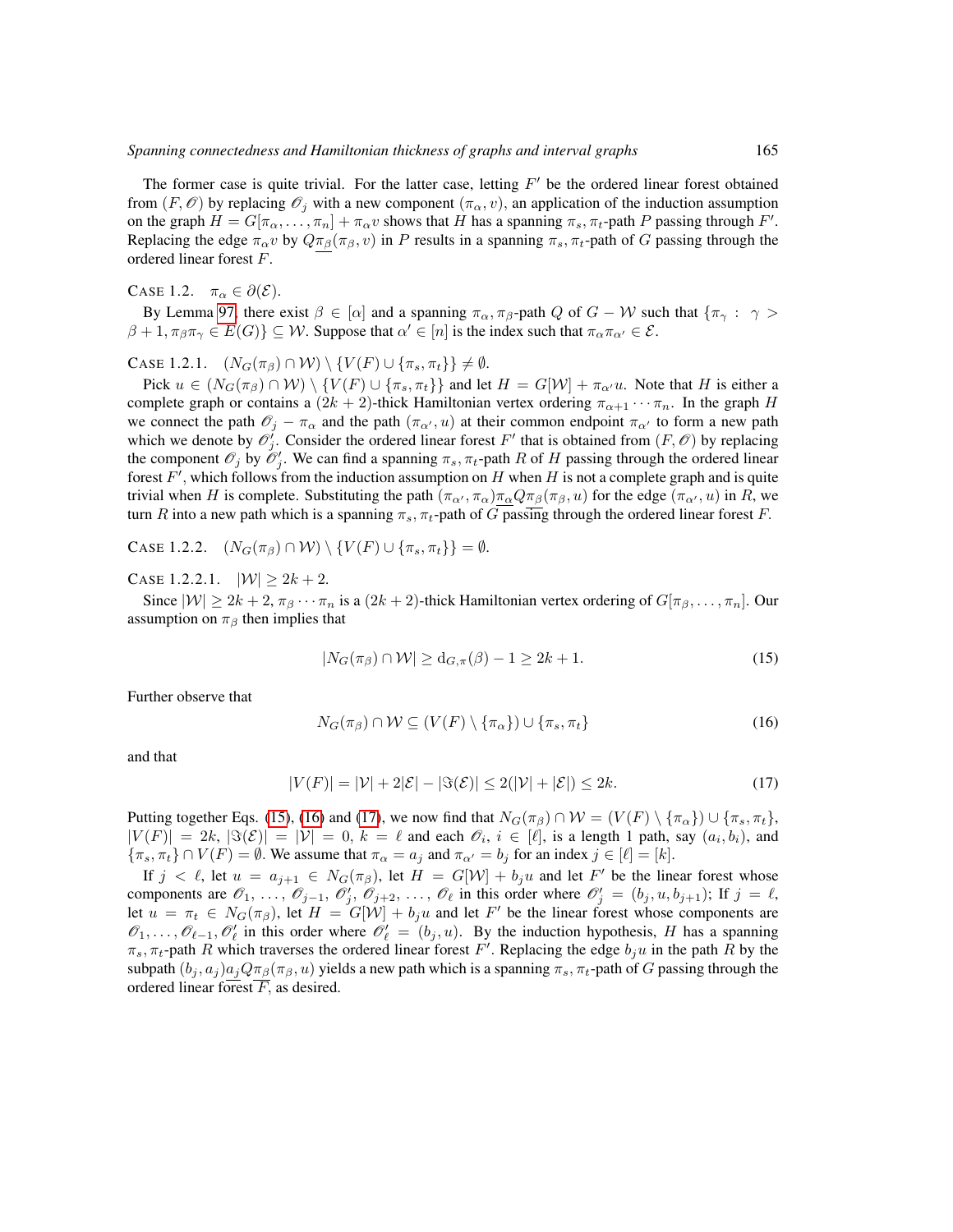CASE 1.2.2.2.  $|W| \leq 2k + 1$ .

If  $|W| \le 2k + 1$ , taking into account of the fact that  $\pi$  is  $(2k + 2)$ -thick, we see that W is a clique of G and  $N_G(\pi_\beta) \cap \mathcal{W} = (\{V(F) \cup \{\pi_s, \pi_t\}\}) \setminus \{\pi_\alpha\}$ . Let

<span id="page-41-0"></span>
$$
\mathscr{O}'_i = \begin{cases} \mathscr{O}_i, & \text{if } i \in [\ell] \setminus \{j\}, \\ \mathscr{O}_i - \pi_\alpha, & \text{if } i = j, \end{cases}
$$

and let  $F'$  be the ordered linear forest of  $G[\mathcal{W}]$  whose ordered components are given by  $\mathscr{O}'$  . It is clear that  $G[W]$  has a spanning  $\pi_s$ ,  $\pi_t$ -path  $R$  passing the ordered linear forest  $F'$ . Let  $v$  be a vertex of  $W \backslash \mathscr{O}'_j$  which is adjacent to  $\pi_{\alpha}$  on the path R. We now replace the edge  $\pi_{\alpha'}v$  by the path  $(\pi_{\alpha'}, \pi_{\alpha})\pi_{\alpha}Q\pi_{\beta}(\pi_{\beta}, v)$  and then obtain from R a spanning  $\pi_s$ ,  $\pi_t$ -path of G passing through the ordered linear forest  $\overline{F}$ , as wanted.

CASE 1.3.  $\pi_{\alpha} \in \Im(\mathcal{E}).$ 

Let us assume that  $\{\pi_{\alpha}\pi_{\alpha'}, \pi_{\alpha}\pi_{\alpha''}\}\in \binom{\varepsilon}{2}$ . Noting that  $|E(\mathscr{O}_j)| \geq 2$  and so  $|E(\mathscr{O}_j)| \leq 2(|E(\mathscr{O}_j)|-1)$ . Also note that  $|E(\mathcal{O}_i)| + 1 \leq 2|E(\mathcal{O}_i)|$  whenever  $|E(\mathcal{O}_i)| \geq 1$ . It then follows

$$
|V(F)| = \sum_{i=1}^{\ell} (|E(\mathscr{O}_i)| + 1)
$$
  
\n
$$
\leq |V| + 2 \sum_{i \in [\ell] \setminus \{j\}} |E(\mathscr{O}_i)| + (2(|E(\mathscr{O}_j)| - 1) + 1)
$$
  
\n
$$
\leq 2(|V| + |\mathcal{E}|) - 1
$$
  
\n
$$
\leq 2k - 1.
$$
 (18)

CASE 1.3.1.  $\alpha = 1$ .

Because the ordering  $\pi$  is  $(2k + 2)$ -thick, either G is a complete graph or  $\pi_2 \cdots \pi_n$  is a  $(2k + 2)$ -thick Hamiltonian vertex ordering of  $G - \pi_1$ . We need only consider the latter case.

We adopt the shorthand H for  $(G - \pi_{\alpha}) + \pi_{\alpha'} \pi_{\alpha''}$ . Note that  $O' = (\mathcal{O}_j - \pi_{\alpha}) + \pi_{\alpha'} \pi_{\alpha''}$  is a path in H. Let F' be the ordered linear forest obtained from F by substituting O' for  $\mathcal{O}_j$ .

We use the induction assumption on the graph H and find a spanning  $\pi_s$ ,  $\pi_t$ -path P of H passing through the ordered linear forest F'. Replacing the edge  $\pi_{\alpha'}\pi_{\alpha''}$  by the path  $(\pi_{\alpha'}, \pi_1, \pi_{\alpha''})$ , we obtain from P a required spanning  $\pi_s$ ,  $\pi_t$ -path of G passing through F.

### CASE 1.3.2.  $\alpha \geq 2$ .

Owning to Lemma [97,](#page-34-0) we can get a  $\beta \in [\alpha - 1]$  and a spanning  $\pi_{\alpha-1}, \pi_{\beta}$ -path Q of  $G[\pi_1, \ldots, \pi_{\alpha-1}]$ such that  $\{\gamma: \gamma > \beta + 1, \pi_{\beta} \pi_{\gamma} \in E(G)\} \subseteq \{\alpha, \ldots, n\}.$ 

If  $|W| \leq 2k + 1$ , we can finish the proof by following the strategy of the proof for Case 1.2.2.2. We thus assume below that  $|W| \geq 2k + 2$  and so  $\pi_{\alpha} \cdots \pi_n$  is a  $(2k + 2)$ -thick Hamiltonian vertex ordering of  $G[\pi_{\alpha}, \ldots, \pi_n]$ . Choose one endpoint of the path  $\mathscr{O}_j$ , say u, such that  $u \notin {\pi_s, \pi_t}$ . By virtue of Eq. [\(18\)](#page-41-0), it holds

$$
|(V(F) \cup \{\pi_s, \pi_t\}) \cap \mathcal{W}| = |(V(F) \setminus \{\pi_\alpha\}) \cup \{\pi_s, \pi_t\}| \leq 2k.
$$

Henceforth, we can pick  $\pi_{\gamma'}$  from  $(N_G(\pi_\beta)\cap W)\setminus (\{\pi_s, \pi_t\}\cup V(F))$  and then pick  $\pi_{\gamma''}$  from  $(N_G(\pi_{\alpha-1})\cap$  $\mathcal{W}) \setminus (\{\pi_s, \pi_t, \pi_{\gamma'}\} \cup (V(F) \setminus \{u\})).$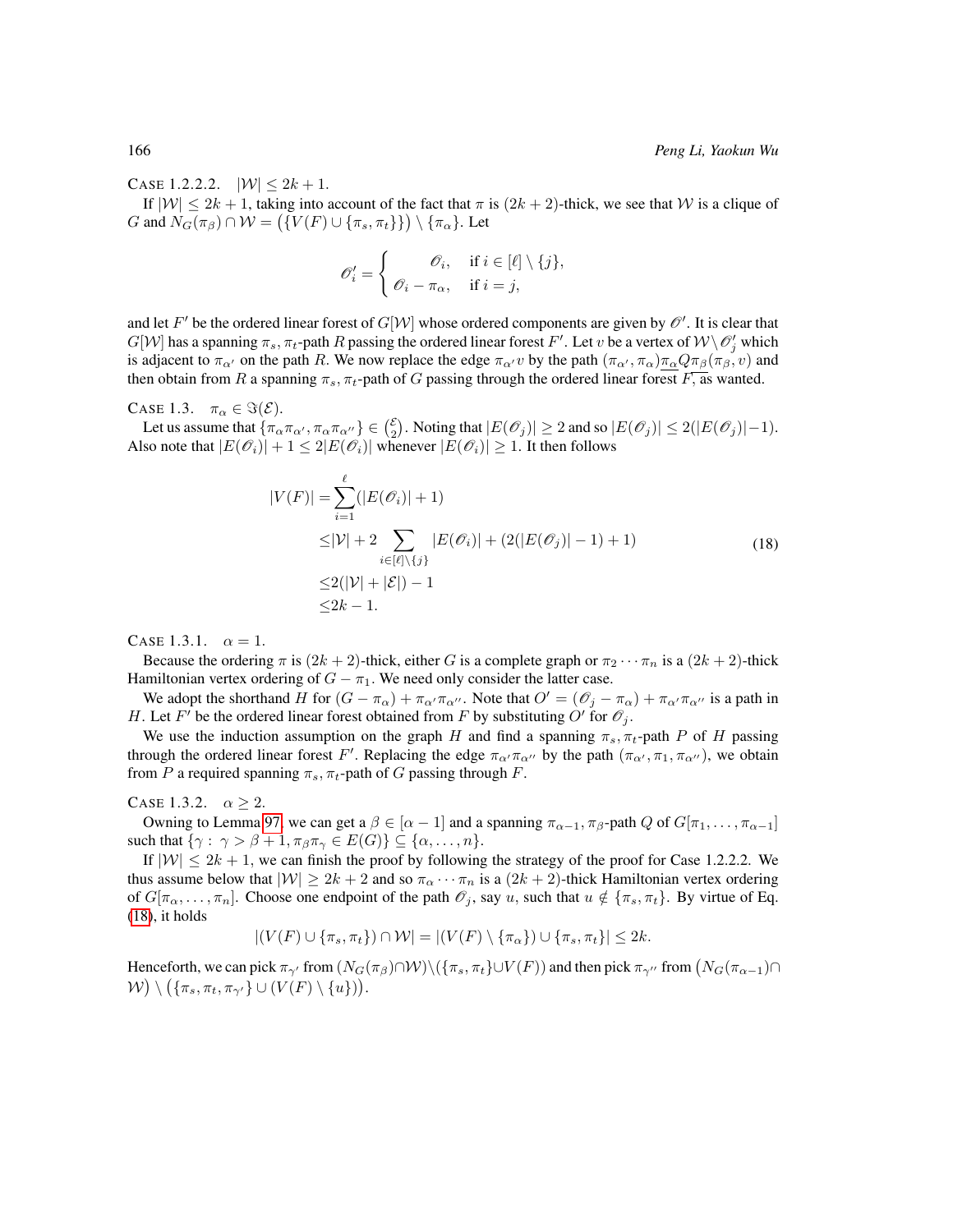Denote by H the graph  $G[\mathcal{W}] + \{\pi_{\alpha'}\pi_{\alpha''}, \pi_{\gamma'}\pi_{\gamma''}\}\$ . When  $\pi_{\gamma''} = u$ , we let  $\mathcal{O}'_j = ((\mathcal{O}_j - \pi_{\alpha}) +$  $\pi_{\alpha'}\pi_{\alpha''})\underline{u}(u, \pi_{\gamma'})$  and let F' be the ordered linear forest obtained from F by substituting  $\mathscr{O}'_j$  for  $\mathscr{O}_j$ . When  $\pi_{\gamma''} \neq u$ , we let  $\mathcal{O}'_j = (\mathcal{O}_j - \pi_\alpha) + \pi_{\alpha''}\pi_{\alpha''}$ , let  $O' = (\pi_{\gamma''}, \pi_{\gamma'})$ , and let  $F'$  be the ordered linear forest obtained from F by substituting  $\mathcal{O}'_j$  for  $\mathcal{O}_j$  and inserting a new component  $O'$  in any place of the component ordering.

We use the induction assumption on the graph H and find a spanning  $\pi_s$ ,  $\pi_t$ -path P of H passing through the ordered linear forest F'. Replacing the edge  $\pi_{\alpha'}\pi_{\alpha''}$  by the path  $(\pi_{\alpha'}, \pi_{\alpha}, \pi_{\alpha''})$  and the edge  $\pi_{\gamma''}\pi_{\gamma''}$  by the path  $(\pi_{\gamma''}, \pi_{\alpha-1})\pi_{\alpha-1}Q\pi_{\beta}(\pi_{\beta}, \pi_{\gamma'})$ , we obtain from P a required spanning  $\pi_s$ ,  $\pi_t$ -path of  $G$  traveling across  $F$  in the required order.

#### CASE 2.  $\alpha = s$ .

First note that it holds  $j = 1$  in this case.

CASE 2.1. 
$$
\pi_s \notin \mathcal{V}
$$
.

Let us assume that  $\alpha'$  is the index satisfying  $\pi_{\alpha}\pi_{\alpha'} \in \mathcal{E}$ .

CASE 2.1.1.  $\alpha = s = 1$ .

Let F' be the ordered linear forest obtained from  $(F, \mathcal{O})$  by replacing  $\mathcal{O}_j$  by  $\mathcal{O}_j - \pi_\alpha$ . We use the induction assumption on the graph  $G[W]$  and find a spanning  $\pi_{\alpha'}, \pi_t$ -path P of  $G[W]$  passing through the ordered linear forest F'. Let  $P' = (\pi_{\alpha}, \pi_{\alpha'}) \pi_{\alpha'}P$ . It is not difficult to check that P' is a required spanning  $\pi_s$ ,  $\pi_t$ -path of G passing through the ordered linear forest F.

#### CASE 2.1.2.  $\alpha = s > 1$ .

It follows from Lemma [97](#page-34-0) that there exist  $\beta \in [\alpha-1]$  and a spanning  $\pi_{\alpha-1}, \pi_{\beta}$ -path Q of  $G[\pi_1, \ldots, \pi_{\alpha-1}]$ such that  $\{\gamma: \gamma > \beta + 1, \pi_{\beta}\pi_{\gamma} \in E(G)\}\subseteq \{\alpha, \ldots, n\}.$ 

If  $|W| \le 2k+1$ , the claim will easily follow from the same argument as in Case 1.2.2.2. We thus assume that  $|W| \ge 2k + 2$  and so  $\pi_{\alpha} \cdots \pi_n$  is a  $(2k + 2)$ -thick Hamiltonian vertex ordering of  $G[\pi_{\alpha}, \ldots, \pi_n]$ .

We assume that  $\mathscr{O}_j$  is a  $\pi_\alpha$ , u-path in G for some vertex u. Observe that  $|(V(F) \cup \{\pi_s, \pi_t\}) \cap \mathcal{W}| =$  $|(V(F) \setminus {\{\pi_\alpha\}}) \cup {\{\pi_t\}}| \leq 2k$ . Therefore, we can find  $\pi_{\gamma'}$  from  $(N_G(\pi_\beta) \cap W) \setminus ({\{\pi_s, \pi_t\}} \cup V(F))$ and find  $\pi_{\gamma''}$  from  $(N_G(\pi_{\alpha-1}) \cap W) \setminus (\{\pi_s, \pi_t, \pi_{\gamma'}\} \cup (V(F) \setminus \{u\}))$ . Define H to be  $G[W] + \pi_{\gamma''} \pi_{\gamma''}$ . When  $\pi_{\gamma''} = u$ , we let  $\mathcal{O}'_j = (\mathcal{O}_j - \pi_\alpha) \underline{u}(u, \pi_{\gamma'})$  and let  $F'$  be the ordered linear forest obtained from F by substituting  $\mathcal{O}'_j$  for  $\mathcal{O}_j$ . Let  $O' = (\pi_{\gamma''}, \pi_{\gamma'})$ . When  $\pi_{\gamma''} \neq u$  and  $\mathcal{O}_j = \mathcal{O}_1$  is just  $\{\pi_\alpha, u\}$ , let  $F'$  be the ordered linear forest obtained from F by replacing  $\mathcal{O}_1$  with  $O'$ . When  $\pi_{\gamma''}\neq u$  and  $\mathcal{O}_j=\mathcal{O}_1$  contains vertices other than  $\pi_\alpha$  and u, we let  $\mathcal{O}'_j = \mathcal{O}_j - \pi_\alpha$ , and let F' be the ordered linear forest obtained from F by substituting  $\mathcal{O}'_j$  for  $\mathcal{O}_j$  and inserting a new component  $O'$  in any place of the component ordering.

We employ the induction hypothesis on the graph H and find a spanning  $\pi_{\alpha'}$ ,  $\pi_t$ -path P of H traversing the ordered linear forest F'. Replacing the edge  $\pi_{\gamma'}\pi_{\gamma''}$  by the path  $(\pi_{\gamma'}, \pi_{\beta})\pi_{\beta}Q\pi_{\alpha-1}(\pi_{\alpha-1}, \pi_{\gamma''})$ , we obtain from  $P \pi_{\alpha'}(\pi_{\alpha}, \pi_{\alpha})$  a required spanning  $\pi_s, \pi_t$ -path of G passing through the components of F according to the given ordering  $\mathcal{O}$ , as wanted.

CASE 2.2.  $\pi_s \in \mathcal{V}$ .

From  $2 \le |\mathcal{E}| + |\mathcal{V}|$  we see that  $\ell \ge 2$  and so we can find an  $\alpha' \in [n] \setminus \{s, t\}$  such that  $\pi_{\alpha'}$  is an endpoint of the path  $\mathcal{O}_2$ . Let  $F' = F + \pi_\alpha \pi_{\alpha'}$  with ordered components  $\mathcal{O}'_1 = \mathcal{O}_1 \pi_\alpha \mathcal{O}_2$  and  $\mathcal{O}'_{i+1} = \mathcal{O}_{i+2}$  for  $i \in [\ell - 2]$ . By Case 2.1, G contains a spanning  $\pi_s, \pi_t$ -path passing through the components of F' according to its component ordering  $\mathscr O'$  . It is clear that it is a required Hamiltonian path of  $G$  in which the ordered linear forest  $(F, \mathcal{O})$  embeds.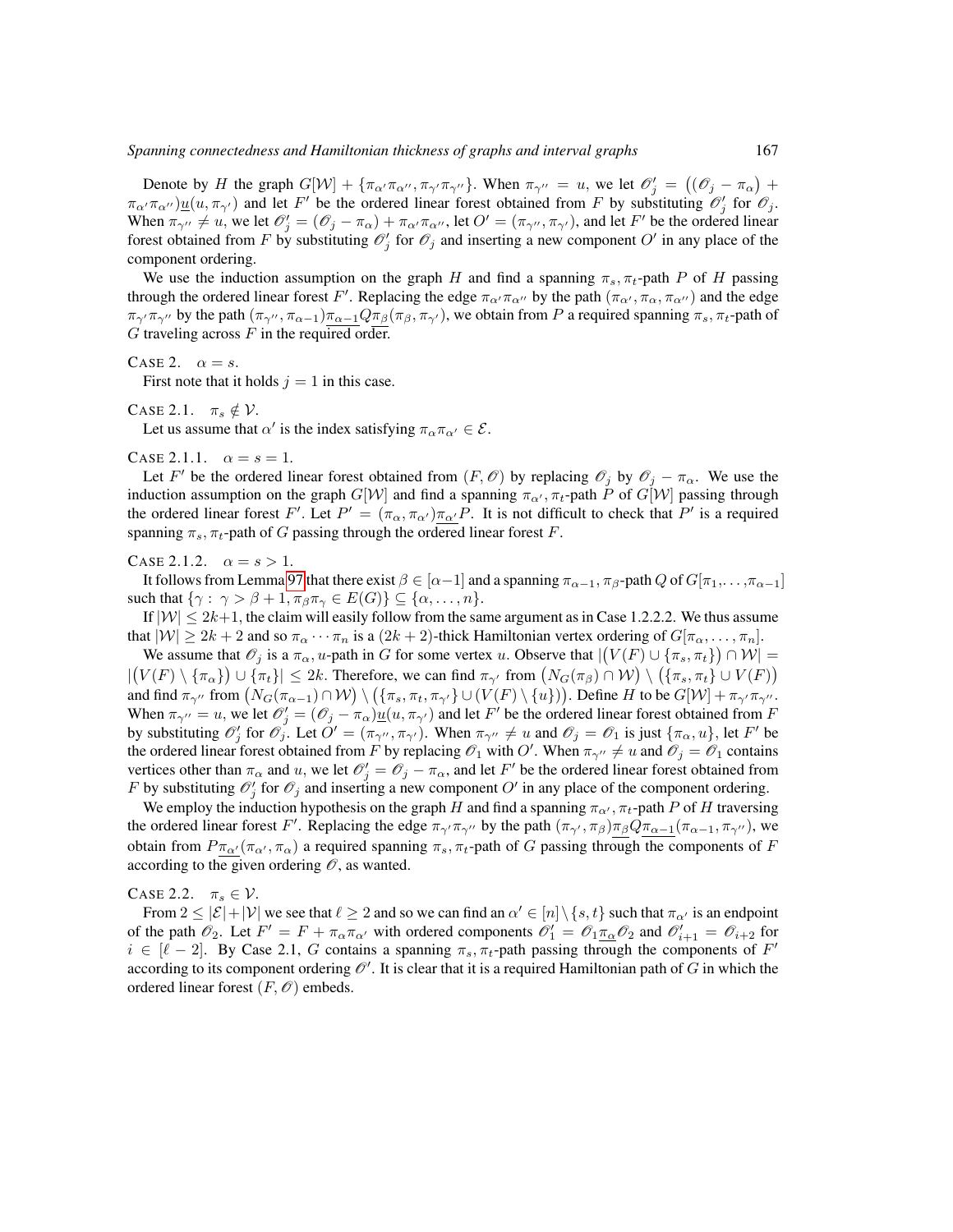#### CASE 3.  $\alpha > s$ .

Again, in view of the argument used in Case 1.2.2.2, we need only consider the case that  $n - s \geq$  $2k + 2$ . This means that  $\pi_s \cdots \pi_n$  is a  $(2k + 2)$ -thick Hamiltonian vertex ordering of  $G[\pi_s, \ldots, \pi_n]$ . On account of Lemma [97,](#page-34-0) there exist  $\beta \in [s]$  and a spanning  $\pi_s, \pi_\beta$ -path Q of  $G[\pi_1, \ldots, \pi_s]$  such that  $\{\gamma : \gamma > \beta + 1, \pi_{\beta}\pi_{\gamma} \in E(G)\}\subseteq \{s+1,\ldots,n\}$ . Let u be one endpoint of the path  $\mathscr{O}_1$ . Then we know that  $\pi_\beta$  has a neighbor, say v, such that  $v \in (\pi[s+1,n] \setminus \{V(F) \cup \{\pi_s, \pi_t\}\}) \cup \{u\}$ . We use the induction assumption on the graph  $G[\pi_{s+1}, \ldots, \pi_n]$  and find a spanning  $v, \pi_t$ -path P of  $G[\mathcal{W}]$  passing through the ordered linear forest F. Finally, we can check that  $Q\pi_{\beta}vP$  is a required spanning  $\pi_s$ ,  $\pi_t$ -path of G passing through the ordered linear forest  $F$ .

Prior to the statement of Theorem [35,](#page-21-0) we have defined the join of two graphs. The next result is an observation on the join of a graph and a complete graph.

<span id="page-43-0"></span>**Lemma 99** For every graph G and every positive integer n, it holds  $\mathcal{H}(G \bigvee K_n) \geq \mathcal{H}(G) + n$ .

**Proof:** If G is a complete graph, it is clear that  $\mathcal{H}(G \mid K_n) = \mathcal{H}(G) + n$ . We hereafter assume that G is not complete. Let us take  $\pi \in V(G)!$  such that  $\mathcal{H}_G(\pi) = \mathcal{H}(G)$  and aim to find  $\pi' \in V(G \setminus K_n)!$  such that  $\mathcal{H}_{G\bigvee K_n}(\pi')\geq \mathcal{H}(G)+n.$ 

If  $\mathcal{H}(G) \geq 1$ , the required ordering  $\pi'$  can be chosen to be  $\pi\tau$  where  $\tau$  is any element from  $V(K_n)!$ . We then turn to the case of  $\mathcal{H}(G) \leq 0$ . Since  $G \neq K_1$ , along the ordering  $\pi$ , we will read out of  $\pi(G)$ paths (c.f. Eq. [\(2\)](#page-6-0)), say  $P_1, \ldots, P_{\pi(G)}$ , where  $P_i = (\pi_{t_i+1}, \ldots, \pi_{t_{i+1}})$  for  $i \in [\pi(G)], t_1 = 0, t_{\pi(G)+1} = 1$  $|V(G)|$ . If  $n \leq \pi(G) - 1$ , construct the vertex ordering  $\pi'$  of  $G \bigvee K_n$  from  $\pi$  by inserting a vertex from  $K_n$  inbetween  $\pi_{t_{i+1}}$  and  $\pi_{t_{i+1}+1}$  for each  $i \in [n]$ ; If  $n \ge \pi(G)$ , construct the vertex ordering  $\pi'$  of  $G \bigvee K_n$  from  $\pi$  by inserting a vertex from  $K_n$  inbetween  $\pi_{t_{i+1}}$  and  $\pi_{t_{i+1}+1}$  for each  $i \in [\pi(G)-1]$  and list the remaining  $n + 1 - \pi(G)$  vertices from  $K_n$  at the end of the sequence. It is routine to check that  $\mathcal{H}_{G \setminus K_n}(\pi') = \mathcal{H}(G) + n$ , implying that  $\mathcal{H}(G \setminus K_n) \geq \mathcal{H}(G) + n$ .

**Proof of Corollary [11:](#page-13-6)** Let  $G' = G \bigvee K_2$ . Lemma [99](#page-43-0) tells us that  $G' \in F^{2k+2}$ . By Theorem [10,](#page-13-3)  $G'$  is k-ordered Hamiltonian-connected, from which we can deduce that G is k-ordered traceable.

**Proof of Theorem [12:](#page-13-4)** Fix a subgraph  $F$  of  $G$  which is a linear forest of size at most  $k$ . Given any ordering  $\mathscr O$  of the components of F, we need to show that there is a Hamiltonian cycle of G which is a supergraph of F and encounters the components of F in that specified ordering  $\mathcal O$ .

Let  $n = |V(G)|$ . We prove the claim by induction on n. When  $n \leq 2k + 2$ , the graph G is a complete graph and so the result trivially holds. We now assume that  $n > 2k + 2$  and the result holds for smaller n. We put  $\mathcal{E} = E(F)$  and  $\mathcal{V} = V(F) \setminus (\partial(\mathcal{E}) \cup \Im(\mathcal{E}))$ . If F is a linear forest of size zero, namely  $\mathcal{E} \cup \mathcal{V} = \emptyset$ , the result is straightforward from Theorem [1.](#page-12-0) It remains to consider the case of  $\mathcal{E} \cup \mathcal{V} \neq \emptyset$ .

Let  $\pi = \pi_1 \cdots \pi_n$  be a  $(2k+1)$ -thick Hamiltonian vertex ordering of G. Let  $\alpha = \min\{i : \pi_i \in V(F)\}\$ and  $\mathcal{W} = {\pi_i : \alpha < i \leq n}.$ 

CASE 1.  $\pi_{\alpha} \in \mathcal{V}$ .

We can assume that  $\alpha < n$  as otherwise any Hamiltonian cycle, whose existence is guaranteed by Theorem [1,](#page-12-0) will fulfil the requirement. On account of Lemma [97,](#page-34-0) there are  $\beta \in [\alpha]$  and a spanning  $\pi_{\alpha}, \pi_{\beta}$ -path Q of  $G - W$  such that  $\{\gamma : \gamma > \beta + 1, \pi_{\beta} \pi_{\gamma} \in E(G)\} \subseteq \{\alpha + 1, \dots, n\}$ . Recall that the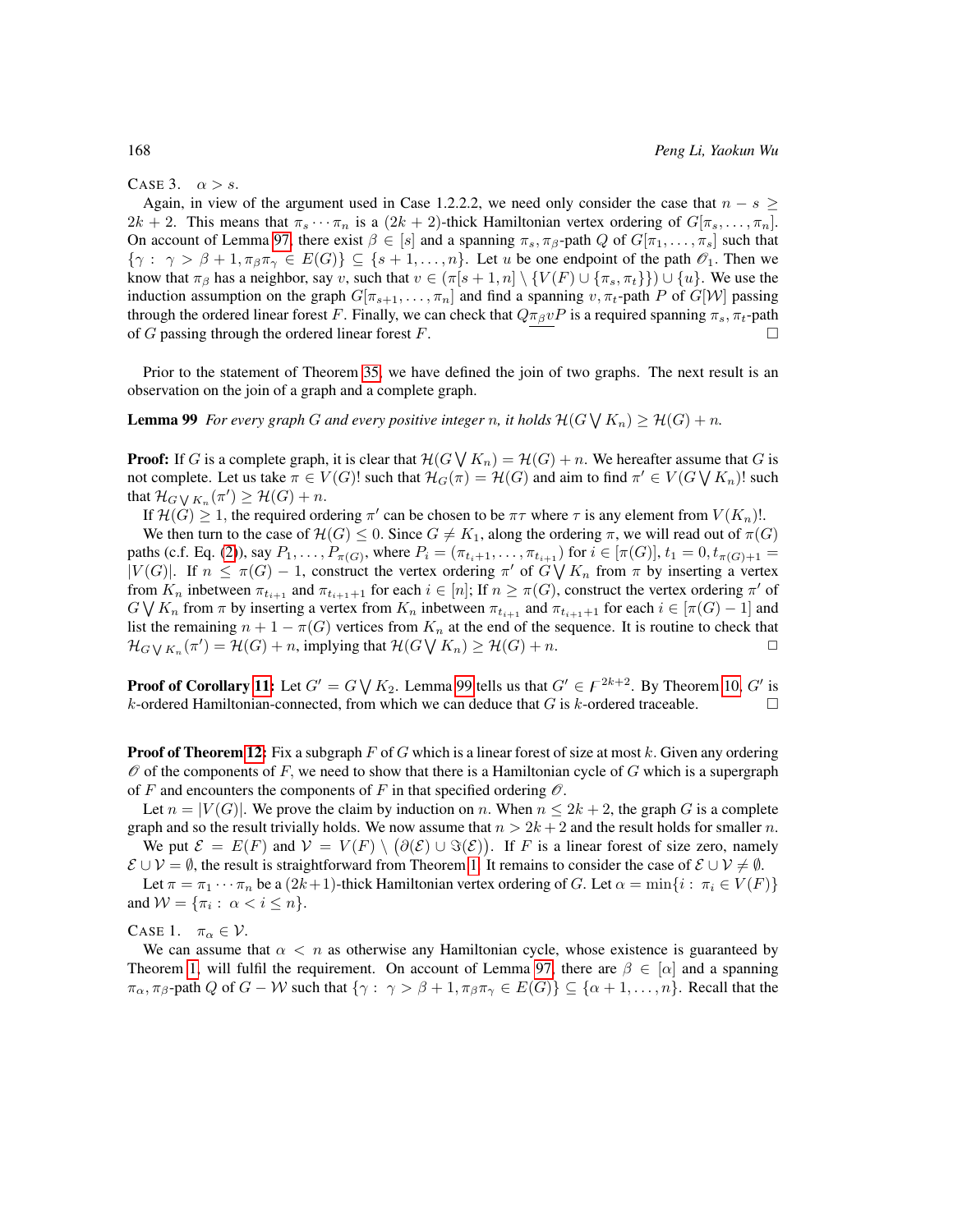ordering  $\pi$  is  $(2k + 1)$ -thick and note that  $|V(F) \setminus {\pi_{\alpha}}| \le 2(k - 1) = 2k - 2$ . Accordingly, either  $G[\pi_\beta, \ldots, \pi_n]$  is a complete graph or  $\pi_\beta$  has one neighbor  $v \in \mathcal{W} \setminus V(F)$ .

The former case is quite trivial. To deal with the latter case, we consider the linear forest  $F'$  that has vertex set  $V(F) \cup \{v\}$  and edge set  $E(F) \cup \{\pi_{\alpha}v\}$ . We utilize the induction assumption on the graph  $H = G[\pi_{\alpha}, \dots, \pi_n] + \pi_{\alpha} v$  and find that H has a Hamiltonian cycle C passing through the linear forest  $F'$ in the order inherited from  $\mathcal O$  by substituting the component  $\pi_\alpha$  with the component  $(\pi_\alpha, v)$ . Substituting the edge  $\pi_{\alpha}v$  by  $Q\pi_{\beta}(\pi_{\beta}, v)$  in C results in a Hamiltonian cycle of G with the components of F appearing in the given order  $\overline{\mathcal{O}}$ .

CASE 2.  $\pi_{\alpha} \in \partial(\mathcal{E})$ . Let us assume that  $\pi_{\alpha} \pi_{\alpha'} \in \mathcal{E}$ .

In light of Lemma [97,](#page-34-0) we can find  $\beta \in [\alpha]$  and a spanning  $\pi_{\alpha}, \pi_{\beta}$ -path Q of  $G[\pi_1, \ldots, \pi_{\alpha}]$  such that  $\{\gamma : \gamma > \beta + 1, \pi_{\beta}\pi_{\gamma} \in E(G)\}\subseteq \{\alpha+1,\ldots,n\}.$  Because  $\pi$  is a  $(2k+1)$ -thick ordering of G, we see that either  $G[\pi_\beta,\ldots,\pi_n]$  is complete or we can choose  $\beta'$  so that  $\pi_{\beta'} \in W \setminus V(F)$ ,  $\pi_{\beta'}\pi_\beta \in E(G)$ . The first case can be easily disposed of and so we focus attention on the second case. We now have a  $\pi_{\alpha'}$ ,  $\pi_{\beta'}$ -path  $R = (\pi_{\alpha'}, \pi_{\alpha})\pi_{\alpha}Q\pi_{\beta}(\pi_{\beta}, \pi_{\beta'})$  in G on the vertex set  $\{\pi_{\alpha'}, \pi_{\beta'}, \pi_1, \ldots, \pi_{\alpha}\}$ . Define H to be  $G[\mathcal{W}] + \pi_{\alpha'} \pi_{\beta'}$ . Let F' be the linear forest obtained from F by replacing the vertex  $\pi_{\alpha}$  with  $\pi_{\beta'}$ and replacing the edge  $\pi_{\alpha}\pi_{\alpha'}$  with  $\pi_{\beta'}\pi_{\alpha'}$ . Naturally, we have an ordering  $\mathscr{O}'$  of the components of  $F'$ following the ordering  $\mathcal O$ .

By the induction assumption on the graph  $H$ , we can find a Hamiltonian cycle C of  $H$  with the components of F' appearing in the order  $\mathscr O'$ . Substituting the edge  $\pi_{\alpha'}\pi_{\beta'}$  by the path R, we obtain from C a required Hamiltonian cycle of G with the components of F appearing in the given order  $\mathscr O$ .

CASE 3.  $\pi_{\alpha} \in \Im(\mathcal{E})$ . Let us assume that  $\pi_{\alpha'}$  and  $\pi_{\alpha''}$  are two different vertices such that

$$
\{\pi_{\alpha}\pi_{\alpha'},\pi_{\alpha}\pi_{\alpha''}\}\subseteq \mathcal{E}.
$$

CASE 3.1.  $\alpha = 1$ .

Because the ordering  $\pi$  is  $(2k + 1)$ -thick, either G is a complete graph or  $\pi_2 \cdots \pi_n$  is a  $(2k + 1)$ -thick Hamiltonian vertex ordering of  $G - \pi_1$ . We need only consider the latter case.

Let  $H = (G - \pi_1) + \pi_{\alpha'} \pi_{\alpha''}$  and let F' be the linear forest  $(F - \pi_1) + \pi_{\alpha'} \pi_{\alpha''}$ . Applying the induction assumption on the graph H, we get a Hamiltonian cycle C of H with the components of  $F'$  appearing in the order coinciding with the order  $\mathcal O$  of their natural counterparts in F. Substituting the edge  $\pi_{\alpha'}\pi_{\alpha''}$  by the path  $(\pi_{\alpha'}, \pi_1, \pi_{\alpha''})$ , we obtain from C a required Hamiltonian cycle of G in which the components of F appear in the given order.

#### CASE 3.2.  $\alpha \geq 2$ .

In view of Lemma [97,](#page-34-0) there exist a  $\beta \in [\alpha - 1]$  and a spanning  $\pi_{\alpha-1}, \pi_{\beta}$ -path Q of  $G[\pi_1, \ldots, \pi_{\alpha-1}]$ such that  $\{\gamma: \gamma > \beta + 1, \pi_{\beta} \pi_{\gamma} \in E(G)\} \subseteq \{\alpha, \ldots, n\}.$ 

If  $G[\pi_{\alpha-1}, \ldots, \pi_n]$  is a complete graph, we can complete the proof by considering two subcases, either  $G[\pi_\beta, \ldots, \pi_n]$  is a complete graph or not. Consequently, it suffices for our purpose now to assume that  $\pi_{\alpha-1}\cdots\pi_n$  is a  $(2k+1)$ -thick Hamiltonian vertex ordering of  $G[\pi_{\alpha-1},\ldots,\pi_n]$ . To proceed, we note that

$$
|V(F)| = |\mathcal{V}| + 2|\mathcal{E}| - |\Im(\mathcal{E})| \le 2(|\mathcal{V}| + |\mathcal{E}|) - |\Im(\mathcal{E})| \le 2k - 1.
$$

Henceforth,

$$
|\mathcal{W} \cap V(F)| \leq |V(F) \setminus \{\pi_{\alpha}\}| \leq 2k - 2.
$$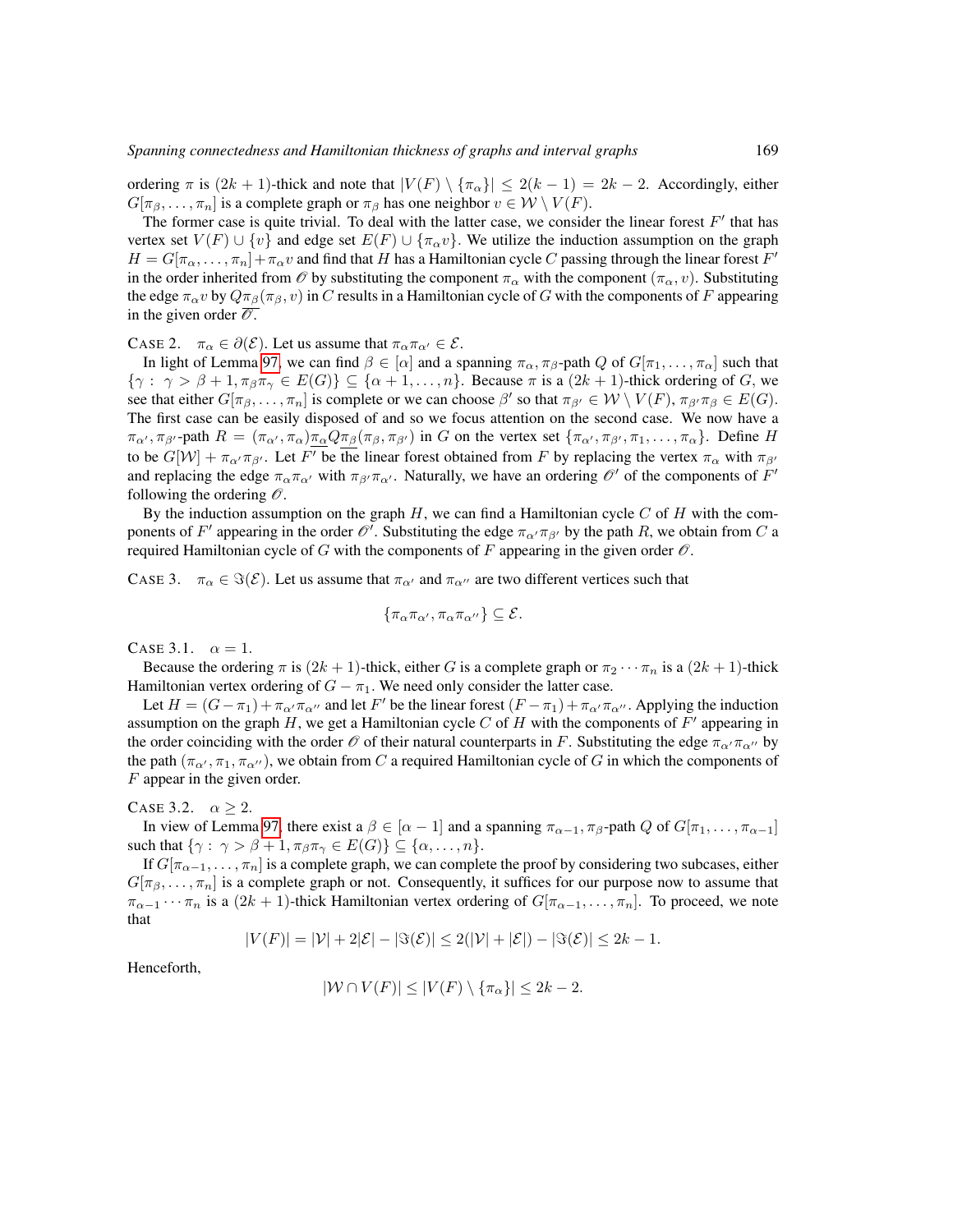This enables us to find two distinct vertices  $\pi_{\gamma'}$  and  $\pi_{\gamma''}$  such that  $\pi_{\gamma'} \in (N_G(\pi_\beta) \cap W) \setminus V(F)$  and  $\pi_{\gamma''} \in (N_G(\pi_{\alpha-1}) \cap W) \setminus V(F)$ . Taking the union of  $(F - \pi_\alpha) + \pi_{\alpha''} \pi_{\alpha''}$  and the one edge path  $(\pi_{\gamma}, \pi_{\gamma'})$  yields a subgraph F' of G which is a linear forest of the same size with F. Set H to be  $G[W] + {\pi_{\alpha''}}{\pi_{\alpha''}}$ ,  ${\pi_{\gamma''}}$ ,  ${\pi_{\gamma''}}$ . By the induction assumption on the graph H, we find a Hamiltonian cycle C of H which contains F' as a subgraph and passes through the components of F' other than  $(\pi_{\gamma'}, \pi_{\gamma''})$ in the order corresponding to the ordering of the corresponding components of  $F$ . Substituting the edge  $\pi_{\alpha'}\pi_{\alpha''}$  by the path  $(\pi_{\alpha'}, \pi_{\alpha}, \pi_{\alpha''})$  and the edge  $\pi_{\gamma'}\pi_{\gamma''}$  by the path  $(\pi_{\gamma'}, \pi_{\beta})\pi_{\beta}Q\pi_{\alpha-1}(\pi_{\alpha-1}\pi_{\gamma''})$ , we obtain from  $C$  a required Hamiltonian cycle of  $G$  with the components of  $F$  appearing in the given order.  $\Box$ 

An s, s-pseudo-path in a graph G is either a cycle in G passing through s of length at least 3, or an edge of G incident with s or a path of length zero consisting of s itself. For  $s \neq t$ , an s, t-pseudo-path in a graph G is any s, t-path in G. The **inner vertices** of an s, t-pseudo-path is the set of vertices on this s, t-pseudo-path other than s and t. A graph  $G$  is **almost rooted**  $k$ -**connected** if the following holds:

(\*) for any set  $R = \{(s_i, t_i) \in V(G) \times V(G) : i \in [k]\}$ , we can find a **pseudo-path system of** G **rooted at** R, namely a set of  $s_i, t_i$ -pseudo-paths  $P_i$  in G for  $i \in [k]$  such that the inner vertices of these  $P_i$  form a partition of  $V(G) \setminus S$ , where  $S = \cup_{i \in [k]} \{s_i, t_i\}.$ 

Proof of Theorem [13:](#page-13-5) We will indeed prove a stronger claim.

**CLAIM:** Let k be a positive integer and let G be either a complete graph or a graph from  $F^{2k+1}$ . Then G is almost rooted  $k$ -connected; That is,  $(*)$  holds.

We make an induction on  $n = |V(G)|$ . If G is a complete graph, the claim is trivial. If  $n \leq 2k + 2$ , then G must be a complete graph. Accordingly, we now assume that  $n > 2k + 2$ .

Let  $\pi = \pi_1 \cdots \pi_n$  be a  $(2k + 1)$ -thick Hamiltonian vertex ordering of G. Let  $S = \bigcup_{i \in [k]} \{s_i, t_i\}$ ,  $\alpha = \min\{i : \pi_i \in S\}$  and  $q = |\{i \in [k] : \pi_{\alpha} \in \{s_i, t_i\}\}|$ . Without loss of generality, we assume that  $s_i = \pi_\alpha$  for all  $i \in [q]$  and  $\pi_\alpha \notin \cup_{i \in [k] \setminus [q]} \{s_i, t_i\}.$ 

CASE 1.  $\alpha = n$ .

Since  $2k + 1 > 2$ , Theorem [5](#page-13-1) implies that G is a Hamiltonian graph. Consequently, we can take  $P_1$  to be a Hamiltonian cycle of G and put  $P_{1+i}$ ,  $i \in [k-1]$ , to be the length-zero path at vertex  $\pi_n$ , getting the required pseudo-path system.

CASE 2.  $\alpha < n$ .

By virtue of Lemma [97,](#page-34-0) there exist  $\beta \in [\alpha]$  and a spanning  $\pi_\alpha$ ,  $\pi_\beta$ -path  $Q = (Q_1 = \pi_\alpha, \dots, Q_\alpha = \pi_\beta)$ of  $G[\pi_1, \ldots, \pi_\alpha]$  such that  $\{\gamma : \gamma > \beta + 1, \pi_\beta \pi_\gamma \in E(G)\} \subseteq \{\alpha + 1, \ldots, n\}.$ 

CASE 2.1.  $s_i = t_i = \pi_\alpha$  for all  $i \in [q]$ .

For every  $i \in [q-1]$ , we set  $P_i$  to be the length zero path consisting of the only vertex  $\pi_\alpha$ .

When  $\alpha = 1$ , let  $P_q$  be the length zero path consisting of one vertex  $\pi_1$  and then apply the induction assumption on  $G - \pi_1$  will conclude the proof.

When  $\alpha > 1$ , we know that  $\beta < \alpha$ . If  $\pi_{\beta} \pi_{\alpha} \in E(G)$ , then Q together with  $\pi_{\beta} \pi_{\alpha}$  results in a cycle, which we use as  $P_q$ . The remaining pseudo-paths can now be obtained by applying induction on  $G[\pi_{\alpha+1},\ldots,\pi_n]$ . If  $\pi_{\beta}\pi_{\alpha} \notin E(G)$ , we know that  $\pi_{\beta}$  has at least 2k neighbors among  $\{\pi_{\alpha+1},\ldots,\pi_n\}$ and so we can find t such that  $t\pi_{\beta} \in E(G)$  and  $t \in {\pi_{\alpha+1}, \dots, \pi_n} \setminus S$ . Applying the induction hypothesis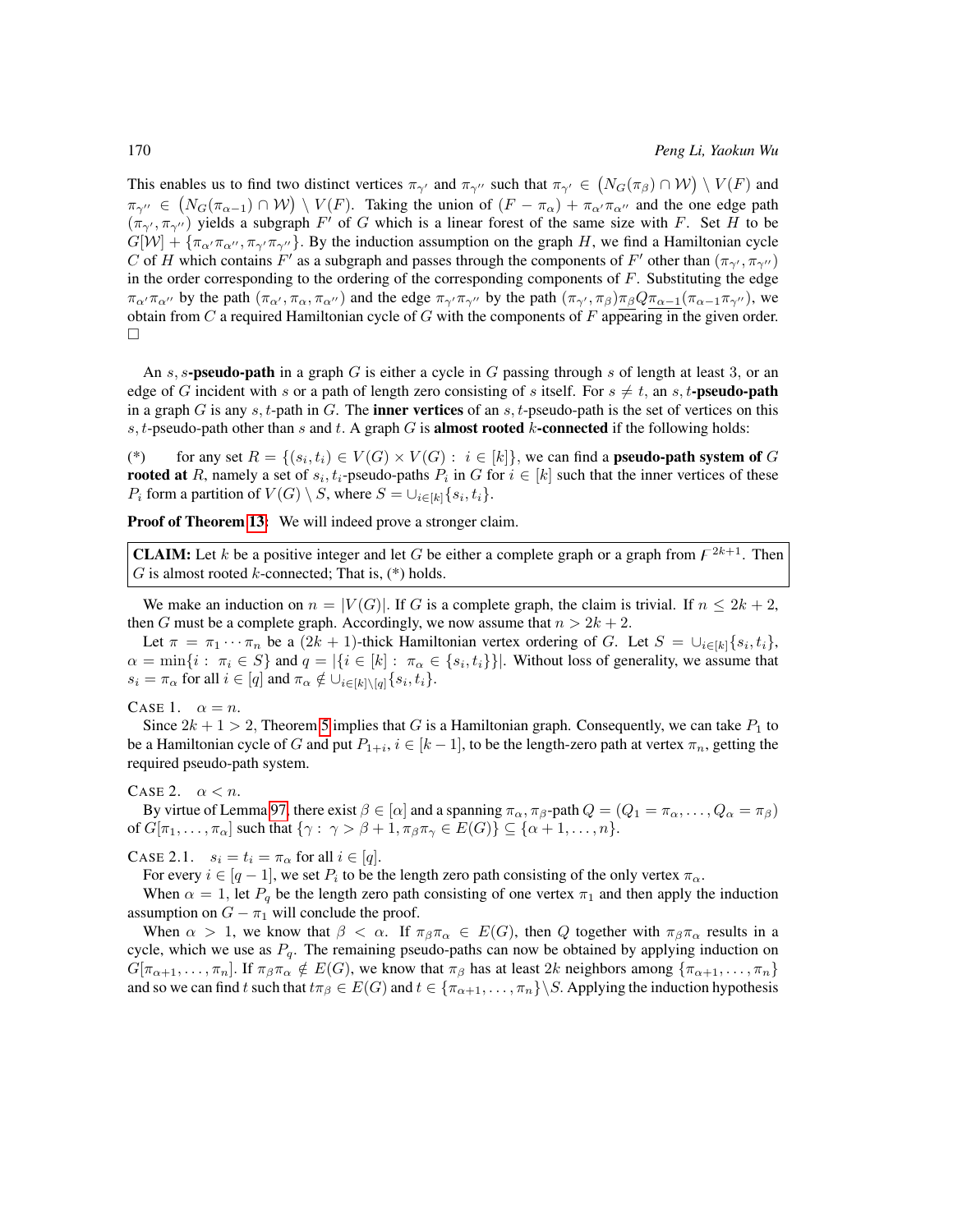on  $H = G[\pi_{\alpha}, \ldots, \pi_n]$ , we see that H has a pseudo-path system  $\mathscr P$  rooted at  $\{(s_i, t_i) : i \in [k] \setminus [q]\} \cup$  $\{(\pi_\alpha, t)\}\$ . Replacing the  $\pi_\alpha, t$ -path in  $\mathscr P$  by the cycle obtained from this path by adjoining the path Q yields a new pseudo-path system  $\mathscr{P}'$ . It is obvious that  $\mathscr{P}' \cup \{P_i : i \in [q-1]\}$  then becomes a required pseudo-path system for  $G$ .

CASE 2.2. There exists  $i \in [q]$  such that  $\pi_{\alpha} = s_i \neq t_i$ .

For each  $i \in [q]$  with  $s_i = t_i = \pi_\alpha$ , we can choose the path of length zero consisting of the single vertex  $\pi_{\alpha}$ . In this way, our consideration can be reduced to the case that  $s_i = \pi_{\alpha} \neq t_i$  for all  $i \in [q]$ .

CASE 2.2.1.  $n > \alpha > n - 2k$ .

This means that  $G[\pi_{\alpha}, \ldots, \pi_n]$  is a complete graph and so must be rooted k-connected. Accordingly, we can find an  $s_i, t_i$ -pseudo-path  $P'_i$  for each  $i \in [k]$  such that the inner vertices of these  $P'_i$  form a partition of  ${\lbrace \pi_{\alpha}, \ldots, \pi_n \rbrace \setminus S}$ . Because  $\pi$  is  $(2k + 1)$ -thick, we can now deduce that  $N_G(\pi_{\beta}) \supseteq {\lbrace \pi_{\alpha+1}, \ldots, \pi_n \rbrace}$ . Replacing the vertex  $\pi_{\alpha}$  by the path Q in  $P'_{1}$  and keeping those  $P'_{i}$  for  $i \geq 2$  unchanged, we get the claimed  $k$  pseudo-paths.

#### CASE 2.2.2.  $\alpha \leq n-2k$ .

Since  $\pi$  is a  $(2k + 1)$ -thick Hamiltonian vertex ordering of G while  $|\{\pi_{\alpha+1}, \ldots, \pi_n\}| \geq 2k$ , we can choose a set  $W = \{s'_1, \ldots, s'_q\}$  of q different vertices of  $\{\pi_{\alpha+1}, \ldots, \pi_n\} \setminus S$  such that  $s'_1 \pi_\beta \in E(G)$ and  $W \setminus \{s_1'\} \subseteq N_G(\pi_\alpha)$ . By the induction assumption,  $G[\pi_{\alpha+1}, \ldots, \pi_n]$  has a pseudo-path system  $\mathscr P$ rooted at  $\{(s'_i, t_i) : i \in [q]\} \cup \{(s_i, t_i) : i \in [k] \setminus [q]\}$ . Replacing the unique  $s'_1, t_1$ -path in  $\mathscr{P}$ , say  $P'_1$ , by the path obtained from Q and  $P'_1$  by connecting them at  $s'_1 \pi_\beta$  and replacing the unique  $s'_i$ ,  $t_i$ -path in  $\mathscr P$  for each  $i \in [q] \setminus \{1\}$ , say  $P'_i$ , by the path obtained from  $P'_i$  by adding the additional edge  $\pi_\alpha s'_i$ , we derive the required pseudo-path system of  $G$ .

**Proof of Corollary [14:](#page-14-0)** Take  $\pi_1 \cdots \pi_k \in V(G)^{\underline{k}}$ . As  $2k - 1 = 2(k - 1) + 1$ , Theorem [13](#page-13-5) says that G has a spanning  $(k-1)$ -path system rooted at  $\{(\pi_i, \pi_{i+1}) : i \in [k-1]\}$ . Amalgamating the  $k-1$  paths in this path system gives rise to a Hamiltonian path passing through  $\pi_1, \ldots, \pi_k$  in this order, as wanted.  $\Box$ 

## *4.1.3 Proofs of Theorems [15,](#page-15-0) [16,](#page-15-1) [17,](#page-15-2) [18,](#page-15-3) [19](#page-16-0) and [21](#page-16-1)*

<span id="page-46-0"></span>**Lemma 100** For every graph G and every positive integer n, it holds  $\operatorname{sc}(G \setminus K_n) = \operatorname{sc}(G) - n$ .

**Proof:** When  $G$  is a complete graph, the result is trivial. When  $G$  is not a complete graph, adding a universal vertex to  $G$  will cause the scattering number decrease by 1 as this universal vertex will appear in any scattering set of the new graph, which completes the proof.  $\Box$ 

**Proof of Theorem [15:](#page-15-0)** Note that  $\text{sc}(K_n) + \mathcal{H}(K_n) = \text{sc}(K_n) + \kappa(K_n) = (3 - n) + (n - 1) = 2$ . So, we may assume below that  $G$  is not a complete graph.

Choose a set  $S \in \binom{V(G)}{\kappa(G)}$  fulfilling  $c(G-S) \geq 2$ . We then see that  $sc(G) \geq c(G-S) - |S| \geq 2 - \kappa(G)$ , as desired.

It remains to show  $\operatorname{sc}(G) + \mathcal{H}(G) \leq 2$ . By Lemmas [99](#page-43-0) and [100,](#page-46-0) we can and will assume that  $\mathcal{H}(G)$  $k \ge 1$ . As a result of Theorem [7,](#page-13-0) the deletion from G of any vertex subset of size at most  $k - 1$  results in a traceable graph and so  $\operatorname{sc}(G) \leq 2 - k = 2 - \mathcal{H}(G)$  follows.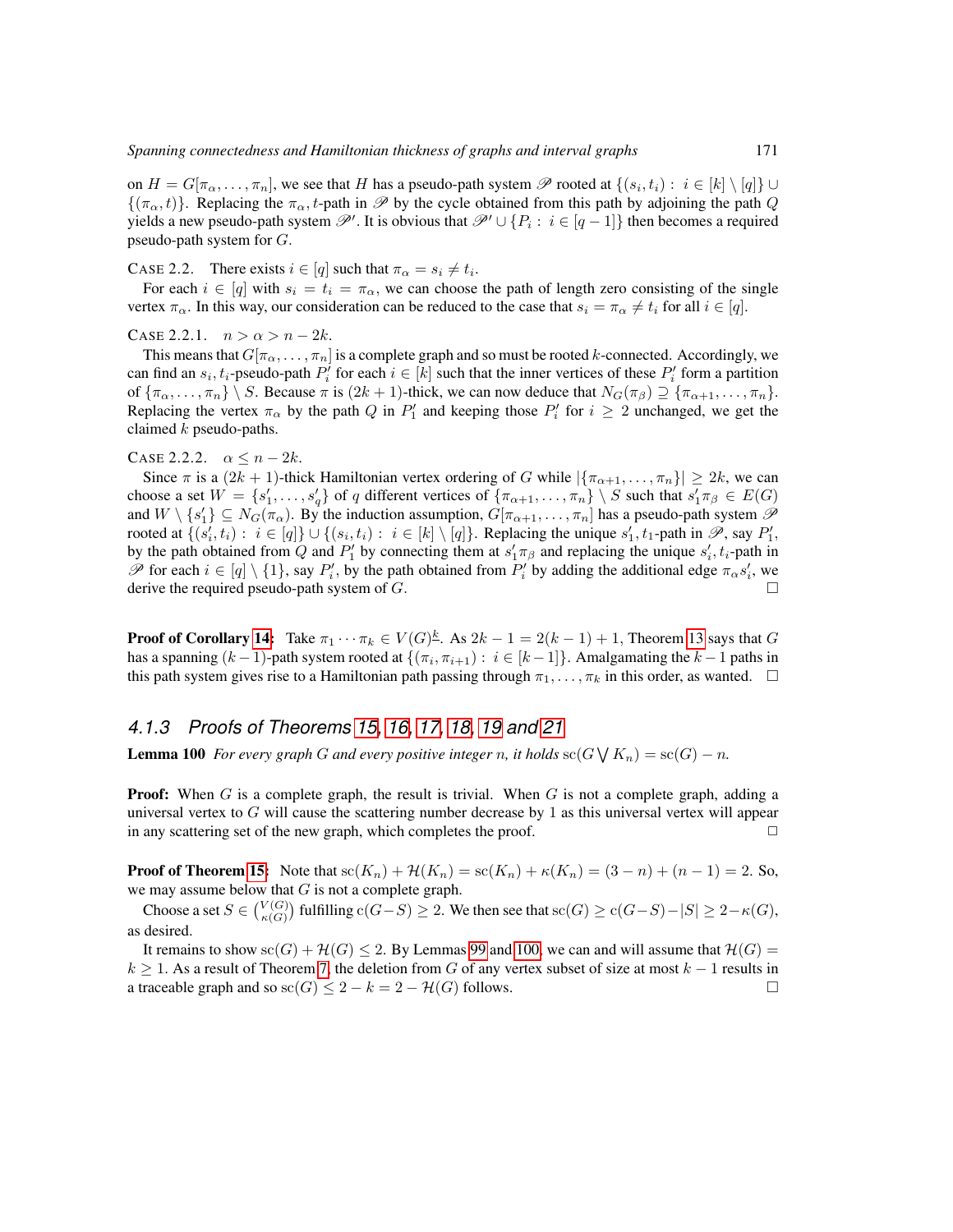**Proof of Theorem [16:](#page-15-1)** Pick  $G \in \mathcal{C}$ . If  $\text{sc}(G) \leq 1$ , we will have  $\mathcal{H}(G) \geq 1$  and so, according to the definition of  $\mathcal{H}(G)$ , G is traceable. If  $\operatorname{sc}(G) \leq 0$ , we will have  $\mathcal{H}(G) \geq 2$  and so, by Theorem [1,](#page-12-0) G is Hamiltonian. If  $\operatorname{sc}(G) \leq -1$ , we will have  $\mathcal{H}(G) \geq 3$  and so, taking Theorem [9](#page-13-2) into consideration, G is Hamiltonian-connected. This finishes the proof of the first three readings.

We now assume that  $|V(G)| \geq 3$ ,  $G - v$  is traceable, and hence  $\mathcal{H}(G - v) \geq 1$ , for every  $v \in V(G)$ , and try to show that  $G$  is Hamiltonian. Firstly, the assumption implies the connectedness of  $G$  and so Eq. [\(6\)](#page-15-4) is valid. But Theorem [15](#page-15-0) asserts

$$
\max_{v \in V(G)} \operatorname{sc}(G - v) \le 2 - \min_{v \in V(G)} \mathcal{H}(G - v) \le 1.
$$

Therefore, Eq. [\(6\)](#page-15-4) now yields  $\operatorname{sc}(G) \leq 0$  and then the assumption of  $\operatorname{sc}(G) + \mathcal{H}(G) = 2$  leads to  $\mathcal{H}(G) > 2$ . Finally, it follows from Theorem [5](#page-13-1) that G is Hamiltonian, completing the proof of iv).

The following proof of Theorem [17](#page-15-2) indeed suggests an algorithm to find an optimal path cover of a forest. The algorithm is basically the same with the one presented by Franzblau and Raychaudhuri [\(36,](#page-80-0) Lemma 2, Lemma 3).

**Proof of Theorem [17:](#page-15-2)** Since a forest has no cycle, Theorem [1](#page-12-0) asserts that  $\mathcal{H}(G) \leq 1$ . Making use of Eqs. [\(1\)](#page-4-0) and [\(2\)](#page-6-0), our task is to prove

<span id="page-47-0"></span>
$$
\pi(G) \le \operatorname{sc}(G). \tag{19}
$$

For any two graphs  $H_1$  and  $H_2$ , it holds  $\pi(H_1 \cup H_2) = \pi(H_1) + \pi(H_2)$  and  $\operatorname{sc}(H_1 \cup H_2) \ge \operatorname{sc}(H_1) +$  $\operatorname{sc}(H_2)$ . Therefore, we may even assume that G is connected. Let H be the minimal subtree of G which contains all vertices of G with degree at least 3. If G is a path (and hence H is empty), we can easily verify Eq. [\(19\)](#page-47-0). Otherwise, take  $v \in V(H)$  which is either the only vertex of H or a leaf of H. We can enumerate the components of  $G - v$  as  $G', P_1, \ldots, P_s$ , where  $s \geq 2$ , and  $G[P_i \cup \{v\}]$  are all paths for  $i \in [s]$ . Let P be the path  $G[P_1 \cup \{v\} \cup P_2]$ . Note that  $sc(G) \geq sc(G-P) + sc(P) = sc(G-P) + 1$  and  $\pi(G) \leq \pi(G - P) + \pi(P) = \pi(G - P) + 1$ . The induction hypothesis gives  $\pi(G - P) \leq sc(G - P)$ and so Eq. [\(19\)](#page-47-0) follows, as desired.  $\square$ 

**Proof of Theorem [18:](#page-15-3)** We assume that  $|V(G)| = n$ . Consider the function f of a real variable such that  $f(x) = x(n-x) + \frac{x(x-1)}{2}$  for  $x \in \mathbb{R}$ . It is clear that

<span id="page-47-1"></span>
$$
f(\text{dgn}(G)) \ge |E(G)| \ge f(\mathcal{H}(G)),\tag{20}
$$

where the first inequality already appeared in Lick and White [\(75,](#page-83-0) Proposition 3). Note that

$$
\max\{\operatorname{dgn}(G), \mathcal{H}(G)\} \le n - 1
$$

while  $f(x)$  is an increasing function for  $x \in (-\infty, n - \frac{1}{2}]$ . This demonstrates

<span id="page-47-2"></span>
$$
dgn(G) \ge \mathcal{H}(G). \tag{21}
$$

<span id="page-47-3"></span>If G has an exact-k-thick Hamiltonian vertex ordering  $\pi$ , we surely have  $\mathcal{H}(G) \geq k$  and  $|E(G)| =$  $f(k)$ . As  $f(x)$  is an increasing function when  $x < n - \frac{1}{2}$ , further recalling  $|E(G)| \ge f(\mathcal{H}(G))$  (Eq.  $(20)$ , we get to

$$
\mathcal{H}(G) = k.\tag{22}
$$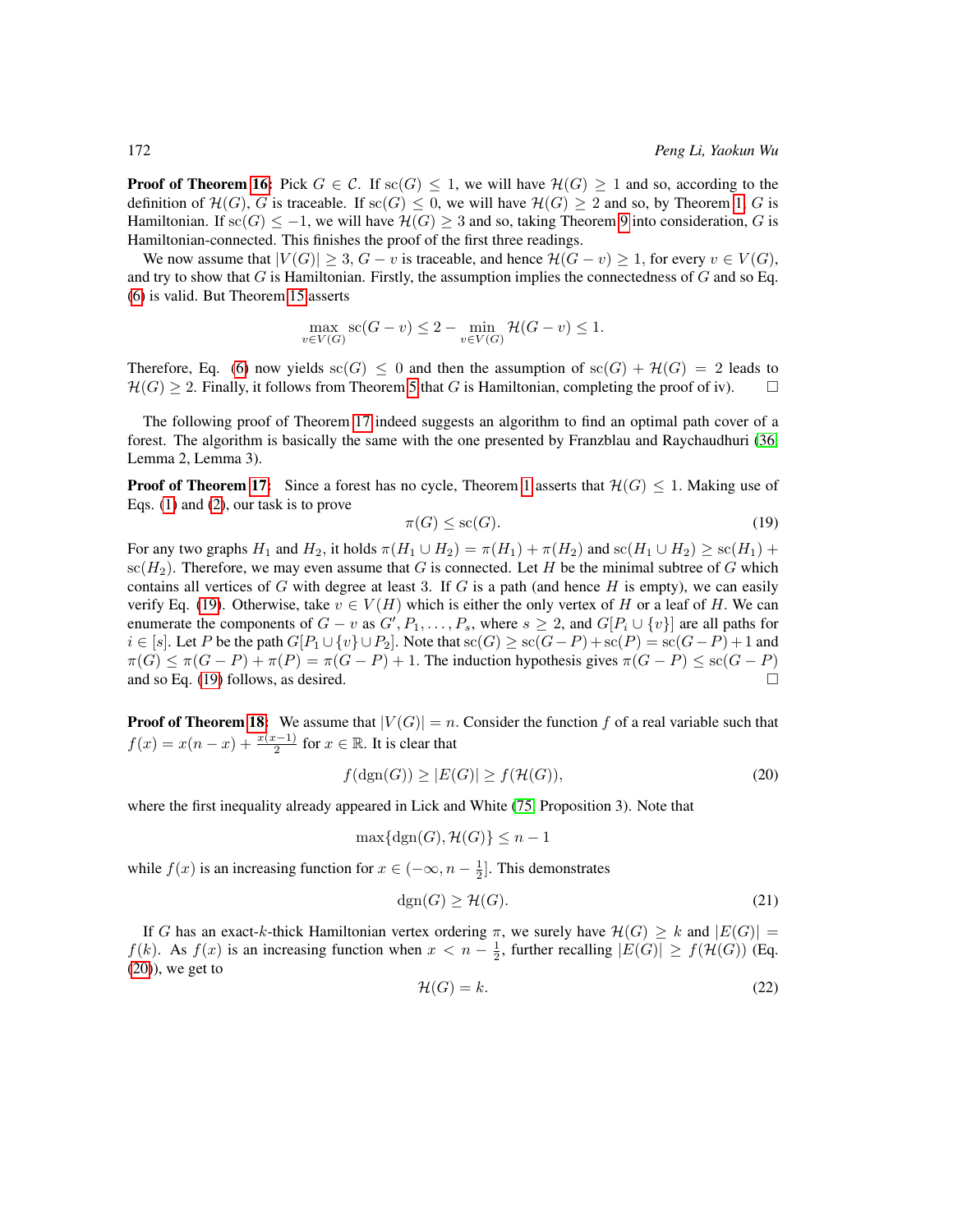Note that in the reversal of  $\pi$ , each vertex has at most k neighbors appeared earlier. This says that  $dgn(G) \leq k$ . This along with Eqs. [\(21\)](#page-47-2) and [\(22\)](#page-47-3) proves that  $dgn(G) = \mathcal{H}(G) = k$ . Conversely, let us assume that  $\text{dgn}(G) = \mathcal{H}(G) = k$ . In light of Eq. [\(20\)](#page-47-1), it holds

<span id="page-48-0"></span>
$$
|E(G)| = f(\mathcal{H}(G)) = f(k). \tag{23}
$$

Let  $\pi$  be a k-thick Hamiltonian vertex ordering of G. According to Eq. [\(23\)](#page-48-0), we see that  $\pi$  is indeed an exact-k-thick Hamiltonian vertex ordering of  $G$ , showing that  $G$  is an exact-k-thick Hamiltonian graph.

By Eq. [\(4\)](#page-6-1) and Theorem [15,](#page-15-0) we have

$$
sc(G) + \mathcal{H}(G) \le 2 \le sc(G) + \kappa(G) \le sc(G) + \text{dgn}(G).
$$

Consequently, the relation  $\text{dgn}(G) = \mathcal{H}(G)$  will force  $2-\text{sc}(G) = \mathcal{H}(G) = \kappa(G) = \text{dgn}(G)$ , as desired. П

**Proof of Theorem [19:](#page-16-0)** To prove the result, we need only consider the case that  $G$  is connected. Suppose that we pick a simplicial vertex v and a neighbor u of v in G. If there is any path containing v, we can add u into it to make a new path where u is adjacent to v in the new path. Thus, G has to be traceable or Hamiltonian provided  $G - u$  is traceable or Hamiltonian, respectively. This consideration easily proves that  $G$  is neither hypotraceable nor hypohamiltonian.

We now show that G cannot be hypo-Hamiltonian-connected. Given any two vertices  $w_1$  and  $w_2$  of G, we need to verify that G has a spanning  $w_1, w_2$ -path provided  $G - u$  is Hamiltonian-connected for every  $u \in V(G)$ . If G is a complete graph, the result is trivial. So, we assume that G has a clique tree with at least two leaves, say  $Q_1$  and  $Q_2$ . As discussed above, we only need to find a vertex  $u \notin \{w_1, w_2\}$ which is a neighbor of a simplicial vertex in  $G$ . Let  $S$  be the set of nonsimplicial vertices of  $G$  that are contained in  $Q_1$ . If  $|S| = 1$ , then deleting the only vertex in S will disconnect the graph, a contradiction. If  $S = \{x_1, x_2\}$ , we can find that  $G - x_1$  does not contain any Hamiltonian path with  $x_2$  as one endpoint, a contradiction again. Therefore, we see that  $|S| \geq 3$  and so any vertex in  $S \setminus \{w_1, w_2\}$  can be chosen as u, finishing the proof.  $\Box$ 

**Proof of Theorem [21:](#page-16-1)** a) If  $\mathcal{H}(G) = 2$ , the result follows from Corollary [2.](#page-12-1) We now assume that  $H(G) \leq 1$  and so, by Eq. [\(2\)](#page-6-0), we can take a path cover of G of size  $\pi(G) = 2-\mathcal{H}(G)$  in which the vertex  $v$  appears on a path P. The path P can be split into two disjoint paths where  $v$  is the endpoint of one of them and thus we get a path cover of size at most  $2-\mathcal{H}(G)+1$ , showing that  $\mathcal{H}_G(v) \in \{\mathcal{H}(G), \mathcal{H}(G)-1\}$ , as desired.

b) Deleting an edge from a Hamiltonian graph surely yields a traceable graph. Thus, Theorem [1](#page-12-0) settles the case of  $\mathcal{H}(G) = 2$ . If  $\mathcal{H}(G) \leq 1$ , Eq. [\(2\)](#page-6-0) implies that G has a path cover of size  $\pi(G) = 2 - \mathcal{H}(G)$ . Let E be the set of edges appeared in this path cover and let  $\mathcal{E}' = \mathcal{E} \setminus \{e\}$ . As  $G[\mathcal{E}']$  corresponds to a path cover of  $G - e$  of size at most  $\pi(G) + 1$ , we use Eq. [\(2\)](#page-6-0) again to deduce that  $\mathcal{H}(G - e) \geq \mathcal{H}(G) - 1$ , completing the proof.  $\Box$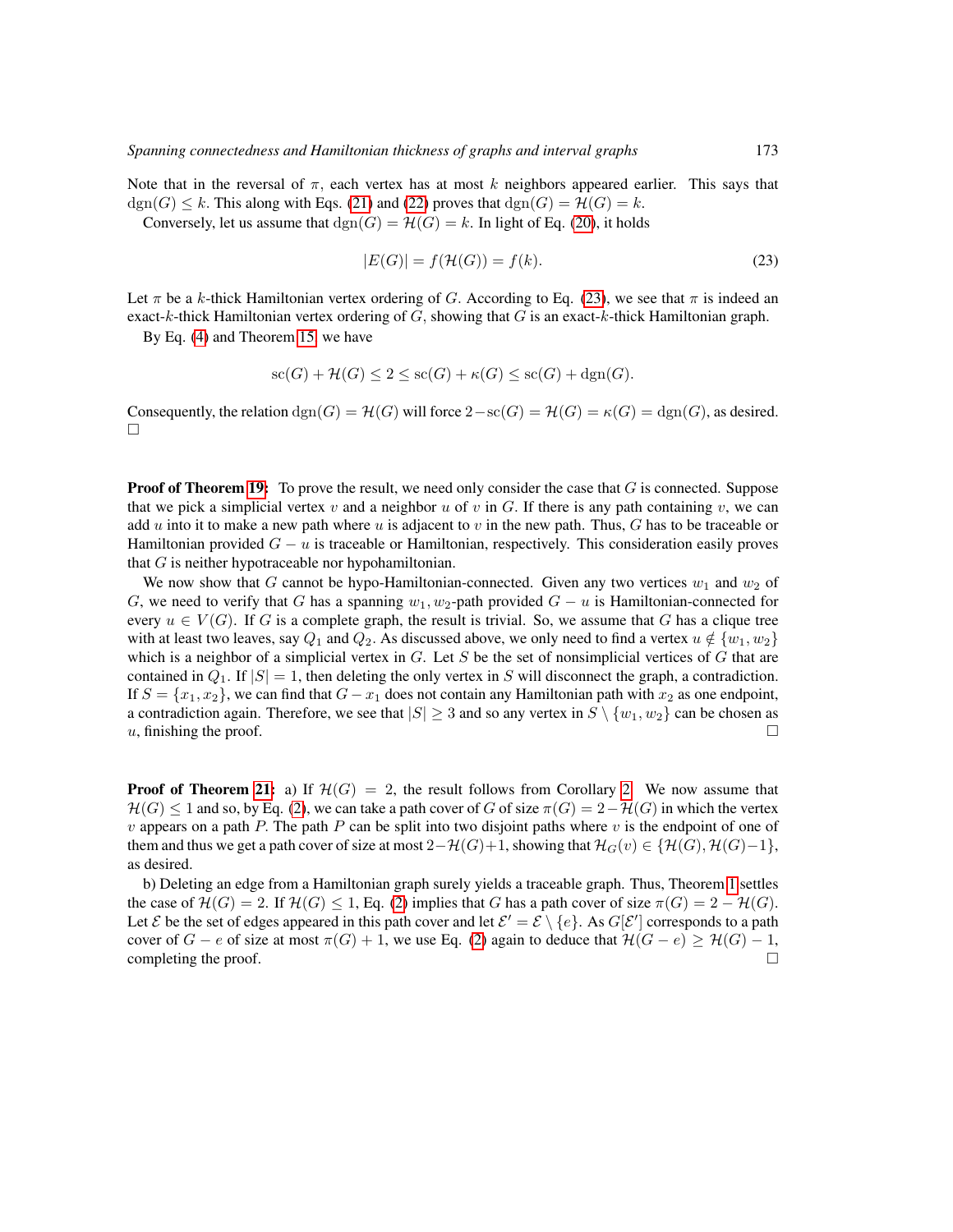# *4.2 Interval graphs*

## *4.2.1 Preliminaries*

A simple vertex in a graph is a simplicial vertex whose neighbors have closed neighborhoods that are linearly ordered by inclusion. As defined by Farber [\(35\)](#page-80-1), a graph is **strongly chordal** if and only if every one of its induced subgraphs has a simple vertex.

<span id="page-49-1"></span><span id="page-49-0"></span>Lemma 101 *Let* G *be a traceable graph. Let* v *be a simple vertex of* G *and let* w *be a neighbor of* v *in* G *such that*

$$
N_G[w] = \cap_{w' \in N_G(v)} N_G[w'].
$$
\n
$$
(24)
$$

*Then both*  $G - v$  *and*  $G - \{v, w\}$  *are traceable.* 

**Proof:** Suppose that  $P = (x_1, \ldots, x_k, v, y_\ell, \ldots, y_1)$  is a Hamiltonian path of G. It is easy to see that  $(x_1, \ldots, x_k, v, y_\ell, \ldots, y_1)$  $\dots, x_k, y_\ell, \dots, y_1$  is a Hamiltonian path of  $G - v$ .

We next turn to show that  $G - \{v, w\}$  is traceable. To this end, it suffices to find a neighbor u of v in G such that  $G - \{v, u\}$  is traceable, as Eq. [\(24\)](#page-49-0) says that we can derive a Hamiltonian path of  $G - \{v, w\}$ by replacing possibly w with u in a Hamiltonian path of  $G - \{v, u\}$ .

If v is an endpoint of P, say  $k = 0$ , then we can choose u to be  $y_\ell$ . In case that v is not an endpoint of P, since v is simple, we may assume that  $N_G[x_k] \subseteq N_G[y_\ell]$ , we can choose  $u = x_k$  and check that  $(x_1, x_2, \ldots, x_{k-1}, y_\ell, y_{\ell-1}, \ldots, y_1)$  is a Hamiltonian path of  $G - \{v, x_k\}.$ 

The following lemma and its generalizations appear in Arikati and Pandu Rangan [\(3\)](#page-78-0), Damaschke [\(29\)](#page-80-2), Hung and Chang [\(54\)](#page-82-0), Isaak [\(57\)](#page-82-1), Manacher et al. [\(80\)](#page-83-1). It bears a striking resemblance to Damaschke et al. [\(30,](#page-80-3) Theorem 3).

<span id="page-49-2"></span>Lemma 102 *If an interval graph* G *is traceable, then every normal vertex ordering of* G *is a Hamiltonian vertex ordering.*

**Proof:** Setting  $n = |V(G)|$ , we only need to consider the case of  $n \geq 3$ . Let  $\pi_1 \cdots \pi_n$  be a normal vertex ordering of G with respect to an interval representation I and we intend to show that  $\mathcal{H}_G(\pi) \geq 1$ . Note that the connectedness of G gives  $\pi_1 \pi_2 \in E(G)$ . We also check that  $\pi_1$  is a simple vertex of G and hence an application of Lemma [101](#page-49-1) yields that both  $G - \pi_1$  and  $G - {\pi_1, \pi_2}$  are traceable.

If  $r_{\mathcal{I}}(\pi_2) = \min\{r_{\mathcal{I}}(\pi_i): i \in \{2,\ldots,n\}\}\$ , then  $\pi_2 \cdots \pi_n$  is a normal vertex ordering of  $G - \pi_1$ . By the induction hypothesis,  $(\pi_2, \ldots, \pi_n)$  is a Hamiltonian path of  $G - \pi_1$ , which implies that  $(\pi_1, \ldots, \pi_n)$ is a Hamiltonian path of  $G$ .

Else, we have  $\pi_3\pi_1 \notin E(G)$ ,  $\pi_3\pi_2 \in E(G)$  and  $r_{\mathcal{I}}(\pi_3) = \min\{r_{\mathcal{I}}(\pi_i) : i \in \{2, ..., n\}\}\.$  This says that  $\pi_3 \cdots \pi_n$  is a normal vertex ordering of  $G - {\pi_1, \pi_2}$  and so the induction assumption guarantees that  $(\pi_3, \ldots, \pi_n)$  is a Hamiltonian path of  $G - \{\pi_1, \pi_2\}$ . It is now immediate that  $(\pi_1, \ldots, \pi_n)$  is a Hamiltonian path of G, finishing the proof.  $\Box$ 

<span id="page-49-3"></span>Lemma 103 *Manacher et al. [\(80,](#page-83-1) Lemma 2) Let* π *be an almost normal vertex ordering of an* n*-vertex interval graph* G with respect to an interval representation *I*. For any  $i, j > 1$ , if  $\ell_{\mathcal{I}}(\pi_i) < \ell_{\mathcal{I}}(\pi_j)$  and  $r_{\mathcal{I}}(\pi_i) < r_{\mathcal{I}}(\pi_j)$ , then  $i < j$ . In addition, if  $\pi_n \pi_{n-1} \in E(G)$ , then  $\pi_n$  and  $\pi_{n-1}$  belong to the rightmost *clique of* G *with respect to* I*.*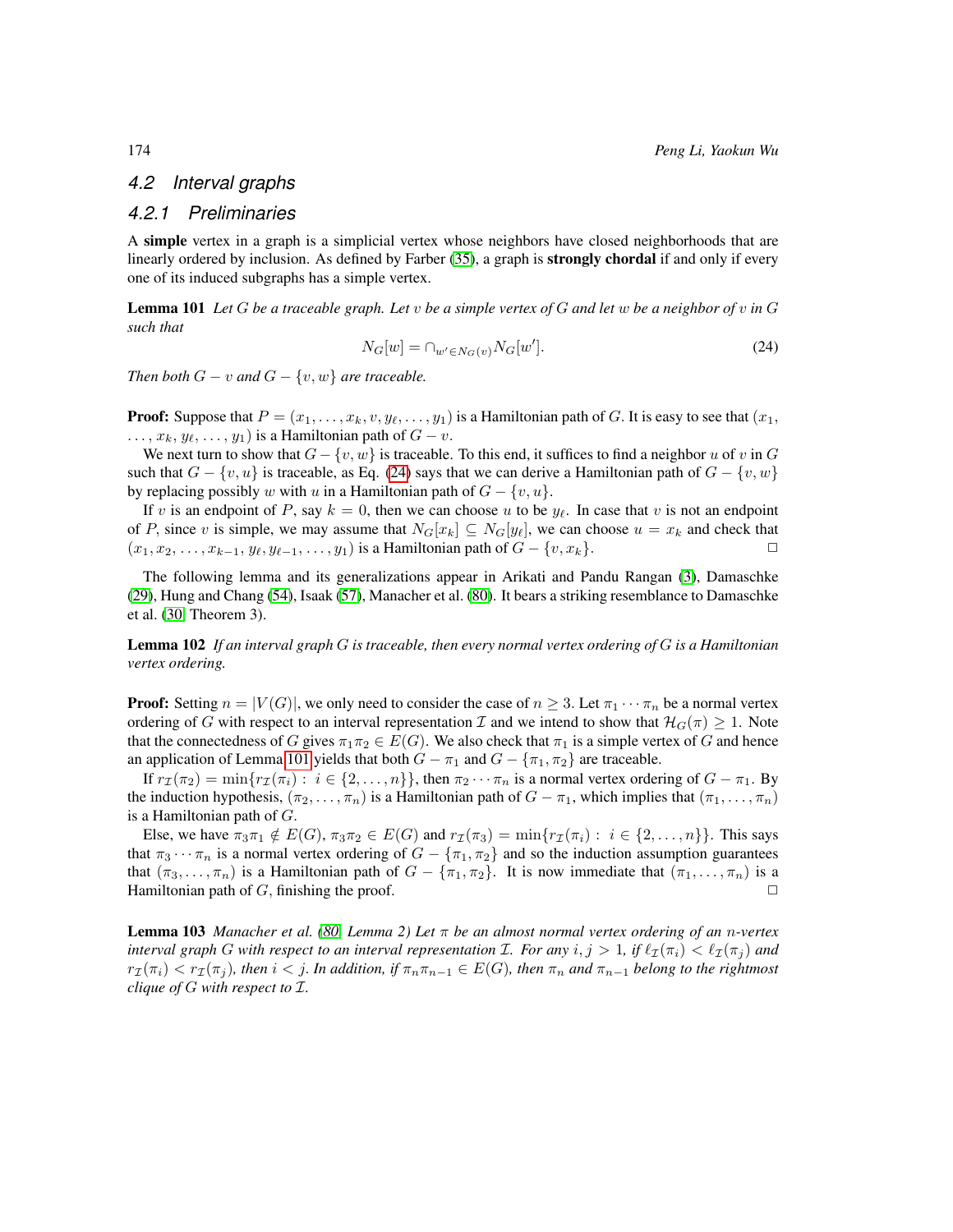**Proof:** We aim to derive a contradiction under the assumption of  $i > j$ . Since  $\pi$  is an almost normal vertex ordering, the assumption of  $i > j$  together with  $r_{\mathcal{I}}(\pi_i) < r_{\mathcal{I}}(\pi_j)$  entails  $\pi_{i-1}\pi_j \in E(G)$  and  $\pi_{j-1}\pi_i \notin E(G)$ . It is impossible that  $r_\mathcal{I}(\pi_{j-1}) < \ell_\mathcal{I}(\pi_i)$  as it implies  $r_\mathcal{I}(\pi_{j-1}) < \ell_\mathcal{I}(\pi_i) < \ell_\mathcal{I}(\pi_j)$  and so  $\pi_{i-1}\pi_i \notin E(G)$ . We now obtain from  $\pi_{i-1}\pi_i \notin E(G)$  that  $r_{\mathcal{I}}(\pi_i) < \ell_{\mathcal{I}}(\pi_{i-1})$ . We can continue like this to get  $r_I(\pi_i) < l_I(\pi_t)$  for  $t = j - 2, \ldots, 1$ . This contradicts the fact that  $\pi_1$  appears in the leftmost clique in the given interval representation  $\mathcal I$  of  $G$ .

To prove the second reading, it suffices to prove that there is no k such that  $r_I(\pi_{n-1}) < \ell_I(\pi_k)$  and there is no k' such that  $r_{\mathcal{I}}(\pi_n) < l_{\mathcal{I}}(\pi_{k'})$ . If either such k or such k' exists, from the first assertion in the lemma we deduce either  $k = n$  or  $k' > n$ , respectively, both of which being absurd.

<span id="page-50-0"></span>Lemma 104 *Let* I *be an interval representation of a graph* G*. Let* a *and* b *be two different vertices of* G *such that*  $r_{\mathcal{I}}(a) = \min\{r_{\mathcal{I}}(v) : v \in V(G)\}$  *and*  $\ell_{\mathcal{I}}(b) = \max\{\ell_{\mathcal{I}}(v) : v \in V(G)\}$ *. Then G is traceable if and only if* G *has a Hamiltonian path which starts at* a *and ends at* b*.*

**Proof:** Only the forward direction needs to be addressed. We define an interval representation  $\mathcal{I}'$  of  $G$  by setting  $\mathcal{I}'(b) = [\ell_{\mathcal{I}}(b) + 1, \ell_{\mathcal{I}}(b) + 2], \mathcal{I}'(w) = [\ell_{\mathcal{I}}(w), \ell_{\mathcal{I}}(b) + 1]$  for  $w \in N_G(b)$  and  $\mathcal{I}'(z) = \mathcal{I}(z)$  for  $z \notin N_G[b]$ . By Lemma [102,](#page-49-2) each ordering  $\pi$  constructed by the normal path algorithm  $NP(G, \mathcal{I}', a)$  is a Hamiltonian vertex ordering. Notice that  $\ell_{\mathcal{I}'}(z) < \ell_{\mathcal{I}'}(b)$  and  $r_{\mathcal{I}'}(z) < r_{\mathcal{I}'}(b)$  for every  $z \in V(G) \setminus \{b\}$ . It then follows from Lemma [103](#page-49-3) that  $\pi_{|V(G)|} = b$  and hence  $\pi$  is a Hamiltonian vertex ordering of  $V(G)$  which starts at a and ends at b completing the proof which starts at  $a$  and ends at  $b$ , completing the proof.

<span id="page-50-1"></span>Lemma 105 *Suppose that* G *is a graph and* I *is one of its interval representations. Let* a *and* b *be a leftmost vertex and a rightmost vertex of* G, *respectively, with respect to the interval representation* I*. Suppose that* G *contains an* a, *b-path* P and  $V(G) \setminus V(P)$  *is the disjoint union of*  $T_1, \ldots, T_\ell, Q_1, \ldots, Q_m$ *such that*  $G[T_i \cup \{a\}]$  *contains a spanning path starting from a for each*  $i \in [\ell]$  *and*  $G[Q_i \cup \{b\}]$  *contains a spanning path starting from b for each*  $i \in [m]$ *. Then G possesses a spanning*  $a, b$ -path.

**Proof:** It is clear that  $G[V(P) \cup T_1]$  contains a Hamiltonian path. In light of Lemma [104,](#page-50-0)  $G[V(P) \cup T_1]$ has a Hamiltonian path  $P'$  connecting a to b. Repeating this argument eventually absorbs all vertices on  $T_2, \ldots, T_\ell, Q_1, \ldots, Q_m$  one by one into  $P'$  and thus yields a required Hamiltonian path of  $G$ .

The next result implies that every cocomparability graph is AT-free and so, naturally, the idea of its proof should be in the folklore.

<span id="page-50-2"></span>**Lemma 106** Let G be the cocomparability graph of a poset  $(S, \lt)$ . Let  $a, b, c$  be three elements of  $V(G)$ *and take an* a, b-path P in G. If  $N_G[c] \cap V(P) = \emptyset$ , then either  $a < c, b < c$  or  $c < a, c < b$ .

**Proof:** Let  $P = (v_1, \ldots, v_k)$ . The assumption of  $N_G[c] \cap V(P) = \emptyset$  means that c is comparable with every vertex on P in the poset. If there exists  $v_i < c$  and  $c < v_j$ , then we can find integers t and  $t + 1$ such that  $v_t < c < v_{t+1}$  or  $v_{t+1} < c < v_t$  and hence  $v_t v_{t+1} \notin E(G)$ , arriving at a contradiction.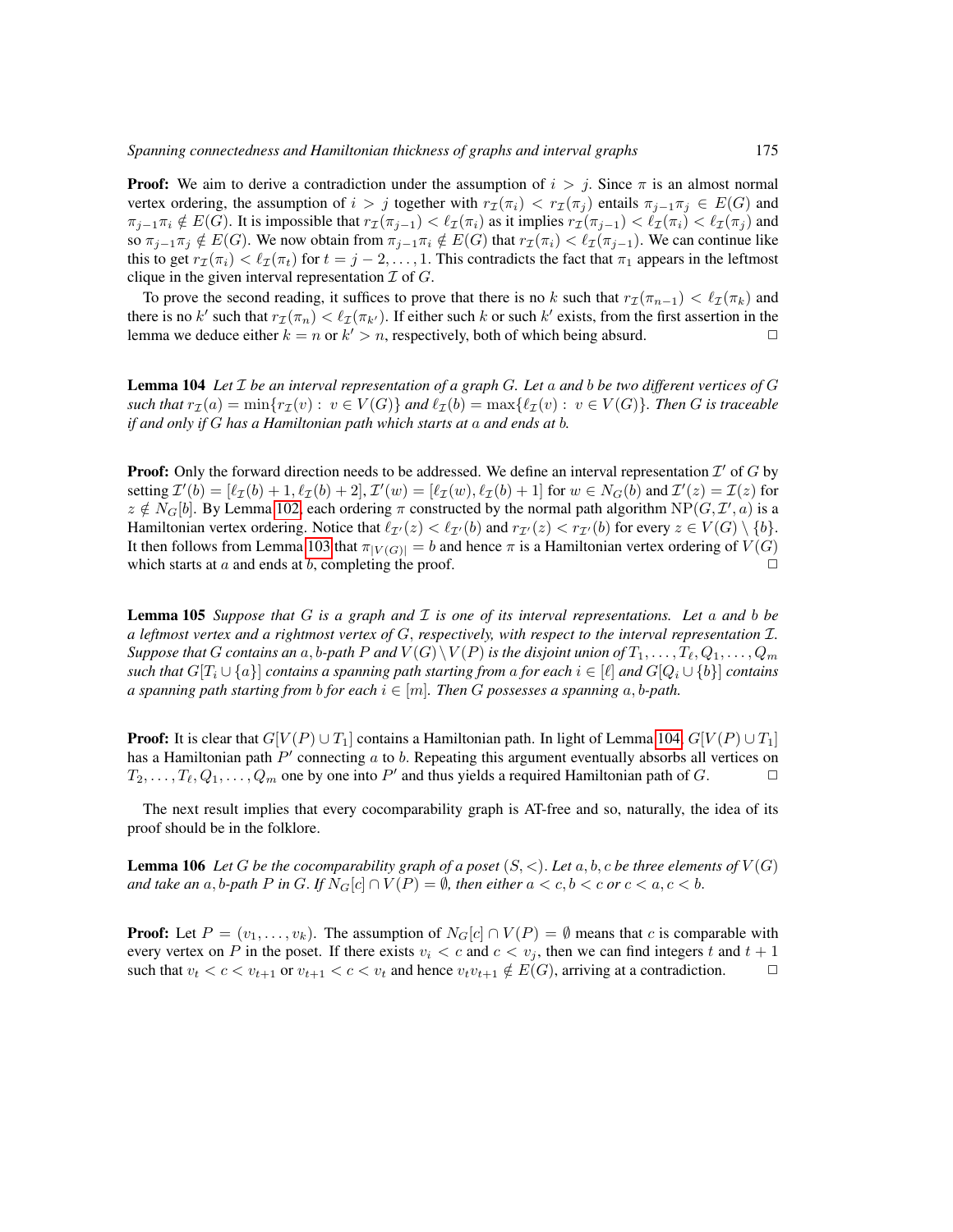# *4.2.2 Proof of Theorem [22](#page-19-0)*

To present a proof of Theorem [22,](#page-19-0) our first main result for interval graphs, we have to prepare three more lemmas.

<span id="page-51-0"></span>Lemma 107 *Let* I *be an interval representation of a graph* G *and let* a *and* b *be two vertices such that*  $r_{\mathcal{I}}(a) = \min\{r_{\mathcal{I}}(z): z \in V(G)\}\$ and  $\ell_{\mathcal{I}}(b) = \max\{\ell_{\mathcal{I}}(z): z \in V(G)\}\$ . Let k be a positive integer and *suppose that* G *has a spanning* k-rail between a and b. Take a subset T of  $N_G(a) \setminus \{b\}$  such that  $|T| \leq k$ . *Then G has a typical k-rail consisting of k paths*  $P_1, \ldots, P_k$  *such that*  $|V(P_i) \cap T| \leq 1$  *for*  $i \in [k]$ *.* 

<span id="page-51-1"></span>

Fig. 6: Distributing neighbors to different paths in the proof of Lemma [107.](#page-51-0)

**Proof:** The idea of the proof is depicted in Fig. [6.](#page-51-1) If the given spanning  $k$ -rail  $\mathcal T$  between a and b does not satisfy the requirement, we will find two paths  $Q_1 = (a = v_1, v_2, \dots, v_m = b)$  and  $Q_2 = (a = b)$  $u_1, u_2, \ldots, u_\ell = b$  among the k paths of T such that  $\{u_2, \ldots, u_{\ell-1}\}\cap T = \emptyset$  and there exist two indexes i and j such that  $1 < i < j < m$  and  $v_i, v_j \in T$ . We focus on the path  $Q = (v_{j-1}, \ldots, v_1 = a$  $u_1, u_2, \ldots, u_\ell = b$ . In view of Lemma [104,](#page-50-0) there is an a, b-path  $Q'_2$  whose set of vertices is the same as that of Q. Let  $Q'_1$  be the path  $(a, v_j, v_{j+1}, \ldots, v_m = b)$ . Now replace  $Q_1$  and  $Q_2$  by  $Q'_1$  and  $Q'_2$  in  $\mathcal T$  to get a new spanning k-rail. We continue this process and will finally reach a desired typical k-rail of  $G$ .  $\Box$ 

<span id="page-51-3"></span>Lemma 108 *Let* G *be a graph and* H *a subgraph of* G. *Let* I *be an interval representation of* H *and let*  $\tilde{a}$  *and* b *be two vertices of* H *such that*  $r_{\mathcal{I}}(\tilde{a}) = \min\{r_{\mathcal{I}}(z) : z \in V(H)\}\$  *and*  $\ell_{\mathcal{I}}(b) = \max\{\ell_{\mathcal{I}}(z) :$  $z \in V(H)$ *. Let* k be a positive integer and suppose that H has a spanning k-rail between  $\tilde{a}$  and b. *Take*  $a \in V(G) \setminus V(H)$  *such that*  $ab \notin E(G)$  *and*  $|N_G(a) \cap N_H(\tilde{a})| \geq k - 1$ . *Further assume that*  $G - (V(H) \setminus {\tilde{a}})$  has a spanning  $a, {\tilde{a}}$ -path P. Then G has a spanning k-rail between a and b.

<span id="page-51-2"></span>**Proof:** In view of ab  $\notin E(G)$  and  $|N_G(a) \cap N_H(\tilde{a})| \geq k - 1$ , it follows from Lemma [107](#page-51-0) that we can assume that H has a spanning k-rail between  $\tilde{a}$  and b consisting of  $P_1, \ldots, P_k$  such that for each  $i \in [k-1], P_i$  contains a neighbor of a, say  $v_i$ , as an inner vertex. For each  $i \in [k-1]$ , let the subpath of  $P_i$  from  $v_i$  to b be  $Q_i$ . Since  $av_i \in E(G)$ , to obtain the asserted k-rail, we only need to find a Hamiltonian path from a to b in  $G - (\cup_{i \in [k-1]} V(Q_i) \setminus \{b\})$ . Due to the existence of the path P, it remains to find a Hamiltonian path from  $\tilde{a}$  to  $\tilde{b}$  in  $H - (\bigcup_{i \in [k-1]} V(Q_i) \setminus \{b\})$ , which is guaranteed by Lemma [105,](#page-50-1) ending the proof. the proof.  $\Box$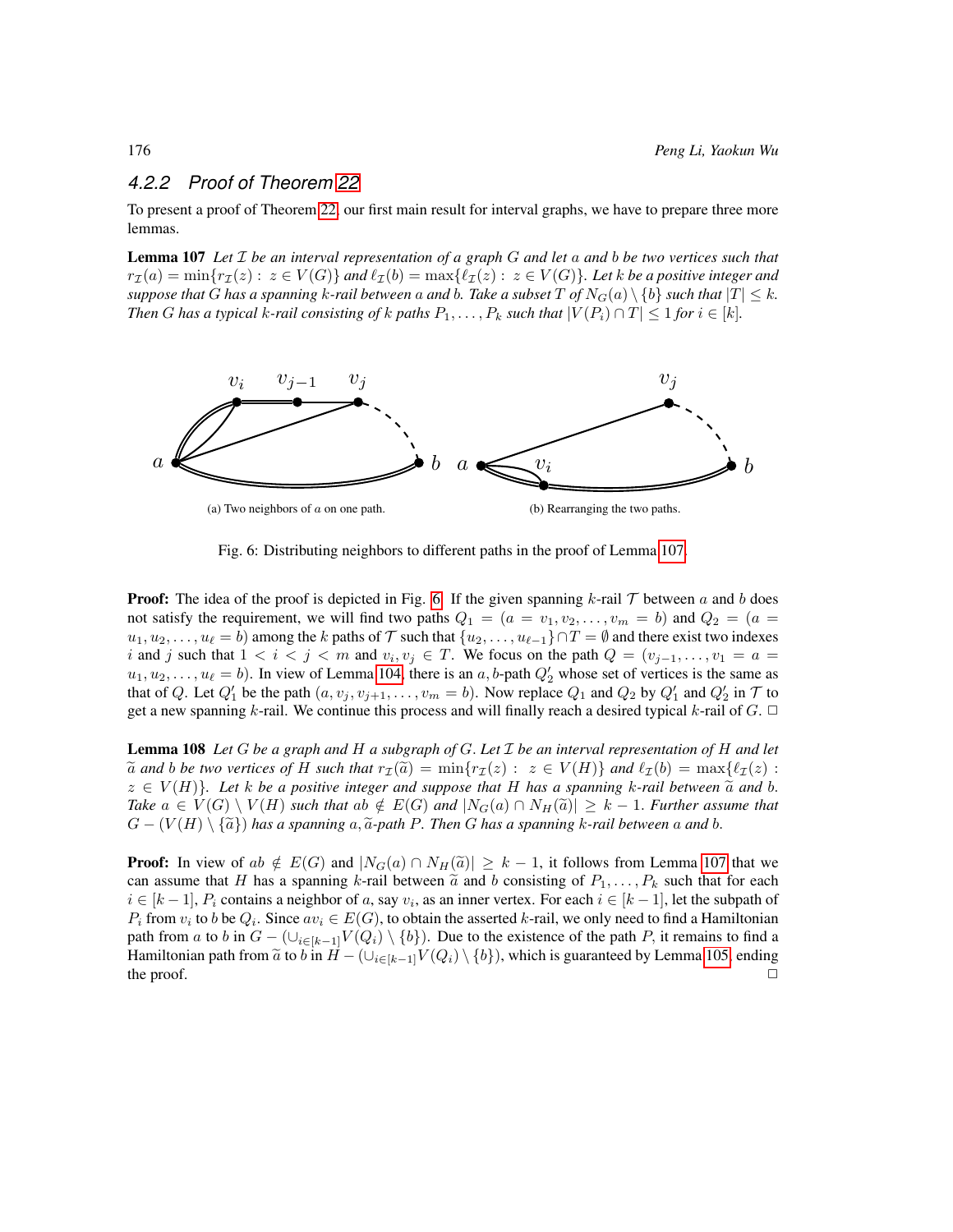**Lemma 109** Let k be a positive integer and let G be an interval graph. If G has a typical  $(k + 1)$ -rail, *then it has a typical* k*-rail.*

**Proof:** This is direct from Lemma [105.](#page-50-1) ◯

It is now time to reap the benefits of our long sowing work.

**Proof of Theorem [22:](#page-19-0)** Let  $n = |V(G)|$ . To prove the theorem, let us establish the following string of implications.

 $a) \Rightarrow b$ ) This is straightforward.

**b**)  $\Rightarrow$  **c**) Suppose that *I* is an interval representation of *G* and *a*, *b* are two vertices of *G* such that  $r_7(a)$  =  $\min\{r_I(z): z \in V(G)\}\$  and  $\ell_I(b) = \max\{\ell_I(z): z \in V(G)\}\$ . Further suppose that  $P_1, \ldots, P_k$  are k distinct pairwise-internally-disjoint a, b-paths which cover  $V(G)$ . Let  $P'_i = V(P_i) \setminus \{a, b\}$  for every  $i \in [k]$ .

If  $ab \in E(G)$ , then G is a complete graph and so the result is trivial. In the sequel, we suppose that  $ab \notin E(G)$  and hence  $P'_i \neq \emptyset$  for every  $i \in [k]$ .

We shall proceed by induction on k. If  $k = 1$ , there is nothing to prove. Suppose  $k > 1$  and the claim holds for each smaller k. Let Z be a set of at most  $k-1$  distinct vertices and we intend to show that  $G-Z$ is traceable. We separate two cases.

CASE 1.  $\{a, b\} \cap Z \neq \emptyset$ .

In this case,  $Z' = Z \setminus \{a, b\}$  contains less than or equal to  $k - 2$  vertices. Recall from Lemma [109](#page-51-2) that G has a typical  $(k-1)$ -rail. Consequently, our induction hypothesis says that  $G - Z'$  is traceable. By Lemma [104,](#page-50-0)  $G - Z'$  has a spanning a, b-path, from which we can deduce that  $G - Z$  is traceable.

### CASE 2.  $\{a, b\} \cap Z = \emptyset$ .

If  $Z = \emptyset$ , we can get the result by invoking Lemma [109.](#page-51-2) We now turn to the case of  $Z \neq \emptyset$ . Take  $z \in Z$ and set  $Z'=Z\setminus\{z\}.$  Without loss of generality, we assume that  $V(P_1)\cap Z=\emptyset.$  Note that  $G'=G-P_1'$ has a spanning  $(k-1)$ -rail connecting the opposite pair a and b. By the induction hypothesis, this implies that  $G' - Z'$  has a Hamiltonian path. Lemma [104](#page-50-0) then asserts that  $G' - Z'$  has a Hamiltonian path connecting a and b, say  $\sigma$ . Suppose  $\sigma = (a = \sigma_1, \sigma_2, \dots, \sigma_h = b)$ ,  $z = \sigma_j$ ,  $1 < j < h$ , and  $P_1 = (a = b)$  $\beta_1, \beta_2, \ldots, \beta_{h'} = b$ ). Then  $(\sigma_{j+1}, \ldots, \sigma_h = b = \beta_{h'}, \beta_{h'-1}, \beta_{h'-2}, \ldots, \beta_1 = a = \sigma_1, \sigma_2, \ldots, \sigma_{j-1})$  is a Hamiltonian path of  $G - Z$ , completing the proof.

 $c) \Rightarrow d$ ) Trivial.

**d**)  $\Rightarrow$  **e**) Let *I* be an interval representation of *G*, let *a* be a leftmost vertex of *G* with respect to *I*, and let  $\pi$  be an output of NP( $(G, \mathcal{I}, a)$ ). By the rule of the normal path algorithm, we see that a k-thick normal vertex ordering must be a Hamiltonian vertex ordering. It hence suffices to show that  $\pi$  is k-thick.

We first exhibit that  $d_{G,\pi}(i) \geq k$  for each  $i \in [n-k]$ . If there exists  $i \in [n-k]$  such that  $d_{G,\pi}(i) < k$ , then there exists  $S \in \binom{\{\pi_{i+1},\dots,\pi_n\}}{\kappa-1}$  such that  $N_G(\pi_i) \cap \{\pi_{i+1},\dots,\pi_n\} \subseteq S$ . Letting  $G' = G - S$ , we can choose an output of  $NP(G', \mathcal{I}|_{V(G')}, a)$ , say  $\xi$ , such that  $\xi_p = \pi_p$  for all  $p \in [i]$ . It is clear that  $\xi_i \xi_{i+1} \notin E(G)$  and so  $\xi$  is not a Hamiltonian vertex ordering of  $G'$ . According to Lemma [102,](#page-49-2) this means that  $G'$  is not traceable, contradicting statement d).

Our remaining task is to show that  $G[\pi_{n-k+1}, \ldots, \pi_n]$  is a complete graph. If  $k = n - 1$ , it follows from d) that  $G = K_{k+1}$  and thus we are done. Assume now  $k < n-1$ . If  $G[\pi_{n-k+1}, \ldots, \pi_n]$  were not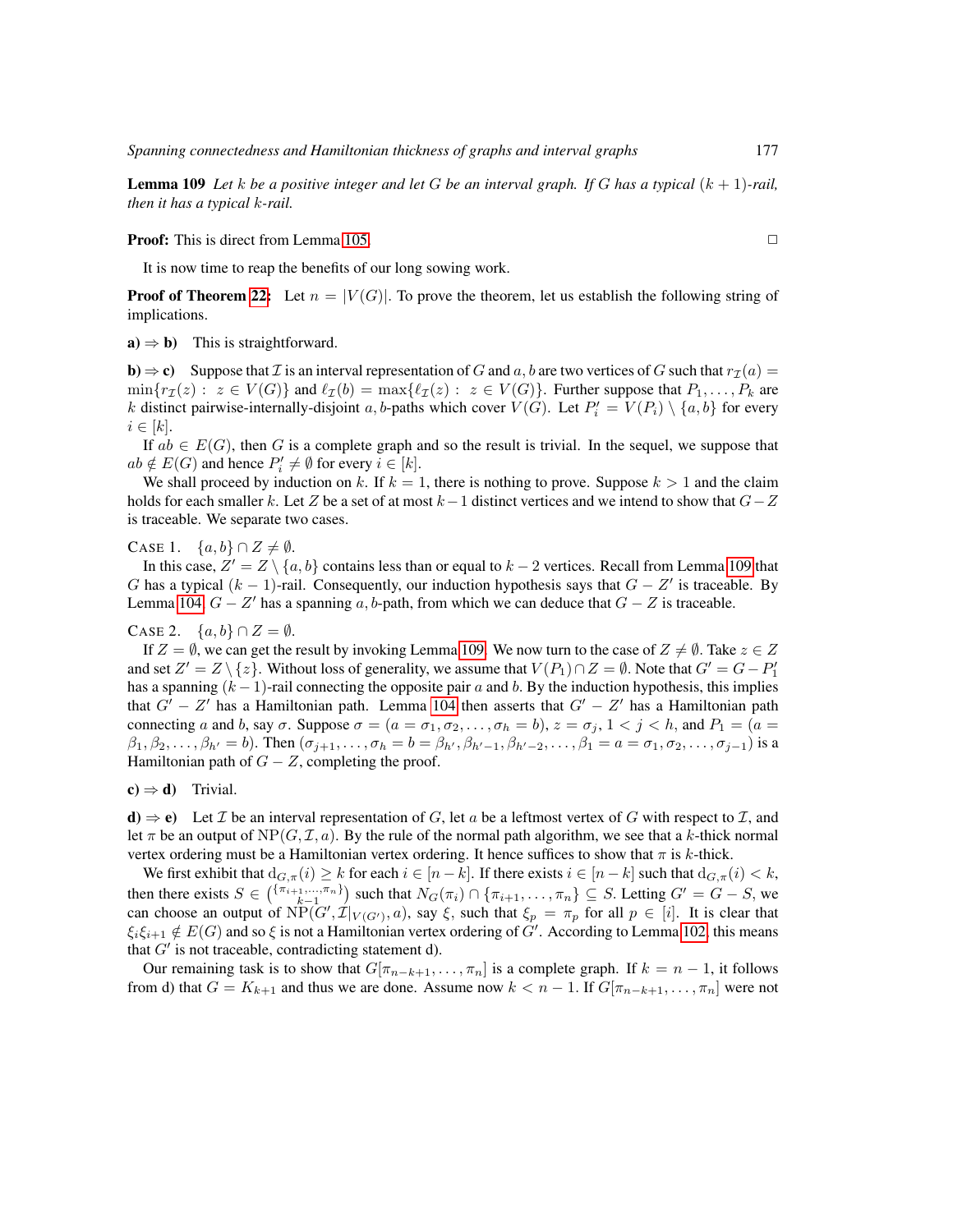a complete graph, then we can get two vertices u and w from  $\{\pi_{n-k+1}, \ldots, \pi_n\}$  such that  $uw \notin E(G)$ . Without loss of generality, suppose that

<span id="page-53-1"></span><span id="page-53-0"></span>
$$
r_{\mathcal{I}}(u) < \ell_{\mathcal{I}}(w). \tag{25}
$$

Remember that  $d_{G,\pi}(n-k) \geq k$  and so

<span id="page-53-2"></span>
$$
N_G(\pi_{n-k}) \supseteq {\pi_{n-k+1}, \dots, \pi_n}.
$$
\n
$$
(26)
$$

Eq. [\(26\)](#page-53-0), combined with Eq. [\(25\)](#page-53-1), gives  $r_{\mathcal{I}}(u) < r_{\mathcal{I}}(\pi_{n-k})$ . This and the rule of the normal path algorithm then lead to

<span id="page-53-3"></span>
$$
\pi_{n-k-1}u \notin E(G). \tag{27}
$$

As we knew before that  $d_{G,\pi}(n-k-1) \geq k$ , Eq. [\(27\)](#page-53-2) implies

$$
\pi_{n-k-1}w \in E(G). \tag{28}
$$

As a result of Eqs. [\(25\)](#page-53-1), [\(27\)](#page-53-2) and [\(28\)](#page-53-3), it holds  $r_I(u) < l_I(\pi_{n-k-1})$ . This leads to a contradiction with Lemma [103.](#page-49-3)

 $(e) \Rightarrow f$  =  $g$ ) This is obvious.

 $g \rightarrow a$ ) There is nothing to prove when  $n \le 2$ . We now consider the case of  $n \ge 3$  under the hypothesis that the result holds for smaller  $n$ .

Suppose that  $\mathcal I$  is an interval representation of G and  $a, b$  form a pair of opposite vertices of G with respect to I, say  $r_{\mathcal{I}}(a) = \min\{r_{\mathcal{I}}(z) : z \in V(G)\}\$  and  $\ell_{\mathcal{I}}(b) = \max\{\ell_{\mathcal{I}}(z) : z \in V(G)\}\.$  We also assume that G has a k-thick Hamiltonian vertex ordering  $\pi_1 \cdots \pi_n$ . Our task is to establish the existence of a spanning k-rail of G between a and b. Note that we may assume that  $a = \pi_i$ ,  $b = \pi_j$  and  $i < j$ , as otherwise we may simply change the interval representation  $\mathcal I$  to be  $-\mathcal I$ . We may also assume that  $ab \notin E(G)$ , as otherwise G is complete and then the result is trivial.

### CASE 1.  $i > 1$ .

Let  $H = G[\pi_i, \dots, \pi_n]$ . From  $ab \notin E(G)$  we can derive that  $\pi_i \cdots \pi_n$  is a k-thick Hamiltonian vertex ordering of H. It then follows from the induction hypothesis that H has a spanning  $k$ -rail between  $a$ and b, which consists of k paths, say  $P_1, \ldots, P_k$ . Due to the existence of the path  $(\pi_1, \ldots, \pi_i) \pi_i P_1$ , we deduce from Lemma [104](#page-50-0) that  $G[V(P_1) \cup \{\pi_1, \ldots, \pi_{i-1}\}]$  has a spanning a, b-path  $P'_1$ . It is clear that  $P'_1, P_2, \ldots, P_k$  form a spanning k-rail of G between a and b.

### CASE 2.  $i = 1$ .

Let  $\tilde{a}$  be the vertex from  $V(G) \setminus {\{\pi_1\}}$  such that  $r_{\mathcal{I}}(\tilde{a}) = \min\{r_{\mathcal{I}}(z) : z \in V(G) \setminus {\{\pi_1\}}\}\$ . Observe that  $N_G(a) \subseteq N_G[\tilde{a}]$ . Since  $\pi_1b = ab \notin E(G)$ , we see that  $\pi_2 \cdots \pi_n$  is a k-thick Hamiltonian vertex ordering of  $G - \pi_1$  and hence the induction assumption says that  $G - \pi_1$  has a spanning k-rail between  $\tilde{a}$ and b. Applying Lemma [108](#page-51-3) on  $H = G - \pi_1$  yields the result that G has a spanning k-rail between a and b, as wanted.

**b**)  $\Rightarrow$  **h**) Suppose that *I* is an interval representation of *G*, *a* is a leftmost vertex and *b* is a rightmost vertex with respect to  $\mathcal I$ . Further assume that G has a spanning k-rail between a and b consisting of k paths, say  $P_1, \ldots, P_k$ . For each  $i \in [k-1]$ , we can assume that the vertex adjacent to b on  $P_i$  is  $b_i \notin \{a, b\}$ . It is clear that  $b, b_1, \ldots, b_{k-1}$  all fall in the rightmost clique with respect to  $\mathcal I$  and so  $P'_i, i \in [k]$  give rise to a typical k-fan of G, where  $P'_i = P_i - b$  for  $i \in [k-1]$  and  $P'_k = P_k$ , as was to be shown.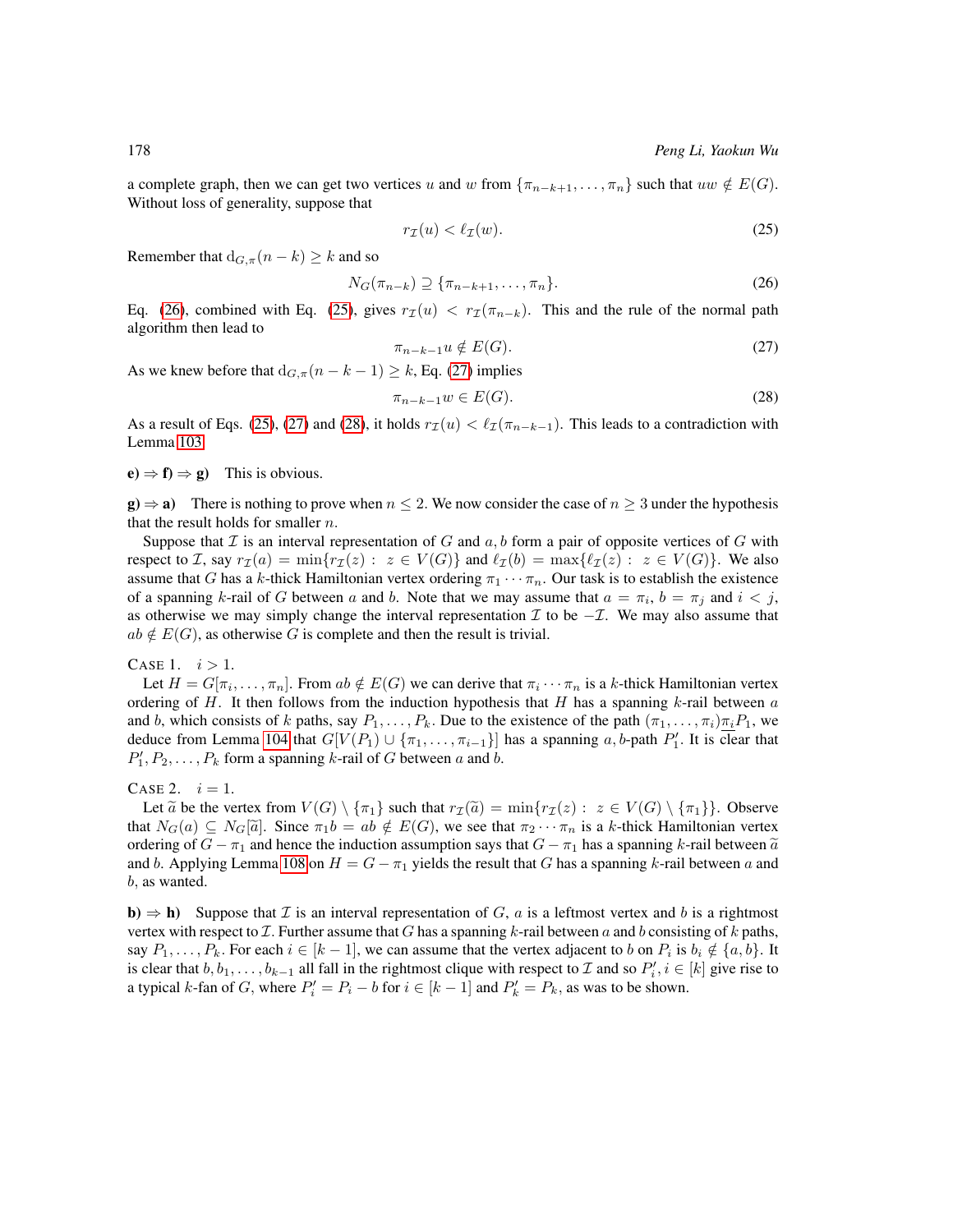**h**)  $\Rightarrow$  **b**) Let *I* be an interval representation of *G*, *a* be a leftmost vertex and  $U \in \binom{V(G)\setminus\{a\}}{k}$  be a subset of the rightmost clique of G with respect to  $\mathcal I$ . Assume that we have a typical  $k-(x, U)$ -fan of G consisting of k paths  $P_1, \ldots, P_k$  and we assume that  $P_k$  contains a rightmost vertex  $b \neq a$ . We apply Lemma [104](#page-50-0) on  $P_k$  to get an a, b-path  $P'_k$  of G satisfying  $V(P'_k) = V(P_k)$ . For each  $i \in [k-1]$ , we assume that  $P_i$  is an  $a, b_i$ -path and consider the path  $P'_i = P_i \underline{b_i}(b_i, b)$ . It is easy to check that  $P'_1, \ldots, P'_k$  form the required typical  $k$ -rail of  $G$  between  $a$  and  $b$ , thus finishing the proof.

# *4.2.3 Proofs of Theorems [23,](#page-19-1) [24,](#page-19-2) [27,](#page-19-3) [28,](#page-20-0) [29](#page-20-1) and [30](#page-20-2)*

To prove Theorem [23,](#page-19-1) we will need the following lemma, which, in some sense, is dual to Theorem [46.](#page-24-0) It is interesting that we will need this result again when proving Theorem [46.](#page-24-0)

<span id="page-54-1"></span>**Lemma 110** Let *k* be a positive integer, let G be an interval graph which is not  $K_{k+1}$ , and let x be a *simplicial vertex of*  $G$ . If  $G$  has a typical  $k$ -rail, then so does  $G - x$ .

**Proof:** Suppose that  $\mathcal I$  is an interval representation of  $G$ ,  $a$  and  $b$  are two vertices of  $G$  such that  $r_{\mathcal{I}}(a)$  =  $\min\{r_I(z) : z \in V(G)\}\$  and  $\ell_I(b) = \max\{\ell_I(z) : z \in V(G)\}\$ , and T is a spanning k-rail of G between  $a$  and  $b$ .

If G is a complete graph, the result follows directly. So, we assume below that  $G$  is not a complete graph and hence  $ab \notin E(G)$ . For any path

<span id="page-54-0"></span>
$$
P = (a = v_1, v_2, \dots, v_m = b)
$$
\n(29)

of the given k-rail  $\mathcal{T}$ , as  $ab \notin E(G)$ , we will have  $m \geq 3$ .

CASE 1.  $x \notin \{a, b\}.$ 

Assume that x appears in a path  $P = (a = v_1, v_2, \dots, v_m = b)$  of the given k-rail T, say  $x = v_i$  for some  $1 < i < m$ . We can replace the path P in T by the path  $(v_1, v_2, \ldots, v_{i-1}, v_{i+1}, v_{i+2}, \ldots, v_m)$  and then, as  $ab \notin E(G)$ , we obtain a required typical k-rail of  $G - x$ .

CASE 2.  $x \in \{a, b\}$ .

We may suppose  $x = a$ . Choose a vertex  $a' \in V(G) \setminus \{a\}$  such that  $r_{\mathcal{I}}(a) \leq r_{\mathcal{I}}(a') = \min\{r_{\mathcal{I}}(z) :$  $z \in V(G) \setminus \{a\}$ . There is nothing to prove when  $G - a$  is a complete graph. Accordingly, we may assume that  $a' \neq b$  and  $a'b \notin E(G)$ . For any path P in the given k-rail T, say as displayed in Eq. [\(29\)](#page-54-0), we can see that  $a'v_2 \in E(G - x)$  and thus we can let P be the path  $(a', v_2, \dots, v_m)$  if  $a' \notin V(P)$ , and  $\widetilde{a} \in V(P)$ let P be a spanning  $a'$ , b-path for  $G[v_2, \ldots, v_m]$  if  $a' \in V(P)$ , as guaranteed by Lemma [104.](#page-50-0) Apparently, the set of paths  $\{ \tilde{P} : P \in \mathcal{T} \}$  forms a typical k-rail of  $G - x$ .

**Proof of Theorem [23:](#page-19-1)** We first consider the backward direction. As  $G[L_s] = G$  has a typical k-fan, we know from Theorem [22](#page-19-0) h)  $\Rightarrow$  b) that G has a typical k-rail.

Now, the backward direction. By Theorem [22](#page-19-0) b)  $\Rightarrow$  h), it suffices to show that  $G[L_i]$  has a typical k-rail for every  $i \in [s]$ . For  $i = s$ ,  $G[L_i]$  has a typical k-rail is merely our assumption. If  $s > 1$ ,  $G[S]$  is not a complete graph for any  $S \supsetneq L_{s-1}$  and  $G[L_{s-1}]$  is obtained from  $G[L_s]$  by chopping off all (simplicial) vertices from  $C_s \setminus C_{s-1}$ ; Thus, Lemma [110](#page-54-1) applies to say that  $G[L_{s-1}]$  still has a typical k-rail. Using this argument repeatedly, we can conclude that  $G[L_i]$  has a typical k-rail for every  $i \in [s]$ , as wanted.  $\Box$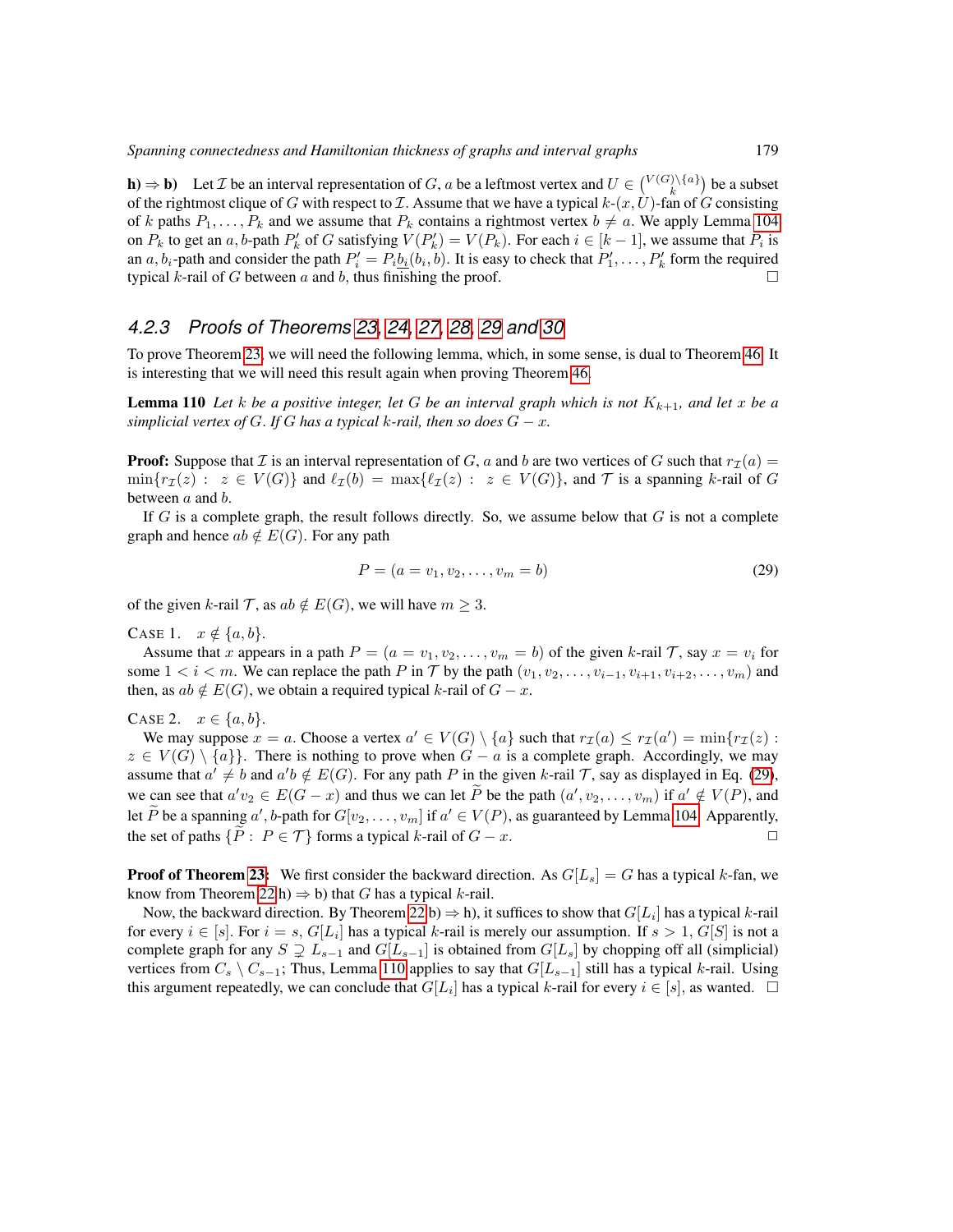Let  $P = (w_0, \ldots, w_m)$  be a path in a graph. For any two integers i and j such that  $0 \le i \le j \le k$ m, we use the notation  $[w_i, w_j]_P$  or  $[w_j, w_i]_P$  for the path  $(w_i, w_{i+1}, \ldots, w_j)$ , we use the notation  $[w_i, w_j]_P$  or  $(w_j, w_i]_P$  for the path  $(w_i, \ldots, w_{j-1})$ , we use the notation  $(w_i, w_j]_P$  or  $[w_j, w_i]_P$  for the path  $(w_{i+1},...,w_j)$  and we use the notation  $(w_i, w_j)_P$  or  $(w_j, w_i)_P$  for the path  $(w_{i+1},...,w_{j-1})$ .

**Proof of Theorem [24:](#page-19-2)** According to Theorem [21](#page-16-1) a), we may assume that  $\mathcal{H}(G) = k \geq 3$ . We aim to show that  $\mathcal{H}_G(u) \geq k-1$  holds for every  $u \in V(G)$ . Let  $\mathcal I$  be an interval representation of G. Let a and b be an opposite pair of G with respect to I. We suppose that  $ab \notin E(G)$  as otherwise G is a complete graph and then everything is trivially true. It follows from  $g \Rightarrow e$ ) in Theorem [22](#page-19-0) that  $\mathcal{H}_G(a) = \mathcal{H}_G(b) = k$ . By g)  $\Rightarrow$  a) in Theorem [22,](#page-19-0) there exists a spanning k-rail of G between a and b which consists of k paths, say  $P_1, \ldots, P_k$ . Therefore, without loss of generality, we assume that  $u \in V(P_1) \setminus \{a, b\}$ .

Let S denote  $V((a, u]_{P_1})$ . By the implication of g)  $\Rightarrow$  e) in Theorem [22,](#page-19-0)  $G-S$  has an  $\mathcal H (G-S)$ -thick normal vertex ordering  $\pi'$  from a to b. Let  $\pi = [u, a]_{P_1} \underline{a} \pi'$  and we will conclude the proof by showing that  $\mathcal{H}_G(\pi) \geq k - 1$ .

First we check that  $\mathcal{H}(G - S) > k - 1$ . In view of Theorem [22](#page-19-0) b)  $\Rightarrow$  g), we merely need to find a spanning  $(k - 1)$ -rail of  $G - S$  between a and b. But this is guaranteed by Lemma [105.](#page-50-1)

Pick arbitrarily  $x \in S$ . By the definition of a and b, Lemma [106](#page-50-2) together with ab  $\notin E(G)$  implies  $N_G(x) \cap (V(P_i) \setminus \{a, b\}) \neq \emptyset$  for every  $i \in [2, k]$ . This gives  $|N_G(x) \setminus S| \geq k - 1$  and thus ends the  $\Box$ 

**Proof of Lemma [26:](#page-19-4)** If  $\mathcal{H}(G) \leq 2$ , Theorem [21](#page-16-1) a) implies  $\mathcal{H}(G - v) \geq \mathcal{H}(G) - 1$  for all  $v \in V(G)$ . If  $\mathcal{H}(G) \geq 2$ , applying the g)  $\Rightarrow$  c) implication in Theorem [22](#page-19-0) we know that  $(G-v)-S$  is traceable for all  $v \in V(G)$  and  $S \in \left(\frac{V(G-v)}{\leq \mathcal{H}(G)-2}\right)$ . By Theorem [22](#page-19-0) c)  $\Rightarrow$  g), this gives  $\min_{v \in V(G)} \mathcal{H}(G-v) \geq \mathcal{H}(G)-1$ .  $\Box$ 

<span id="page-55-1"></span>**Lemma 111** *Let* G *be an interval graph with at least two vertices and let*  $\min_{v \in V(G)} \mathcal{H}(G - v) = p$ *. If*  $p \geq 1$ , then  $H(G) \geq p + 1$ .

**Proof:** Since  $\mathcal{H}(G - v) \geq 1$  for all  $v \in V(G)$  while interval graphs are all chordal, we deduce from Theorem [19](#page-16-0) that G is traceable. By g)  $\Rightarrow$  c) in Theorem [22,](#page-19-0) from  $\min_{v \in V(G)} \mathcal{H}(G - v) = p$  we can derive that  $G - S$  is traceable for all nonempty set  $S \in \binom{V(G)}{\leq p}$ . Taken together,  $G - S$  is traceable for all  $S \in \binom{V(G)}{\leq p}$  and so the part of c)  $\Rightarrow$  g) in Theorem [22](#page-19-0) tells us that  $\mathcal{H}(G) \geq p + 1$ , as wanted.

**Proof of Theorem [27:](#page-19-3)** Let  $\min_{v \in V(G)} \mathcal{H}(G - v) = p$ . It follows from Lemma [26](#page-19-4) that

<span id="page-55-0"></span>
$$
\mathcal{H}(G) \le p + 1. \tag{30}
$$

Since G is traceable, Eq. [\(30\)](#page-55-0) gives  $p \ge 0$ . If  $p \ge 1$ , Eq. (30) together with Lemma [111](#page-55-1) entails Eq. [\(7\)](#page-20-3). If  $p = 0$ , Eq. [\(7\)](#page-20-3) is guaranteed by Eq. [\(30\)](#page-55-0) and the assumption of  $\mathcal{H}(G) \geq 1$ .

If G is not a complete graph, we have  $\mathcal{H}_G(v) \leq \mathcal{H}(G - v)$  for all  $v \in V(G)$ . In addition, Corollary [25](#page-19-5) gives  $\mathcal{H}(G) - 1 \leq \mathcal{H}_G(v)$  for all  $v \in V(G)$ . This in conjunction with Eq. [\(7\)](#page-20-3) implies Eq. [\(8\)](#page-20-4), as desired. Ш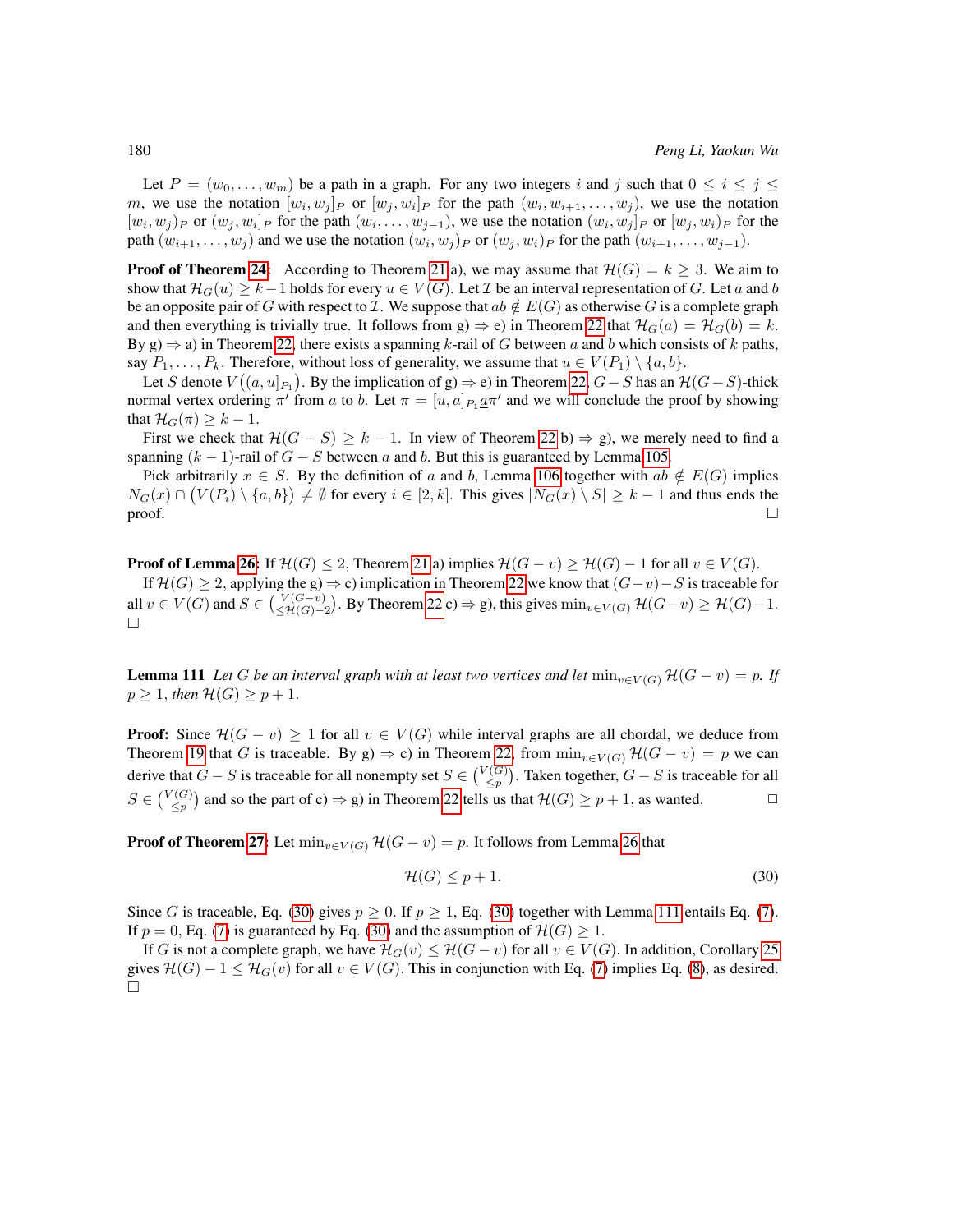**Proof of Theorem [28:](#page-20-0)** For statement a), its backward direction comes from Lemma [111](#page-55-1) and its forward direction follows from Lemma [26](#page-19-4). Statement b) is immediate from Eq.  $(8)$  in Theorem [27.](#page-19-3)

The subsequent two lemmas together demonstrates the equivalence between statement i) and statement iii) in Theorem [29.](#page-20-1)

<span id="page-56-0"></span>**Lemma 112** Let G be an interval graph and let k be an integer such that  $1 < k < |V(G)|$ . If G is *spanning*  $(k-1)$ -fan-connected, then  $G \in F^k$ .

**Proof:** Take  $U \in \binom{V(G)}{k-1}$ . Utilizing the implication of d)  $\Rightarrow$  g) in Theorem [22,](#page-19-0) it is sufficient to illustrate that  $G - U$  is traceable. Pick any interval representation  $\mathcal{I}$  of G and choose a leftmost vertex a of  $G - U$ with respect to *I*. Because G is spanning  $(k - 1)$ -fan-connected, it has a spanning  $(k - 1)$ - $(a, U)$ -fan. Thanks to Lemma [105,](#page-50-1) the existence of this  $(a, U)$ -fan tells us that  $G - U$  is traceable, as wanted.  $\square$ 

<span id="page-56-1"></span>**Lemma 113** Let  $k \geq 3$  be an integer. Every graph  $G \in F^k$  is spanning  $(k-1)$ -fan-connected.

**Proof:** We shall proceed by an induction on  $k$ .

If  $k = 3$ , it is a consequence of Theorem [9](#page-13-2) that G is spanning 2-fan-connected.

We now turn to the case of  $k > 3$ . Taking  $x \in V(G)$  and  $U \in {V(G-x) \choose k-1}$ , we intend to find a spanning  $(x, U)$ -fan of G. Let  $\mathcal I$  be an interval representation of G and let  $\alpha$  and b be an opposite pair of G with respect to  $\mathcal I$ . By virtue of g) implying a) in Theorem [22,](#page-19-0) there exists a spanning k-rail of G between a and b, say, consisting of k distinct paths  $P_1, \ldots, P_k$ . As a result of  $k - 1 > 2$ , we obtain  $U \setminus \{a, b\} \neq \emptyset$  and so, without loss of generality, we may assume that  $(V(P_1) \cap U) \setminus \{a, b\} \neq \emptyset$ . By Lemma [106,](#page-50-2)  $N_G[x] \cap V(P_1) \neq \emptyset$ . Therefore, we can find a vertex  $z \in N_G[x] \cap V(P_1)$  and a vertex  $y\in \big(V(P_1)\cap U\big)\setminus\{a,b\}$  such that  $V([z,y)_{P_1})\cap U=\emptyset$ . It follows from  $x\notin U$  that  $x\neq y.$  Consequently, we may assume that either  $x = z$  or  $x \notin V([z, y]_{P_1})$ . Let

$$
S = \begin{cases} V([z, y]_{P_1}), & \text{if } x \notin V([z, y]_{P_1}); \\ V((z, y]_{P_1}), & \text{if } x = z. \end{cases}
$$

An application of Lemma [105](#page-50-1) now tells us that  $G - S$  has a typical  $(k - 1)$ -rail and hence, taking into account Theorem [22](#page-19-0) b) implying g),  $G - S \in F^{k-1}$ . By the induction hypothesis,  $G - S$  has a spanning  $(k-2)-(x, U \setminus \{y\})$ -fan, say R. Let

$$
P = \begin{cases} (x, z) \underline{z}[z, y]_{P_1}, & \text{if } x \neq z; \\ [z, y]_{P_1}, & \text{if } x = z. \end{cases}
$$

Adding P into the  $(k-2)$ -fan R yields a spanning  $(k-1)-(x, U)$ -fan of G, as was to be shown.  $\Box$ 

**Proof of Theorem [29:](#page-20-1)** The implication of iii)  $\Rightarrow$  i) is guaranteed by Lemma [112.](#page-56-0) Taking  $s = 0$  and  $s = k - 3$  demonstrate ii)  $\Rightarrow$  iii) and ii)  $\Rightarrow$  iv), respectively. It remains to verify i)  $\Rightarrow$  ii) and iv)  $\Rightarrow$  i).

**i**)  $\Rightarrow$  **ii**) Since  $F^k \supseteq \cdots \supseteq F^1$ , our task is to show that  $G - S$  is spanning  $(k - s - 1)$ -fan-connected. It follows from Corollary [25](#page-19-5) that  $G - S \in F^{k-s}$  and so Lemma [113](#page-56-1) gives the result.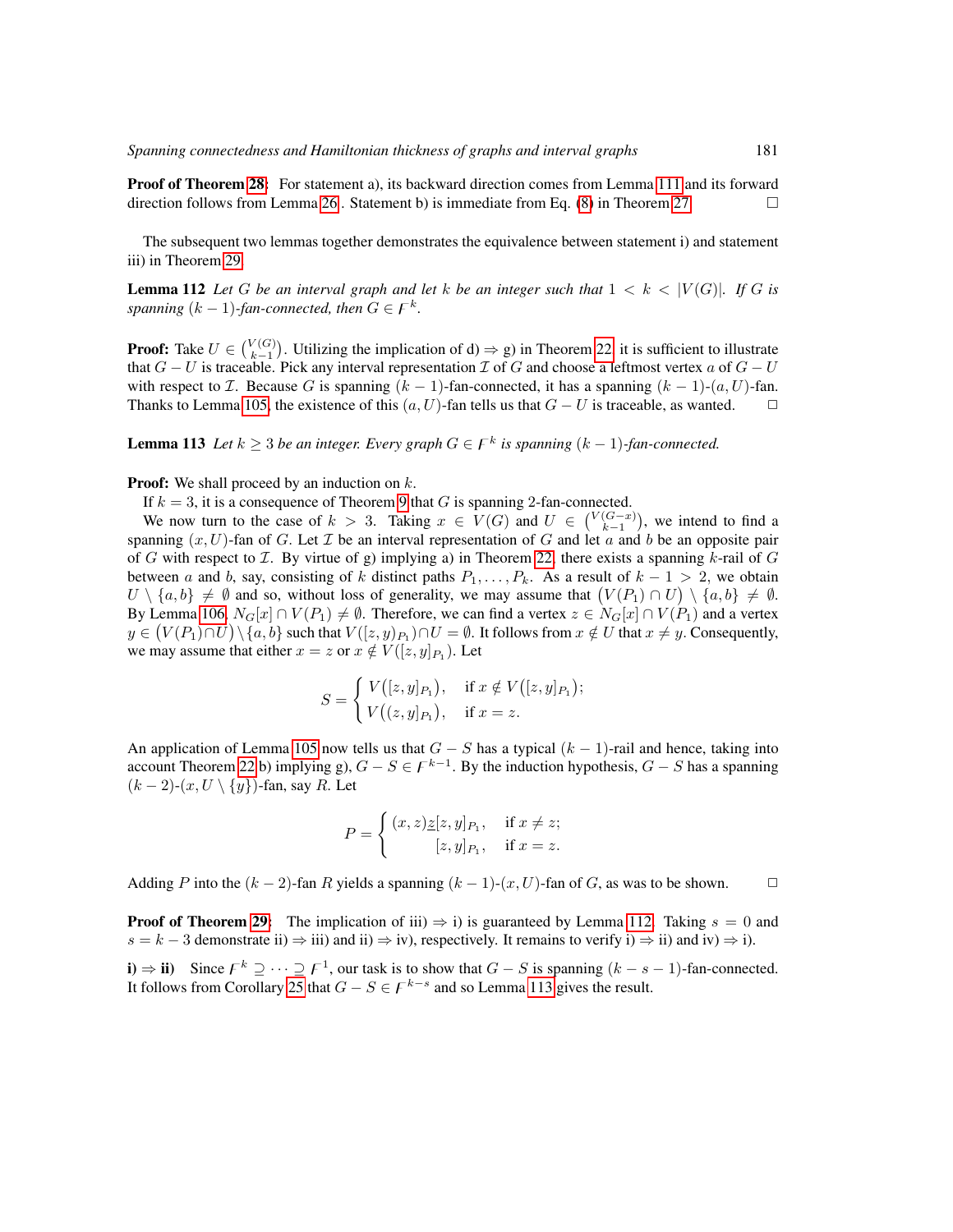**iv**)  $\Rightarrow$  **i**) Take any nonnegative integer  $s \le k-1$  and any  $S \in \binom{V(G)}{s}$ . By the equivalence of c) and g) in Theorem [22,](#page-19-0) it suffices to show that  $G-S$  is traceable. If  $s \le k-3$ , then  $G-S$  is Hamiltonian-connected and so is traceable. If  $s \in \{k-2, k-1\}$ , then we arbitrarily choose a  $(k-3)$ -subset T of S. As  $G - T$ is Hamiltonian-connected,  $G - T$  contains a Hamiltonian path with the vertices from  $S \setminus T$  as endpoints. This implies that  $G - S$  is traceable, as asserted.

**Proof of Theorem [30:](#page-20-2)** As a consequence of Theorem [27,](#page-19-3) we can assume  $k = t \geq 2$  and so what we really need to show is that  $G \in \mathcal{F}^k$  if and only if G is spanning k-rail-connected. The backward direction comes from the implication of b)  $\Rightarrow$  g) in Theorem [22.](#page-19-0) We subsequently turn attention to the forward direction.

Let *I* be an interval representation of G and a, b be two vertices of G such that  $r_{\mathcal{I}}(a) = \min\{r_{\mathcal{I}}(z):$  $z \in V(G)$  and  $\ell_{\mathcal{I}}(b) = \max\{\ell_{\mathcal{I}}(z) : z \in V(G)\}\$ . By the claim of  $g \Rightarrow a$ ) in Theorem [22,](#page-19-0) we know that G has a spanning k-rail between a and b in G. Letting x and y be any two vertices of G, our goal is to show the existence of a spanning k-rail of G between x and y.

It is clear that  $G$  is spanning 2-rail-connected if and only if it is Hamiltonian if and only if it has a spanning 2-rail. So, the result for  $k = 2$  is straightforward.

We now try to prove the result for  $k \geq 3$  under the assumption that the result is valid for  $k - 1$ . If G is a complete graph, then everything follows easily. Thus, let us assume that  $ab \notin E(G)$  hereafter. We can also make the assumption that  $\{a, b\} \neq \{x, y\}$ . Suppose the spanning k-rail between a and b consists of k distinct pairwise-internally-disjoint a, b-paths  $P_1, \ldots, P_k$ . Since  $k \geq 3$ , without loss of generality, we assume that  $x, y \notin V(P_k) \setminus \{a, b\}$ . By Lemma [106,](#page-50-2) there exist  $u, v \in V(P_k) \setminus \{a, b\}$  such that  $ux, vy \in E(G)$ . Let  $S = V([u, v]_{P_k})$ . It follows from Lemma [105](#page-50-1) that  $G - S$  has a spanning  $(k-1)$ -rail between a and b and so, by virtue of b)  $\Rightarrow$  g) in Theorem [22,](#page-19-0)  $G - S \in F^{k-1}$ . At this moment, we can apply the induction hypothesis to render a spanning  $(k - 1)$ -rail of  $G - S$  between x and y. Adding the path  $(x, u) \underline{u}[u, v]_{P_k} \underline{v}(v, y)$  into this  $(k - 1)$ -rail, we obtain the required spanning k-rail of G between a and b.

# *4.2.4 Proofs of Theorems [31](#page-20-5) and [32](#page-20-6)*

The Hamiltonian thickness of a graph  $G$  is the maximum height of its vertices. If we consider instead the minimum height, a trivial estimate is

$$
\min_{v \in V(G)} \mathcal{H}_G(v) \ge 2 - |V(G)|.
$$

The next lemma provides a not so trivial estimate on the minimum height and can be thought of as a result about the fault-tolerance of the complete graph.

<span id="page-57-0"></span>**Lemma 114** Take two integers n and s such that  $n \geq 2$  and  $0 \leq s \leq {n \choose 2}$ . Let G be a graph with n *vertices and*  $\binom{n}{2}$  – *s edges. Then*  $\min_{u \in V(G)} \mathcal{H}_G(u) \geq n - s - 2$  *and there exists*  $\{u, w\} \in \binom{V(G)}{2}$  *such that* min $\{\mathcal{H}_G(u), \mathcal{H}_G(w)\} \geq n - s - 1$ .

**Proof:** We use induction on n. The claim is vacuously true when  $n = 2$ . We now take  $n > 2$  and assume that the result holds for smaller n. Take  $v \in V(G)$  so that  $\deg_G(v) = \max_{w \in V(G)} \deg_G(w)$ . Let  $H = G - v.$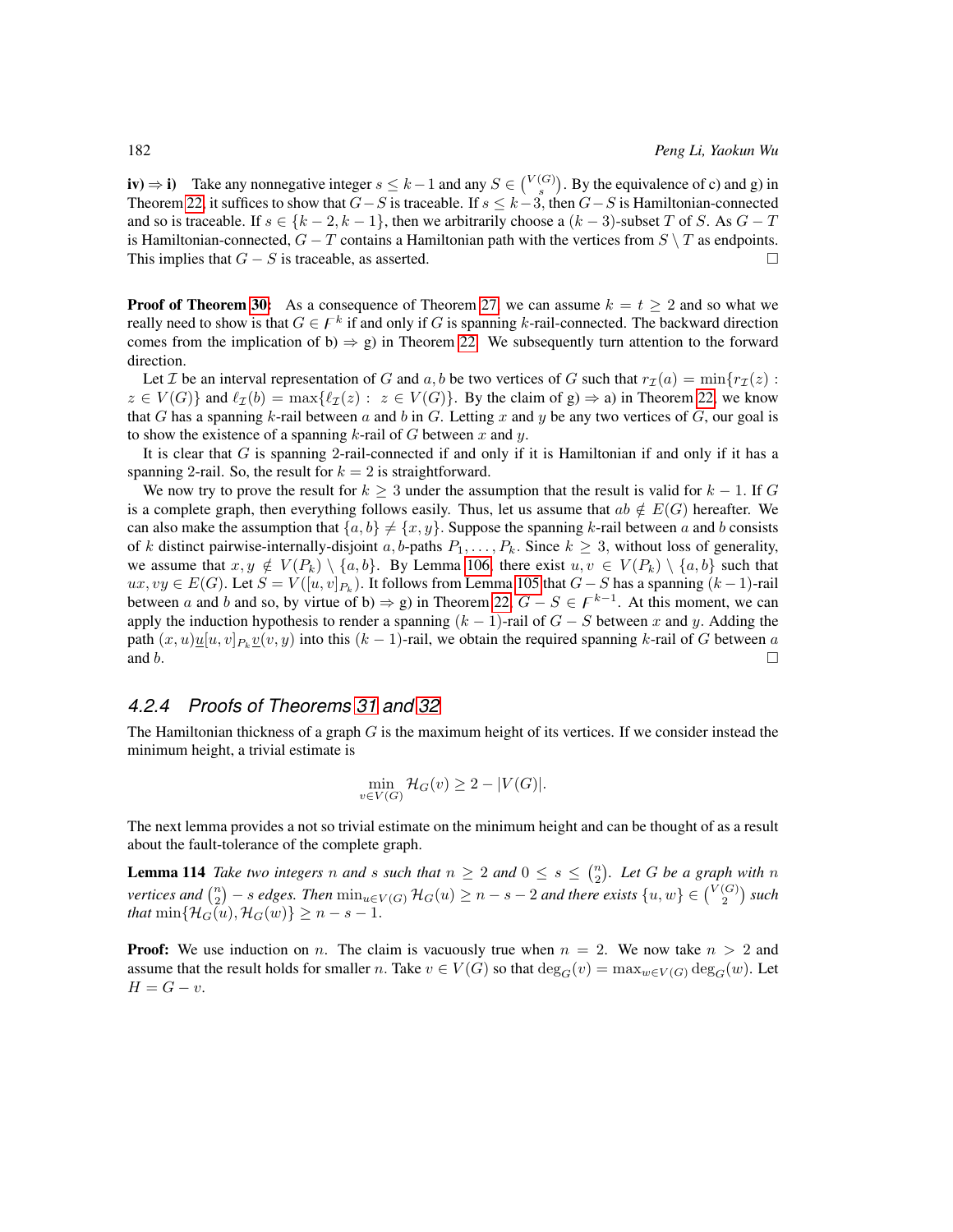CASE 1.  $\deg_G(v) = n-1$ .

Note that H has  $\binom{n-1}{2}$  – s edges. The induction assumption says that  $\min_{u \in V(H)} \mathcal{H}_H(u) \geq n - s - 3$ and there are at least two vertices u and w such that  $\min\{\mathcal{H}_H(u), \mathcal{H}_H(w)\}\geq n-s-2$ . For any  $x \in$  $V(H)$ , let  $\pi$  be an ordering of  $V(H)$  starting at x. If  $\pi$  is Hamiltonian,  $\mathcal{H}_G(\pi v) = \mathcal{H}_H(\pi) + 1$ ; Otherwise, there exists  $i \in [n-2]$  such that  $\pi_i \pi_{i+1} \notin E(G)$  and it holds  $\mathcal{H}_G(\pi_1 \cdots \pi_i \nu \pi_{i+1} \cdots \pi_{n-1}) = \mathcal{H}_H(\pi) + 1$ . If  $\tau$  is an  $(n - s - 2)$ -thick Hamiltonian vertex ordering of H, it is clear that  $v\tau$  is an  $(n - s - 2)$ -thick Hamiltonian vertex ordering of G.

CASE 2.  $\deg_G(v) = n-2$ .

It is easy to see that  $H$  cannot be a complete graph and so

<span id="page-58-0"></span>
$$
\mathcal{H}(H) \le n - 3\tag{31}
$$

holds.

If  $n = 3$ , the graph G has to be a graph with exactly one edge and the result is trivial. We now suppose  $n \geq 4$ . Note that H has  $\binom{n-1}{2} - (s-1)$  edges. By the induction assumption,  $\min_{u \in V(H)} \mathcal{H}_H(u)$  ≥  $n-s-2$  and we can get  $\{u, w\} \in {V(H) \choose 2}$  such that  $\min{\lbrace \mathcal{H}_H(u), \mathcal{H}_H(w) \rbrace} \geq n-s-1$ .

Take  $v' \in N_G(v)$  and select an ordering  $\pi = \pi_1 \cdots \pi_{n-1}$  of H such that  $\pi_1 = v'$  and  $\mathcal{H}_H(\pi) =$  $\mathcal{H}_H(v') \geq n - s - 2$ . It turns out that  $\tau = v\pi_1 \cdots \pi_{n-1}$  is an ordering of G with  $\mathcal{H}_G(\tau) \geq n - s - 2$ . For any ordering  $\sigma = \sigma_1 \cdots \sigma_{n-1}$  of  $V(H)$ , on account of Eq. [\(31\)](#page-58-0) and our assumption that  $n \geq 4$ , it is easy to see that  $\max\{\mathcal{H}_G(\tilde{\sigma}),\mathcal{H}_G(\hat{\sigma})\}\geq \mathcal{H}_H(\sigma)$ , where  $\tilde{\sigma}=\sigma_1v\sigma_2\cdots\sigma_{n-1}$  and  $\hat{\sigma}=\sigma_1\cdots\sigma_{n-1}v$ .

CASE 3. deg<sub>G</sub> $(v) \leq n-3$ .

Note that  $|E(H)| = \binom{n-1}{2} - (s - n + 1 + \deg_G(v)) \ge \binom{n-1}{2} - (s - 2)$ . The induction assumption says that  $\min_{u \in V(H)} \mathcal{H}_H(u) \geq n - s - 1$  and H has at least two different vertices u and w such that  $\min\{\mathcal{H}_H(u),\mathcal{H}_H(w)\}\geq n-s$ . From  $\max\{\deg_G(x): x\in V(G)\}=\deg_G(v)\leq n-3$  we deduce that  $s \ge n$  and so  $n - s - 1 \le -1$  and  $n - s \le 0$ . For any ordering  $\pi$  of  $V(H)$  with  $\mathcal{H}_H(\pi) \le 0$ , we can see that  $\min\{\mathcal{H}_G(\pi v),\mathcal{H}_G(v\pi)\}\geq \mathcal{H}_H(\pi)-1$ ; For any ordering  $\pi$  of  $V(H)$  with  $\mathcal{H}_H(\pi)>0$ , it holds  $\mathcal{H}_G(\pi v) \geq 0 \geq n - s - 2$ . Therefore, we can verify the result for  $|V(G)| = n$  and complete the proof.  $\Box$ 

<span id="page-58-1"></span>Lemma 115 *Take two positive integers* k *and* n *such that* k < n. *Let* G *be an* n*-vertex interval graph possessing a* k-thick Hamiltonian vertex ordering  $\pi$ . Choose  $\mathcal{E} \subseteq E(G)$  with  $|\mathcal{E}| = s < k$  and let  $G' = G - \mathcal{E}$ . Then  $\min_{u \in V(G')} \mathcal{H}_{G'}(u) \geq k - s - 1$ . Moreover, it holds  $\mathcal{H}_{G'}(\pi_1) \geq k - s$  when  $n \geq k + 2.$ 

**Proof:** If  $n = k+1$ , then G is a complete graph and it is direct from Lemma [114](#page-57-0) that  $\min_{u \in V(G')} \mathcal{H}_{G'}(u) \geq$  $n - s - 2 = k - s - 1.$ 

We now assume  $n \geq k + 2$ . By virtue of Theorem [24,](#page-19-2) it suffices to verify  $\mathcal{H}_{G'}(\pi_1) \geq k - s$ . We do induction on s. When  $s = 0$ , it holds  $\mathcal{E} = \emptyset$  and so  $\mathcal{H}_{G'}(\pi_1) = \mathcal{H}_G(\pi_1) \geq k = k - s$ , as desired. To proceed, suppose that  $s \ge 1$  and that the result holds for smaller values of s. Let  $i_0 = \min\{i : \pi_i \in$  $\partial(\mathcal{E}) \cup \Im(\mathcal{E})\}.$ 

CASE 1.  $i_0 \geq n - k$ .

The assumption of  $n \geq k+2$  ensures the existence of  $\pi_{n-k-1}$ . Since  $\mathcal{H}_G(\pi) \geq k$ , we know that  $G[\pi[n-k,n]]$  is a complete graph and  $|N_G(\pi_{n-k-1}) \cap \pi[n-k,n]| \geq k$ . By Lemma [114,](#page-57-0) there are at least two vertices u and w of  $\pi[n-k,n]$  such that  $\min\{\mathcal{H}_{G'[\pi[n-k,n]]}(u),\mathcal{H}_{G'[\pi[n-k,n]]}(w)\}\geq k+1-s-1=$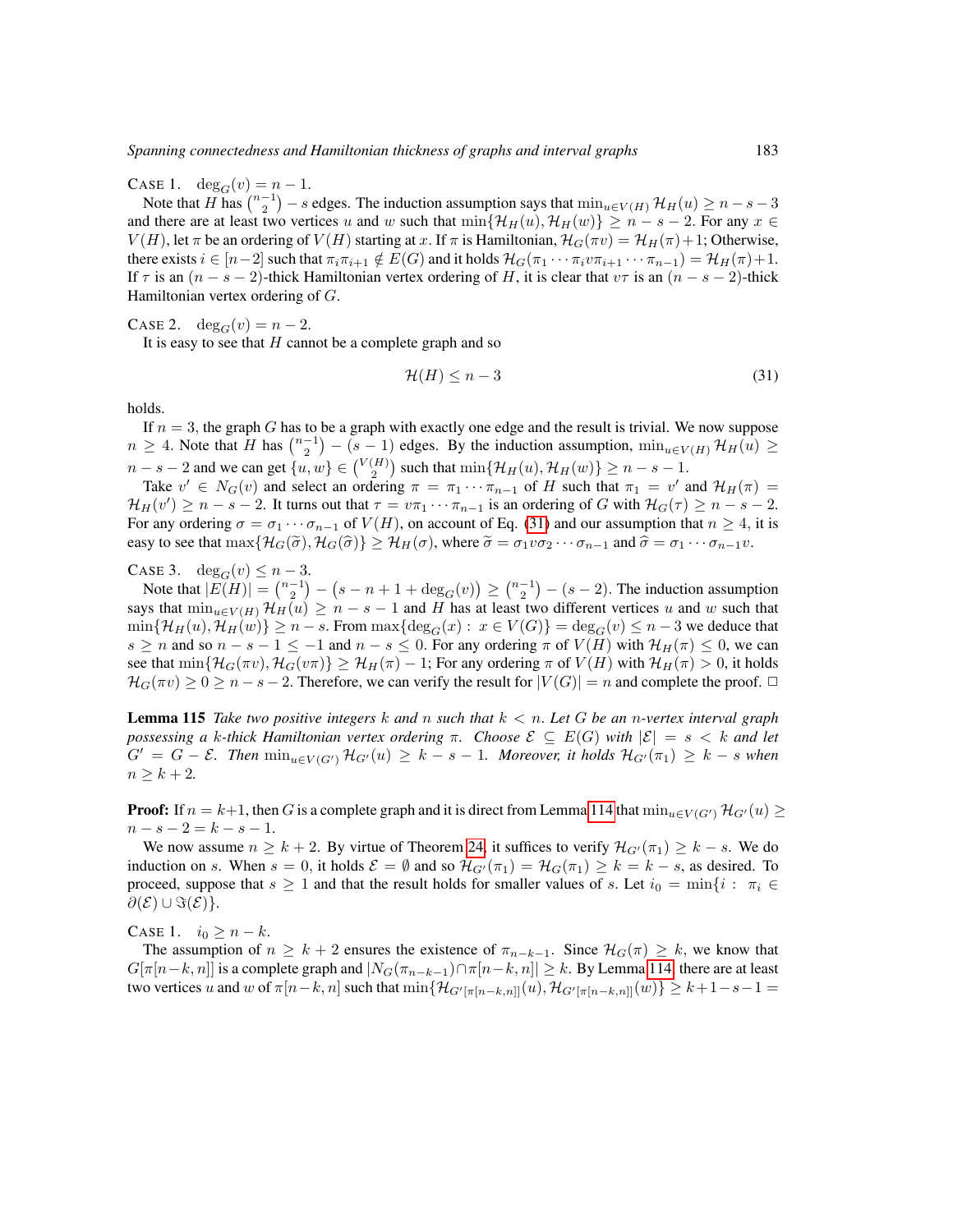k – s. Without loss of generality, assume that  $u\pi_{n-k-1} \in E(G)$  and  $\tau$  is a  $(k - s)$ -thick Hamiltonian vertex ordering of  $G'[\pi[n-k,n]]$  with  $\tau_1 = u$ . It follows from the minimality assumption on  $i_0$  that  $u\pi_{n-k-1}\notin \mathcal{E}$ . In consequence,  $\pi_1\cdots\pi_{n-k-1}u\pi_2\cdots\pi_{k+1}$  is a  $(k-s)$ -thick Hamiltonian vertex ordering of G' which starts at  $\pi_1$ .

CASE 2.  $i_0 < n - k$ .

Note that  $|\mathcal{E}| = s < k$  and  $\pi_{i_0}$  has at least k neighbors among  $\pi[i_0 + 1, n]$ . This gives the existence of  $u \in \pi[i_0 + 1, n]$  so that  $\pi_{i_0} u \in E(G) \setminus \mathcal{E}$ .

Since  $\pi_{i_0+1} \cdots \pi_n$  is a k-thick Hamiltonian vertex ordering of  $G[\pi[i_0+1, n]]$ , Corollary [25](#page-19-5) dictates that  $G[\pi[i_0+1,n]]$  has a  $(k-1)$ -thick Hamiltonian vertex ordering which starts at u. Recall that  $i_0 < n-k$  and so  $n-i_0 \ge (k-1)+2$ . Notice additionally that  $|\mathcal{E}'| \le s-1$ , where  $\mathcal{E}'$  is the set of edges in  $\mathcal E$  which are not incident to  $\pi_{i_0}$ . The induction assumption now implies that  $\mathcal{H}_{G[\pi[i_0+1,n]]-\mathcal{E}'}(u) \geq k-1-(s-1)=k-s$ , which enables us obtain a  $(k - s)$ -thick Hamiltonian vertex ordering of  $G[\pi[i_0 + 1, n]] - \mathcal{E}'$  starting at u, say  $\tau$ . It is clear that  $\pi_1 \cdots \pi_{i_0} \tau_1 \cdots \tau_{n-i_0}$  is a  $(k-s)$ -thick Hamiltonian vertex ordering of  $G'$  which starts at  $\pi_1$ , as desired.  $\Box$ 

## **Proof of Theorem [31:](#page-20-5)** If  $\mathcal{H}(G) \leq 2$ , the result is a consequence of Theorem [21](#page-16-1) b).

Suppose  $\mathcal{H}(G) > 2$ . If  $|\mathcal{E}| < \mathcal{H}(G)$ , we can apply Lemmas [114](#page-57-0) and [115](#page-58-1) to get the conclusion. Otherwise, let  $\mathcal{E} = \mathcal{E}_1 \cup \mathcal{E}_2$  where  $|\mathcal{E}_1| = \mathcal{H}(G) - 1$  and  $|\mathcal{E}_2| = |\mathcal{E}| - \mathcal{H}(G) + 1$ . By Lemmas [114](#page-57-0) and [115,](#page-58-1) the graph  $G-\mathcal{E}_1$  contains a spanning subgraph H with  $\mathcal{H}(H) = \mathcal{H}(G) - (\mathcal{H}(G) - 1) = 1$ . Making use of Theorem [21](#page-16-1) b) again, the Hamiltonian thickness of  $H-(\mathcal{E}_2\backslash E(H))$  is at least  $\mathcal{H}(H)-|\mathcal{E}_2\backslash E(H)|$ . Finally, as  $G-\mathcal{E}$  has  $H-(\mathcal{E}_2\setminus E(H))$  as a spanning subgraph, we obtain  $\mathcal{H}(G-\mathcal{E})\geq \mathcal{H}(H-(\mathcal{E}_2\setminus E(H)))\geq 0$  $\mathcal{H}(H) - |\mathcal{E}_2 \setminus E(H)| \geq \mathcal{H}(G) - |\mathcal{E}|.$ 

**Proof of Theorem [32:](#page-20-6)** The forward direction follows from the combination of Theorem [1,](#page-12-0) Corollary [25](#page-19-5) and Theorem [31.](#page-20-5) The backward direction is guaranteed by Theorem [30.](#page-20-2)

# *4.2.5 Proofs of Theorems [33](#page-21-1) and [35](#page-21-0)*

<span id="page-59-0"></span>**Lemma 116** For every interval graph G and every positive integer n, it holds  $\mathcal{H}(G \mid K_n) = \mathcal{H}(G) + n$ .

**Proof:** Lemma [99](#page-43-0) gives  $\mathcal{H}(G \setminus K_n) \geq \mathcal{H}(G) + n$ . Corollary [25](#page-19-5) implies  $\mathcal{H}(G) \geq \mathcal{H}(G \setminus K_n) - n$ .  $\Box$ 

<span id="page-59-1"></span>**Lemma 117** Let G be a graph which is not a complete graph. For every  $v \in V(G)$ , it holds  $\text{sc}(G)$  $\operatorname{sc}(G - v) - 1$ *. If* v *is a simplicial vertex of* G, we even have  $\operatorname{sc}(G) \ge \operatorname{sc}(G - v)$ *.* 

**Proof:** Let  $G' = G - v$ .

We first assume that G' is a complete graph and hence v must be simplicial. Let  $|N_G(v)| = k$ , where  $0 \le k \le n-2$ . It is not hard to check that  $se(G) = 2 - k \ge 2 - (n-2) = 3 - (n-1) = se(G')$ .

Next consider the case that  $G'$  is not a complete graph. Take any scattering set  $S'$  of  $G'$ . It follows that  $\operatorname{sc}(G) + 1 \ge \operatorname{c}(G - v - S') - |\{v\} \cup S'| + 1 = \operatorname{c}(G' - S') - |S'| = \operatorname{sc}(G')$ . In case that v is simplicial in G, we have  $c(G - S') \in \{c(G' - S'), c(G' - S') + 1\}$  and so  $sc(G) \ge c(G - S') - |S'| \ge$  $c(G' - S') - |S'| = sc(G')$ ).  $\hskip10mm \square$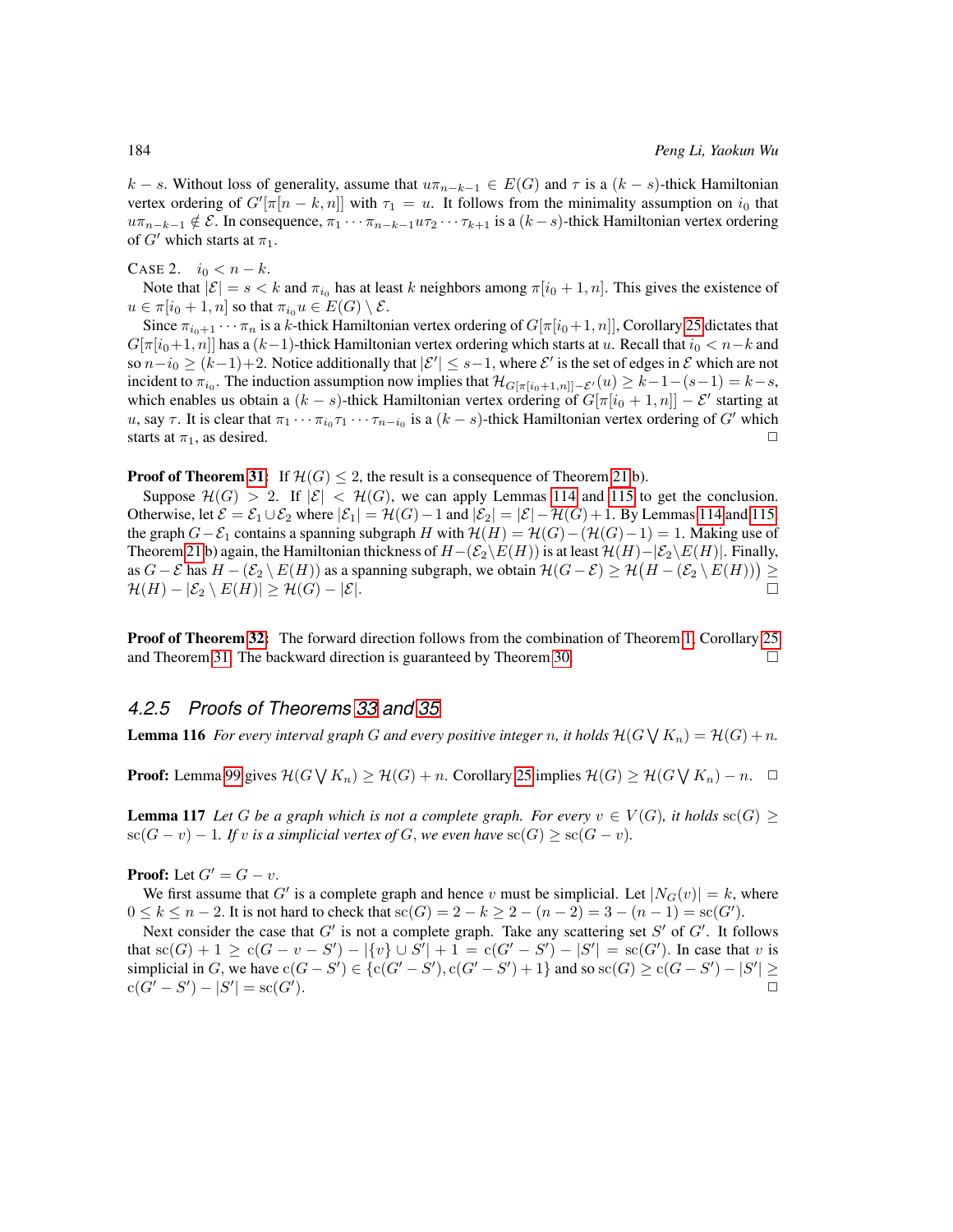**Proof of Theorem [33:](#page-21-1)** By Theorem [15,](#page-15-0) it remains to show that the interval graph  $G$  fulfils

<span id="page-60-0"></span>
$$
sc(G) + \mathcal{H}(G) \ge 2. \tag{32}
$$

Let  $n = |V(G)|$  and let  $\overline{n}$  be the number of vertices which is not universal in G. We finish the proof by an induction on  $\overline{n}$ .

When  $\overline{n} = 0$ , namely when G is a complete graph, we have  $\mathcal{H}(G) = n - 1$  and  $\operatorname{sc}(G) = 3 - n$  and hence Eq. [\(32\)](#page-60-0) holds. We now intend to verify Eq. (32) in the case that  $\bar{n} > 0$  under the assumption that Eq. [\(32\)](#page-60-0) holds for smaller  $\overline{n}$ .

It follows from Lemmas [100](#page-46-0) and [116](#page-59-0) that  $\operatorname{sc}(G) + \mathcal{H}(G) = \operatorname{sc}(G \bigvee K_n) + \mathcal{H}(G \bigvee K_n)$ . Consequently, by adding enough number of universal vertices, Lemma [116](#page-59-0) allows us to assume that

<span id="page-60-2"></span><span id="page-60-1"></span>
$$
\mathcal{H}(G) \ge 3. \tag{33}
$$

By now, to prove Eq. [\(32\)](#page-60-0) we need only consider the case that

$$
2 - \operatorname{sc}(G) > 3. \tag{34}
$$

Let *I* be an interval representation of G, let a be a leftmost vertex of G with respect to *I*, and let  $\xi$  be the ordering of  $V(G)$  according to the right-endpoint ordering of  $\mathcal I$ . Let  $\pi$  be an output of  $NP(G, \xi, a)$ , which, according to Eq. [\(33\)](#page-60-1) and the implication of g)  $\Rightarrow$  e) in Theorem [22,](#page-19-0) must be a Hamiltonian vertex ordering of G. In particular, this gives

<span id="page-60-5"></span><span id="page-60-3"></span>
$$
\pi_1 \pi_2, \pi_2 \pi_3 \in E(G). \tag{35}
$$

Since G is not a complete graph and  $\pi_1 = a$  is a simplicial vertex of G, we see that  $c(G - N_G(\pi_1)) \geq 2$ . It then follows

<span id="page-60-4"></span>
$$
|N_G(\pi_1)| = c(G - N_G(\pi_1)) - (c(G - N_G(\pi_1)) - |N_G(\pi_1)|) \ge 2 - sc(G). \tag{36}
$$

By Lemma [117,](#page-59-1)  $\operatorname{sc}(G) \ge \operatorname{sc}(G - a)$ . Henceforth, the induction assumption says

$$
\mathcal{H}(G - a) = 2 - \text{sc}(G - a) \ge 2 - \text{sc}(G). \tag{37}
$$

To simplify the notation, let us write G' for  $G - a = G - \pi_1$  and write G'' for  $G - \{\pi_1, \pi_2\}$ .

CASE 1.  $r_{\mathcal{I}}(\pi_2) = \min\{r_{\mathcal{I}}(\pi_i) : i \in [2, n]\}\$  and so  $\pi_2 \cdots \pi_n$  is a normal vertex ordering of G'.

By the equivalence of e) and g) in Theorem [22,](#page-19-0) we have  $\mathcal{H}(G') = \mathcal{H}_{G'}(\pi_2 \cdots \pi_n)$ . We can thus derive from Eqs. [\(34\)](#page-60-2), [\(35\)](#page-60-3), [\(36\)](#page-60-4) and [\(37\)](#page-60-5) that  $\mathcal{H}_G(\pi) \geq 2 - \text{sc}(G)$ , proving Eq. [\(32\)](#page-60-0).

CASE 2. The graph  $G'$  is a complete graph.

We can surely modify the interval representation  $\mathcal I$  a bit so that the condition in Case 1 holds and thus this case can be reduced to Case 1.

CASE 3.  $r_{\mathcal{I}}(\pi_2) > \min\{r_{\mathcal{I}}(\pi_i) : i \in [3, n]\}\$  and G' is not any complete graph.

In this case, we have  $\pi_1 \pi_3 \notin E(G)$  and  $r_\mathcal{I}(\pi_3) = \min\{r_\mathcal{I}(\pi_i) : i \in [3, n]\}\$ . They justify the following sequence of reasoning:

• Since  $\pi$  is a normal vertex ordering of  $G$ ,  $\mu = \pi_3 \cdots \pi_n$  is a normal vertex ordering of  $G''$ ;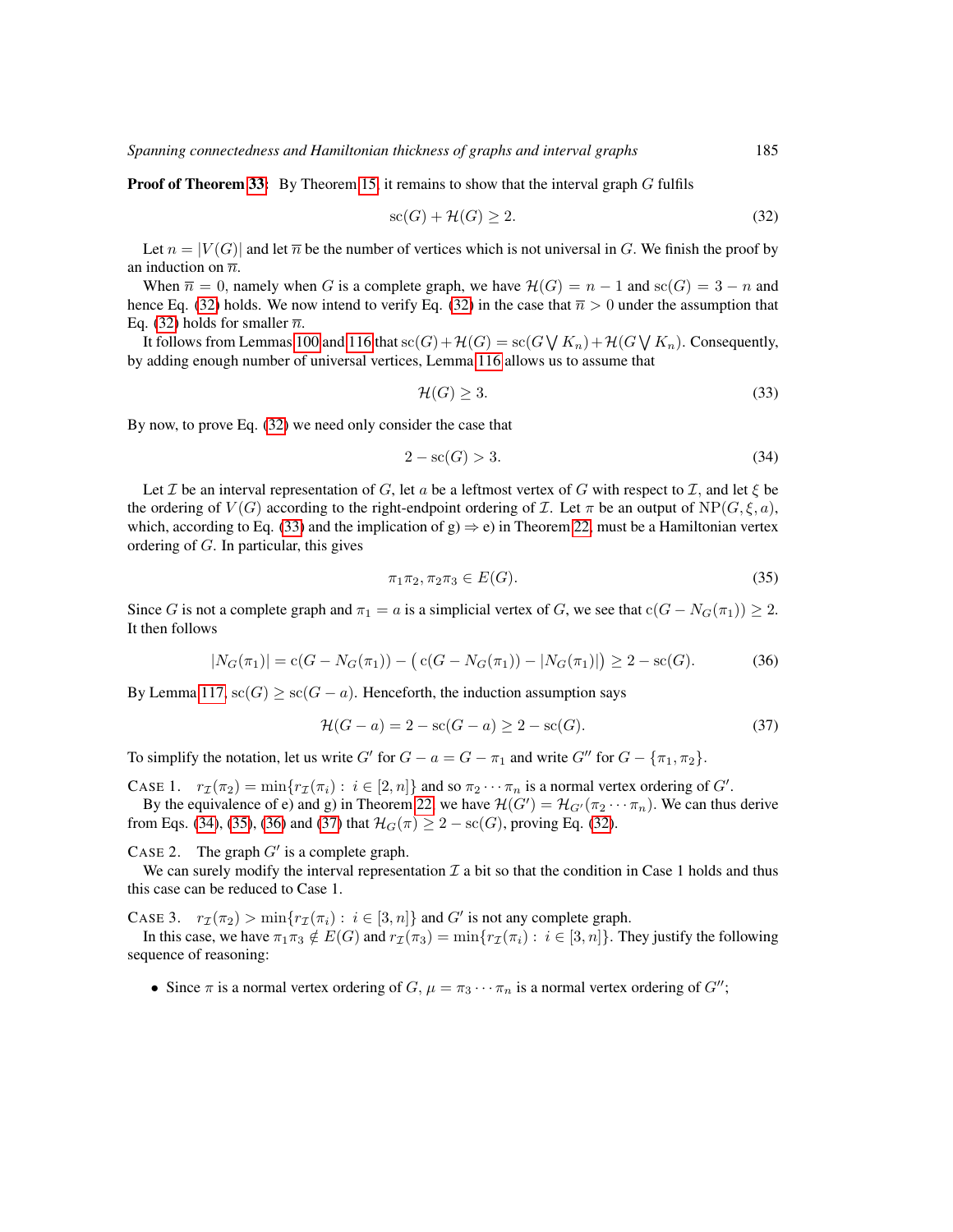- Therefore, Theorem [22](#page-19-0) implies  $\mathcal{H}_{G^{\prime\prime}}(\mu) = \mathcal{H}(G^{\prime\prime});$
- It follows from Eq. [\(33\)](#page-60-1) and Corollary [25](#page-19-5) that  $\mathcal{H}(G'') \geq \mathcal{H}(G) 2 \geq 1$ ;
- As  $\pi_1$  is not universal in G, the induction assumption then yields

<span id="page-61-0"></span>
$$
1 \leq \mathcal{H}_{G''}(\mu) = \mathcal{H}(G'') = 2 - \text{sc}(G'');
$$
 (38)

<span id="page-61-1"></span>• Noting that  $\pi_3 \in N_G(\pi_2) \setminus N_G(\pi_1)$  and that  $\pi_1$  is the leftmost interval, we obtain  $N_G(\pi_1) \subseteq$  $N_G(\pi_3) \subseteq N_G[\pi_2]$ . This implies  $|N_G(\pi_2) \cap \pi[3, n]| \geq |N_G(\pi_1) \cap \pi[2, n]|$ , and hence, by Eq. [\(36\)](#page-60-4),

$$
|N_G(\pi_2) \cap \pi[3, n]| \ge 2 - \mathrm{sc}(G). \tag{39}
$$

Combining Eqs. [\(35\)](#page-60-3), [\(36\)](#page-60-4), [\(38\)](#page-61-0) and [\(39\)](#page-61-1), once we can establish

<span id="page-61-2"></span>
$$
sc(G'') \le sc(G) \tag{40}
$$

we will get  $\mathcal{H}_G(\pi) \geq 2 - \mathrm{sc}(G)$  and hence Eq. [\(32\)](#page-60-0) will follow, as desired.

CASE 3.1. The graph  $G''$  is a complete graph.

We observe that  $\pi_2$  is simplicial in  $G - \pi_1$  and  $\pi_1$  is simplicial in G. Also, neither G nor  $G - \pi_1$  is a complete graph. Eq. [\(40\)](#page-61-2) thus follows from Lemma [117.](#page-59-1)

CASE 3.2. The graph  $G''$  is not a complete graph and so we can find a scattering set  $S''$  of  $G''$ .

CASE 3.2.1.  $N_G(\pi_1) \subseteq S'' \cup {\{\pi_2\}}$ .

This assumption tells us  $c(G - S'' - \pi_2) = c(G'' - S'') + 1 \geq 3$ . Consequently, we get to  $\operatorname{sc}(G'') =$  ${\rm c}(G''-S'')-|S''|={\rm c}(G-S''-\pi_2)-1-|S''|={\rm c}(G-S''-\pi_2)-|S''\cup \{\pi_2\}|\leq {\rm sc}(G),$  verifying Eq. [\(40\)](#page-61-2).

CASE 3.2.2.  $N_G(\pi_1) \setminus (S'' \cup \{\pi_2\}) \neq \emptyset$ .

Pick  $u \in N_G(\pi_1) \setminus (S'' \cup \{\pi_2\})$ . By the rule of the normal path algorithm, we know that

$$
\max\{\ell_{\mathcal{I}}(u), \ell_{\mathcal{I}}(\pi_2)\} \le \min_{i \in [n]} r_{\mathcal{I}}(\pi_i) = r_{\mathcal{I}}(\pi_1) < r_{\mathcal{I}}(\pi_3) < r_{\mathcal{I}}(\pi_2) \le r_{\mathcal{I}}(u).
$$

This shows that

$$
N_G[u] \supseteq N_G[\pi_2] \supseteq N_G[\pi_1]
$$

and hence no two different connected components of  $G'' - S''$  can lie in the same connected component of  $G - S''$  because of the adding of the two vertices  $v_1$  and  $v_2$ . We thus conclude that

$$
c(G'' - S'') \le c(G - S''),
$$

from which we can derive

$$
sc(G'') = c(G'' - S'') - |S''| \le c(G - S'') - |S''| \le sc(G),
$$

as asserted by Eq. [\(40\)](#page-61-2). This ends the proof.  $\Box$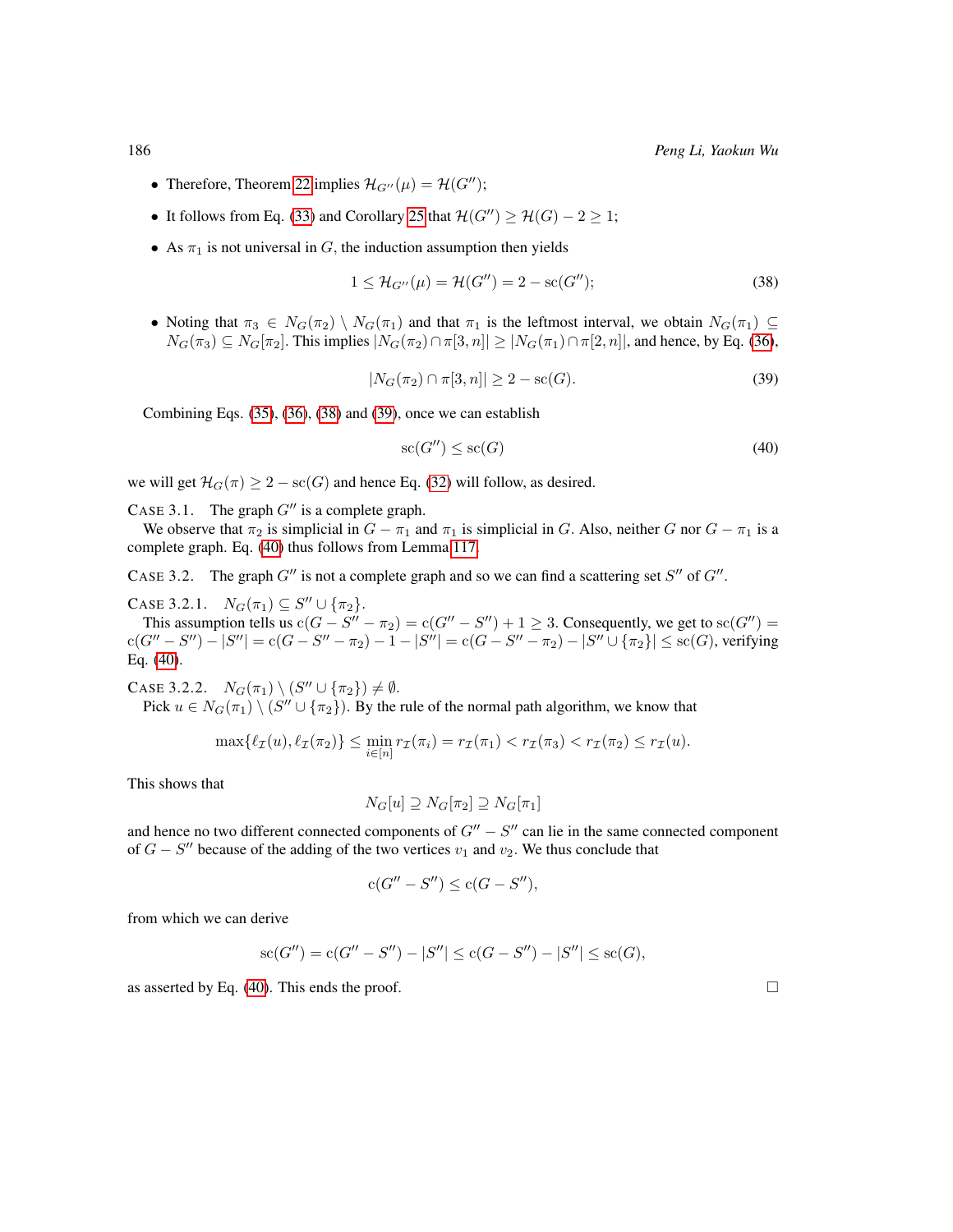**Proof of Theorem [35:](#page-21-0)** Both  $d$   $\Rightarrow$   $e$ ) and  $e$   $\Rightarrow$   $a$ ) are trivial.  $f$   $\Leftrightarrow$   $a$ ) is implied by Theorem [33.](#page-21-1)

 $\mathbf{a} \Rightarrow \mathbf{b}$ ) This is due to Eq. [\(2\)](#page-6-0) and  $k \leq 0$ .

**b**)  $\Rightarrow$  c) Since the path cover number of G is not greater than 2–k, adding 1–k universal vertices will surely cause the existence of a Hamiltonian path.

c)  $\Rightarrow$  d) By the equivalence of e) and g) in Theorem [22,](#page-19-0) all normal vertex orderings of  $G \vee K_{1-k}$ are 1-thick Hamiltonian vertex orderings. This implies that all normal vertex orderings of  $G$  are  $k$ -thick Hamiltonian vertex orderings.

# *4.2.6 Proof of Theorem [36](#page-21-2)*

<span id="page-62-1"></span>**Lemma 118** Let G be an interval graph and let a' and b' be an opposite pair of G. Let k be a positive integer and assume that G has a spanning  $(\lfloor \frac{3k}{2} \rfloor + 1)$ -rail between a' and b', say  $\{P_i : i \in [\lfloor \frac{3k}{2} \rfloor + 1]\}$ . Let  $X = \{x_i : i \in [k]\}\in \binom{V(G)\setminus \{a',b'\}}{k}$ . Then G has a path P such that  $x_i <_P x_j$  for every  $i, j \in [k]$ with  $i < j$  and that  $G - V(P)$  has a Hamiltonian path from  $a'$  to  $b'$ .

**Proof:** Without loss of generality, we assume that  $n_1 \geq \cdots \geq n_{\lfloor \frac{3k}{2} \rfloor + 1}$ , where  $n_i = |V(P_i) \cap X|$  for  $i \in [\lfloor \frac{3k}{2} \rfloor + 1]$ . Let  $n_0 = n_1 + 1$ . Let r and s be the integers such that  $n_r > 1$ ,  $n_{r+1} \le 1$ ,  $n_{r+s} > 0$ ,  $n_{r+s+1} = 0$ . Note that  $k = |X| = |\bigcup_{i=1}^{r} V(P_i) \bigcap X| + |\bigcup_{i=1}^{s} V(P_{r+i}) \bigcap X| = \sum_{i=1}^{r} n_i + s \ge 2r + s$ . This then leads to

<span id="page-62-0"></span>
$$
\lfloor \frac{3k}{2} \rfloor - r - s = \lfloor \frac{3k}{2} \rfloor - r - (k - \sum_{i=1}^{r} n_i) = \lfloor \frac{k}{2} \rfloor - r + \sum_{i=1}^{r} n_i \ge \sum_{i=1}^{r} n_i.
$$
 (41)

For any  $i \in [k]$ , we take  $t_i \in [\lfloor \frac{3k}{2} \rfloor + 1]$  to be the number such that  $x_i \in V(P_{t_i})$ . If  $|V(P_{t_i}) \cap X| > 1$ , we choose the vertex  $y_i \in (a', x_i]_{P_{t_i}}$  such that  $[x_i, y_i]_{P_{t_i}} \cap X = \{x_i\}$  and  $[x_i, y_i]_{P_{t_i}}$  contains as many as possible vertices, and we put  $Q_i$  to be the  $x_i, y_i$ -path  $[x_i, y_i]_{P_{t_i}}$ ; If  $|V(P_{t_i}) \bigcap X| = 1$ , we let  $x_i = y_i$  and let  $Q_i$  be the path consisting of the vertex  $x_i$  itself. We will construct the path P in a greedy way and let it go through those paths  $Q_1, \ldots, Q_k$  in this order and will walk from  $x_i$  to  $y_i$  when passing through  $Q_i$ .

To derive the path P, we will find a suitable connecting path  $R_i$  in  $G - \{a', b'\}$  going from  $y_i$  to  $x_{i+1}$  for  $i = 1, \ldots, k - 1$  one by one in this order. When  $|V(P_{t_{i+1}}) \cap X| = 1$ ,  $R_i - y_i$  will be a subpath of  $P_{t_{i+1}}$ . When  $|V(P_{t_{i+1}}) \cap X| \geq 2$ ,  $R_i - \{y_i, x_{i+1}\}$  will be a subpath of  $P_t$  for some  $t \in \{r + s + 1, \ldots, \lfloor \frac{3k}{2} \rfloor\};$ Moreover, for every  $t \in \{r + s + 1, \ldots, \lfloor \frac{3k}{2} \rfloor\}$ , the path  $P_t$  will intersect at most one such connecting path.

CASE 1.  $|V(P_{t_{i+1}}) \bigcap X| = 1.$ 

By Lemma [106,](#page-50-2) we can go from  $y_i$  to one of its neighbors in  $V(P_{t_{i+1}}) \setminus \{a', b'\}$  and then walk along  $P_{t_{i+1}}$  to  $x_{i+1}$ . In this way, we create a  $y_i, x_{i+1}$ -path  $R_i$ .

CASE 2.  $|V(P_{t_{i+1}}) \bigcap X| \geq 2$ .

By Eq. [\(41\)](#page-62-0), we can find a  $t \in \{r+s+1,\ldots,\lfloor\frac{3k}{2}\rfloor\}$  such that  $V(P_t) \cap (\bigcup_{s=1}^{i-1} V(R_s)) = \emptyset$ . By Lemma [106,](#page-50-2) we can find  $\alpha_i, \beta_i \in V(P_t) \setminus \{a', b'\}$  such that  $\alpha_i y_i, \beta_i x_{i+1} \in E(G)$ . The required  $y_i, x_{i+1}$ -path  $R_i$ can now be formed by passing the edge  $y_i \alpha_i$ , then walking along  $P_t$  from  $\alpha_i$  to  $\beta_i$  and finally using the edge  $\beta_i x_{i+1}$  to get to the destination  $x_{i+1}$ .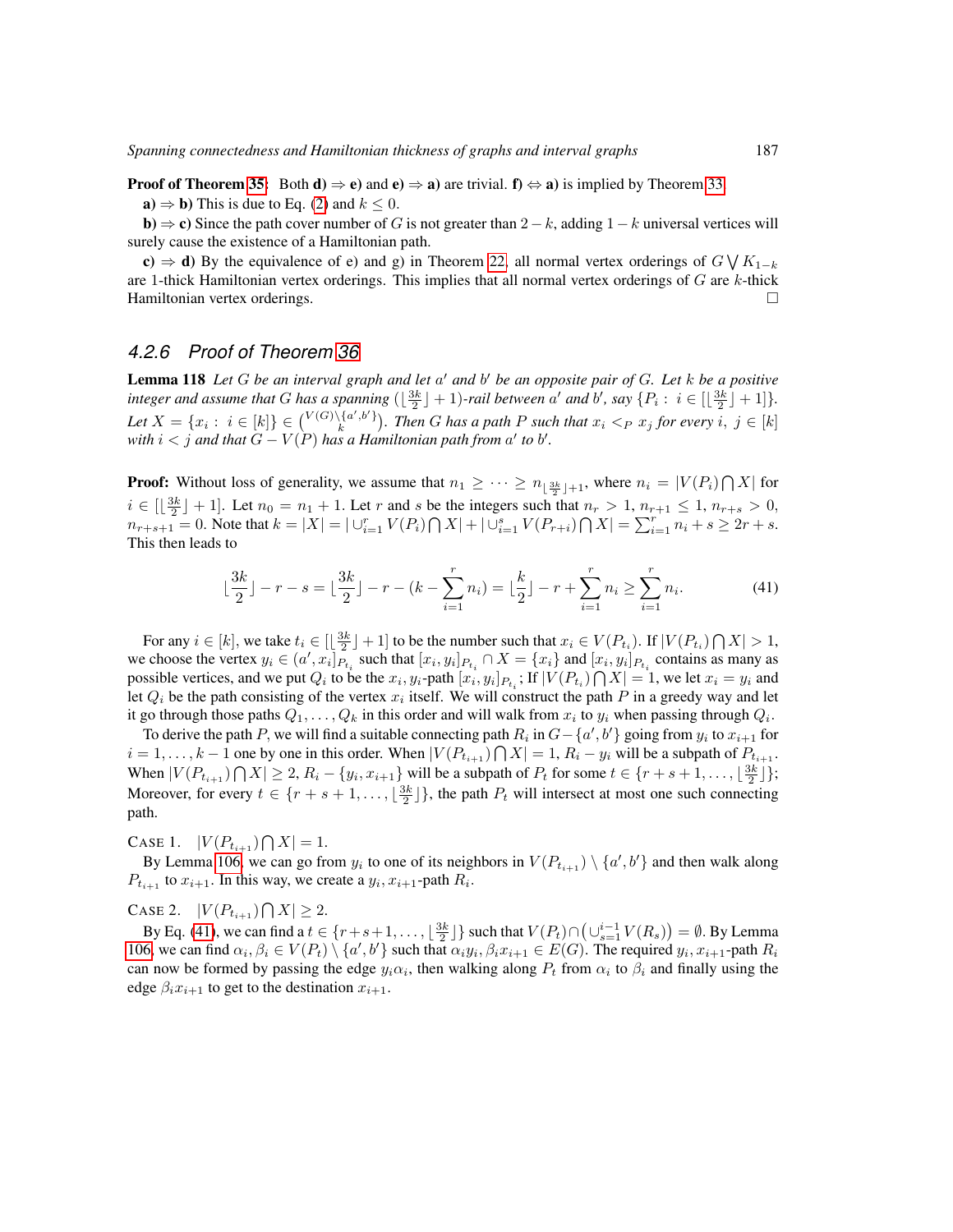By examining the construction process of P, we see that  $P_{\lfloor \frac{3k}{2} \rfloor+1}$  has no common vertex with P and for each  $i \in [\lfloor \frac{3k}{2} \rfloor]$ , either  $P_i$  has no common vertex with P or  $P_i[V(P_i) \setminus V(P)]$  consists of two subpaths of  $P_i$ , one with a' as an endpoint and the other with b' as an endpoint. We now apply Lemma [105](#page-50-1) and find that  $G - V(P)$  has a Hamiltonian path from  $a'$  to  $b'$ , finishing the proof.

**Proof of Theorem [36:](#page-21-2)** Let  $\mathcal I$  be an interval representation of G and let a and b be two vertices of G such that

$$
r_{\mathcal{I}}(a) = \min\{r_{\mathcal{I}}(z): z \in V(G)\} \text{ and } \ell_{\mathcal{I}}(b) = \max\{\ell_{\mathcal{I}}(z): z \in V(G)\}.
$$

We introduce two new vertices  $a'$  and  $b'$  and let  $G'$  be the graph defined by

$$
V(G') = V(G) \cup \{a', b'\}, E(G') = E(G) \cup \{a'v : v \in N_G[a]\} \cup \{b'v : v \in N_G[b]\},\
$$

which has an interval representation  $\mathcal{I}'$  as specified by

$$
\mathcal{I}'(v) = \begin{cases} \mathcal{I}(v), \text{ if } v \in V(G), \\ \mathcal{I}(a), \text{ if } v = a', \\ \mathcal{I}(b), \text{ if } v = b'. \end{cases}
$$

If  $G$  is a complete graph, the two claims trivially hold. So, we assume below that  $G$  is not a complete graph. To finish the proof, we take  $X = \{x_i : i \in [k]\} \in \binom{V(G)}{k}$  and need to verify the following:

1') If  $\mathcal{H}(G) \geq \lfloor \frac{3k}{2} \rfloor + 2$ , then G' has a Hamiltonian path P such that  $x_i <_P x_j$  for all  $i, j \in [k]$  with  $i < j$ ; 2') If  $\mathcal{H}(G) \geq \lfloor \frac{3k}{2} \rfloor + 3$ , then G' has a Hamiltonian cycle C such that  $x_1, \ldots, x_k$  appear on C in this ordering.

Indeed, noting that  $a'b' \notin E(G')$  and both  $a'$  and  $b'$  are simplicial in  $G'$ , we can simply remove  $a'$  and b' from the path/cycle of G' as asserted in 1') or 2') and then get the required path/cycle of G as asserted in 1) or 2).

PROOF OF 1'): It is obvious that  $\mathcal{H}(G') \ge \mathcal{H}(G) \ge \lfloor \frac{3k}{2} \rfloor + 2$ . By Theorem [22](#page-19-0) g)  $\Rightarrow$  a), G' possesses a typical  $(\lfloor \frac{3k}{2} \rfloor + 2)$ -rail  $\{P_i : i \in [\lfloor \frac{3k}{2} \rfloor + 2]\}$  between a' and b'. Suppose  $V(P_1) \cap X = \emptyset$ . Let  $G'' = G'[V(G') - (V(P_1) \setminus \{a', b'\} )]$ . Then  $G''$  has a typical spanning  $(\lfloor \frac{3k}{2} \rfloor + 1)$ -rail between  $a'$  and b'. By Lemma [118,](#page-62-1) there is a path P' of G" such that  $x_i <_{P'} x_j$  for all  $i, j \in [k]$  satisfying  $i < j$  and  $G'' - V(P')$  has a Hamiltonian path  $Q'$  from  $a'$  to  $b'$ .

Pick an endpoint u of P' and, by Lemma [106,](#page-50-2) we can choose  $v \in V(Q')$  such that  $vu \in E(G)$ . Since  $Q'$  and  $P_1$  are two paths from a' to b',  $G'[V(Q') \cup V(P_1)]$  has a Hamiltonian cycle and hence  $G'[V(Q') \cup V(P_1)]$  has a Hamiltonian path  $Q''$  starting at  $v$ . It is now clear that the required path  $P$  could be taken as  $P'\underline{uv}Q''$ .

PROOF OF 2'): Analogous to the proof of 1'), we have  $\mathcal{H}(G') \ge \mathcal{H}(G) \ge \lfloor \frac{3k}{2} \rfloor + 3$  and so applying Theorem [22](#page-19-0) g)  $\Rightarrow$  a) yields that G' possesses a typical  $(\lfloor \frac{3k}{2} \rfloor + 3)$ -rail  $\{P_i : i \in [\lfloor \frac{3k}{2} \rfloor + 3]\}$  between  $a'$ and b'. Suppose  $V(P_1) \cap X = \emptyset$  and  $V(P_2) \cap X = \emptyset$ . Let  $G'' = G'[V(G') - (V(P_1) \cup V(P_2) \setminus \{a', b'\} )]$ . Then G'' has a typical spanning  $(\lfloor \frac{3k}{2} \rfloor + 1)$ -rail between a' and b'. By Lemma [118,](#page-62-1) there is a path P' of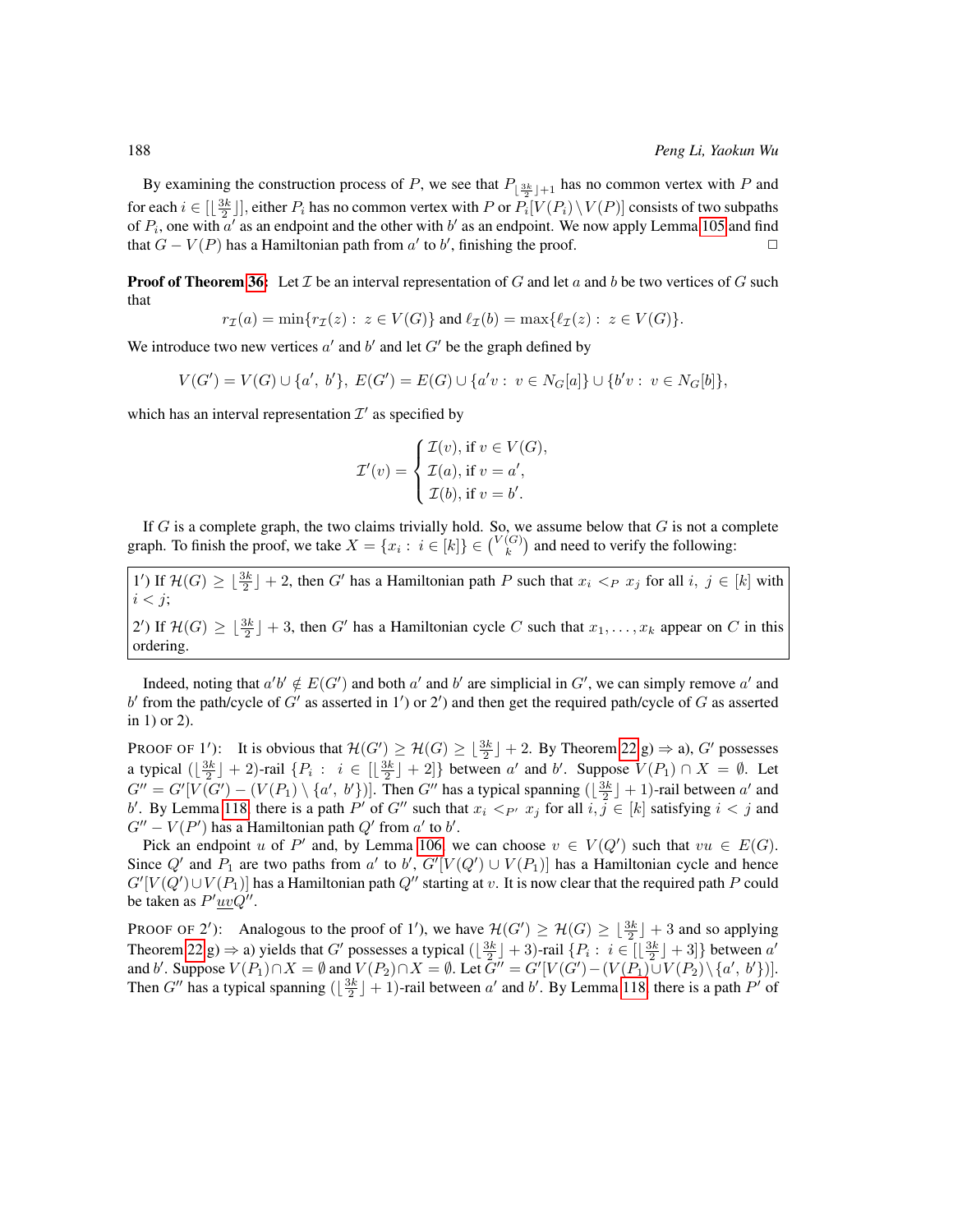$G''$ , say  $P' = (w, p_1, \ldots, p_s, u)$ , such that  $x_1, \ldots, x_k$  appears on P according to this ordering, and that  $G''-V(P')$  has a Hamiltonian path  $Q'$  from  $a'$  to  $b'$ . By Lemma [106,](#page-50-2) we can choose  $w' \in V(P_1) \setminus \{a',b'\}$ and  $u' \in V(P_2) \setminus \{a',b'\}$  so that  $ww' \in E(G)$  and  $uu' \in E(G)$ .

Let  $H = G'[V(Q') \cup V(P_1) \cup V(P_2)]$ . Note that both  $V(P_1) \setminus \{a', b'\}$  and  $V(P_2) \setminus \{a', b'\}$  are nonempty and so  $Q'$ ,  $P_1$  and  $P_2$  together form a typical 3-rail of  $H$ . Accordingly, we derive from Theorem [22](#page-19-0) b)  $\Rightarrow$  g) and Theorem [29](#page-20-1) i)  $\Rightarrow$  iv) that H is Hamiltonian-connected. This means that we can find a Hamiltonian path  $Q''$  of H connecting u' and w', say  $Q'' = (u', q_1, \ldots, q_t, w')$ . Now, setting  $C =$  $\langle w, p_1, \ldots, p_s, u, u', q_1, \ldots, q_t, w' \rangle$ , we arrive at the required Hamiltonian cycle C, thereby finishing the  $\Box$ 

# *4.2.7 Proofs of Theorems [37,](#page-22-0) [40,](#page-22-1) [41,](#page-23-0) [42](#page-23-1) and [43](#page-23-2)*

**Proof of Theorem [37:](#page-22-0)** i) If G is not connected, we have  $src(G) = \text{sfc}(G) = 0$ . If  $G = K_t$  for  $t \in [3]$ , we have  $\text{src}(G) = \text{src}(G) = t - 1$ . If G is the path of length 2, it holds  $\text{src}(G) = \text{src}(G) = 0$ .

ii) By the equivalence between i) and iv) in Theorem [29,](#page-20-1) for the graph  $G$  with at least 4 vertices, it holds  $\mathcal{H}(G) \leq 2$  if and only if G is not Hamiltonian-connected, which then amounts to saying that  $\operatorname{src}(G) = \operatorname{sfc}(G) = 0.$ 

iii) On account of  $\mathcal{H}(G) \geq 3$ , Theorem [29](#page-20-1) i)  $\Leftrightarrow$  iv) shows that G is spanning 1-rail-connected while Theorem [30](#page-20-2) implies that G is spanning q-rail-connected for all  $q \in \{2, \ldots, \mathcal{H}(G)\}\.$  Finally, the equiv-alence between a) and g) in Theorem [22](#page-19-0) tells us that G cannot be spanning  $(\mathcal{H}(G) + 1)$ -rail-connected. This completes the proof of  $src(G) = \mathcal{H}(G)$ .

It follows from Theorem [29](#page-20-1) i)  $\Rightarrow$  ii) that sfc(G)  $\geq$  H(G) – 1. On the other hand, Theorem 29 iii)  $\Rightarrow$  i) claims that  $\text{sfic}(G) \leq \mathcal{H}(G) - 1$ . Accordingly, we get to  $\mathcal{H}(G) = \text{sfic}(G) + 1$ .

**Proof of Lemma [38:](#page-22-2)** This follows from the equivalence of c) and g) in Theorem [22.](#page-19-0)

**Proof of Lemma [39:](#page-22-3)** Li and Wu [\(73,](#page-83-2) Theorem 11) asserted that every connected rigid interval graph has a so-called consecutive ordering of its vertex set, which must correspond to a Hamiltonian path.

**Proof of Theorem [40:](#page-22-1)** Recall that every connected unit interval graph is a rigid interval graph; See Li and Wu [\(73\)](#page-83-2), Panda and Das [\(89\)](#page-84-0). Therefore, Lemma [39](#page-22-3) tells us that unit interval graphs form a maroon class of interval graphs. The result is now a simple consequence of Lemma [38.](#page-22-2)

**Proof of Theorem [41:](#page-23-0)** Matthews and Sumner [\(81,](#page-84-1) Theorem 10) showed that  $\kappa(G) = 2 t(G)$  holds for every connected noncomplete  $K_{1,3}$ -free graph G while Roberts [\(94\)](#page-84-2) told us that every unit interval graph is  $K_{1,3}$ -free. Combining these with Eq. [\(10\)](#page-23-3), Theorems [33](#page-21-1) and [40](#page-22-1) then conclude the proof. Note that we can avoid using Matthews and Sumner [\(81,](#page-84-1) Theorem 10) by directly proving  $2t(G) = \min_{CC' \in E(T)} |C \cap C'|$ where T is a clique path of the connected noncomplete unit interval graph  $G$ .

**Proof of Theorem [42:](#page-23-1)** Let G be a Hamiltonian-connected interval graph with  $V(G) = [n]$ . If  $n = 3$ , then it is easy to check that  $|E(G)| = 3 = 3n - 6$ . Suppose  $n > 3$ . By the equivalence of i) and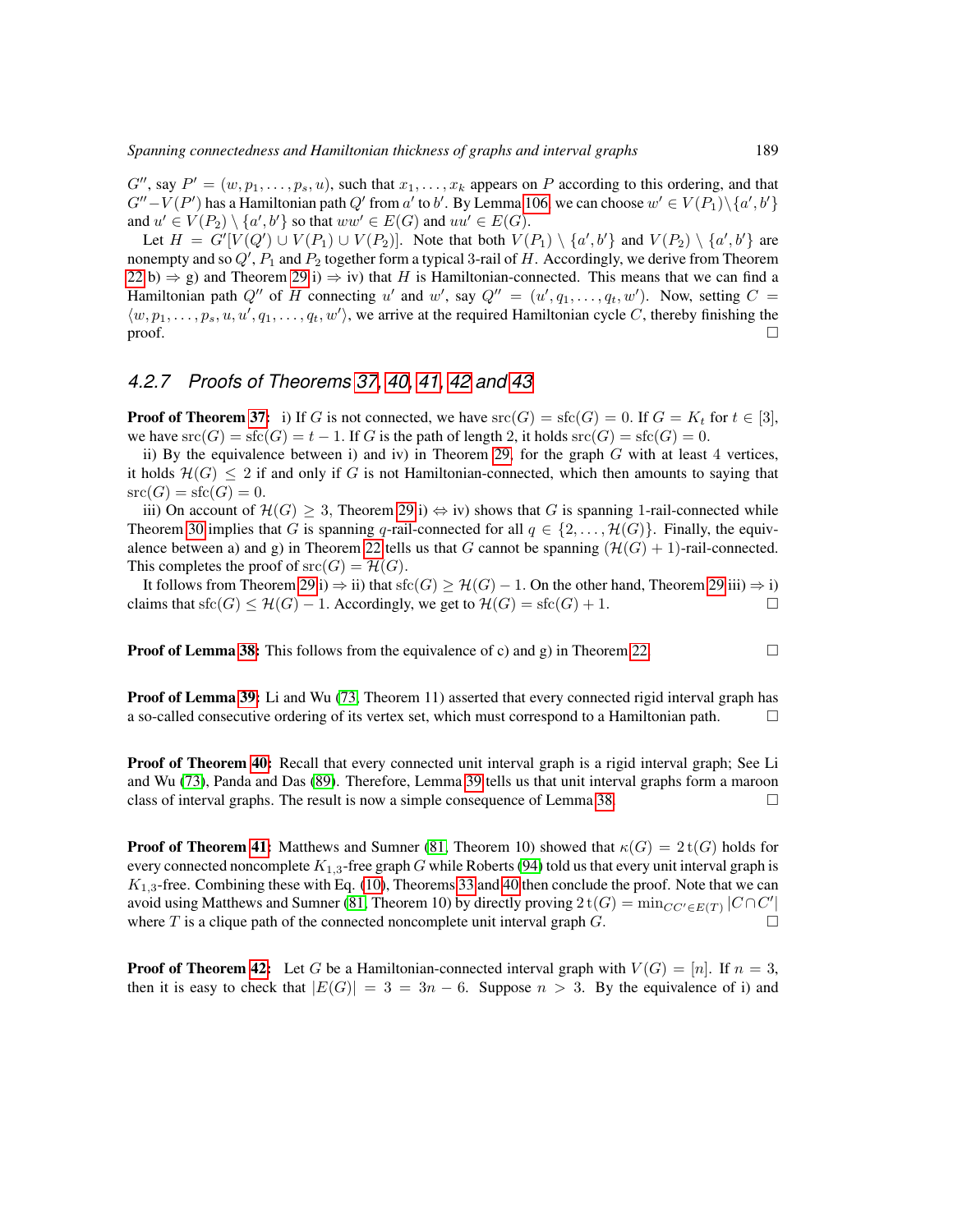$\sum_{i\in[n-1]}$   $d_{G,\pi}(i) \ge 3(n-3)+2+1=3n-6$ . It is obvious that for the equality to hold,  $\pi$  must be an iv) in Theorem [29,](#page-20-1) G must have a 3-thick Hamiltonian vertex ordering  $\pi$ . So, we obtain that  $|E(G)| =$ exact-3-thick Hamiltonian vertex ordering of G.

It remains to show that, for each integer  $n \geq 3$ , the graph with n vertices as discussed above does exist. We define a unit interval graph H with  $|E(H)| = 3n - 6$  by setting  $V(H) = [n]$  and  $N_H[i] =$  $[\max\{1, i-3\}, \min\{n, i+3\}]$  for each  $i \in [n]$ . We can check that either  $H = K_3$  or  $H \in \mathcal{F}^3$  and so, as a consequence of Theorem [9,](#page-13-2)  $H$  is Hamiltonian-connected, as required.  $\Box$ 

**Proof of Theorem [43:](#page-23-2)** Our task is to find a linear extension  $\pi$  of P such that  $\mathcal{H}(G) = \mathcal{H}_G(\pi)$ . Let  $\mathcal{I}$ be an interval representation of P. We will check that the required  $\pi$  could be any output of NP( $(G, \mathcal{I}, a)$ ) where a is a vertex of G such that  $r_{\mathcal{I}}(a) = \min\{r_{\mathcal{I}}(v) : v \in V(G)\}.$ 

The fact that  $\mathcal{H}(G) = \mathcal{H}_G(\pi)$  follows from Theorem [22](#page-19-0) e)  $\Leftrightarrow$  g) when  $\mathcal{H}(G) \geq 1$  and follows from Theorem [35](#page-21-0) a)  $\Leftrightarrow$  d) when  $\mathcal{H}(G) \leq 0$ . It is a consequence of Lemma [103](#page-49-3) that  $\pi$  is a linear extension of  $P$ .

## *4.2.8 Proofs of Theorems [44,](#page-23-4) [45](#page-23-5) and [46](#page-24-0)*

Recall that we have defined  $f_G(\pi)$  in Eq. [\(11\)](#page-23-6) for any graph G and any  $\pi \in V(G)!$ .

**Proof of Theorem [44:](#page-23-4)** By Lemma [26,](#page-19-4) it holds  $G - S \in F^{\mathcal{H}(G)-|S|}$ . It remains to show  $\mathcal{H}(G - S) \leq$  $\mathcal{H}(G) - |S|.$ 

By the definition of normal vertex ordering, there is a normal vertex ordering  $\pi'$  of  $G - S$  such that  $\pi'_i = \pi_i$  for every  $i \in [f_G(\pi)]$ . By the equivalence of e) and g) in Theorem [22,](#page-19-0) we get

$$
\mathcal{H}(G-S)=\mathcal{H}_{G-S}(\pi')
$$

and

$$
d_{G-S,\pi'}(i) = d_{G,\pi}(i) - |S| > d_{G,\pi}(f_G(\pi)) - |S| = \mathcal{H}_G(\pi) - |S| = \mathcal{H}(G) - |S| \ge 0
$$

for  $1 \leq i < f_G(\pi)$ . This demonstrates  $\mathcal{H}(G-S) \leq \mathcal{H}(G) - |S|$ , as wanted.

<span id="page-65-1"></span>**Lemma 119** *Let* G *be an n-vertex interval graph with*  $H(G) > 0$  *and let*  $\pi$  *be a normal vertex ordering of* G. Assume that  $f_G(\pi) = t$ . Then  $\{\pi_{t+1}, \ldots, \pi_n\} \cap N_G(\pi_t)$  *is a clique of* G.

**Proof:** Suppose that  $\pi$  is produced by the algorithm  $NP(G, \mathcal{I}, a)$ , where  $\mathcal{I}$  is an interval representation of G and  $r_{\mathcal{I}}(a) = \min\{r_{\mathcal{I}}(v): v \in V(G)\}\$ . By Theorem [22](#page-19-0) f)  $\Leftrightarrow$  g), we may suppose that  $k = \mathcal{H}_G(\pi) =$  $\mathcal{H}(G) > 0$ . If  $\{\pi_{t+1}, \ldots, \pi_n\} \cap N_G(\pi_t)$  were not a clique of G, then  $t > 1$  and there are two neighbors of  $\pi_t$ , say  $\pi_i$  and  $\pi_j$ , such that  $j > i > t$  and  $\pi_i \pi_j \notin E(G)$ . According to the rule of NP( $G, \mathcal{I}, a$ ), from  $t > 1$  we deduce that

<span id="page-65-0"></span>
$$
r_{\mathcal{I}}(\pi_t) = \min\{r_{\mathcal{I}}(\pi_s) : t \le s \le n, \pi_s \pi_{t-1} \in E(G)\},\tag{42}
$$

and so we obtain from Lemma [103](#page-49-3) that  $N_G(\pi_{t-1}) \cap {\pi_t, \ldots, \pi_n} \subseteq N_G[\pi_t]$ . As  $\pi_i \pi_j \notin E(G)$  while  $\pi_i \pi_t \in E(G)$ , it follows from Lemma [103](#page-49-3) that  $r_\mathcal{I}(\pi_i) < \ell_\mathcal{I}(\pi_i) < r_\mathcal{I}(\pi_t)$  and hence Eq. [\(42\)](#page-65-0) gives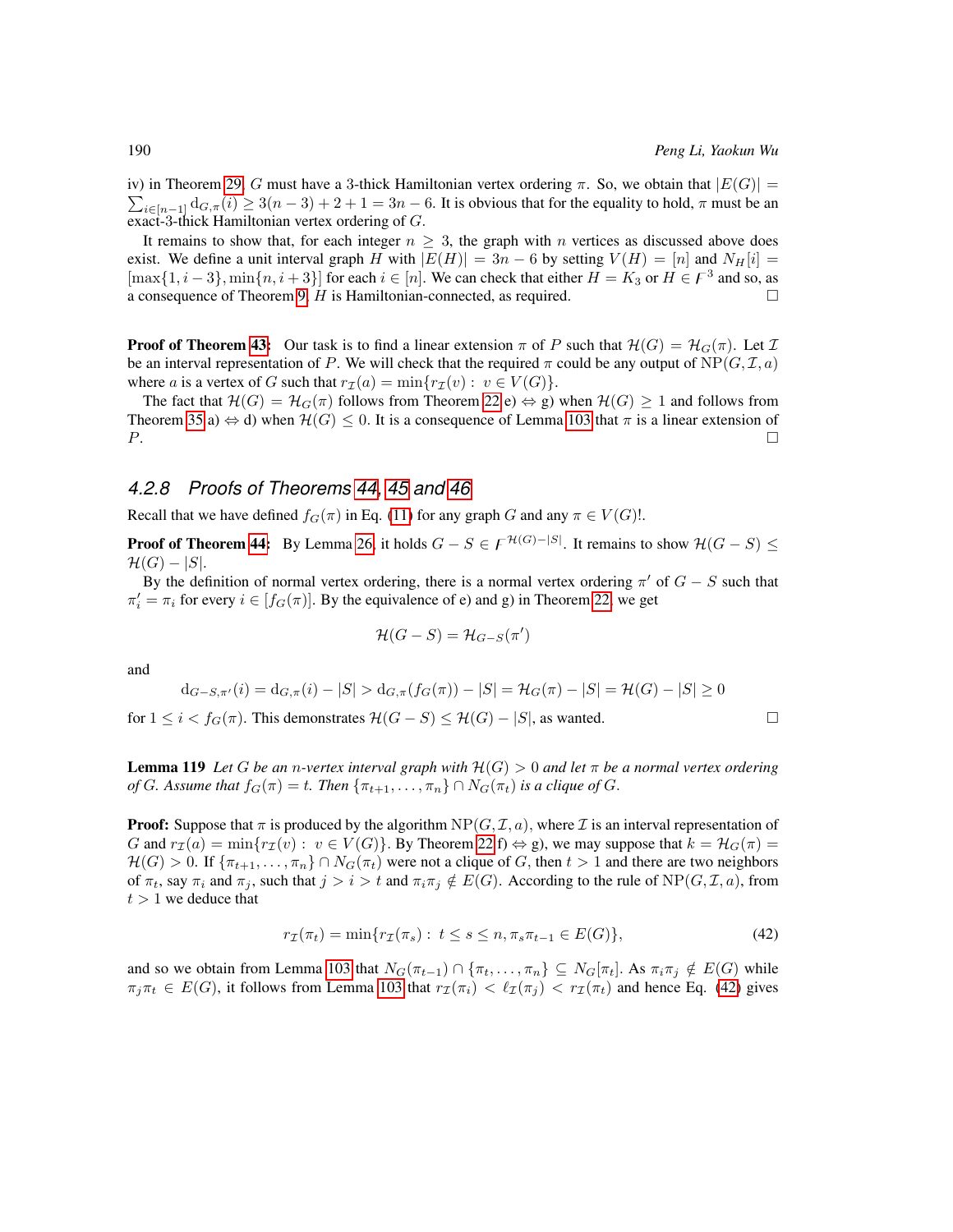*Spanning connectedness and Hamiltonian thickness of graphs and interval graphs* 191

 $\pi_i \in N_G(\pi_t) \setminus N_G(\pi_{t-1})$ . By now, we conclude that  $|N_G(\pi_{t-1}) \cap \pi[t, n]| \leq |N_G(\pi_t) \cap \pi[t+1, n]| = k$ , contradicting the fact that  $f_G(\pi) - t$ contradicting the fact that  $f_G(\pi) = t$ .

**Proof of Theorem [45:](#page-23-5) i**)  $\Rightarrow$  ii) By Theorem [5,](#page-13-1) G is  $(k-2)$ -vertex-super-Hamiltonian and hence  $(k-2)$ packable Hamiltonian.

 $\Rightarrow$  $**iii**$  $\Rightarrow$  $**iv**$  $\Rightarrow$  $**v**$ **) It is trivial.** 

v)  $\Rightarrow$  i) Let *T* be an interval representation of *G* and let *a* be a vertex of *G* such that  $r_1(a)$  =  $\min\{r_{\mathcal{I}}(v): v \in V(G)\}\$ . Let  $\pi$  be a Hamiltonian path constructed by the algorithm  $NP(G, \mathcal{I}, a)$ . Taking  $S = \emptyset$  in v) yields  $\mathcal{H}(G) > 0$ . By Theorem [22](#page-19-0) g)  $\Rightarrow$  e),  $\mathcal{H}(G) = \mathcal{H}_G(\pi)$ . Assume that  $f_G(\pi) = t$ . Then Lemma [119](#page-65-1) asserts that  $S = {\pi_{t+1}, \dots, \pi_n} \cap N_G(\pi_t)$  is a clique of size  $\mathcal{H}(G)$  in G. Applying Theorem [44](#page-23-4) gives  $\mathcal{H}(G - S) = 0$  and so  $G - S$  is not traceable. By the assumption of v), we get  $\mathcal{H}(G) = |S| \geq k$ , finishing the proof.  $\Box$ 

The equivalence among a), b), e) and f) in Theorem [22](#page-19-0) paves the way for the following proof of Theorem [46.](#page-24-0)

**Proof of Theorem [46:](#page-24-0)** Let  $|V(G)| = n$ . We shall perform induction on n. The base case of  $n = 2$  is trivial. We now assume  $n > 2$  and the result holds for smaller n.

Suppose that I is an interval representation of G, a and b are two vertices of G such that  $r_{\mathcal{I}}(a)$  =  $\min\{r_{\mathcal{I}}(z) : z \in V(G)\}\$ and  $\ell_{\mathcal{I}}(b) = \max\{\ell_{\mathcal{I}}(z) : z \in V(G)\}\$ . Note that both a and b are simplicial vertices of G. We may assume hereafter that G is not a complete graph (and so  $ab \notin E(G)$ ) and  $|S| < n-1$ as otherwise the result is obvious.

CASE 1. There exists a simplicial vertex  $u$  of  $G$  which does not fall into  $S$ .

By Lemma [110,](#page-54-1)  $G - u$  has a typical k-rail. We apply the induction assumption on the graph  $G - u$  and the set  $S \subseteq V(G - u)$  and conclude the proof.

CASE 2. All simplicial vertices of G are contained in S. In particular, this tells us  $a, b \in S$ .

By the implication of b)  $\Rightarrow$  a) in Theorem [22,](#page-19-0) we know that there is a spanning k-rail between a and b in  $G[S]$ , say  $\{P_1, \ldots, P_k\}$ . It follows from  $ab \notin E(G)$  that

<span id="page-66-0"></span>
$$
|S| \ge k + 2. \tag{43}
$$

CASE 2.1.  $N_G(a) \setminus S \neq \emptyset$  or  $N_G(b) \setminus S \neq \emptyset$ .

Without loss of generality, suppose  $N_G(a) \setminus S \neq \emptyset$ . Take any  $x \in N_G(a) \setminus S$ . It follows from  $r_{\mathcal{I}}(a) = \min\{r_{\mathcal{I}}(z): z \in V(G)\}\$ that  $N_G[x] \supseteq N_G[a]$ . Hence, assuming that  $P_1 = (a, q_1, q_2, \ldots, q_s, b),$ we know that  $P'_1 = (a, x, q_1, q_2, \dots, q_s, b)$  is a path from a to b. Consequently,  $\{P'_1, P_2, \dots, P_k\}$  is a typical k-rail of  $G[S \cup \{x\}]$ , completing the proof.

CASE 2.2.  $N_G[a] \subseteq S$  and  $N_G[b] \subseteq S$ .

By the equivalence of b) and f) in Theorem [22,](#page-19-0) our task is to find a vertex  $x \in V(G) \setminus S$  and show the existence of a k-thick normal vertex ordering  $\rho$  of  $G[S \cup \{x\}]$ .

Let  $\pi$  be an output of NP(G, I, a). By Theorem [22](#page-19-0) b)  $\Rightarrow$  e), we have

<span id="page-66-1"></span>
$$
\mathcal{H}_G(\pi) \ge k \tag{44}
$$

and  $\pi_2 \in N_G[\pi_1] = N_G[a] \subseteq S$ .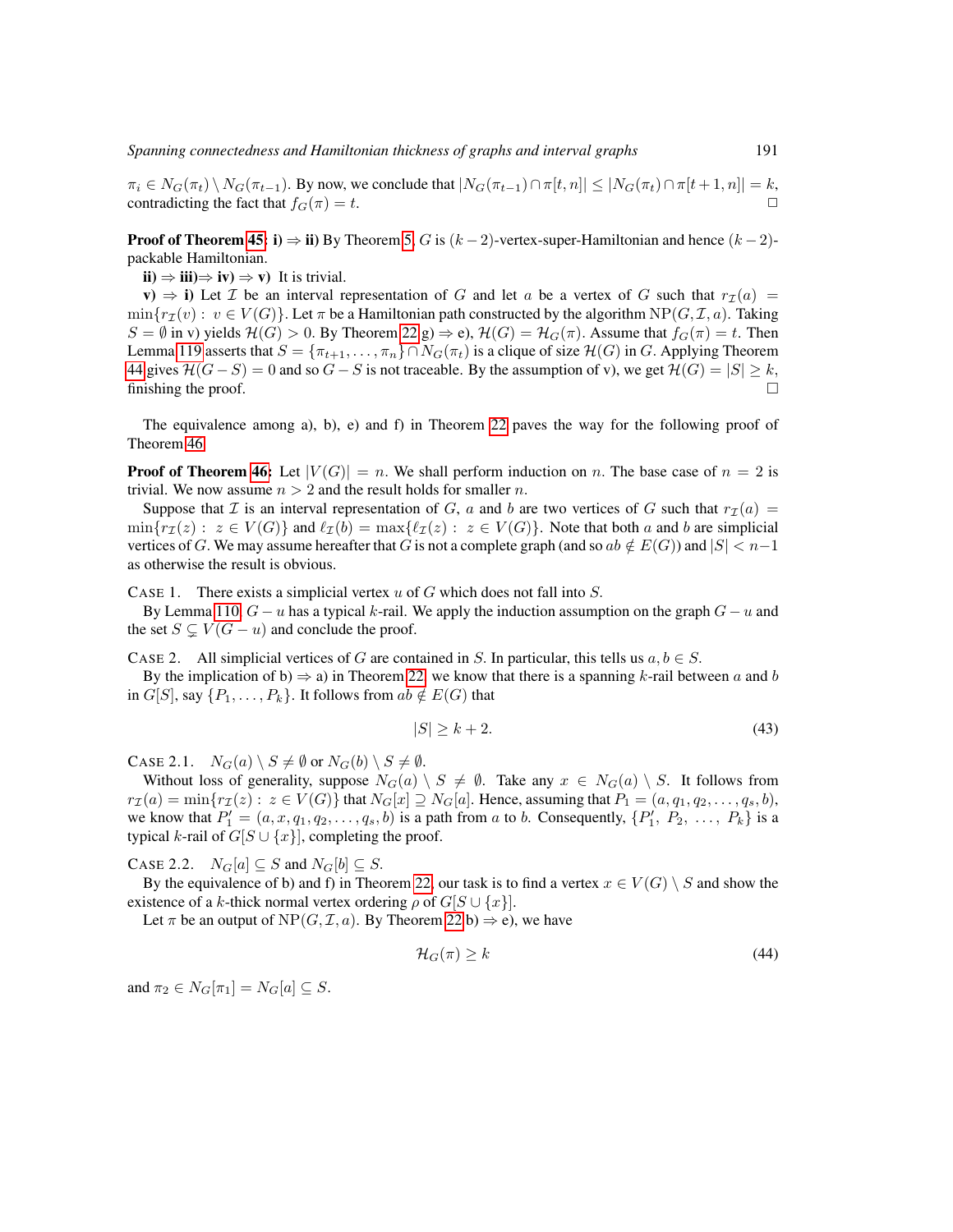CASE 2.2.1.  $r_{\mathcal{I}}(\pi_2) = \min\{r_{\mathcal{I}}(\pi_i): i \in \{2,\ldots,n\}\}.$ 

By Lemma [110,](#page-54-1) both  $G - a$  and  $G[S \setminus \{a\}]$  have typical k-rails. Using the induction hypothesis on  $G - a$  and  $S \setminus \{a\}$ , we can find a vertex  $x \in V(G - a) \setminus S$  such that  $G[S']$  contains a typical k-rail where  $S' = (S \setminus \{a\}) \cup \{x\}$ . We will be done if we can show that  $G[S \cup \{x\}] = G[S' \cup \{a\}]$  has a k-thick normal vertex ordering  $ρ$ .

Due to the equivalence of b) and e) in Theorem [22,](#page-19-0) we see that  $G[S']$  has a k-thick normal vertex ordering  $\rho'$  starting from  $\pi_2$ . Owing to  $N_G[a] \subseteq S$  as well as  $\min\{\mathcal{H}_{G[S']}(\rho'),\mathcal{H}_G(\pi)\}\geq k$ , we find that  $\rho = a \rho'_1 \cdots \rho'_{|S'|}$  will be a required k-thick normal vertex ordering of  $G[S \cup \{x\}]$ .

CASE 2.2.2.  $r_{\mathcal{I}}(\pi_2) > \min\{r_{\mathcal{I}}(\pi_i): i \in \{2,\ldots,n\}\}.$ 

In this case, we can check that  $r_{\mathcal{I}}(\pi_3) = \min\{r_{\mathcal{I}}(\pi_i): i \geq 2\}$  and  $\pi_1\pi_3 \notin E(G)$ . This means that  $\pi_3$ is the leftmost interval in  $V(G - \pi_1)$  with respect to  $\mathcal{I}, \pi_3$  is simplicial in G and  $\pi_3 \in S$ .

Let  $\theta$  be an output of  $NP(G[S], \mathcal{I}, a)$ . As  $\{\pi_1, \pi_2, \pi_3\} \subseteq S$ , we surely can require  $\theta_1 = \pi_1, \theta_2 = \pi_2$ and  $\theta_3 = \pi_3$ . From Theorem [22](#page-19-0) b)  $\Rightarrow$  e), we see that  $\theta$  is a k-thick normal vertex ordering of G[S]. By Eq. [\(43\)](#page-66-0), we have two cases to consider.

CASE 2.2.2.1.  $|S| = k + 2$ .

Eq. [\(44\)](#page-66-1) together with our assumption of  $|S| < n - 1$  tell us that  $d_{G,\pi}(3) \geq k$ . Therefore, we can pick  $x \in N_G(\pi_3) \setminus S$ . Note that  $({x} \cup S) \setminus {\pi_1}$  is a clique in G. Accordingly,  $\rho = \theta_1 \cdots \theta_{k+2} x$  is a required k-thick normal vertex ordering of  $G[S \cup \{x\}]$ .

CASE 2.2.2.2.  $|S| \ge k+3$ .

In this case, both  $G - \{\pi_1, \pi_2\}$  and  $G[S \setminus {\pi_1, \pi_2}]$  have k-thick normal vertex orderings, which are obtained from  $\pi$  and  $\theta$  by deleting the first two terms there respectively. By virtue of the equivalence of b) and e) in Theorem [22,](#page-19-0) we can apply induction on  $G - {\pi_1, \pi_2}$  and  $G[S \setminus {\pi_1, \pi_2}]$  and get a vertex  $x \in V(G) \setminus S$  such that  $G[S \cup \{x\}] - \{\pi_1, \pi_2\}$  has a typical k-rail and hence, Theorem [22](#page-19-0) b)  $\Rightarrow$  e) applies, giving that  $G[S \cup \{x\}] - \{\pi_1, \pi_2\}$  has a k-thick normal vertex ordering  $\tau = \pi_3 \tau_2 \cdots \tau_s$ with respect to  $\mathcal{I}|_{(S\cup\{x\})\setminus\{\pi_1,\pi_2\}}$ , where  $s = |S|-1$ . To finish the proof, we let  $\rho$  be the ordering  $a\pi_2\tau_1\tau_2\cdots\tau_s = \pi_1\pi_2\tau_1\tau_2\cdots\tau_s = \pi_1\pi_2\pi_3\tau_2\cdots\tau_s$  and we intend to show that  $\rho$  is a k-thick normal vertex ordering of  $G[S \cup \{x\}]$ .

Since  $\pi$  and  $\tau$  are normal vertex orderings with respect to  $\mathcal I$  and  $\mathcal I|_{(S\cup\{x\})\setminus\{\pi_1,\pi_2\}}$ , respectively, what we really need to verify is  $\mathcal{H}_G(\rho) \geq k$ . This further reduces to checking the truth of the inequality

$$
|N_G(\rho_i) \cap \{\rho_j : s + 2 \ge j \ge i + 1\}| \ge k \tag{45}
$$

for  $i \in \{1, 2\}$ , as we already know that  $\tau$  is k-thick. Based on the fact that  $\pi$  is k-thick, we can see that Eq. [\(45\)](#page-67-0) holds for  $i = 1$  because  $N_G[\pi_1] \subseteq S$ , and Eq. (45) holds for  $i = 2$  because  $N_G[\pi_2] \supseteq N_G[\pi_1] \cup \{\pi_3\}$ and  $\pi_1\pi_3 \notin E(G)$ .

### *4.2.9 Proofs of Theorems [52](#page-25-0) and [53](#page-26-0)*

**Proof of Theorem [52:](#page-25-0)** By the rule of the normal path algorithm, the assumption of  $\pi_{m-1}\pi_m \notin E(G)$ gives  $d_{G,\pi}(m-1) = 0$  and so

<span id="page-67-1"></span><span id="page-67-0"></span>
$$
\pi_{m-1} \notin N_G[Q]. \tag{46}
$$

Consequently, according to Theorem [35](#page-21-0) a)  $\Leftrightarrow$  d), claim (II) directly follows from claim (I).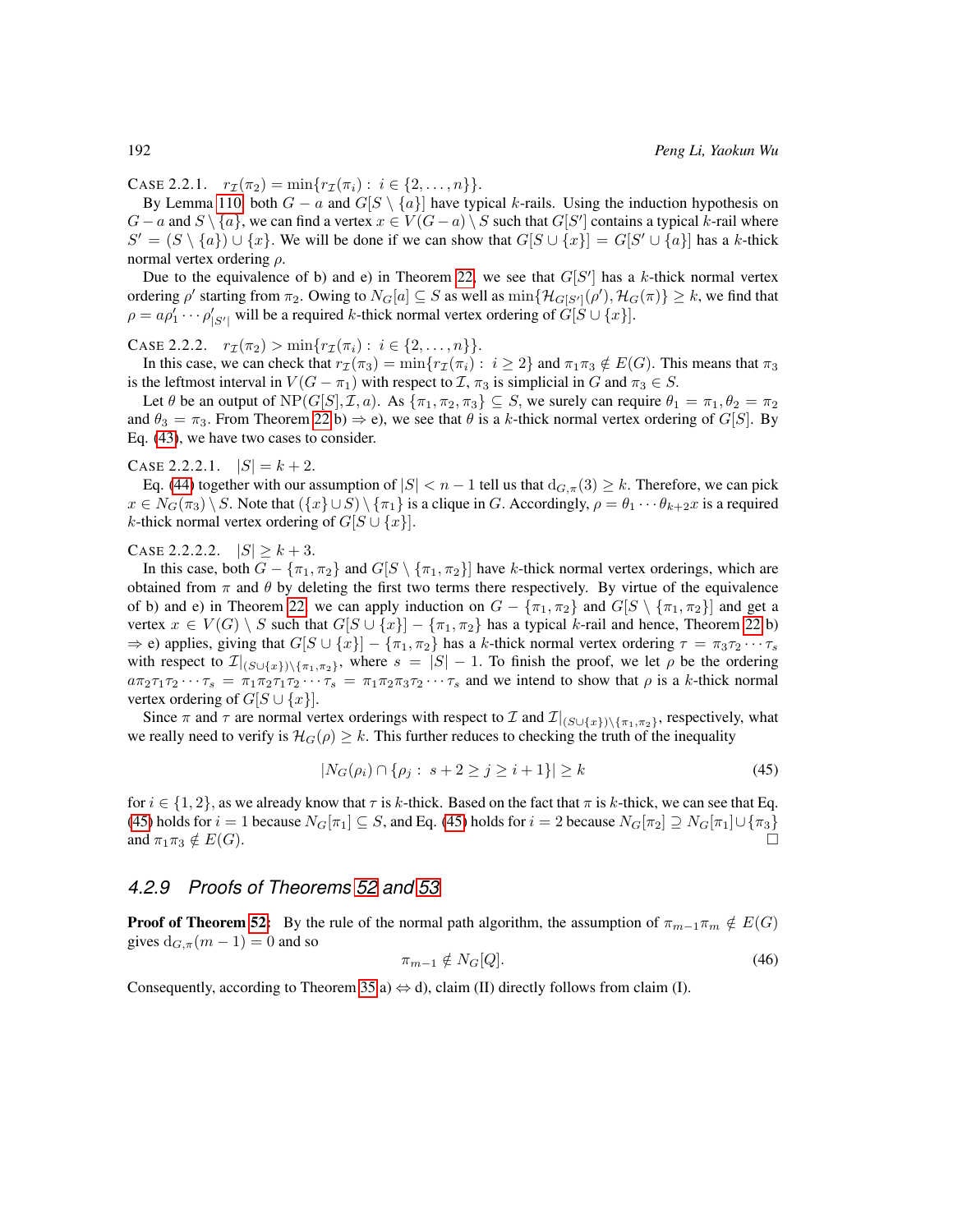We now try to prove (I). We use the shorthand G' for  $G - N_G(Q)$ . In view of the equivalence among Theorem [35](#page-21-0) a), d) and e), we need to verify the following two points:

1) 
$$
\{\pi_{i-1}\pi_i, \pi_{i+1}\pi_i\} \subseteq E(G) \text{ and } \{\pi_{i-1}, \pi_{i+1}\} \cap N_G(Q) = \emptyset \text{ hold for every } \pi_i \in N_G(Q);
$$

2)  $\tau = \pi - N_G(Q)$  is a normal vertex ordering of  $G'$ .

Suppose  $\pi$  is an output of NP(G, I, a) where I is an interval representation of G and a is a vertex of G fulfilling  $r_{\mathcal{I}}(a) = \min\{r_{\mathcal{I}}(v): v \in V(G)\}\)$ . By Lemma [103,](#page-49-3) we have

 $\pi_q \in N_G(Q)$  if and only if  $r_\mathcal{I}(\pi_q) \ge \min\{\ell_\mathcal{I}(\pi_i) : n \ge j \ge m\}$  and  $q \in [m-1]$ ; (47)

Moreover, this combined with Lemma [103](#page-49-3) again yields

<span id="page-68-1"></span><span id="page-68-0"></span>
$$
\pi_p \pi_q \in E(G) \tag{48}
$$

for those  $p > q$  such that  $\pi_q \in N_G(Q), \pi_p \notin N_G[Q]$ .

To prove 1), it suffices to show for each  $\pi_i \in N_G(Q)$  that  $\{\pi_{i-1}\pi_i, \pi_{i+1}\pi_i\} \subseteq E(G)$  and that  $\pi_{i+1} \notin$  $N_G(Q)$ .

If  $\pi_{i-1}\pi_i \notin E(G)$  or  $i = 1$ , the rule of the normal path algorithm then asserts  $r_{\mathcal{I}}(\pi_i) = \min\{r_{\mathcal{I}}(\pi_i) :$  $n \ge j \ge i$ . Noting that  $\pi_i \in N_G(Q)$ , it then follows from Eq. [\(47\)](#page-68-0) that  $\pi_j \in N_G(Q)$  for all  $j \in$  $\{i, \ldots, m-1\}$ , violating Eq. [\(46\)](#page-67-1).

Since  $\pi_i \in N_G(Q)$ , Eq. [\(46\)](#page-67-1) along with Eq. [\(48\)](#page-68-1) implies

<span id="page-68-2"></span>
$$
\pi_i \pi_{m-1} \in E(G). \tag{49}
$$

The rule of the normal path algorithm then shows that  $\pi_{i+1}\pi_i \in E(G)$ , as desired.

Finally, by Eqs.  $(46)$ ,  $(47)$  and  $(49)$ , we get to

$$
r_{\mathcal{I}}(\pi_{i+1}) \leq r_{\mathcal{I}}(\pi_{m-1}) < \min\{\ell_{\mathcal{I}}(\pi_j) : n \geq j \geq m\},\
$$

and hence  $\pi_{i+1} \notin N_G(Q)$  follows. This completes the proof of 1).

To prove 2), we will be done if we can check that  $\tau$  is an output of  $NP(G', \mathcal{I}|_{V(G')}, a)$ , that is, for each  $i \in [|V(G')|-1], r_{\mathcal{I}}(\tau_{i+1}) = \min\{r_{\mathcal{I}}(\tau_j) : \tau_j \in N_G(\tau_i) \cap \tau[i+1, |V(G')|]\}$  when  $d_{G', \tau}(i) > 0$  and

$$
r_{\mathcal{I}}(\tau_{i+1}) = \min\{r_{\mathcal{I}}(\tau_j) : j \in [i+1, |V(G')|]\}\
$$
\n(50)

otherwise. We assume  $\tau_i = \pi_k$ . If  $\tau_{i+1} = \pi_{k+1}$ , then the claim is surely true. Consider the remaining possibility that  $\tau_{i+1} \neq \pi_{k+1}$ , namely

<span id="page-68-4"></span><span id="page-68-3"></span>
$$
\pi_{k+1} \in N_G(Q). \tag{51}
$$

From Eqs. [\(47\)](#page-68-0), [\(51\)](#page-68-3) and the rule of the normal path algorithm, we find that

$$
N_G(\pi_k) \cap \pi[k+1, m] \subseteq N_G(Q),
$$

which implies  $d_{G',\tau}(i) = 0$  and hence our goal is to establish Eq. [\(50\)](#page-68-4). Thanks to Eq. [\(51\)](#page-68-3), applying 1) for  $i = k + 1$  yields

<span id="page-68-5"></span>
$$
\pi_{k+1}\pi_{k+2} \in E(G),\tag{52}
$$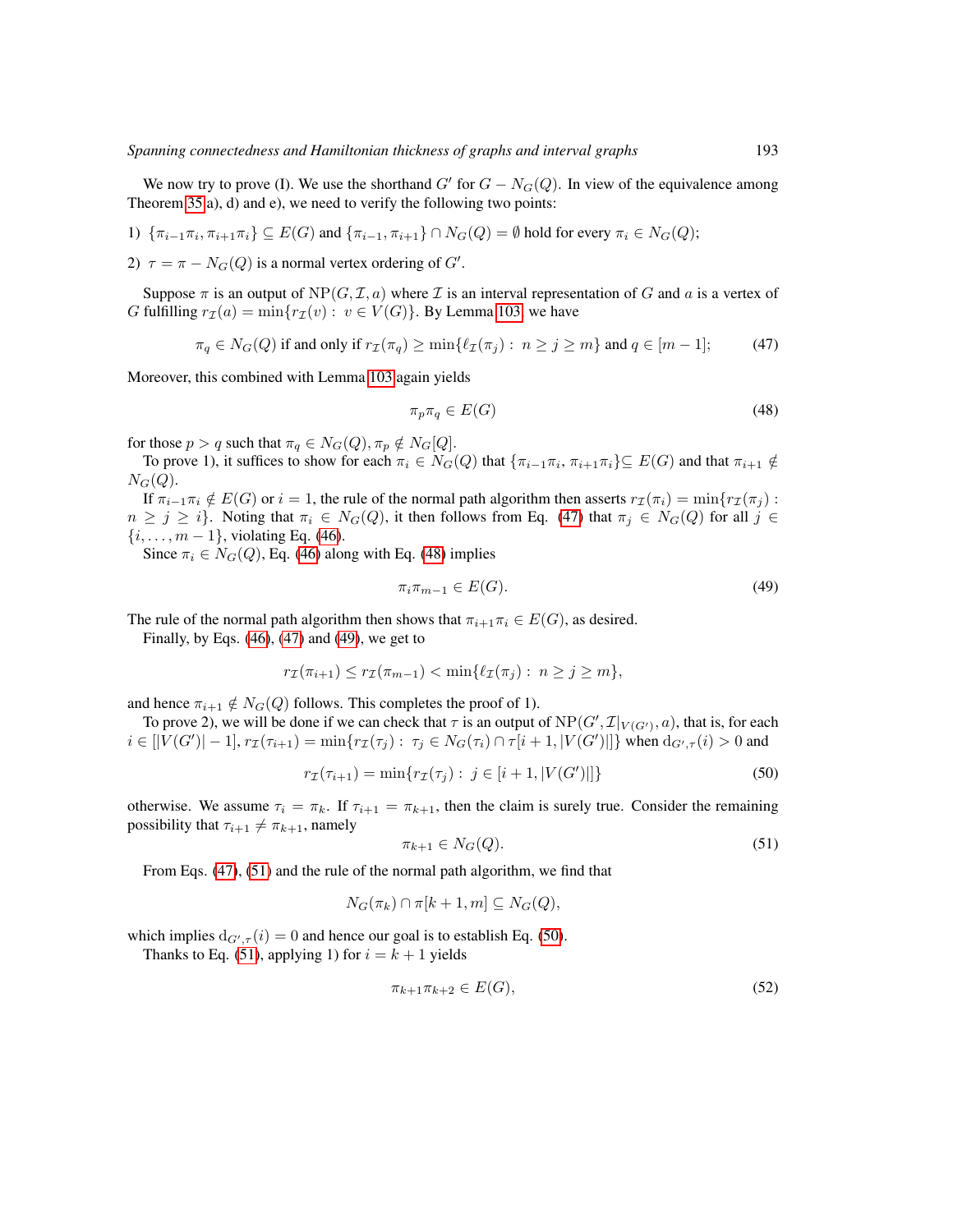as well as  $\pi_{k+2} \notin N_G(Q)$  and so

<span id="page-69-1"></span><span id="page-69-0"></span>
$$
\pi_{k+2} = \tau_{i+1}.\tag{53}
$$

On the other hand, Eqs. [\(48\)](#page-68-1) and [\(51\)](#page-68-3) says that

$$
\pi[k+2,m] \setminus N_G(Q) \subseteq N_G(\pi_{k+1}).\tag{54}
$$

Then,

$$
r_{\mathcal{I}}(\tau_{i+1}) = r_{\mathcal{I}}(\pi_{k+2})
$$
 (By Eq. (53))  
\n
$$
= \min\{r_{\mathcal{I}}(\pi_q) : q \in [k+2, n], \pi_q \pi_{k+1} \in E(G)\}
$$
 (By Eq. (52))  
\n
$$
= \min\{r_{\mathcal{I}}(\pi_q) : q \in [k+2, n], \pi_q \notin N_G(Q)\}
$$
 (By Eqs. (47) and (54))  
\n
$$
= \min\{r_{\mathcal{I}}(\pi_q) : q \in [i+1, |V(G')|]\}.
$$

This proves Eq. [\(50\)](#page-68-4) and thus we are finished.  $\square$ 

<span id="page-69-3"></span>**Lemma 120** *Let* G *be an interval graph with*  $n \geq 2$  *vertices and let*  $\pi$  *be a normal vertex ordering of* G. *Assume that*  $m = \max\{i \in \{2, ..., n\} : \pi_{i-1}\pi_i \notin E(G)\}$ *. Let*  $Q = \{\pi_m, ..., \pi_n\}$ *. If*  $N_G(Q) \neq \emptyset$  or  $H(G) < 0$ , then  $G - N_G[Q]$  *is a graph which is not a complete graph.* 

**Proof:** Let  $\mathcal I$  be an interval representation of G such that  $\pi$  is a normal vertex ordering of G with respect to  $\mathcal I$ . We distinguish two cases.

CASE 1.  $N_G(Q) \neq \emptyset$ .

Take the minimum number s such that  $\pi_s \in N_G(Q)$ . Note that Theorem [52](#page-25-0) (II) implies  $\pi_{m-1} \in$  $V(G) \setminus N_G[Q]$  and so  $s < m - 1$ . By Eq. [\(47\)](#page-68-0),  $r_{\mathcal{I}}(\pi_{m-1}) < r_{\mathcal{I}}(\pi_s)$ . According to the rule of the normal path algorithm, we now see that  $s > 1$ ,  $\pi_{s-1}\pi_s \in E(G)$  and  $\pi_{s-1}\pi_{m-1} \notin E(G)$ . This gives  $\{\pi_{s-1}, \pi_{m-1}\} \in {V(G-N_G[Q]) \choose 2}$  but  $\pi_{s-1}\pi_{m-1} \notin E(G-N_G[Q])$ , implying that  $G-N_G[Q]$  is not a complete graph.

CASE 2.  $\mathcal{H}(G) < 0$ .

By Theorem [35](#page-21-0) a)  $\Leftrightarrow$  d), there exists  $\ell \in [m-2]$  such that  $\pi_{\ell} \pi_{\ell+1} \notin E(G)$ . In the same way as we get Eq. [\(47\)](#page-68-0), we can utilize Lemma [103](#page-49-3) to derive that  $\pi_\ell$  is to the left of  $\pi_{m-1}$  and both of them are to the left of Q with respect to the interval representation  $\mathcal I$ . This shows that  $G - N_G[Q]$  is not a complete graph, as it contains both  $\pi_\ell$  and  $\pi_{m-1}$  but not has  $\pi_\ell \pi_{m-1}$  as an edge.

**Proof of Theorem [53:](#page-26-0)** We induct on  $n = |V(G)|$ . If  $n \le 2$ , the verification of the claim is straightforward. Suppose now  $n > 2$  and that the claim holds when n is smaller. According to Theorem [22](#page-19-0) e)  $\Leftrightarrow$  g) and Theorem [35](#page-21-0) a)  $\Leftrightarrow$  d), it holds

<span id="page-69-2"></span>
$$
\mathcal{H}(G) = \mathcal{H}_G(\pi). \tag{55}
$$

To proceed, we will separate cases according to whether or not  $\mathcal{H}(G) > 0$  holds.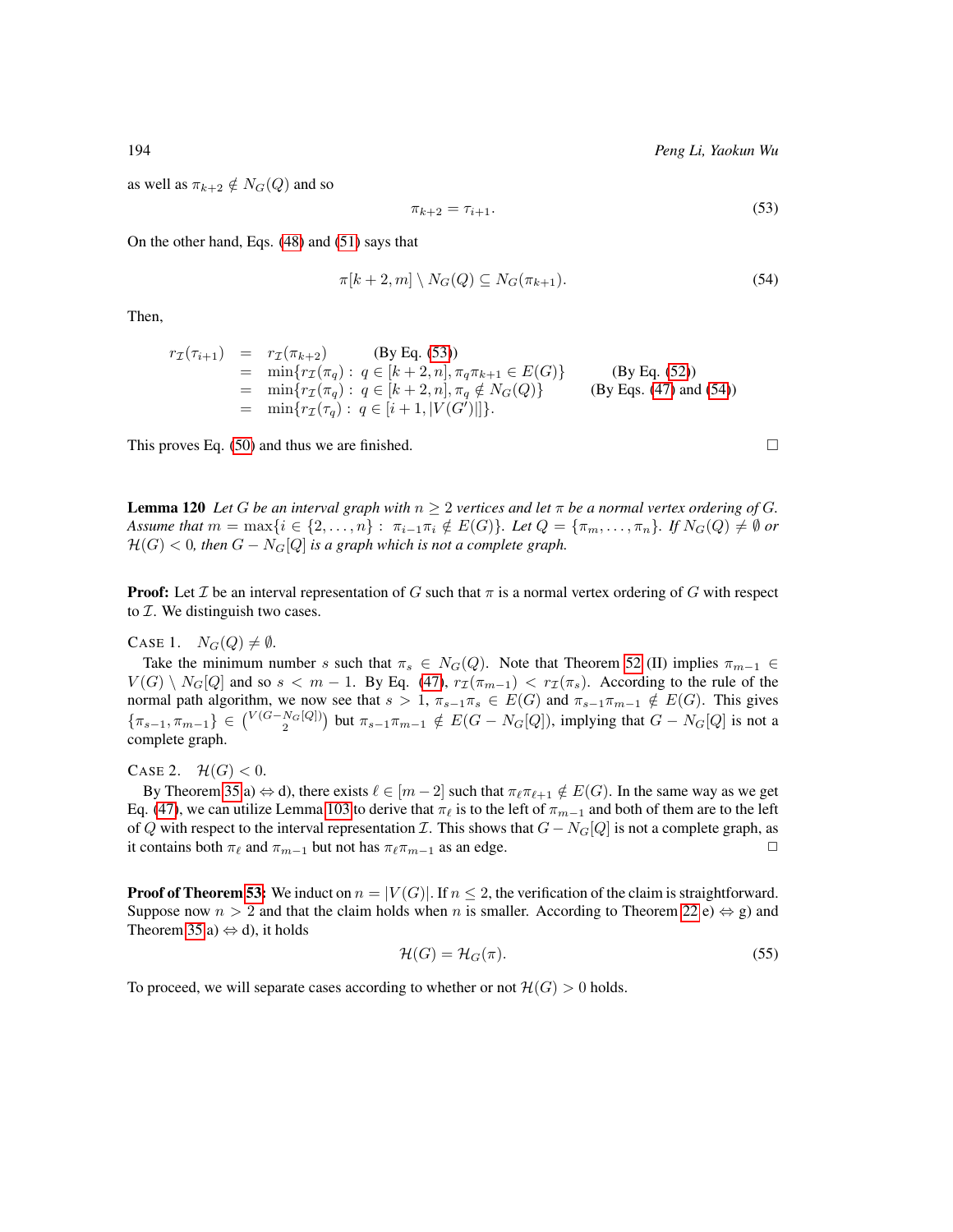*Spanning connectedness and Hamiltonian thickness of graphs and interval graphs* 195

CASE 1.  $\mathcal{H}(G) = \mathcal{H}_G(\pi) > 0$ . Let  $S' = {\pi_j : \pi_j \in N_G(\pi_{f_G(\pi)}), j > f_G(\pi)}$ . From Theorem [44](#page-23-4) and Eq. [\(55\)](#page-69-2) we derive

$$
\mathcal{H}(G - S') = \mathcal{H}(G) - |S'| = 0.
$$
\n(56)

Since G is not a complete graph,  $G - S'$  cannot be a one vertex graph and so Eq. [\(56\)](#page-70-0) means that  $G - S'$  is not any complete graph. Let  $\tau$  be an output of  $NP(G - S', \mathcal{I}|_{V(G)\setminus S'}, a)$  where a is a vertex of  $G - S'$  satisfying  $r_{\mathcal{I}}(a) = \min\{r_{\mathcal{I}}(v) : v \in V(G - S')\}$ . By induction hypothesis, the output of  $SC'(G - S', \tau, 0)$ , say S'', is a scattering set of  $G - S'$ . Using Theorem [33](#page-21-1) and Eq. [\(56\)](#page-70-0), we have  ${\rm cl}(G{-}S'-S'')-|S'\cup S''| = ({\rm cl}(G{-}S'-S'')-|S''|)-|S'| = {\rm sc}(G{-}S')-|S'| = 2{-}\mathcal{H}(G{-}S')-|S'| =$  $2 - H(G) = sc(G)$ . This proves that  $S' \cup S''$  is a scattering set of G, as desired.

CASE 2.  $\mathcal{H}(G) = \mathcal{H}_G(\pi) \leq 0$ .

Let  $Q = {\pi_m, \ldots, \pi_n}$  where  $m = \max\{i : 2 \le i \le n, \pi_{i-1}\pi_i \notin E(G)\}$ . Note that G is not any complete graph and so it has at least two vertices and so the existence of the number  $m$  is guaranteed.

CASE 2.1.  $N_G(Q) = \emptyset$  and  $\mathcal{H}_G(\pi) = 0$ .

Theorem [33](#page-21-1) and Eq. [\(55\)](#page-69-2) tell us that  $sc(G) = 2 - H(G) = 2 - H<sub>G</sub>(\pi) = 2$  and hence  $\emptyset$  is a scattering set of G.

CASE 2.2.  $N_G(Q) \neq \emptyset$  or  $\mathcal{H}_G(\pi) < 0$ . Since  $N_G(Q) \neq \emptyset$  or  $\mathcal{H}_G(\pi) < 0$ , it follows that

<span id="page-70-1"></span>
$$
\mathcal{H}(G) - |N_G(Q)| + 1 \le 0. \tag{57}
$$

By Theorem [52](#page-25-0) (II) and Eq. [\(57\)](#page-70-1), we find that  $\mathcal{H}(G - N_G[Q]) = \mathcal{H}(G) - |N_G(Q)| + 1 \leq 0$  and  $\pi - N_G[Q]$  is a normal vertex ordering of  $G - N_G[Q]$ . Surely, we then know from Theorem [35](#page-21-0) a)  $\Leftrightarrow$  d) that

$$
\mathcal{H}_{G-N_G[Q]}(\pi - N_G[Q]) = \mathcal{H}(G) - |N_G(Q)| + 1 \le 0.
$$

As a consequence of Lemma [120,](#page-69-3)  $G - N_G[Q]$  is not any complete graph. By our induction hypothesis, the output of  $SC'(G-N_G[Q],\pi-N_G[Q],\mathcal{H}(G)-|N_G(Q)|+1),$  say  $S,$  is a scattering set of  $G-N_G[Q].$ This means that

<span id="page-70-2"></span>
$$
c(G - N_G[Q] - S) - |S| = sc(G - N_G[Q]).
$$
\n(58)

Accordingly, we arrive at

$$
sc(G) = 2 - \mathcal{H}(G)
$$
 (By Theorem 33)  
\n
$$
= 2 - (\mathcal{H}(G) - |N_G(Q)| + 1) - |N_G(Q)| + 1
$$
  
\n
$$
= 2 - \mathcal{H}(G - N_G[Q]) - |N_G(Q)| + 1
$$
 (By Theorem 52 (II))  
\n
$$
= sc(G - N_G[Q]) - |N_G(Q)| + 1
$$
 (By Theorem 33)  
\n
$$
= c(G - N_G[Q] - S) - |S| - |N_G(Q)| + 1
$$
 (By Eq. (58))  
\n
$$
= c(G - S - N_G(Q)) - |S \cup N_G(Q)|.
$$
 (Q is a component of  $G - S - N_G(Q)$ )

This proves that  $S \cup N_G(Q)$  is a scattering set of G, finishing the proof.

<span id="page-70-0"></span>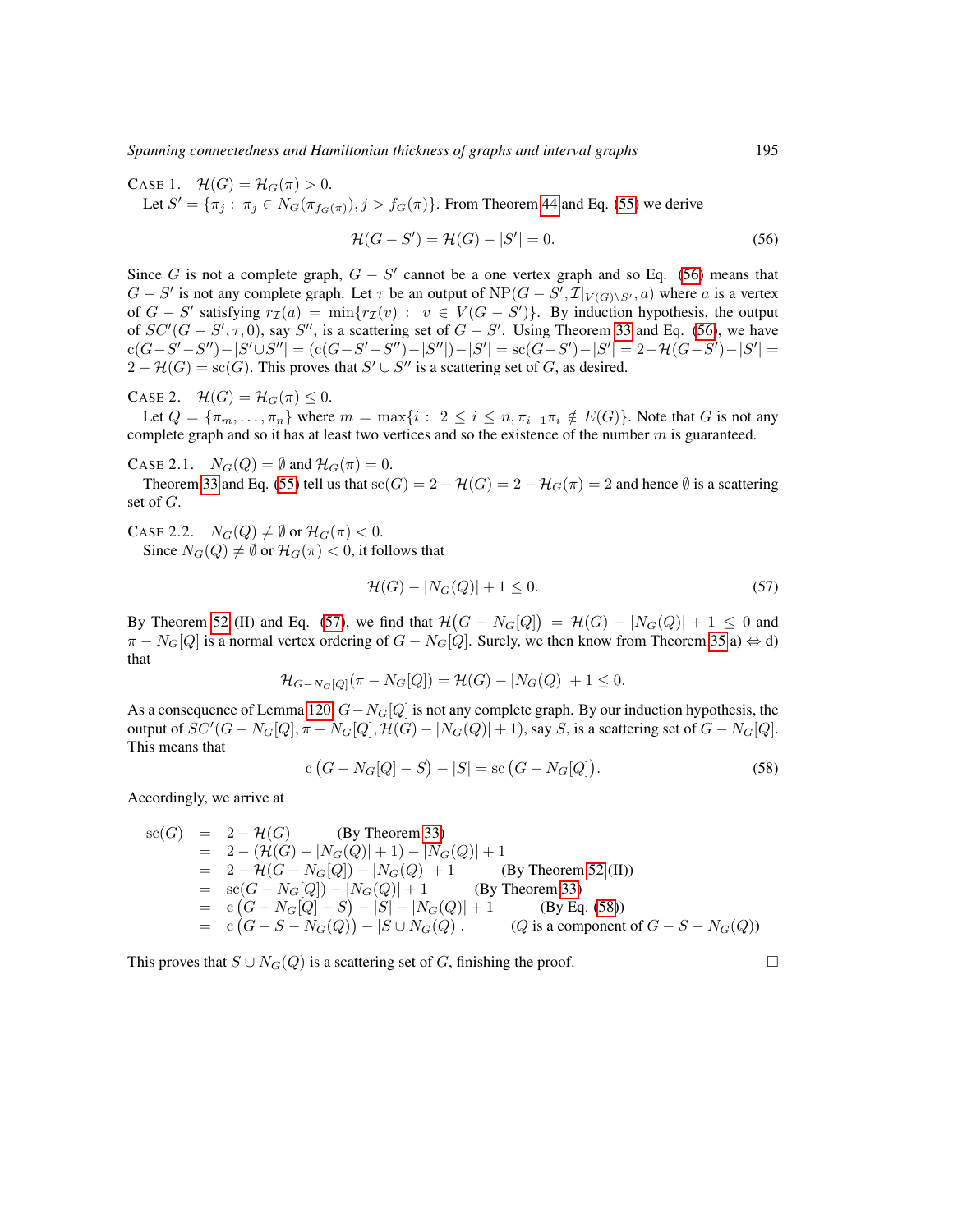# *4.2.10 Another proof of Theorem [33](#page-21-1)*

Having established Theorems [44](#page-23-4) and [52](#page-25-0) in last two subsections, we are ready to supply a new proof of Theorem [33.](#page-21-1) It is of some interest as it may suggest new approach in understanding the relationship between  $\mathcal{H}(G)$  and  $\mathrm{sc}(G)$  in more general contexts (§[3.1.2\)](#page-14-1). We should point out that the proof of Theorem [52](#page-25-0) involves the equivalence of a), d) and e) in Theorem [35](#page-21-0) while our proof for that part of Theorem [35](#page-21-0) is not relying on Theorem [33,](#page-21-1) namely no circular argument will be involved in the following proof.

**Another proof of Theorem [33:](#page-21-1)** By Theorem [15,](#page-15-0) we have  $sc(G) + \mathcal{H}(G) \leq 2$  and so our task is to show  $\operatorname{sc}(G) + \mathcal{H}(G) \geq 2$ . We shall proceed by induction on  $|V(G)|$ . If  $|V(G)| \leq 2$ , the result is easy to check. We now suppose  $|V(G)| > 2$  and divide the remaining proof into two cases.

### CASE 1.  $\mathcal{H}(G) > 0$ .

If G is a complete graph, we have  $\operatorname{sc}(G) = 3 - |V(G)|$  and  $\mathcal{H}(G) = |V(G)| - 1$  and so the result follows. We assume hereafter that  $G$  is not a complete graph.

Let  $T = \{\pi_j : \pi_j \in N_G(\pi_{f_G(\pi)}), j > f_G(\pi) \} \in {V(G) \choose H(G)}$ . By Theorem [44,](#page-23-4)  $H(G-T) = H(G) - |T| =$ 0. The induction hypothesis then gives

<span id="page-71-0"></span>
$$
sc(G - T) = 2 - \mathcal{H}(G - T) = 2.
$$
\n(59)

Since  $\mathcal{H}(K_n) = n - 1$  and  $G \neq K_{\mathcal{H}(G)+1}$ , it also follow from  $\mathcal{H}(G-T) = 0$  that  $G - T$  is not any complete graph. Take any scattering set of  $G - T$ , say T'. We deduce from Eq. [\(59\)](#page-71-0) that

$$
sc(G) \ge c(G - T - T') - |T \cup T'| = sc(G - T) - |T| = 2 - |T| = 2 - \mathcal{H}(G),
$$

as was to be shown.

CASE 2.  $\mathcal{H}(G) \leq 0$ .

Take any normal vertex ordering of G, say  $\tau$ . According to Theorem [35](#page-21-0) a)  $\Rightarrow$  d) and Eq. [\(2\)](#page-6-0),  $\pi(G)$  =  $2 - H(G) \ge 2$  and there exist  $t_0 + 1 = 1 \le t_1 < t_2 < \cdots < t_{\pi(G)} = n$  such that  $(\tau_1, \ldots, \tau_{t_1})$ ,  $(\tau_{t_1+1}, \ldots, \tau_{t_2}), \ldots, (\tau_{t_{\pi(G)-1}+1}, \ldots, \tau_{t_{\pi(G)}} = \tau_n)$  are  $\pi(G)$  paths of G. Let  $Q = \{\tau_{t_{\pi(G)-1}+1}, \ldots, \tau_{t_{\pi(G)}}\}.$ 

CASE 2.1.  $N_G(Q) \neq \emptyset$ .

Let  $H = G - N_G(Q)$ . It follows from Theorem [52](#page-25-0) (I) that  $\mathcal{H}(H) = \mathcal{H}(G) - |N_G(Q)| < 0$  and so we can take a scattering set of  $H$ , say  $S$ . We proceed as follows:

$$
2 = 2 - \mathcal{H}(H) - |N_G(Q)| + \mathcal{H}(G)
$$
 (By Theorem 52 (I))  
\n
$$
= sc(H) - |N_G(Q)| + \mathcal{H}(G)
$$
 (By induction hypothesis)  
\n
$$
= c(H - S) - |S| - |N_G(Q)| + \mathcal{H}(G)
$$
  
\n
$$
= c(G - (S \cup N_G(Q))) - |S \cup N_G(Q)| + \mathcal{H}(G)
$$
  
\n
$$
\leq sc(G) + \mathcal{H}(G).
$$

This verifies what we want.

CASE 2.2.  $G - Q$  is traceable.

Since G is the disjoint union of two traceable graphs  $G - Q$  and  $G[Q]$ , Example [20](#page-16-2) a) asserts sc(G) +  $\mathcal{H}(G) = 2 + 0 = 2.$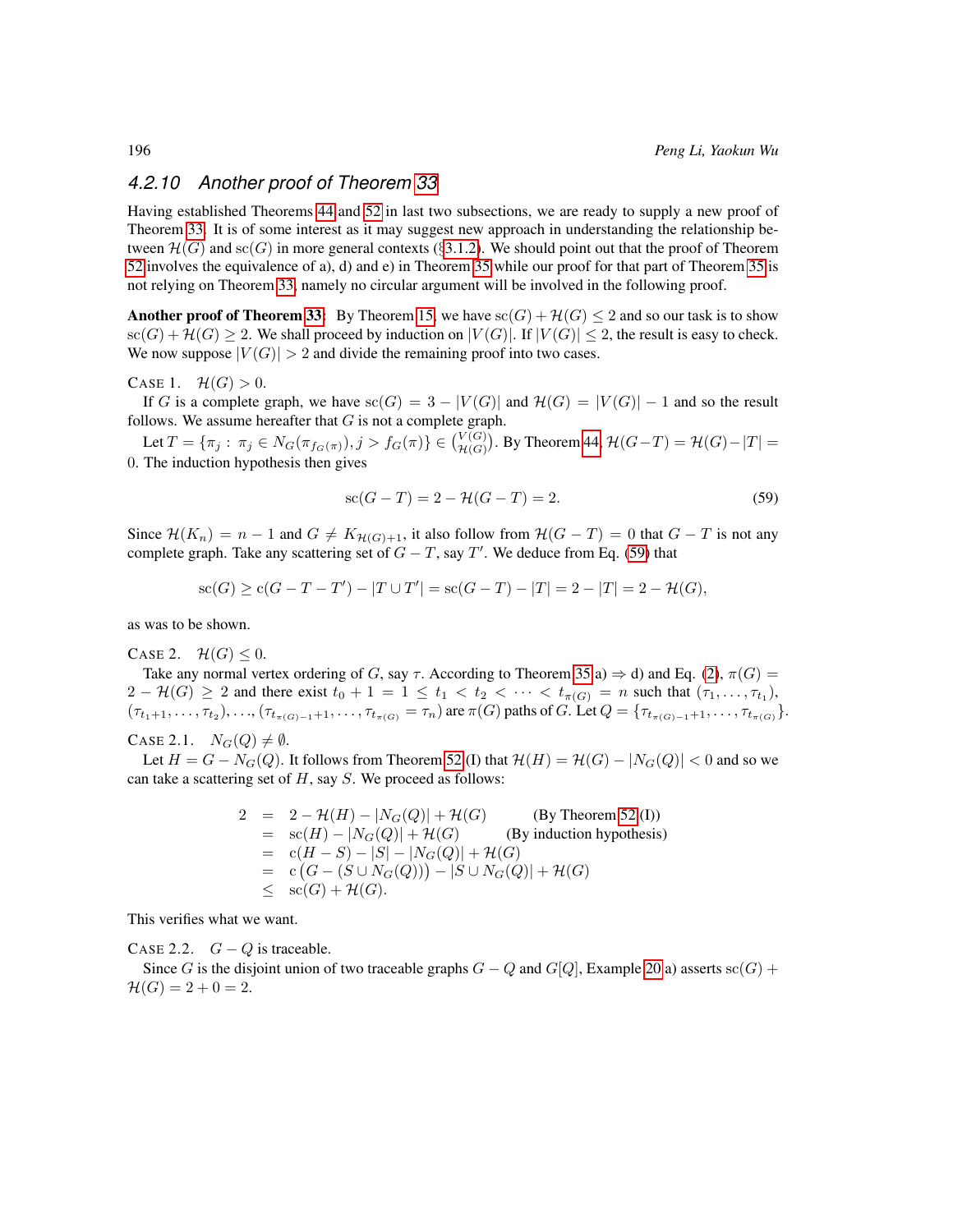CASE 2.3.  $N_G(Q) = \emptyset$  and  $G - Q$  is not traceable.

We have both  $\mathcal{H}(G) \leq 0$  and  $\mathcal{H}(G - Q) \leq 0$  and thus Eq. [\(2\)](#page-6-0) tells us that  $\pi(G) = 2 - \mathcal{H}(G)$  and  $\pi(G-Q) = 2 - \mathcal{H}(G-Q)$ . As  $G-Q$  is not a complete graph, we can take a scattering set S of  $G-Q$ . By induction assumption, it holds  $2 - \mathcal{H}(G - Q) = \text{sc}(G - Q)$ . We now have  $2 - \mathcal{H}(G) = \pi(G) \le$  $1 + \pi(G-Q) = 3 - \mathcal{H}(G-Q) = \text{sc}(G-Q) + 1 = \text{c}(G-Q-S) - |S| + 1 = \text{c}(G-S) - |S| \leq \text{sc}(G),$ finishing the proof.  $\Box$ 

### *4.2.11 Proofs of Theorems [54,](#page-26-0) [55,](#page-26-1) [56](#page-26-2) and [57](#page-26-3)*

**Proof of Theorem [54:](#page-26-0)** Let n denote the number of vertices in the graph  $G$  which are not universal and we will proceed by induction on n. If  $n = 0$ , G is a complete graph and we find that  $\mathcal{H}(G) = \kappa(G)$  $|V(G)| - 1$  and  $\alpha(G) = 1$  and so the result holds. We now assume that  $n > 0$  (and so  $\alpha(G) \ge 2$ ) and the result holds when  $n$  is smaller.

Let *I* be an interval representation of G and let  $a \in V(G)$  be a leftmost vertex with respect to *I*. Let  $\pi$ be a normal vertex ordering produced by the algorithm  $NP(G, \mathcal{I}, a)$ .

If  $G - a$  is a complete graph, then  $\mathcal{H}(G) = |N_G(a)| = \kappa(G)$  and  $\alpha(G) = 2$ . This surely ensures the truth of the claim, as wanted.

We next consider the case that  $G - a$  is not any complete graph and hence  $\alpha(G - a) \geq 2$ . Take any positive integer t. It is easy to see that  $\alpha(G \bigvee K_t) = \alpha(G)$  and  $\kappa(G \bigvee K_t) = \kappa(G) + t$ ; Lemma [116](#page-59-0) says that  $\mathcal{H}(G \setminus K_t) = \mathcal{H}(G) + t$ . Therefore, to finish the proof, we may even assume that  $\kappa(G) > 0$  and  $\kappa(G) - \alpha(G) + 2 > 0$ . From  $\kappa(G) > 0$  it follows

<span id="page-72-1"></span><span id="page-72-0"></span>
$$
\pi_1 \pi_2 \in E(G). \tag{60}
$$

Since a is a leftmost vertex, G is not a complete graph, we see that  $\kappa(G - a) \geq \kappa(G)$ . Applying the induction hypothesis on  $G - a$ , we now get

$$
\mathcal{H}(G-a) \ge \kappa(G-a) - \alpha(G-a) + 2 \ge \kappa(G) - \alpha(G-a) + 2. \tag{61}
$$

CASE 1.  $r_{\mathcal{I}}(\pi_2) = \min\{r_{\mathcal{I}}(v): v \in V(G - a)\}.$ 

Observe that  $\pi' = \pi_2 \cdots \pi_n$  is a normal vertex ordering of  $G - a$ . By the statement that g) implies e) in Theorem [22,](#page-19-0) Eq. [\(61\)](#page-72-0) means that  $\pi'$  is a  $\left(\kappa(G) - \alpha(G - a) + 2\right)$ -thick Hamiltonian vertex ordering of  $G - a$ . Note that we have Eq. [\(60\)](#page-72-1),  $|N_G(a)| \ge \kappa(G)$ , and  $\alpha(G) \ge \alpha(G - a) \ge 2$ . Accordingly,  $\pi$  is a  $\big(\kappa(G) - \alpha(G) + 2\big)$ -thick Hamiltonian vertex ordering of G, which implies  $\mathcal{H}(G) = \mathcal{H}_G(\pi) \geq 0$  $\kappa(G) - \alpha(G) + 2$ , as desired.

CASE 2.  $r_{\mathcal{I}}(\pi_2) > \min\{r_{\mathcal{I}}(v): v \in V(G - a)\}.$ 

We have  $\pi_1 \pi_3 \notin E(G)$  and  $r_{\pi}(\pi_3) = \min\{r_{\pi}(v) : v \in V(G - a)\}\)$ . We can find a maximum stable set of  $G - a$  which contains  $\pi_3$  and so we can add a into it to form a stable set of G. This tells us  $\alpha(G) = \alpha(G-a)+1$ . Combined with Eq. [\(61\)](#page-72-0), this leads to  $\mathcal{H}(G-a) \geq \kappa(G)-\alpha(G)+3$ . By Theorem [24,](#page-19-1) there is a  $\left(\kappa(G) - \alpha(G) + 2\right)$ -thick Hamiltonian vertex ordering of  $G - a$  which starts at  $\pi_2$ , say  $\tau$ . Because of  $|N_G(a)| \ge \kappa(G)$  and Eq. [\(60\)](#page-72-1),  $a\pi_2\tau_2\cdots\tau_{n-1} = a\tau_1\tau_2\cdots\tau_{n-1}$  is a  $(\kappa(G) - \alpha(G) + 2)$ -thick Hamiltonian vertex ordering of G and so  $\mathcal{H}(G) \ge \kappa(G) - \alpha(G) + 2$ , completing the proof.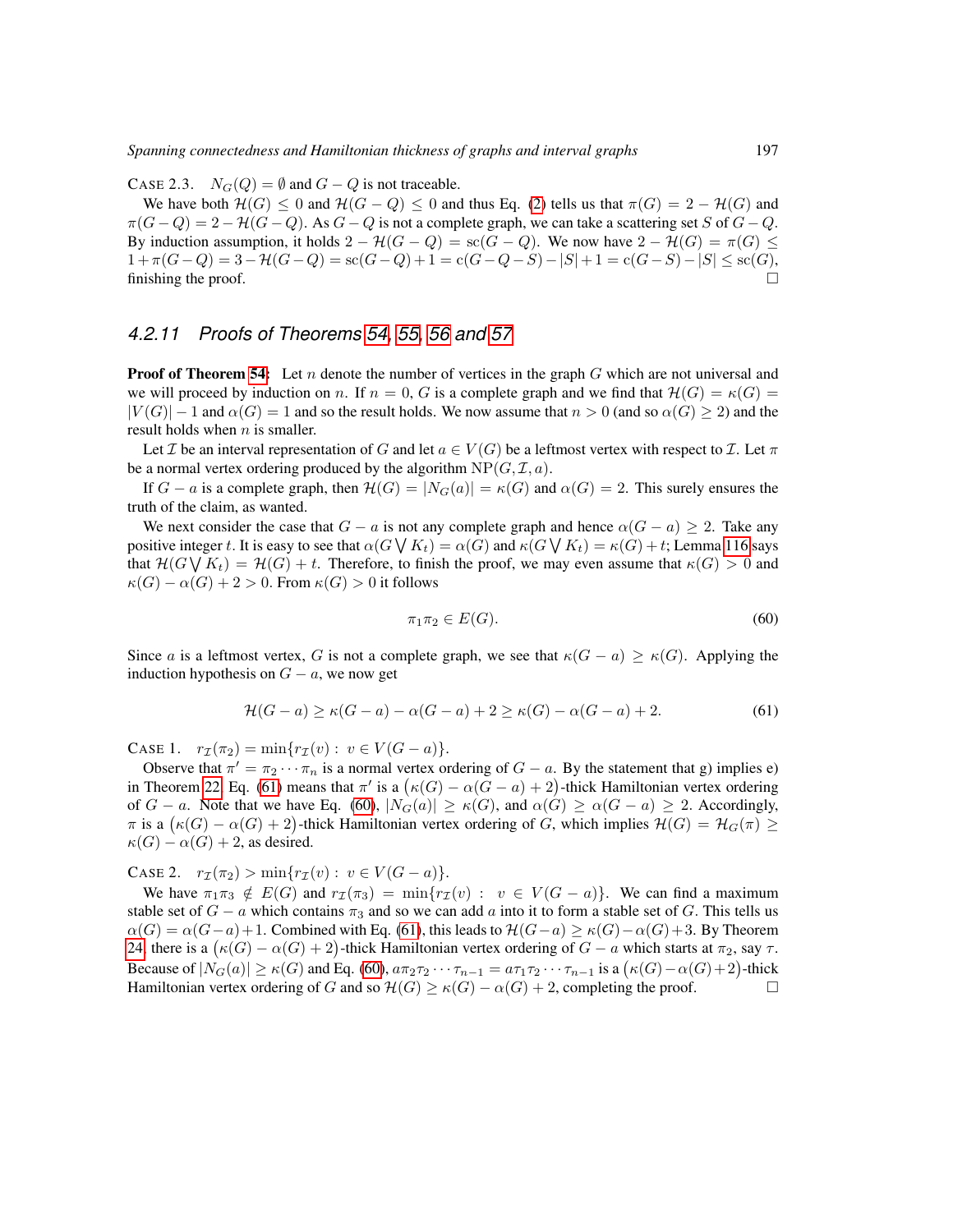Let I be an interval representation of a graph G. For any  $u, v \in V(G)$ , we write  $\mathcal{I}(x) < \mathcal{I}(y)$  if  $r_{\mathcal{I}}(x) < \ell_{\mathcal{I}}(y)$ . For any two subsets M and N of  $V(G)$ , we write  $M <_{\mathcal{I}} N$  if  $\mathcal{I}(x) < \mathcal{I}(y)$  for every  $x \in M$  and every  $y \in N$ .

**Proof of Theorem [55:](#page-26-1)** When G is a complete graph, the assumption leads to  $\mathcal{H}(G) = |V(G)| - 1 =$  $\kappa(G) \geq k + \alpha(G) = k + 1.$ 

We now assume that  $G$  is not any complete graph. By virtue of Theorem [33,](#page-21-0) our task is to prove  $\operatorname{sc}(G) \leq -k$ .

Let S be a scattering set of G. That is,  $\operatorname{sc}(G) = p - |S|$ , where  $p = \operatorname{c}(G - S) \geq 2$ . Let  $\mathcal I$  be an interval representation of G and list the connected components of  $G - S$  as  $C_1, \ldots, C_p$  so that  $C_1 <_{\mathcal{I}} \cdots <_{\mathcal{I}} C_p$ . For each  $v \in S$ , we denote the number  $\max\{i : v \in N_G(C_i)\}$  by  $r(v)$  and denote the number  $\min\{i : v \in N_G(C_i)\}$  $v \in N_G(C_i)$  by  $\ell(v)$ . It is easy to see that  $v \in N_G(C_i)$  if and only if  $j \in [\ell(v), r(v)]$ . Because G is a connected graph, we can find  $v_1, \ldots, v_q \in S$  such that  $r(v_1) < \cdots < r(v_{q-1}) < r(v_q) = p$ ,  $v_1$  is an element from  $N_G(C_1)$  so that  $r(v_1)$  is as large as possible, and for each  $i \in [q-1]$ ,  $v_{i+1}$  is an element from  $N_G(C_{r(v_i)})$  so that  $r(v_{i+1})$  is as large as possible.

Denote the set  $N_G(C_1) \cap N_G(C_2)$  by  $S_1$ . Denote the set  $N_G(C_{r(v_i)}) \cap N_G(C_{r(v_i)+1})$  by  $S_{i+1}$  for every  $i \in [q-1]$ . We make the convention that  $r(v_0)$  stand for the number 1. For each  $i \in [q]$ , we have

<span id="page-73-0"></span>
$$
r(v_i) - r(v_{i-1}) + 1 + k \leq \alpha_G(v_i) + k \leq \kappa_G(v_i) \leq |S_i|.
$$
 (62)

Since  $S_i \cap S_j = \emptyset$  holds for every  $\{i, j\} \in \binom{[q]}{2}$ , it follows from Eq. [\(62\)](#page-73-0) that  $|S| \ge \sum_{i=1}^q |S_i| \ge$  $\sum_{i=1}^{q} (r(v_i) - r(v_{i-1}) + 1 + k) = p - 1 + q + kq \ge p + k$ . This then implies sc(G) = p - |S|  $\le$  $p - (p + k) = -k$ , finishing the proof.

**Proof of Theorem [56:](#page-26-2)** By the implication of c)  $\Rightarrow$  g) in Theorem [22,](#page-19-0) we can find  $S \in \binom{V(G)}{\mathcal{H}(G)}$  such that  $G - S$  is not traceable. This means that  $G - (S \setminus \{u, v\})$  cannot have a spanning u, v-path and so  $\widehat{c}_G^1(u,v) \leq |S \setminus \{u,v\}| \leq \mathcal{H}(G)$ , as claimed.

**Proof of Theorem [57:](#page-26-3)** Since we always have  $0 \le \min\{\hat{p}_G(u, v), \hat{c}_G^1(u, v)\}\)$ , the result is trivial when  $\hat{c}_G^1(u, v) = 0$  $\widehat{c}_G^1(u,v) = 0.$ <br>
If  $\widehat{c}_G^1(u,v)$ 

If  $\hat{c}_G^1(u, v) = 1$ , then G has a spanning u, v-path and so  $\hat{p}_G(u, v) \ge 1 = \hat{c}_G^1(u, v)$ .<br>If  $\hat{c}_G^1(u, v) = 2$ , then Theorem 56 save  $\mathcal{H}(G) > 2$  and hence Theorem 1 applies

If  $\hat{c}_{G}(u, v) = 2$ , then Theorem [56](#page-26-2) says  $\mathcal{H}(G) \ge 2$  and hence Theorem [1](#page-12-0) applies to give  $\hat{p}_{G}(u, v) \ge$  $2 = \widehat{c}_G(u, v).$ 

We suppose that  $\hat{c}_G^1(u, v) \geq 3$  and hence, by Theorem [56,](#page-26-2)  $\mathcal{H}(G) \geq 3$ . By now, Theorem [37](#page-22-0) iii) dictates  $\mathcal{H}(G) = \text{src}(G)$  from which we can derive  $\mathcal{H}(G) \leq \hat{v}_G(u, v)$ . Applying Theorem 56 now vialds that  $\mathcal{H}(G) = \text{src}(G)$ , from which we can derive  $\mathcal{H}(G) \le \hat{p}_G(u, v)$ . Applying Theorem [56](#page-26-2) now yields Eq. (12), as was to be shown. Eq. [\(12\)](#page-26-4), as was to be shown.

## *4.2.12 Proofs of Theorems [61,](#page-27-0) [62,](#page-27-1) [63,](#page-28-0) [64,](#page-28-1) [66,](#page-28-2) [68](#page-28-3) and [70](#page-28-4)*

**Proof of Theorem [61:](#page-27-0)** Suppose  $|V(G)| = n$ . Take  $i \in [n-1]$  and our task is to show that  $\text{dist}_G(\pi_i, \pi_{i+1}) \leq 3$ . If  $dist_G(\pi_i, \pi_{i+1}) \leq 3$  would not hold, we can find  $j \in [n]$  such that

<span id="page-73-1"></span>
$$
\min\{\text{dist}_G(\pi_i, \pi_j), \text{dist}_G(\pi_j, \pi_{i+1})\} \ge 2\tag{63}
$$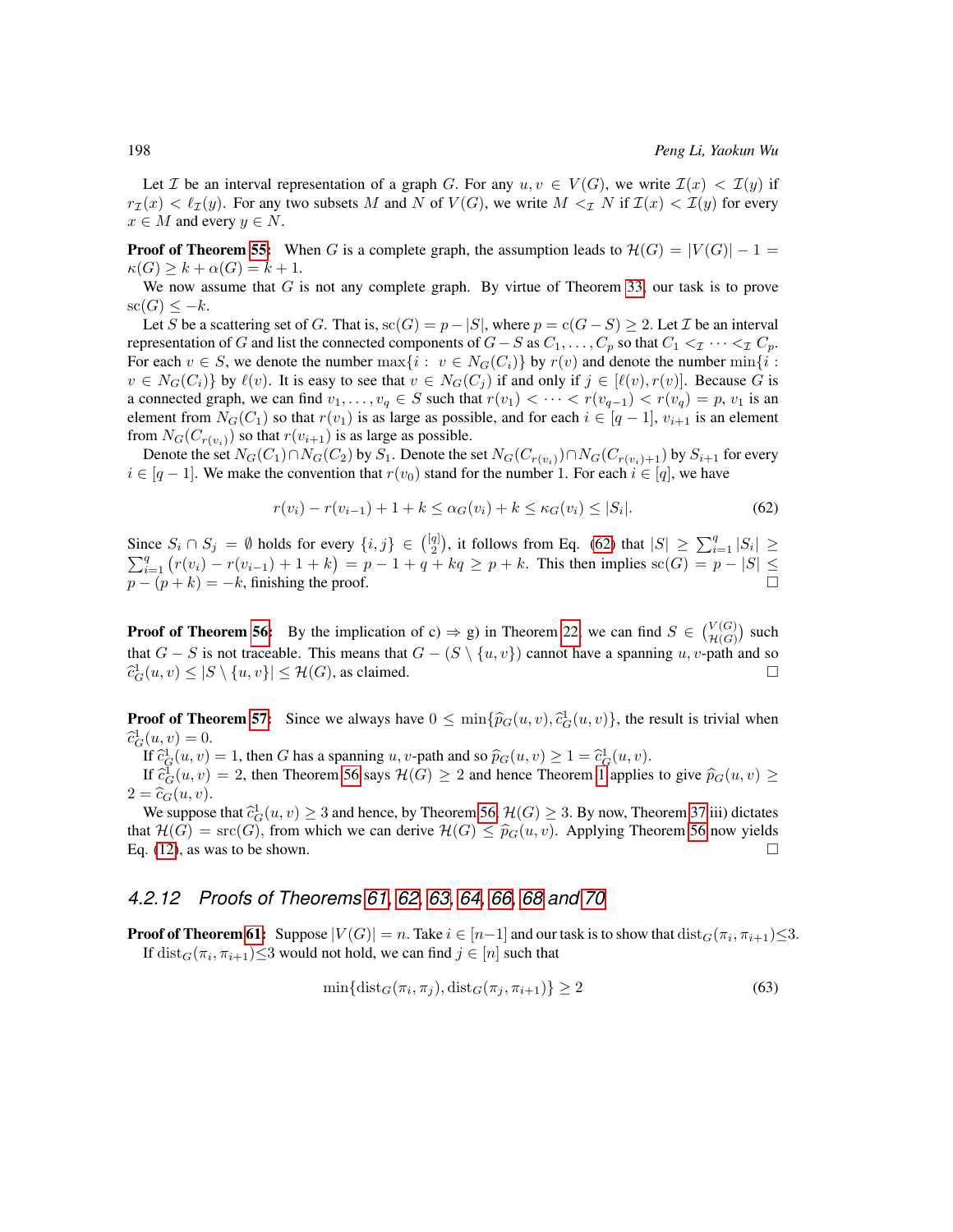<span id="page-74-1"></span>and

$$
\text{dist}_G(\pi_i, \pi_{i+1}) = \text{dist}_G(\pi_i, \pi_j) + \text{dist}_G(\pi_j, \pi_{i+1}).\tag{64}
$$

<span id="page-74-0"></span>Note that  $\pi_j$  and  $\pi_{i+1}$  cannot be separated by  $N_G[\pi_i]$ , as this means that we can find  $x \in N_G[\pi_i]$  such that

$$
\operatorname{dist}_{G}(\pi_{i+1}, \pi_{j}) = \operatorname{dist}_{G}(\pi_{i+1}, x) + \operatorname{dist}_{G}(x, \pi_{j})
$$
\n(65)

and so

$$
dist_G(\pi_i, \pi_{i+1}) \leq dist_G(\pi_i, x) + dist_G(x, \pi_{i+1})
$$
  
\n
$$
\leq 1 + dist_G(x, \pi_{i+1})
$$
 (By  $x \in N_G[\pi_i]$ )  
\n
$$
\leq 1 + dist_G(\pi_j, \pi_{i+1})
$$
 (By Eq. (65))  
\n
$$
\leq 2 + dist_G(\pi_j, \pi_{i+1})
$$
 (By Eqs. (63) and (64))

which is surely absurd. By symmetry, we also know that  $\pi_j$  and  $\pi_i$  cannot be separated by  $N_G[\pi_{i+1}]$ .

If  $j < i$ , by the definition of path ordering, either  $\pi_j \pi_{i+1} \in E(G)$  or  $\pi_j$  and  $\pi_{i+1}$  are separated by  $N_G[\pi_i]$ ; If  $j > i+1$ , by the definition of path ordering, either  $\pi_j \pi_i \in E(G)$  or  $\pi_j$  and  $\pi_i$  are separated by  $N_G[\pi_{i+1}]$ . As we have seen above, none of these four possibilities can actually occur, reaching a desired  $\Box$ contradiction.  $\Box$ 

**Proof of Theorem [62:](#page-27-1)** We assume that  $k \geq 3$  and that  $\pi$  is a path ordering of G. Let  $|V(G)| = n$  and take  $i \in [n-1]$ . To complete the proof, we assume that

<span id="page-74-2"></span>
$$
\{\pi_{i+1}, \dots, \pi_n\} \setminus N_{G^k}(\pi_i) \neq \emptyset
$$
\n(66)

and aim to show that  $d_{G^k, \pi}(i) \ge (k-2)p = p$  when  $k = 3$  and that  $d_{G^k, \pi}(i) \ge (k-1)p$  when  $k \ge 4$ .

For each positive integer r, let  $W^r = \{\pi_\ell : n \geq \ell > i, \text{dist}_G(\pi_i, \pi_\ell) = r\}$ . By Eq. [\(66\)](#page-74-2), there exists an integer j such that  $n \ge j > i$  and  $dist_G(\pi_i, \pi_j) > k$ . Our plan is to show that  $W^2, \ldots, W^{k-1}$  are all  $\pi_i$ ,  $\pi_j$ -separators in G when  $k \ge 3$  and that  $W^k$  is also a  $\pi_i$ ,  $\pi_j$ -separator in G when  $k \ge 4$ . As G is p-connected, this will give

$$
d_{G^k, \pi}(i) \ge \sum_{r=2}^k |W^r| \ge \begin{cases} (k-1)p, & \text{if } k \ge 4, \\ (k-2)p, & \text{if } k = 3, \end{cases}
$$

as desired.

Pick arbitrarily  $r \in \{2, \ldots, \min\{k, 2k - 4\}\}\$ and let  $H = G - W^r$ . Suppose, by way of contradiction, we can find a shortest  $\pi_i$ ,  $\pi_j$ -path in H, say  $P = (x_0, \dots, x_t)$  where  $\pi_i = x_0$  and  $\pi_j = x_t$ . Note that

<span id="page-74-3"></span>
$$
t = \text{dist}_H(\pi_i, \pi_j) \ge \text{dist}_G(\pi_i, \pi_j) > k \ge r.
$$

Pick  $\ell \in [n]$  so that  $\pi_{\ell} = x_r$  and so

$$
dist_H(\pi_i, \pi_\ell) = r \tag{67}
$$

<span id="page-74-4"></span>and

$$
dist_H(\pi_\ell, \pi_j) = dist_H(\pi_i, \pi_j) - r = t - r \in [(t - k) + (k - r), t - 2] \subseteq [1 + k - r, t - 2].
$$
 (68)

For every  $v \in W^1 \cup \cdots \cup W^{r-1}$ , it is clear that  $dist_H(\pi_i, v) = dist_G(\pi_i, v)$ . Accordingly, from Eq. [\(67\)](#page-74-3) and  $H = G - W^r$ , we conclude that

$$
\ell
$$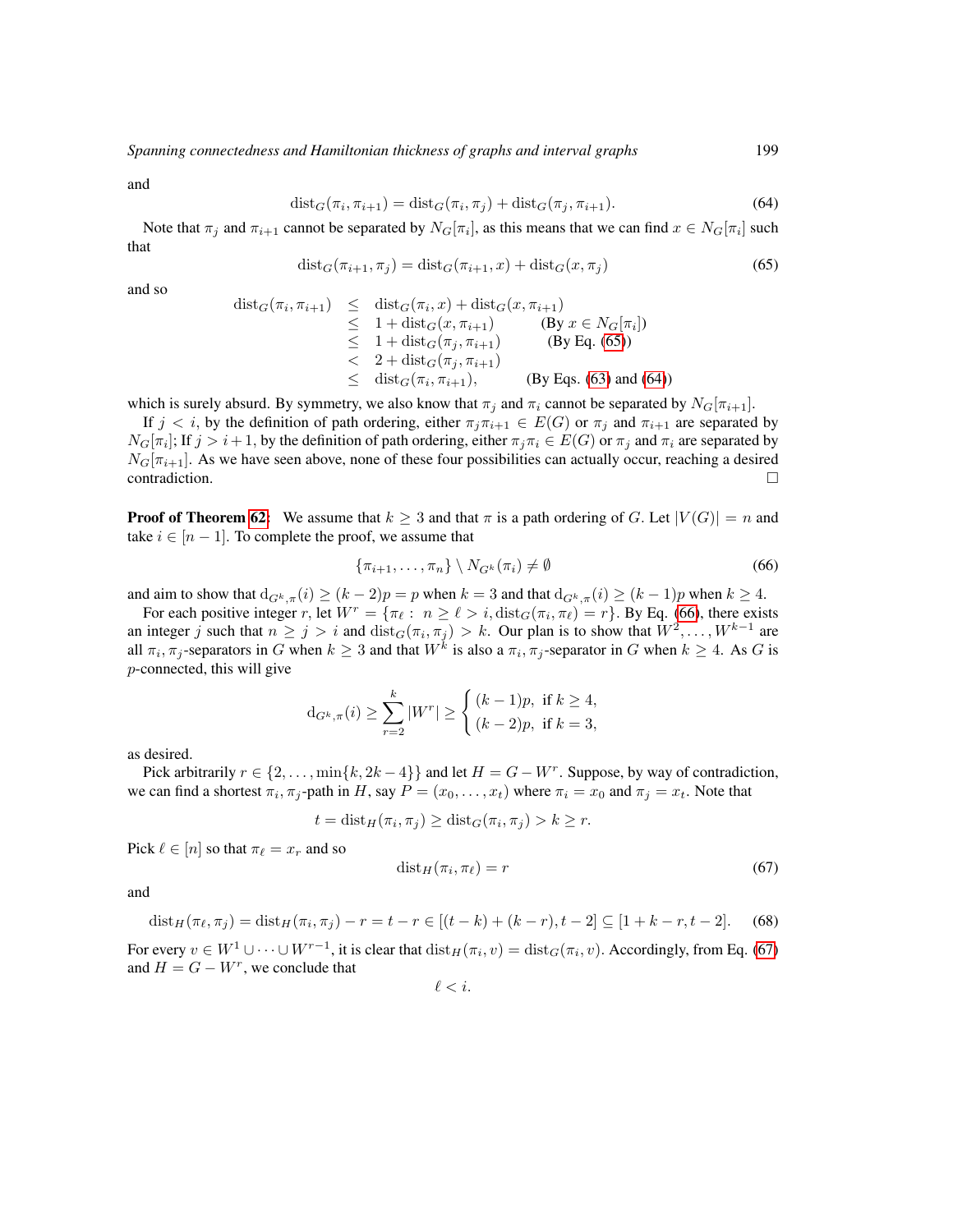### CASE 1.  $r < k$ .

By Eq. [\(68\)](#page-74-4),  $dist_H(\pi_\ell, \pi_i) \geq 2$  and so  $\pi_\ell \pi_j \notin E(G)$ . Considering the path ordering  $\pi$  and the three indices  $\ell < i < j$ , we now find that  $N_G[\pi_i]$  will intercept the  $\pi_{\ell}, \pi_j$ -path  $(x_r, x_{r+1}, \ldots, x_t)$  in G (which is also a  $\pi_\ell, \pi_j$ -path in H). This implies  $t = dist_H(\pi_i, \pi_j) \leq 1 + dist_H(\pi_\ell, \pi_j)$ , violating Eq. [\(68\)](#page-74-4).

#### CASE 2.  $r = k$ .

Since  $r \le 2k - 4$ , we have  $k \ge 4$  in this case. Let m be the index such that  $\pi_m = x_{k-2}$ . Because  $t \geq k+1 > k-2 \geq 2$  and P is a shortest  $\pi_i$ ,  $\pi_j$ -path in H, we obtain

<span id="page-75-0"></span>
$$
N_G[\pi_j] \cap \{x_{k-1}, \dots, x_1\} = \emptyset = N_G[\pi_i] \cap \{x_{k-2}, \dots, x_t\}.
$$
 (69)

CASE 2.1.  $m < i$ .

We have  $m < i < j$  now and  $(x_{k-2}, x_{k-1}, \ldots, x_t)$  is a  $\pi_m, \pi_j$ -path in G. But then Eq. [\(69\)](#page-75-0) tells us that  $\pi$  cannot be a path ordering of G, which is a required contradiction.

CASE 2.2.  $m > i$ .

At this moment, we have  $m > i > \ell$ ,  $\pi_m \pi_\ell = x_{k-2} x_k \notin E(G)$ , and that, by Eq. [\(69\)](#page-75-0),  $N_G[\pi_i]$  cannot intercept the path ( $\pi_m = x_{k-2}, x_{k-1}, x_k = \pi_\ell$ ), contradicting the assumption that  $\pi$  is a path ordering of G.  $G.$ 

<span id="page-75-1"></span>**Lemma 121** *Let* P *be a poset and* G *be its cocomparability graph. If*  $\pi = \pi_1 \cdots \pi_n$  *is a linear extension of* P, *then every connected component of* G *consists of a set of consecutive elements in* π.

**Proof:** Otherwise, there exist  $i < j < k$  such that  $\pi_i \pi_k \in E(G)$  and  $\pi_i \pi_j, \pi_j \pi_k \notin E(G)$ , which contradicts the transitivity property of a poset.  $\Box$ 

Recall the definition of an ordinary ordering as illustrated before Theorem [63.](#page-28-0)

<span id="page-75-2"></span>**Lemma 122** *Let* P *be a poset. Let* G *be the cocomparability graph and let*  $\pi = \pi_1 \cdots \pi_n$  *be an ordinary ordering of P. If G is connected, then*  $G[\pi_i, \ldots, \pi_n]$  *is connected for every*  $i \in [n]$ *.* 

**Proof:** We prove the claim by induction on i. When  $i = 1$ , the claim is direct from the assumption. Suppose we already know that  $G[\pi_i, \ldots, \pi_n]$  is connected and we intend to show that  $G[\pi_{i+1}, \ldots, \pi_n]$  is connected provided  $i \leq n-1$ . If this were not true, by Lemma [121,](#page-75-1) we may assume that  $G[\pi_{i+1}, \ldots, \pi_j]$ and  $G[\pi_{j+1}, \ldots, \pi_k]$  are two connected components of  $G[\pi_{i+1}, \ldots, \pi_n]$ , where  $i < j < k$ . Because  $G[\pi_i, \ldots, \pi_n]$  is connected, there exists  $\ell$  such that  $j + 1 \leq \ell \leq k$  and  $\pi_i \pi_\ell \in E(G)$ . Since  $\pi$  is an ordinary ordering of the poset  $P$ , it is a linear extension of  $P$ . Thus, by the transitivity of a poset and the fact that G is the cocomparability graph of P, we obtain from  $N_G(\pi_\ell) \cap \{\pi_{i+1}, \ldots, \pi_j\} = \emptyset$  that  $\{\pi_{i+1}, \ldots, \pi_j\} \subseteq N_G(\pi_i)$ . It then follows

$$
\pi_{i+1} \uparrow_P \supseteq \{\pi_{j+1}, \ldots, \pi_n\} \supsetneq \{\pi_{j+1}, \ldots, \pi_n\} \setminus \{\pi_\ell\} \supseteq \pi_i \uparrow_P.
$$

This shows that  $\pi_i$  cannot be a bottom element in the subposet of P induced by  $\{\pi_i, \ldots, \pi_n\}$ . This contradiction validates our claim, as wanted.

**Proof of Theorem [63:](#page-28-0)** Assume  $\pi = \pi_1 \cdots \pi_n$ . By Lemma [122,](#page-75-2) we only need to show that  $dist_G(\pi_i, \pi_{i+1})$  $\leq 2$  for every  $i \in [n-2]$ .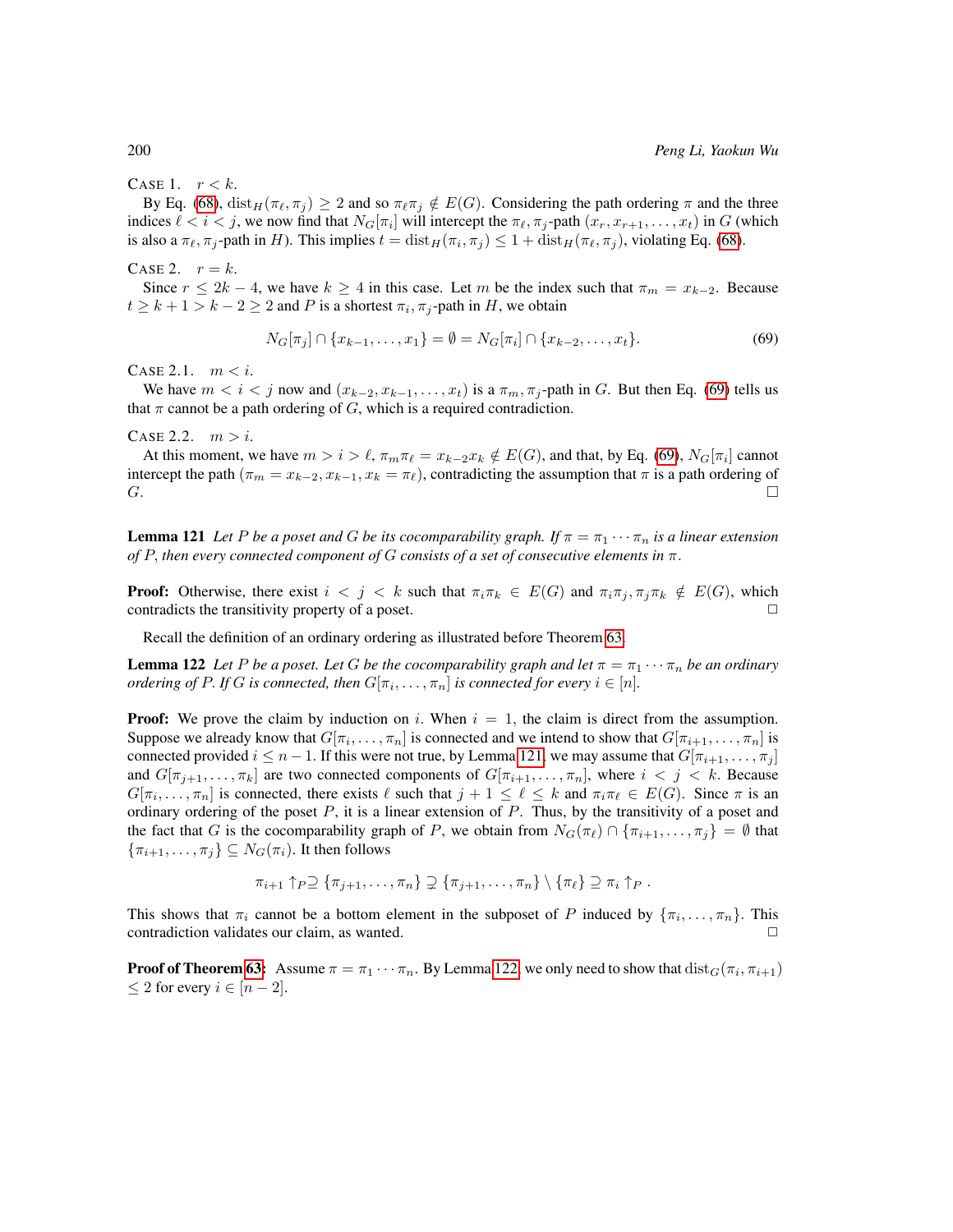Take  $i \in [n-1]$ . It follows from Lemma [122](#page-75-2) that  $G[\pi_i, \ldots, \pi_n]$  is connected. Henceforth, there exists  $j > i$  such that  $\pi_i \pi_j \in E(G)$ . If  $\pi_i \pi_{i+1} \in E(G)$ , then  $dist_G(\pi_i, \pi_{i+1}) = 1$ . If  $\pi_i \pi_{i+1} \notin E(G)$ , then, as  $\pi_i \cdots \pi_n$  is a linear extension of the subposet induced by  $\{\pi_i, \ldots, \pi_n\}$ , we will get  $\pi_{i+1}\pi_j \in E(G)$ , showing that  $dist_G(\pi_i, \pi_{i+1}) = 2$ .

**Proof of Theorem [64:](#page-28-1)** Assume that  $|V(G)| = n$ . If  $n \leq 2$ , the result is trivial. We hence only consider the case of  $n \geq 3$ . Let P be a poset such that G is the cocomparability graph of P and let  $\pi$  be an ordinary ordering of P. By Theorem [63,](#page-28-0)  $\pi$  is a 2-good vertex ordering of G, which implies that  $\pi$  is a Hamiltonian vertex ordering of  $G^k$ . It remains to prove that  $d_{G^k, \pi}(i) \ge \min\{(k-1)p, n-i\}$  for all  $i \in [n]$ .

Fix an arbitrary element i from  $[n-1]$  and we intend to show that either  $N_{G^k}(\pi_i) \supseteq {\pi_{i+1}, \ldots, \pi_n}$ or  $d_{G^k,\pi}(i) \ge (k-1)p$ . Let  $W = {\pi_j : j \in [i]}$ . For any nonnegative integer r, let  $W^r = \{v \in V(G) :$  $\min\{\text{dist}_G(v, u): u \in W\} = r\}.$  Let  $t = \max\{r: W^r \neq \emptyset\}.$ 

If  $\pi_\ell \in N_G(W) \setminus N_G(\pi_i)$ , then  $\ell > i$  and there exists  $j \in [i - 1]$  such that  $\pi_j \pi_\ell \in E(G)$ . Because  $\pi$ is a linear extension of P, it holds  $\pi_i \pi_j \in E(G)$ . This demonstrates that  $N_{G^2}(\pi_i) \supseteq N_G(W) = W^1$  and so, for each  $s \in \{2, ..., t + 1\},\$ 

<span id="page-76-0"></span>
$$
N_{G^s}(\pi_i) \supseteq W^1 \cup \dots \cup W^{s-1}.
$$
\n
$$
(70)
$$

If  $t + 1 \leq k$ , then it follows from Eq. [\(70\)](#page-76-0) that  $N_{G_k}(\pi_i) \supseteq W^1 \cup \cdots \cup W^t = \{\pi_{i+1}, \ldots, \pi_n\}$ . We now assume that  $t \geq k$ . For every  $r \in [k-1]$ ,  $W^r$  disconnects  $W = W^0$  and  $W^k$  in G and hence, as G is p-connected, we get  $|W^r| \ge p$ . Due to Eq. [\(70\)](#page-76-0), we can now derive  $d_{G^k, \pi}(i) \ge (k-1)p$ , as desired.  $\Box$ 

**Proof of Theorem [66:](#page-28-2)** Let  $n = |V(G)|$ . Assume that  $\pi_1 \cdots \pi_n$  is an ordering of  $V(G)$  such that  $dist_G(\pi_i, \pi_{i+1}) \leq k$  and  $G[\pi_i, \ldots, \pi_n]$  is connected for each  $i \in [n-k]$ . From  $dist_G(\pi_i, \pi_{i+1}) \leq k$ for all  $i \in [n-k]$  and that  $G[\pi_{n-k}, \ldots, \pi_n]$  is connected, we see that  $\pi_1 \cdots \pi_n$  is a Hamiltonian vertex ordering and  $\{\pi_{n-k}, \ldots, \pi_n\}$  is a clique of  $G^k$ . Take  $i \in [n-k]$ . It remains to show that  $|N_{G^k}(\pi_i) \cap$  $\{\pi_{i+1},\ldots,\pi_n\}|\geq k$ . But this follows from the fact that  $G[\pi_i,\ldots,\pi_n]$  is a connected graph with at least  $k + 1$  vertices.

The latter part of our proof for Theorem [68](#page-28-3) is analogous to the corresponding part of our proof for Theorem [64.](#page-28-1)

**Proof of Theorem [68:](#page-28-3)** Let P be an interval order such that G is its cocomparability graph. Let  $\pi$  =  $\pi_1 \cdots \pi_n$  be an ordinary ordering of P. Note that  $n = |V(G)| \ge kp + 1 \ge 3$ . By Theorem [63,](#page-28-0)  $\pi$  is a 2-good vertex ordering of G and hence a Hamiltonian vertex ordering of  $G<sup>k</sup>$ . What remains to show is that  $d_{G^k,\pi}(i) \ge \min\{kp,n-i\}$  for all  $i \in [n]$ . It is clear that

<span id="page-76-1"></span>
$$
d_{G^k, \pi}(i) = \bigcup_{q=1}^k |S_q|,\tag{71}
$$

where  $S_q = \{\pi_t : n \ge t > i, \text{dist}_G(\pi_i, \pi_t) = q\}$  for  $q \in [k]$ . Also note that  $G[\pi_i, \dots, \pi_n]$  is a kconnected graph whenever  $n - i \geq k$  as we obtain it from the k-connected interval graph G by repeatedly removing bottom elements of the associated interval orders.

In view of Lemma [122,](#page-75-2)  $G[\pi_i, \ldots, \pi_n]$  is connected for every  $i \in [n]$ . So,  $\max_{j: i \leq j \leq n} \text{dist}_G(\pi_i, \pi_j)$  is a finite number, which we denote by D. If  $D \le k$ ,  $d_{G^k, \pi}(i) = \bigcup_{q=1}^D |S_q| = n - i$  and thus we are done.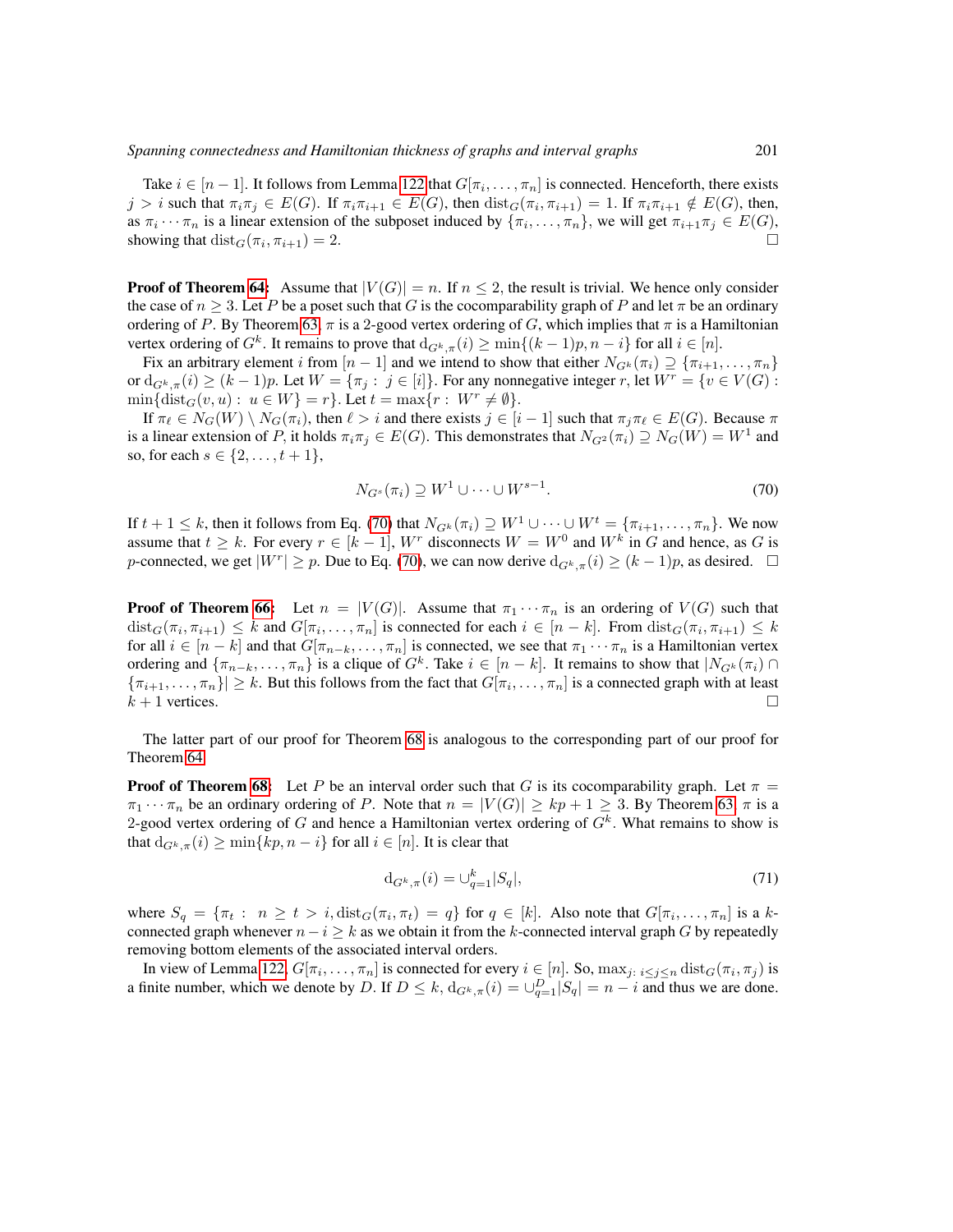If  $D > k$ ,  $S_1, \ldots, S_k$  are all separating sets of  $G[\pi_i, \ldots, \pi_n]$  and hence all have size at least k. It thus comes from Eq. [\(71\)](#page-76-1) that  $d_{G^k,\pi}(i) \geq kp$ , which ends the proof.

**Proof of Theorem [70:](#page-28-4)** If  $\mathcal{H}(G) > 0$ , then  $\beta = 0$  and G is traceable and hence  $\text{tr}_1(G) = n - 1$ . This means that both equalities in the claim hold true.

We continue to deal with the case of  $\mathcal{H}(G) \leq 0$ . Notice that we now have  $\beta = \max\{0, 1 - \mathcal{H}(G)\}$  $1-\mathcal{H}(G)$ . Utilizing Eq. [\(2\)](#page-6-0) in addition, we arrive at trn $(G) \geq n-1+(\pi(G)-1) = n-2+(2-\mathcal{H}(G)) =$  $n-1+\beta$ . It remains to prove  $\text{trn}(G) \leq n-1+2\beta$ .

Let *I* be any interval representation of *G*. Assume that  $\pi$  is an output of  $NP(G, \mathcal{I}, a)$  where *a* is a leftmost vertex of G with respect to *I*. We claim that  $dist_G(\pi_i, \pi_{i+1}) \leq 3$  for each  $i \in [n-1]$ . This is guaranteed by Theorem [61](#page-27-0) and the fact that  $\pi$  is a path ordering of G. But let us present a more direct argument for this below. If the claim were not true, there is some  $i \in [n-1]$  such that  $dist_G(\pi_i, \pi_{i+1}) >$ 3. Take any shortest path in G from  $\pi_i$  to  $\pi_{i+1}$ , say  $P = (\tau_1, \ldots, \tau_j)$ , where  $j \geq 5$ ,  $\tau_1 = \pi_i$  and  $\tau_j = \pi_{i+1}$ . By Lemma [103,](#page-49-0) it holds  $\mathcal{I}(\pi_i) < \mathcal{I}(\pi_{i+1})$ . Since P is a shortest path, we further derive  $\mathcal{I}(\pi_i) < \mathcal{I}(\pi_k) < \mathcal{I}(\pi_{i+1})$  where  $\pi_k = \tau_3$ . By Lemma [103](#page-49-0) again, this leads to  $i < k < i+1$ , which is impossible.

By the equivalence of a) and d) in Theorem [35,](#page-21-1) we get  $\mathcal{H}_G(\pi) = \mathcal{H}(G)$  and  $|\{i : \pi_i \pi_{i+1} \notin E(G), i \in$  $[n-1]\}| = 1-\mathcal{H}(G) = \beta$ . This allows us to obtain  $\text{trn}(G) \leq \text{dist}_G(\pi) \leq 3\beta + (n-1-\beta) = n-1+2\beta$ , completing the proof.  $\Box$ 

# Acknowledgements

We thank Andreas Dress, Ziqing Xiang, Xuding Zhu and Yinfeng Zhu for their help and encouragement.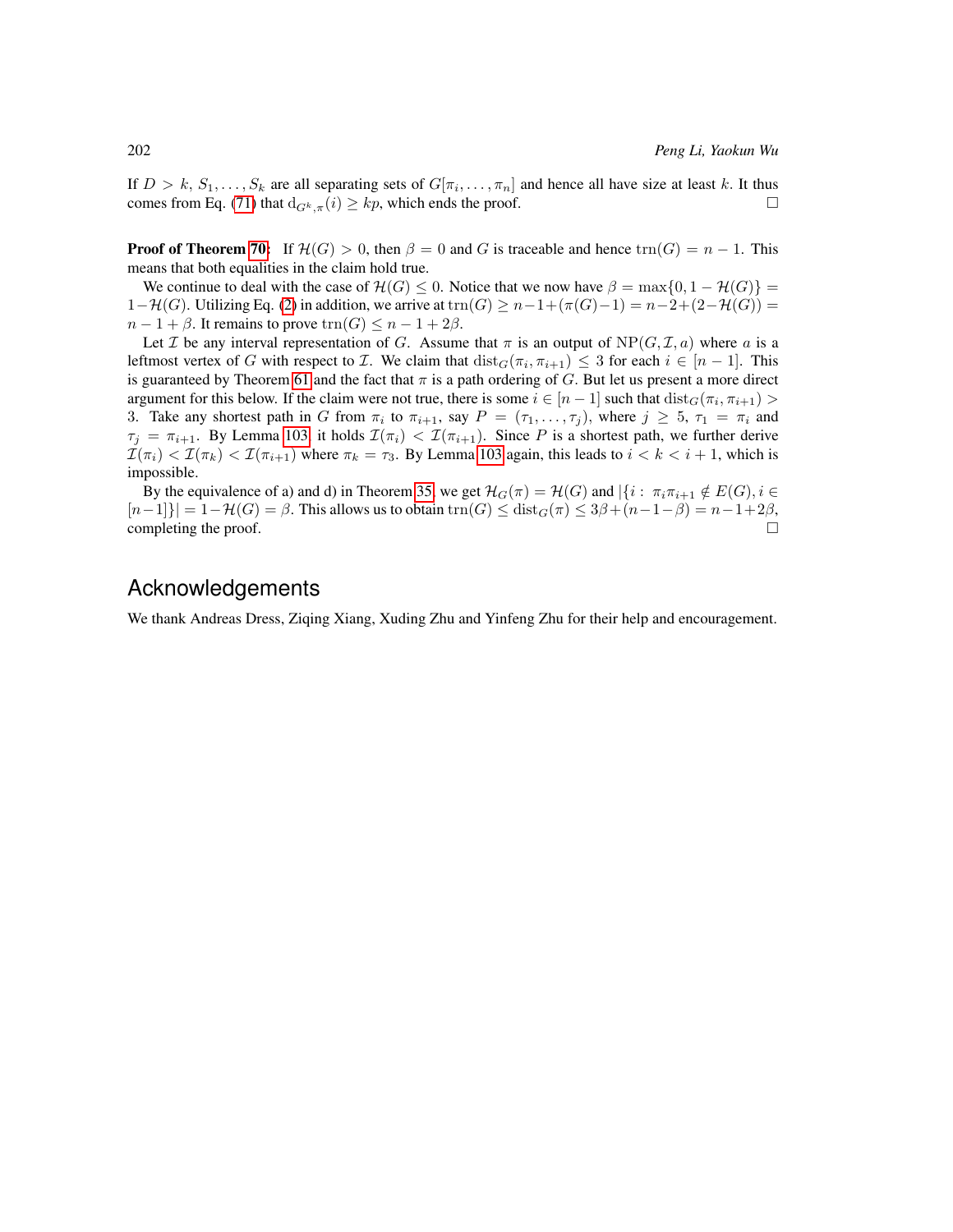# **Bibliography**

- [1] A. Abueida and R. Srithran. Cycle extendability and Hamiltonian cycles in chordal graph classes. *SIAM Journal on Discrete Mathematics*, 20:669–681, 2006. ISSN 0895-4801. doi: 10.1137/S0895480104441267. URL <http://dx.doi.org/10.1137/S0895480104441267>.
- [2] M. Albert, R. Aldred, and D. Holton. On 3<sup>\*</sup>-connected graphs. Australasian Journal of Combinatorics, 24: 193–208, 2001.
- [3] S. Arikati and C. Pandu Rangan. Linear algorithm for optimal path cover problem on interval graphs. *Information Processing Letters*, 35:149–153, 1990. ISSN 0020-0190. doi: http://dx.doi.org/10. 1016/0020-0190(90)90064-5. URL [http://www.sciencedirect.com/science/article/pii/](http://www.sciencedirect.com/science/article/pii/0020019090900645) [0020019090900645](http://www.sciencedirect.com/science/article/pii/0020019090900645).
- [4] K. Asdre and S. Nikolopoulos. The 1-fixed-endpoint path cover problem is polynomial on interval graphs. *Algorithmica*, 58:679–710, 2010. doi: 10.1007/s00453-009-9292-5. URL [http://dx.doi.org/10.](http://dx.doi.org/10.1007/s00453-009-9292-5) [1007/s00453-009-9292-5](http://dx.doi.org/10.1007/s00453-009-9292-5).
- [5] M. Baker and S. Norine. Riemann-Roch and Abel-Jacobi theory on a finite graph. *Advances in Mathematics*, 215:766–788, 2007. ISSN 0001-8708. doi: http://dx.doi.org/10.1016/j.aim.2007.04.012. URL [http://](http://www.sciencedirect.com/science/article/pii/S0001870807001454) [www.sciencedirect.com/science/article/pii/S0001870807001454](http://www.sciencedirect.com/science/article/pii/S0001870807001454).
- [6] J. Barnett. Early writings on graph theory: Hamiltonian circuits and the Icosian game. In B. Hopkins, editor, *Resources for Teaching Discrete Mathematics: Classroom Projects, History Modules and Articles*, pages 217– 223, Washington, D.C., 2009. Mathematical Association of America.
- [7] D. Bauer, H. Broersma, J. van den Heuvel, N. Kahl, and E. Schmeichel. Toughness and vertex degrees. *Journal of Graph Theory*, 72:209–219, 2013. ISSN 1097-0118. doi: 10.1002/jgt.21639. URL [http://dx.doi.](http://dx.doi.org/10.1002/jgt.21639) [org/10.1002/jgt.21639](http://dx.doi.org/10.1002/jgt.21639).
- [8] A. A. Bertossi. Finding Hamiltonian circuits in proper interval graphs. *Information Processing Letters*, 17:97– 101, 1983. ISSN 0020-0190. doi: http://dx.doi.org/10.1016/0020-0190(83)90078-9. URL [http://www.](http://www.sciencedirect.com/science/article/pii/0020019083900789) [sciencedirect.com/science/article/pii/0020019083900789](http://www.sciencedirect.com/science/article/pii/0020019083900789).
- [9] J. Bondy and U. Murty. *Graph Theory*. Springer, 2008.
- [10] H. Broersma, Z. Ryjáček, and P. Vrána. How many conjectures can you stand? A survey. *Graphs and Combinatorics*, 28:57–75, 2012. ISSN 0911-0119. doi: 10.1007/s00373-011-1090-6. URL [http://dx.](http://dx.doi.org/10.1007/s00373-011-1090-6) [doi.org/10.1007/s00373-011-1090-6](http://dx.doi.org/10.1007/s00373-011-1090-6).
- [11] H. Broersma, J. Fiala, P. Golovach, T. Kaiser, D. Paulusma, and A. Proskurowski. Linear-time algorithms for scattering number and Hamiltonian-connectivity of interval graphs. In A. Brandstädt, K. Jansen, and R. Reischuk, editors, *Proceedings of the 39th International Workshop on Graph-Theoretic Concepts in Computer Science (WG 2013)*, volume 8165 of *Lecture Notes in Computer Science*, pages 127–138. Springer Berlin Heidelberg, Luebeck, Germany, 2013. URL [http://dx.doi.org/10.1007/978-3-642-45043-3\\_12](http://dx.doi.org/10.1007/978-3-642-45043-3_12).
- [12] F. Bullock, P. Dankelmann, M. Frick, M. A. Henning, O. R. Oellermann, and S. A. van Aardt. Hamiltonicity of k-traceable graphs. *Electronic Journal of Combinatorics*, 18:Paper #P63, 13 p., 2011. URL [http://www.](http://www.combinatorics.org/Volume_18/Abstracts/v18i1p63.html) [combinatorics.org/Volume\\_18/Abstracts/v18i1p63.html](http://www.combinatorics.org/Volume_18/Abstracts/v18i1p63.html).
- [13] J. Chang, C. Ho, and M. Ko. Powers of asteroidal triple-free graphs with applications. *Ars Combinatoria*, 67: 161–173, 2003.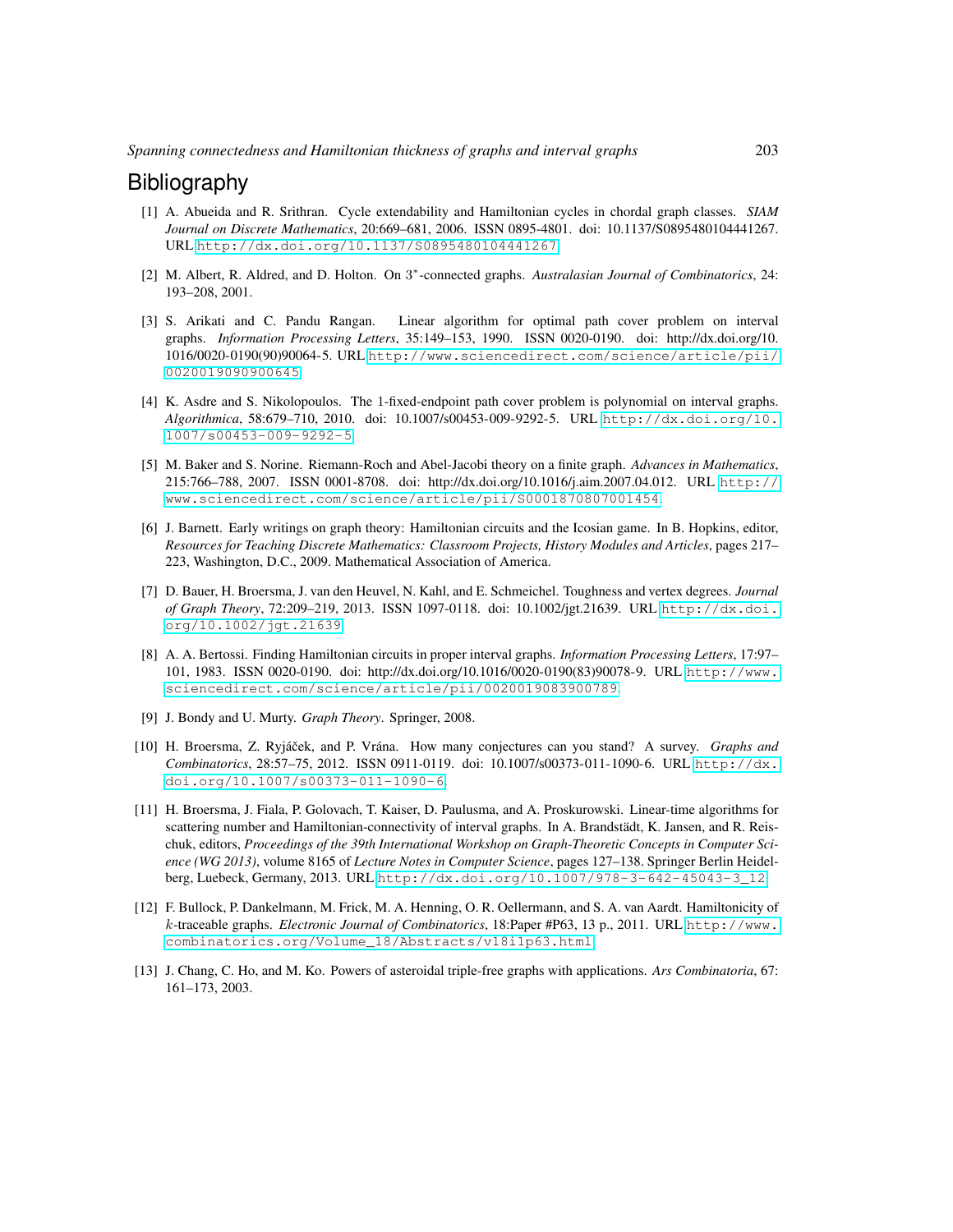- [14] G. Chartrand, S. Kapoor, and D. R. Lick. n-Hamiltonian graphs. *Journal of Combinatorial Theory*, 9:308– 312, 1970. ISSN 0021-9800. doi: http://dx.doi.org/10.1016/S0021-9800(70)80069-2. URL [http://www.](http://www.sciencedirect.com/science/article/pii/S0021980070800692) [sciencedirect.com/science/article/pii/S0021980070800692](http://www.sciencedirect.com/science/article/pii/S0021980070800692).
- [15] C. Chen and C.-C. Chang. Connected proper interval graphs and the guard problem in spiral polygons. In M. Deza, R. Euler, and I. Manoussakis, editors, *Combinatorics and Computer Science*, volume 1120 of *Lecture Notes in Computer Science*, pages 39–47. Springer Berlin Heidelberg, Brest, France, 1996. doi: 10.1007/ 3-540-61576-8 71.
- [16] C. Chen and N. Quimpo. On strongly hamiltonian abelian group graphs. In K. L. McAvaney, editor, *Combinatorial Mathematics VIII, Proceedings of the Eighth Australian Conference held at Deakin University, Geelong, August 25-29, 1980*, volume 884 of *Lecture Notes in Mathematics*, pages 23–34. Springer Berlin Heidelberg, 1981. ISBN 978-3-540-10883-2. doi: 10.1007/BFb0091805. URL [http://dx.doi.org/10.1007/](http://dx.doi.org/10.1007/BFb0091805) [BFb0091805](http://dx.doi.org/10.1007/BFb0091805).
- [17] C. Chen, C.-C. Chang, and G. J. Chang. Proper interval graphs and the guard problem. *Discrete Mathematics*, 170:223–230, 1997. ISSN 0012-365X. doi: http://dx.doi.org/10.1016/S0012-365X(96)00307-X. URL [http:](http://www.sciencedirect.com/science/article/pii/S0012365X9600307X) [//www.sciencedirect.com/science/article/pii/S0012365X9600307X](http://www.sciencedirect.com/science/article/pii/S0012365X9600307X).
- [18] G. Chen, R. J. Gould, and F. Pfender. New conditions for k-ordered Hamiltonian graphs. *Ars Combinatoria*, 70, 2004.
- [19] G. Chen, R. J. Faudree, R. J. Gould, and M. S. Jacobson. Cycle extendability of hamiltonian interval graphs. *SIAM Journal on Discrete Mathematics*, 20(3):682–689, 2006. doi: 10.1137/S0895480104441450. URL <http://dx.doi.org/10.1137/S0895480104441450>.
- [20] X. Chen, M. Szegedy, and L. Wang. Optimally balanced forward degree sequence. In L. Wang, editor, *Computing and Combinatorics*, volume 3595 of *Lecture Notes in Computer Science*, pages 680–689. Springer Berlin Heidelberg, 2005. ISBN 978-3-540-28061-3. doi: 10.1007/11533719 69. URL [http://dx.doi.](http://dx.doi.org/10.1007/11533719_69) [org/10.1007/11533719\\_69](http://dx.doi.org/10.1007/11533719_69).
- [21] Y. Chen, Z.-H. Chen, H.-J. Lai, P. Li, and E. Wei. On spanning disjoint paths in line graphs. *Graphs and Combinatorics*, 29(6):1721–1731, 2013. ISSN 0911-0119. doi: 10.1007/s00373-012-1237-0. URL [http:](http://dx.doi.org/10.1007/s00373-012-1237-0) [//dx.doi.org/10.1007/s00373-012-1237-0](http://dx.doi.org/10.1007/s00373-012-1237-0).
- [22] M. Chrobak and D. Eppstein. Planar orientations with low out-degree and compaction of adjacency matrices. *Theoretical Computer Science*, 86(2):243–266, 1991. ISSN 0304-3975. doi: http://dx.doi.org/10. 1016/0304-3975(91)90020-3. URL [http://www.sciencedirect.com/science/article/pii/](http://www.sciencedirect.com/science/article/pii/0304397591900203) [0304397591900203](http://www.sciencedirect.com/science/article/pii/0304397591900203).
- [23] V. Chvátal. Tough graphs and Hamiltonian circuits. *Discrete Mathematics*, 306(10–11):910–917, 2006. ISSN 0012-365X. doi: http://dx.doi.org/10.1016/j.disc.2006.03.011. URL [http://www.sciencedirect.](http://www.sciencedirect.com/science/article/pii/S0012365X06001397) [com/science/article/pii/S0012365X06001397](http://www.sciencedirect.com/science/article/pii/S0012365X06001397). 35th Special Anniversary Issue.
- [24] V. Chvátal and P. Erdős. A note on Hamiltonian circuits. *Discrete Mathematics*, 2(2):111-113, 1972. ISSN 0012-365X. doi: http://dx.doi.org/10.1016/0012-365X(72)90079-9. URL [http://www.](http://www.sciencedirect.com/science/article/pii/0012365X72900799) [sciencedirect.com/science/article/pii/0012365X72900799](http://www.sciencedirect.com/science/article/pii/0012365X72900799).
- [25] W. Cook. *In Pursuit of the Traveling Salesman: Mathematics at the Limits of Computation*. Princeton University Press, 2012.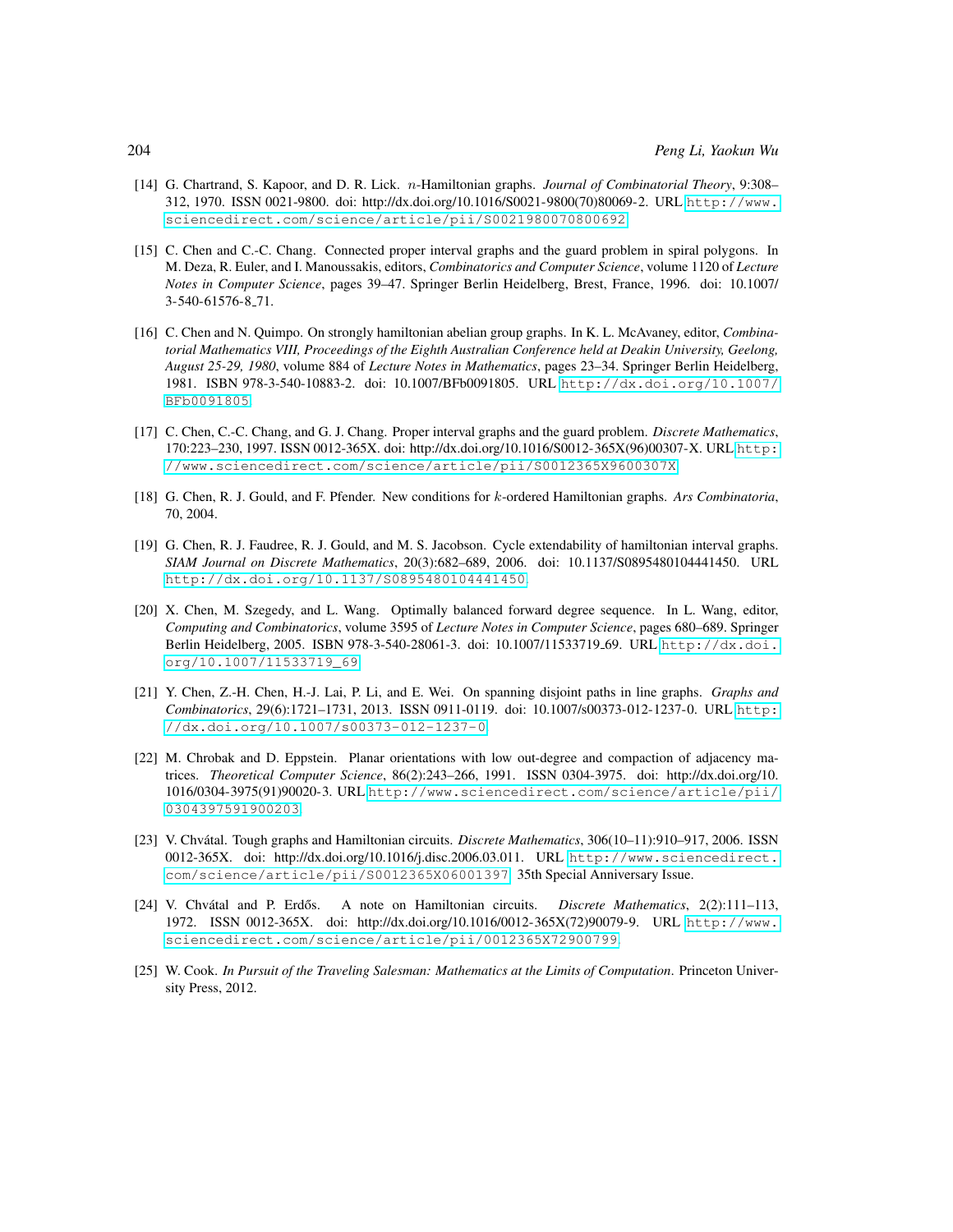- [26] D. G. Corneil, E. Kőhler, S. Olariu, and L. Stewart. Linear orderings of subfamilies of AT-free graphs. *SIAM Journal on Discrete Mathematics*, 20(1):105–118, 2006. doi: 10.1137/S0895480104445307. URL [http:](http://dx.doi.org/10.1137/S0895480104445307) [//dx.doi.org/10.1137/S0895480104445307](http://dx.doi.org/10.1137/S0895480104445307).
- [27] D. G. Corneil, B. Dalton, and M. Habib. LDFS-based certifying algorithm for the minimum path cover problem on cocomparability graphs. *SIAM Journal on Computing*, 42(3):792–807, 2013. doi: 10.1137/11083856X. URL <http://dx.doi.org/10.1137/11083856X>.
- [28] H. Coxeter. My graph. *Proceedings of the London Mathematical Society, Third Series*, 46:117–136, 1983.
- [29] P. Damaschke. Paths in interval graphs and circular arc graphs. *Discrete Mathematics*, 112(1):49–64, 1993. ISSN 0012-365X. doi: http://dx.doi.org/10.1016/0012-365X(93)90223-G. URL [http://www.](http://www.sciencedirect.com/science/article/pii/0012365X9390223G) [sciencedirect.com/science/article/pii/0012365X9390223G](http://www.sciencedirect.com/science/article/pii/0012365X9390223G).
- [30] P. Damaschke, J. S. Deogun, D. Kratsch, and G. Steiner. Finding Hamiltonian paths in cocomparability graphs using the bump number algorithm. *Order*, 8(4):383–391, 1991. ISSN 0167-8094. doi: 10.1007/BF00571188. URL <http://dx.doi.org/10.1007/BF00571188>.
- [31] A. M. Dean, C. J. Knickerbocker, P. F. Lock, and M. Sheard. A survey of graphs Hamiltonian-connected from a vertex. In Y. Alavi, G. Chartrand, O. Oellermann, and A. Schwenk, editors, *Graph Theory, Combinatorics, and Applications, Vol. 1, Proceedings of the Sixth Quadrennial International Conference on the Theory and Applications of Graphs held at Western Michigan University, Kalamazoo, Michigan, May 30-June 3, 1988*, pages 297–313. Wiley, New York, 1991.
- [32] J. S. Deogun, D. Kratsch, and G. Steiner. 1-Tough cocomparability graphs are Hamiltonian. *Discrete Mathematics*, 170(1-3):99–106, 1997. ISSN 0012-365X. doi: http://dx.doi.org/10.1016/0012-365X(95)00359-5. URL <http://www.sciencedirect.com/science/article/pii/0012365X95003595>.
- [33] G. Dirac. On rigid circuit graphs. *Abhandlungen Aus Dem Mathematischen Seminar Der Universitat Hamburg*, 25:71–76, 1961.
- [34] P. Erdős and A. Hajnal. On chromatic number of graphs and set-systems. Acta Mathematica Academiae *Scientiarum Hungarica*, 17(1–2):61–99, 1966. ISSN 0001-5954. doi: 10.1007/BF02020444. URL [http:](http://dx.doi.org/10.1007/BF02020444) [//dx.doi.org/10.1007/BF02020444](http://dx.doi.org/10.1007/BF02020444).
- [35] M. Farber. Characterizations of strongly chordal graphs. *Discrete Mathematics*, 43(2–3):173–189, 1983. ISSN 0012-365X. doi: http://dx.doi.org/10.1016/0012-365X(83)90154-1. URL [http://www.](http://www.sciencedirect.com/science/article/pii/0012365X83901541) [sciencedirect.com/science/article/pii/0012365X83901541](http://www.sciencedirect.com/science/article/pii/0012365X83901541).
- [36] D. Franzblau and A. Raychaudhuri. Optimal Hamiltonian completions and path covers for trees, and a reduction to maximum flow. *ANZIAM Journal*, 44:193–204, 2002.
- [37] T. Gaudin, J. Herz, and P. Rossi. Solution du probl'e me no. 29. *Revue Française d'Informatique et de Recherche Operationnelle ´* , 8:214–218, 1964.
- [38] V. Giakoumakis, F. Roussel, and H. Thuillier. Scattering number and modular decomposition. *Discrete Mathematics*, 165–166:321–342, 1997. ISSN 0012-365X. doi: http://dx.doi.org/10.1016/S0012-365X(96)00180-X. URL <http://www.sciencedirect.com/science/article/pii/S0012365X9600180X>.
- [39] V. Giakoumakis, F. Roussel, and H. Thuillier. On P4-tidy graphs. *Discrete Mathematics & Theoretical Computer Science*, 1(1):17–41, 1997. URL [http://dmtcs.loria.fr/volumes/abstracts/](http://dmtcs.loria.fr/volumes/abstracts/dm010102.abs.html) [dm010102.abs.html](http://dmtcs.loria.fr/volumes/abstracts/dm010102.abs.html).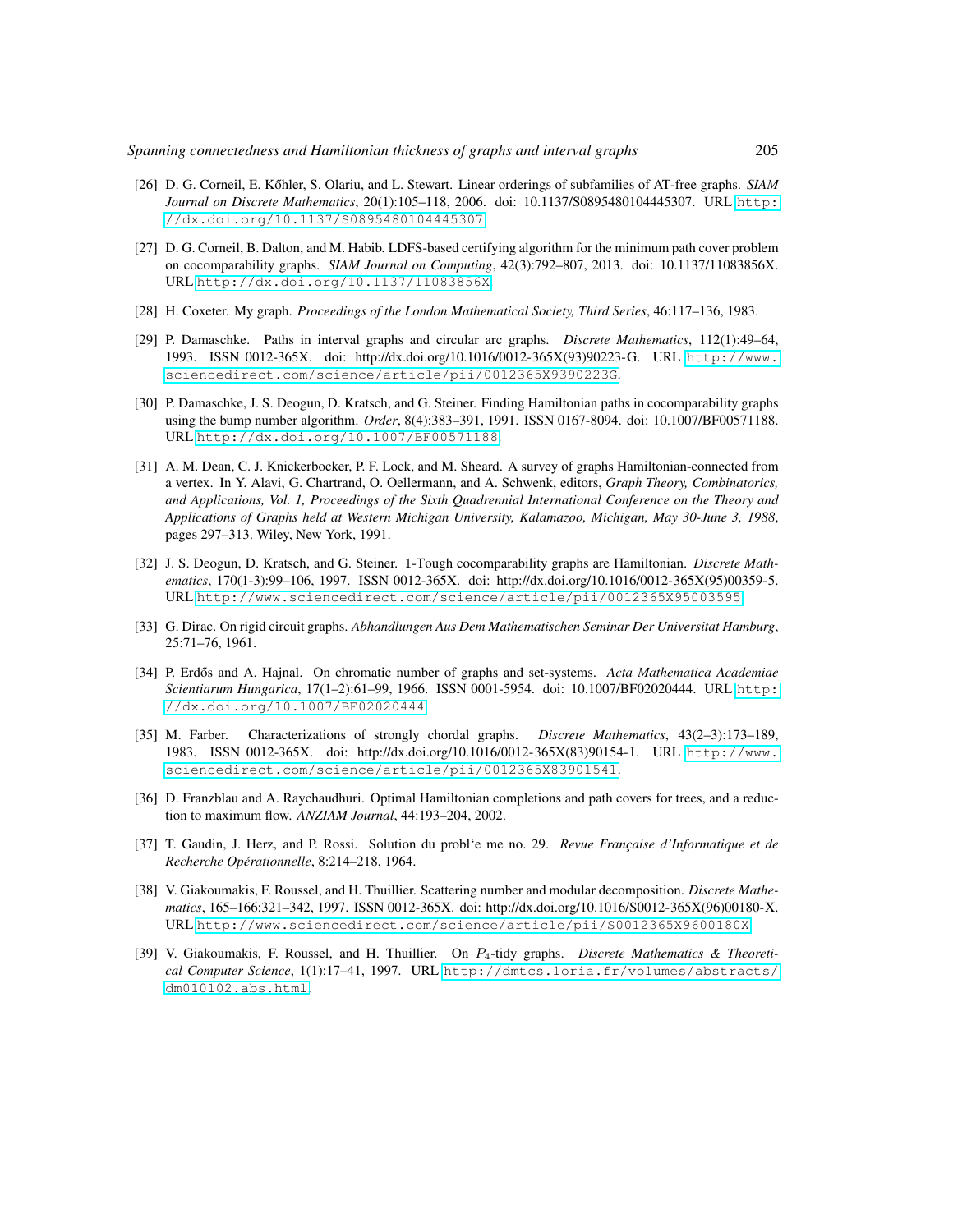- [40] M. C. Golumbic. *Algorithmic Graph Theory and Perfect Graphs*, volume 57 of *Annals of Discrete Mathematics*. Elsevier Science B.V., Amsterdam, second edition, 2004. ISBN 0-444-51530-5. With a foreword by Claude Berge.
- [41] R. Gould and T. Whalen. Subdivision extendibility. *Graphs and Combinatorics*, 23(2):165–182, 2007. ISSN 0911-0119. doi: 10.1007/s00373-006-0665-0. URL [http://dx.doi.org/10.1007/](http://dx.doi.org/10.1007/s00373-006-0665-0) [s00373-006-0665-0](http://dx.doi.org/10.1007/s00373-006-0665-0).
- [42] R. J. Gould. A look at cycles containing specified elements of a graph. *Discrete Mathematics*, 309(21): 6299–6311, 2009. ISSN 0012-365X. doi: http://dx.doi.org/10.1016/j.disc.2008.04.017. URL [http://www.](http://www.sciencedirect.com/science/article/pii/S0012365X08002318) [sciencedirect.com/science/article/pii/S0012365X08002318](http://www.sciencedirect.com/science/article/pii/S0012365X08002318).
- [43] F. Harary and J. P. Hayes. Edge fault tolerance in graphs. *Networks*, 23(2):135–142, 1993. ISSN 1097-0037. doi: 10.1002/net.3230230207. URL <http://dx.doi.org/10.1002/net.3230230207>.
- [44] G. R. Hendry. Extending cycles in graphs. *Discrete Mathematics*, 85(1):59–72, 1990. ISSN 0012- 365X. doi: http://dx.doi.org/10.1016/0012-365X(90)90163-C. URL [http://www.sciencedirect.](http://www.sciencedirect.com/science/article/pii/0012365X9090163C) [com/science/article/pii/0012365X9090163C](http://www.sciencedirect.com/science/article/pii/0012365X9090163C).
- [45] C.-W. Ho and R. Lee. Counting clique trees and computing perfect elimination schemes in parallel. *Information Processing Letters*, 31(2):61–68, 1989. ISSN 0020-0190. doi: http://dx.doi.org/10. 1016/0020-0190(89)90070-7. URL [http://www.sciencedirect.com/science/article/pii/](http://www.sciencedirect.com/science/article/pii/0020019089900707) [0020019089900707](http://www.sciencedirect.com/science/article/pii/0020019089900707).
- [46] T.-Y. Ho, C.-K. Lin, J. J. Tan, D. F. Hsu, and L.-H. Hsu. On the extremal number of edges in Hamiltonian connected graphs. *Applied Mathematics Letters*, 23(1):26–29, 2010. ISSN 0893-9659. doi: http://dx. doi.org/10.1016/j.aml.2009.03.025. URL [http://www.sciencedirect.com/science/article/](http://www.sciencedirect.com/science/article/pii/S0893965909002882) [pii/S0893965909002882](http://www.sciencedirect.com/science/article/pii/S0893965909002882).
- [47] W. Hochstättler and G. Tinhofer. Hamiltonicity in graphs with few  $P_4$ 's. *Computing*, 54(3):213-225, 1995. ISSN 0010-485X. doi: 10.1007/BF02253613. URL <http://dx.doi.org/10.1007/BF02253613>.
- [48] S.-Y. Hsieh, G.-H. Chen, and C.-W. Ho. Fault-free Hamiltonian cycles in faulty arrangement graphs. *IEEE Transactions on Parallel and Distributed Systems*, 10(3):223–237, Mar 1999. ISSN 1045-9219. doi: 10.1109/71.755822. URL [http://ieeexplore.ieee.org/xpl/articleDetails.jsp?](http://ieeexplore.ieee.org/xpl/articleDetails.jsp?arnumber=755822) [arnumber=755822](http://ieeexplore.ieee.org/xpl/articleDetails.jsp?arnumber=755822).
- [49] D. F. Hsu. On container width and length in graphs, groups, and networks. *IE-ICE Transactions Fundamentals of Electronics, Communications and Computer Sciences*, E77-A(4):668–680, 1994. URL [http://i-scover.ieice.org/iscover/page/](http://i-scover.ieice.org/iscover/page/ARTICLE-666DDD00-8B85-A795-5C47-7E7600C7A02B) [ARTICLE-666DDD00-8B85-A795-5C47-7E7600C7A02B](http://i-scover.ieice.org/iscover/page/ARTICLE-666DDD00-8B85-A795-5C47-7E7600C7A02B).
- [50] L.-H. Hsu and C.-K. Lin. *Graph Theory and Interconnection Networks*. CRC Press, Boca Raton, 2009.
- [51] Z. Hu, F. Tian, and B. Wei. Hamilton connectivity of line graphs and claw-free graphs. *Journal of Graph Theory*, 50(2):130–141, 2005. ISSN 1097-0118. doi: 10.1002/jgt.20099. URL [http://dx.doi.org/](http://dx.doi.org/10.1002/jgt.20099) [10.1002/jgt.20099](http://dx.doi.org/10.1002/jgt.20099).
- [52] P.-Y. Huang and L.-H. Hsu. The spanning connectivity of line graphs. *Applied Mathematics Letters*, 24(9): 1614–1617, 2011. ISSN 0893-9659. doi: http://dx.doi.org/10.1016/j.aml.2011.04.013. URL [http://www.](http://www.sciencedirect.com/science/article/pii/S0893965911001741) [sciencedirect.com/science/article/pii/S0893965911001741](http://www.sciencedirect.com/science/article/pii/S0893965911001741).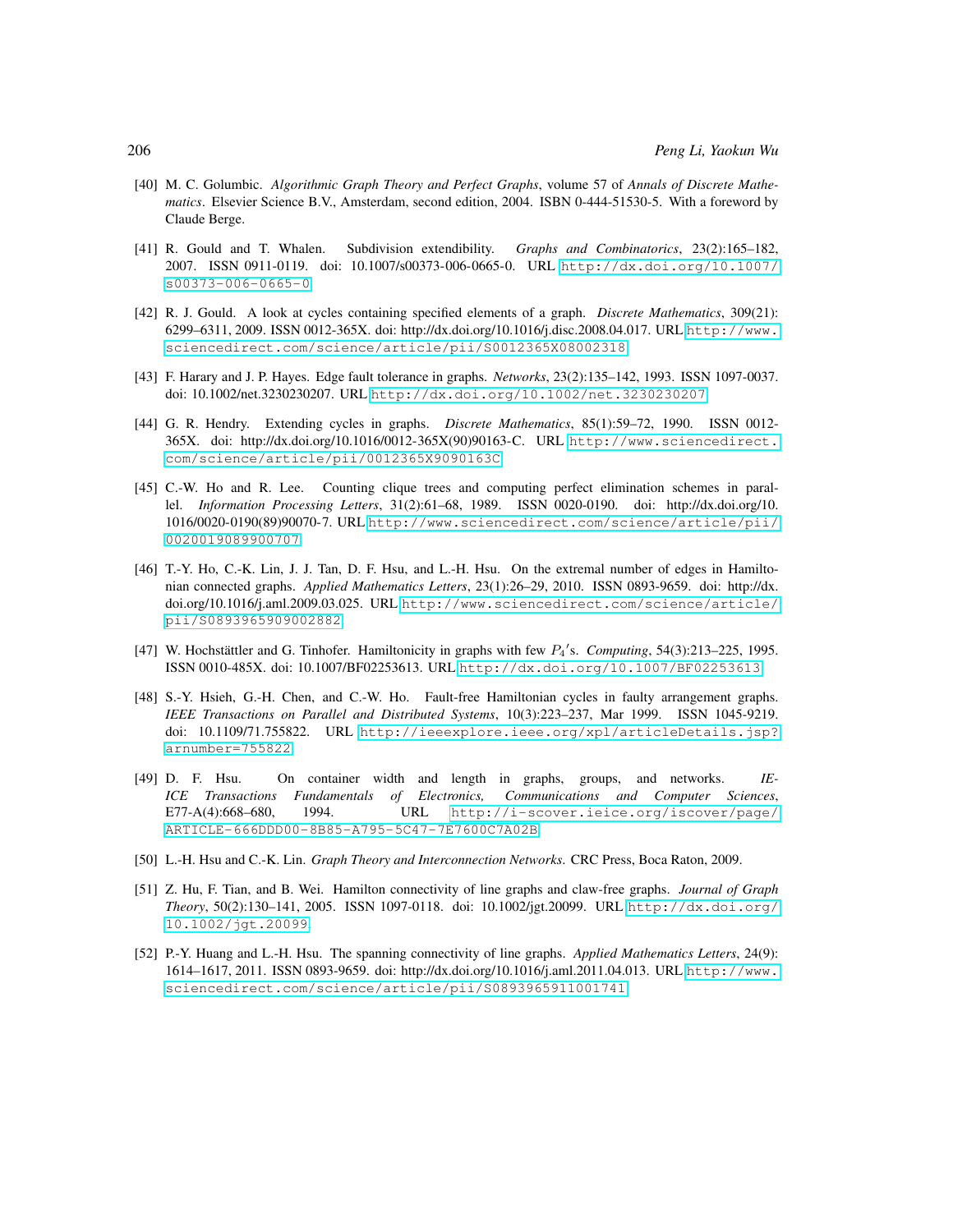- [53] W.-T. Huang, Y.-C. Chuang, J. Tan, and L.-H. Hsu. Fault-free Hamiltonian cycle in faulty Möbius cubes. *Computacion y Systemas ´* , 4:106–114, 2000.
- [54] R.-W. Hung and M.-S. Chang. Linear-time certifying algorithms for the path cover and Hamiltonian cycle problems on interval graphs. *Applied Mathematics Letters*, 24(5):648–652, 2011. ISSN 0893- 9659. doi: http://dx.doi.org/10.1016/j.aml.2010.11.030. URL [http://www.sciencedirect.com/](http://www.sciencedirect.com/science/article/pii/S0893965910004490) [science/article/pii/S0893965910004490](http://www.sciencedirect.com/science/article/pii/S0893965910004490).
- [55] L. Ibarra. The clique-separator graph for chordal graphs. *Discrete Applied Mathematics*, 157(8):1737– 1749, 2009. ISSN 0166-218X. doi: http://dx.doi.org/10.1016/j.dam.2009.02.006. URL [http://www.](http://www.sciencedirect.com/science/article/pii/S0166218X09000390) [sciencedirect.com/science/article/pii/S0166218X09000390](http://www.sciencedirect.com/science/article/pii/S0166218X09000390).
- [56] K. Ioannidou, G. B. Mertzios, and S. D. Nikolopoulos. The longest path problem has a polynomial solution on interval graphs. *Algorithmica*, 61(2):320–341, 2011. ISSN 0178-4617. doi: 10.1007/s00453-010-9411-3. URL <http://dx.doi.org/10.1007/s00453-010-9411-3>.
- [57] G. Isaak. Powers of Hamiltonian paths in interval graphs. *Journal of Graph Theory*, 28(1):31–38, 1998. ISSN 1097-0118. doi: 10.1002/(SICI)1097-0118(199805)28:1/31::AID-JGT3)3.0.CO;2-G. URL [http:](http://dx.doi.org/10.1002/(SICI)1097-0118(199805)28:1<31::AID-JGT3>3.0.CO;2-G) [//dx.doi.org/10.1002/\(SICI\)1097-0118\(199805\)28:1<31::AID-JGT3>3.0.CO;2-G](http://dx.doi.org/10.1002/(SICI)1097-0118(199805)28:1<31::AID-JGT3>3.0.CO;2-G).
- [58] J. Jamrozik, R. Kalinowski, and Z. Skupień. A catalogue of small maximal nonhamiltonian graphs. *Discrete Mathematics*, 39(2):229–234, 1982. ISSN 0012-365X. doi: http://dx.doi.org/10.1016/0012-365X(82)90145-5. URL <http://www.sciencedirect.com/science/article/pii/0012365X82901455>.
- [59] S. Jo, J.-H. Park, and K.-Y. Chwa. Paired many-to-many disjoint path covers in faulty hypercubes. *Theoretical Computer Science*, 513:1–24, 2013. ISSN 0304-3975. doi: http://dx.doi.org/10.1016/j.tcs.2013.10.008. URL <http://www.sciencedirect.com/science/article/pii/S0304397513007603>.
- [60] H. Jung. On a class of posets and the corresponding comparability graphs. *Journal of Combinatorial Theory, Series B*, 24(2):125–133, 1978. ISSN 0095-8956. doi: http://dx.doi.org/10.1016/0095-8956(78)90013-8. URL <http://www.sciencedirect.com/science/article/pii/0095895678900138>.
- [61] J. Karaganis. On the cube of a graph. *Canadian Mathematical Bulletin*, 11:295–296, 1968. URL [http:](http://cms.math.ca/10.4153/CMB-1968-037-0) [//cms.math.ca/10.4153/CMB-1968-037-0](http://cms.math.ca/10.4153/CMB-1968-037-0).
- [62] J. M. Keil. Finding Hamiltonian circuits in interval graphs. *Information Processing Letters*, 20(4):201– 206, 1985. ISSN 0020-0190. doi: http://dx.doi.org/10.1016/0020-0190(85)90050-X. URL [http://www.](http://www.sciencedirect.com/science/article/pii/002001908590050X) [sciencedirect.com/science/article/pii/002001908590050X](http://www.sciencedirect.com/science/article/pii/002001908590050X).
- [63] H. A. Kierstead, G. N. Sárközy, and S. M. Selkow. On k-ordered Hamiltonian graphs. *Journal of Graph Theory*, 32(1):17–25, 1999. ISSN 1097-0118. doi: 10.1002/(SICI)1097-0118(199909)32:1/17:: AID-JGT2i3.0.CO;2-G. URL [http://dx.doi.org/10.1002/\(SICI\)1097-0118\(199909\)32:](http://dx.doi.org/10.1002/(SICI)1097-0118(199909)32:1<17::AID-JGT2>3.0.CO;2-G) [1<17::AID-JGT2>3.0.CO;2-G](http://dx.doi.org/10.1002/(SICI)1097-0118(199909)32:1<17::AID-JGT2>3.0.CO;2-G).
- [64] L. M. Kirousis and D. M. Thilikos. The linkage of a graph. *SIAM Journal on Computing*, 25(3):626–647, 1996. doi: 10.1137/S0097539793255709. URL <http://dx.doi.org/10.1137/S0097539793255709>.
- [65] D. Kratsch and L. Stewart. Domination on cocomparability graphs. *SIAM Journal on Discrete Mathematics*, 6(3):400–417, 1993. doi: 10.1137/0406032. URL <http://dx.doi.org/10.1137/0406032>.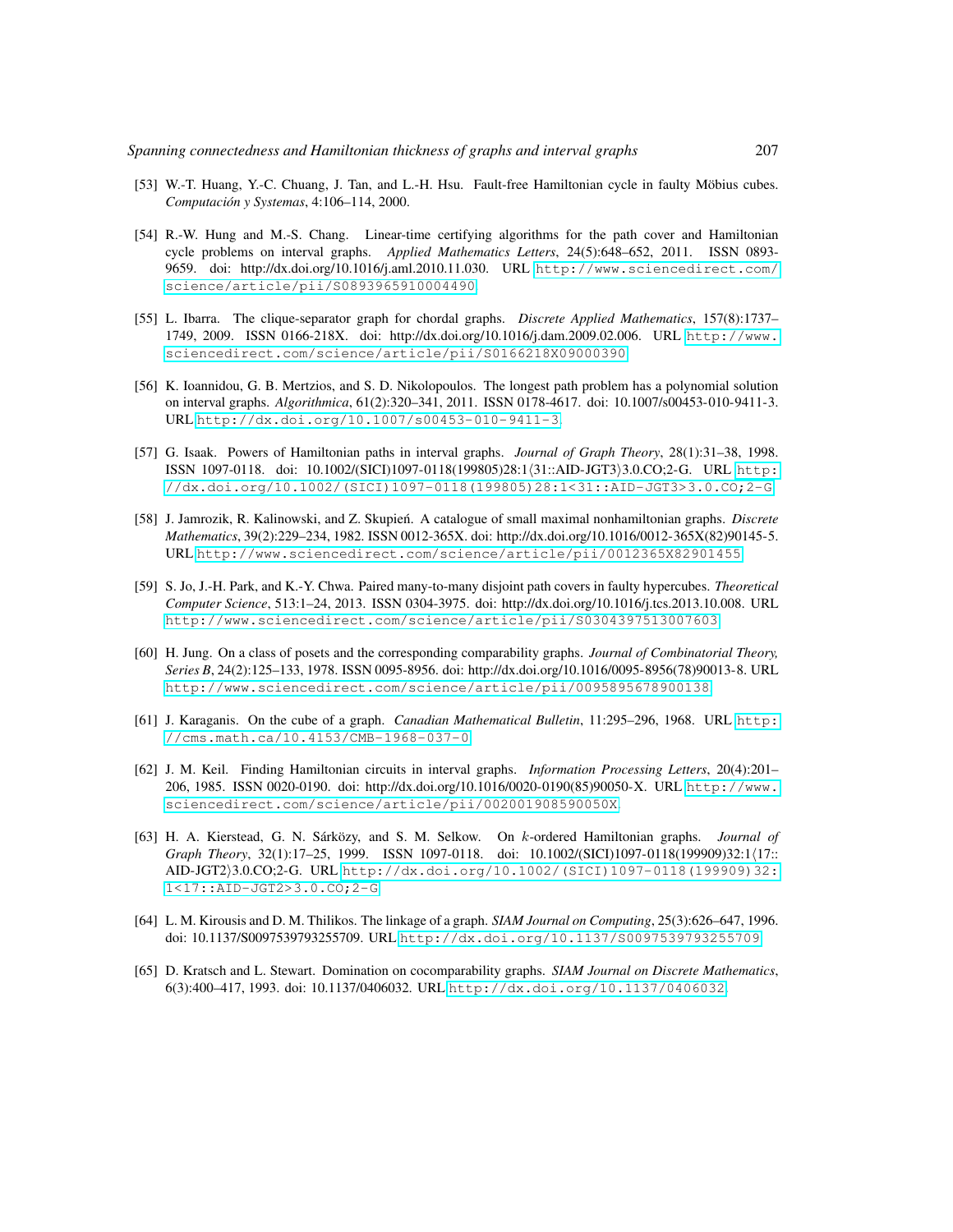- [66] D. Kratsch, T. Kloks, and H. Müller. Computing the toughness and the scattering number for interval and other graphs. Technical Report IRISA-PI–94-806, INRIA Rennes, 1994. URL [http://hdl.handle.net/](http://hdl.handle.net/10068/56937) [10068/56937](http://hdl.handle.net/10068/56937).
- [67] D. Kratsch, J. Lehel, and H. Müller. Toughness, hamiltonicity and split graphs. *Discrete Mathematics*, 150 (1–3):231–245, 1996. ISSN 0012-365X. doi: http://dx.doi.org/10.1016/0012-365X(95)00190-8. URL [http:](http://www.sciencedirect.com/science/article/pii/0012365X95001908) [//www.sciencedirect.com/science/article/pii/0012365X95001908](http://www.sciencedirect.com/science/article/pii/0012365X95001908).
- [68] H.-J. Lai and Y. Shao. On s-Hamiltonian line graphs. *Journal of Graph Theory*, 74(3):344–358, 2013. ISSN 1097-0118. doi: 10.1002/jgt.21713. URL <http://dx.doi.org/10.1002/jgt.21713>.
- [69] H.-J. Lai, Y. Liang, and Y. Shao. On s-Hamiltonian-connected line graphs. *Discrete Mathematics*, 308(18): 4293–4297, 2008. ISSN 0012-365X. doi: http://dx.doi.org/10.1016/j.disc.2007.07.120. URL [http://www.](http://www.sciencedirect.com/science/article/pii/S0012365X0700670X) [sciencedirect.com/science/article/pii/S0012365X0700670X](http://www.sciencedirect.com/science/article/pii/S0012365X0700670X).
- [70] D. Larman and P. Mani. On the existence of certain configurations within graphs and the 1-skeleons of polytopes. *Proceedings of the London Mathematical Society*, 20:144–160, 1974.
- [71] J.-H. Lee and J.-H. Park. General-demand disjoint path covers in a graph with faulty elements. *International Journal of Computer Mathematics*, 89:606–617, 2012.
- [72] J. Lehel. The path partition of cocomparability graphs. 1991.
- [73] P. Li and Y. Wu. Maximal neighborhood search and rigid interval graphs. *Journal of Graph Algorithms and Applications*, 17(3):245–264, 2013. doi: 10.7155/jgaa.00293. URL [http://jgaa.info/getPaper?](http://jgaa.info/getPaper?id=293) [id=293](http://jgaa.info/getPaper?id=293).
- [74] P. Li and Y. Wu. A linear time algorithm for the 1-fixed-endpoint path cover problem on interval graphs. submitted, 2014. URL [http://math.sjtu.edu.cn/faculty/ykwu/data/Paper/20150909.](http://math.sjtu.edu.cn/faculty/ykwu/data/Paper/20150909.pdf) [pdf](http://math.sjtu.edu.cn/faculty/ykwu/data/Paper/20150909.pdf).
- [75] D. Lick and A. White. k-Degenerate graphs. *Canadian Journal of Mathematics*, 22:1082–1096, 1970.
- [76] C.-K. Lin, H.-M. Huang, and L.-H. Hsu. On the spanning connectivity of graphs. *Discrete Mathematics*, 307(2):285–289, 2007. ISSN 0012-365X. doi: http://dx.doi.org/10.1016/j.disc.2006.06.021. URL [http:](http://www.sciencedirect.com/science/article/pii/S0012365X06004845) [//www.sciencedirect.com/science/article/pii/S0012365X06004845](http://www.sciencedirect.com/science/article/pii/S0012365X06004845).
- [77] C.-K. Lin, H.-M. Huang, J. J. Tan, and L.-H. Hsu. On spanning connected graphs. *Discrete Mathematics*, 308(7):1330–1333, 2008. ISSN 0012-365X. doi: http://dx.doi.org/10.1016/j.disc.2007.03.072. URL [http:](http://www.sciencedirect.com/science/article/pii/S0012365X07002002) [//www.sciencedirect.com/science/article/pii/S0012365X07002002](http://www.sciencedirect.com/science/article/pii/S0012365X07002002).
- [78] C.-K. Lin, J. J. Tan, D. F. Hsu, and L.-H. Hsu. On the spanning fan-connectivity of graphs. *Discrete Applied Mathematics*, 157(7):1342–1348, 2009. ISSN 0166-218X. doi: http://dx.doi.org/10.1016/j.dam.2008.11.014. URL <http://www.sciencedirect.com/science/article/pii/S0166218X08005064>.
- [79] W. Mader. Homomorphieeigenschaften und mittlere kantendichte von graphen. *Mathematische Annalen*, 174: 265–268, 1967.
- [80] G. K. Manacher, T. A. Mankus, and C. J. Smith. An optimum  $\Theta(n \log n)$  algorithm for finding a canonical Hamiltonian path and a canonical hamiltonian circuit in a set of intervals. *Information Processing Letters*, 35 (4):205–211, 1990. ISSN 0020-0190. doi: http://dx.doi.org/10.1016/0020-0190(90)90025-S. URL [http:](http://www.sciencedirect.com/science/article/pii/002001909090025S) [//www.sciencedirect.com/science/article/pii/002001909090025S](http://www.sciencedirect.com/science/article/pii/002001909090025S).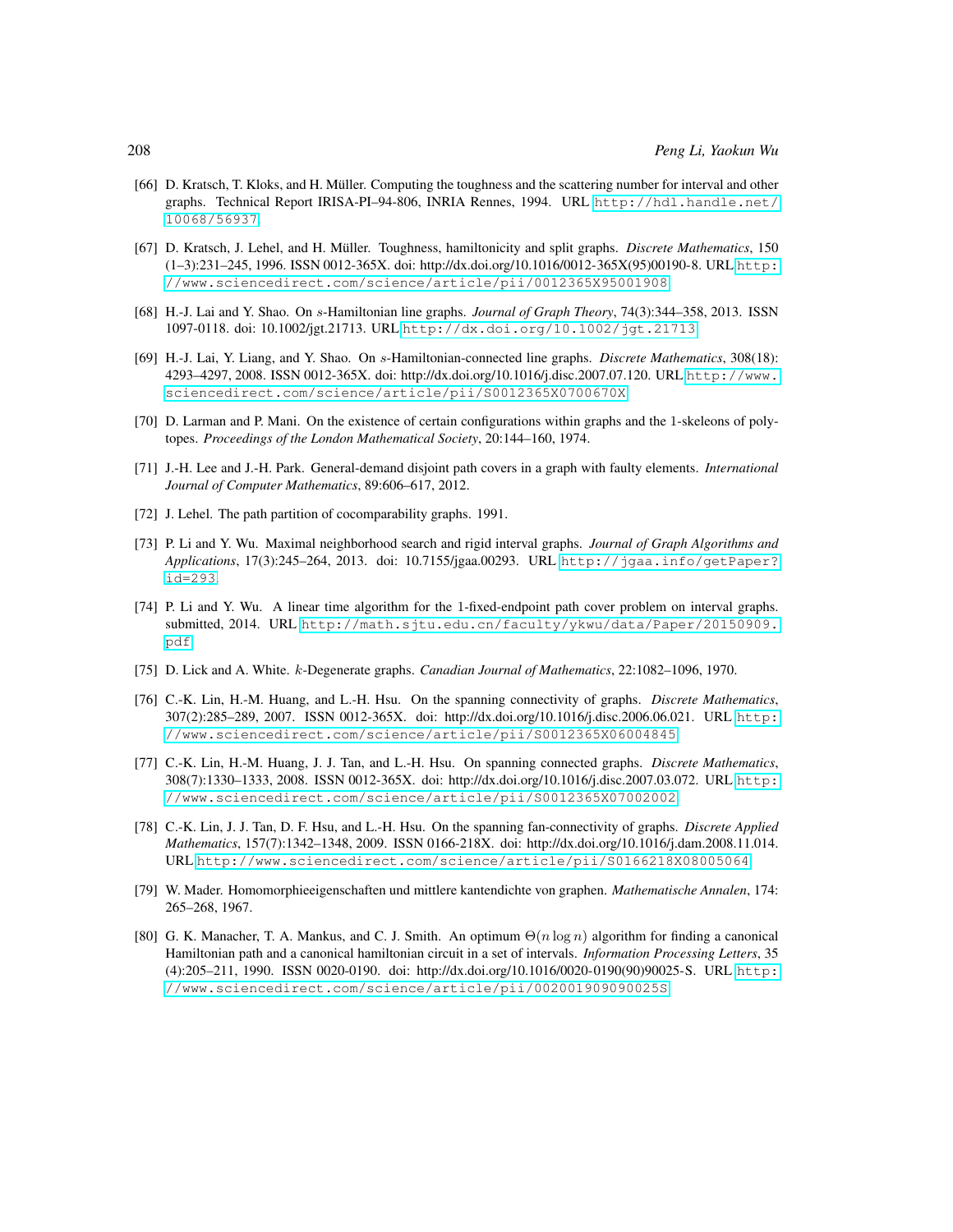- [81] M. M. Matthews and D. P. Sumner. Hamiltonian results in K1,3-free graphs. *Journal of Graph Theory*, 8(1): 139–146, 1984. ISSN 1097-0118. doi: 10.1002/jgt.3190080116. URL [http://dx.doi.org/10.1002/](http://dx.doi.org/10.1002/jgt.3190080116) [jgt.3190080116](http://dx.doi.org/10.1002/jgt.3190080116).
- [82] G. B. Mertzios and D. G. Corneil. A simple polynomial algorithm for the longest path problem on cocomparability graphs. *SIAM Journal on Discrete Mathematics*, 26(3):940–963, 2012. doi: 10.1137/100793529. URL <http://dx.doi.org/10.1137/100793529>.
- [83] Š. Miklavič and P. Šparl. Hamilton cycle and Hamilton path extendability of Cayley graphs on abelian groups. *Journal of Graph Theory*, 70(4):384–403, 2012. ISSN 1097-0118. doi: 10.1002/jgt.20621. URL [http:](http://dx.doi.org/10.1002/jgt.20621) [//dx.doi.org/10.1002/jgt.20621](http://dx.doi.org/10.1002/jgt.20621).
- [84] J. Moon. On a problem of Ore. *The Mathematical Gazette*, 49:40–41, 1965.
- [85] L. Ng and M. Schultz. k-Ordered Hamiltonian graphs. *Journal of Graph Theory*, 24(1):45–57, 1997. ISSN 1097-0118. doi: 10.1002/(SICI)1097-0118(199701)24:1/45::AID-JGT6)3.0.CO;2-J. URL [http://dx.](http://dx.doi.org/10.1002/(SICI)1097-0118(199701)24:1<45::AID-JGT6>3.0.CO;2-J) [doi.org/10.1002/\(SICI\)1097-0118\(199701\)24:1<45::AID-JGT6>3.0.CO;2-J](http://dx.doi.org/10.1002/(SICI)1097-0118(199701)24:1<45::AID-JGT6>3.0.CO;2-J).
- [86] D. J. Oberly and D. P. Sumner. Every connected, locally connected nontrivial graph with no induced claw is Hamiltonian. *Journal of Graph Theory*, 3(4):351–356, 1979. ISSN 1097-0118. doi: 10.1002/jgt.3190030405. URL <http://dx.doi.org/10.1002/jgt.3190030405>.
- [87] O. Ore. Hamiltonian connected graphs. *Journal de Mathematiques Pures et Appliqu ´ ees, Neuvi ´ eme S ´ erie ´* , 42: 21–27, 1963.
- [88] K. Ozeki and T. Yamashita. Hamiltonian cycles and dominating cycles passing through a linear forest. *Discrete Mathematics*, 309(6):1584–1592, 2009. ISSN 0012-365X. doi: http://dx.doi.org/10.1016/j.disc.2008.02.031. URL <http://www.sciencedirect.com/science/article/pii/S0012365X08001404>.
- [89] B. Panda and S. K. Das. A parallel algorithm for generating bicompatible elimination orderings of proper interval graphs. *Information Processing Letters*, 109(18):1041–1046, 2009. ISSN 0020-0190. doi: http://dx. doi.org/10.1016/j.ipl.2009.06.011. URL [http://www.sciencedirect.com/science/article/](http://www.sciencedirect.com/science/article/pii/S002001900900194X) [pii/S002001900900194X](http://www.sciencedirect.com/science/article/pii/S002001900900194X).
- [90] J.-H. Park and I. Ihm. Single-source three-disjoint path covers in cubes of connected graphs. *Information Processing Letters*, 113(14–16):527–532, 2013. ISSN 0020-0190. doi: http://dx.doi.org/ 10.1016/j.ipl.2013.04.012. URL [http://www.sciencedirect.com/science/article/pii/](http://www.sciencedirect.com/science/article/pii/S0020019013001294) [S0020019013001294](http://www.sciencedirect.com/science/article/pii/S0020019013001294).
- [91] J.-H. Park, H.-C. Kim, and H.-S. Lim. Many-to-many disjoint path covers in hypercube-like interconnection networks with faulty elements. *IEEE Transactions on Parallel and Distributed Systems*, 17(3):227–240, 2006.
- [92] L. Pósa. On the circuits of finite graphs. *Magyar Tud. Akad. Mat. Kutató Int. Közl.*, 8:355–361, 1964.
- [93] A. Raychaudhuri. On powers of interval and unit interval graphs. *Congressus Numerantium*, 59:235–242, 1987.
- [94] F. S. Roberts. Indifference graphs. In F. Harary, editor, *Proof Techniques in Graph Theory*, pages 139–146. Academic Press, 1969.
- [95] N. Robertson and P. Seymour. Graph minors XIII: the disjoint paths problem. *Journal of Combinatorial Theory, Series B*, 63(1):65–110, 1995. ISSN 0095-8956. doi: http://dx.doi.org/10.1006/jctb.1995.1006. URL <http://www.sciencedirect.com/science/article/pii/S0095895685710064>.